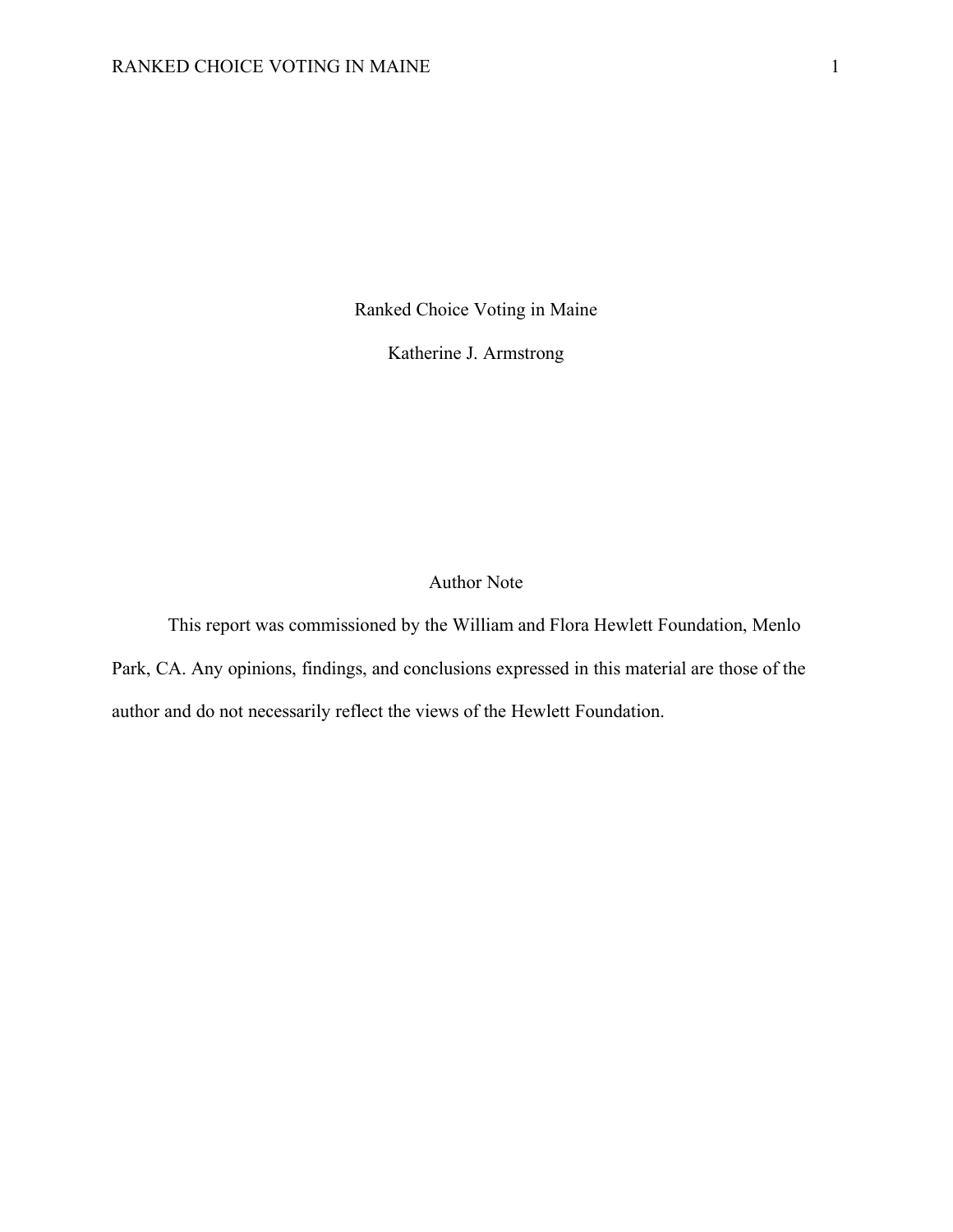# Table of Contents

| The League of Women Voters of Maine and Maine Citizens for Clean Elections25 |  |
|------------------------------------------------------------------------------|--|
|                                                                              |  |
|                                                                              |  |
|                                                                              |  |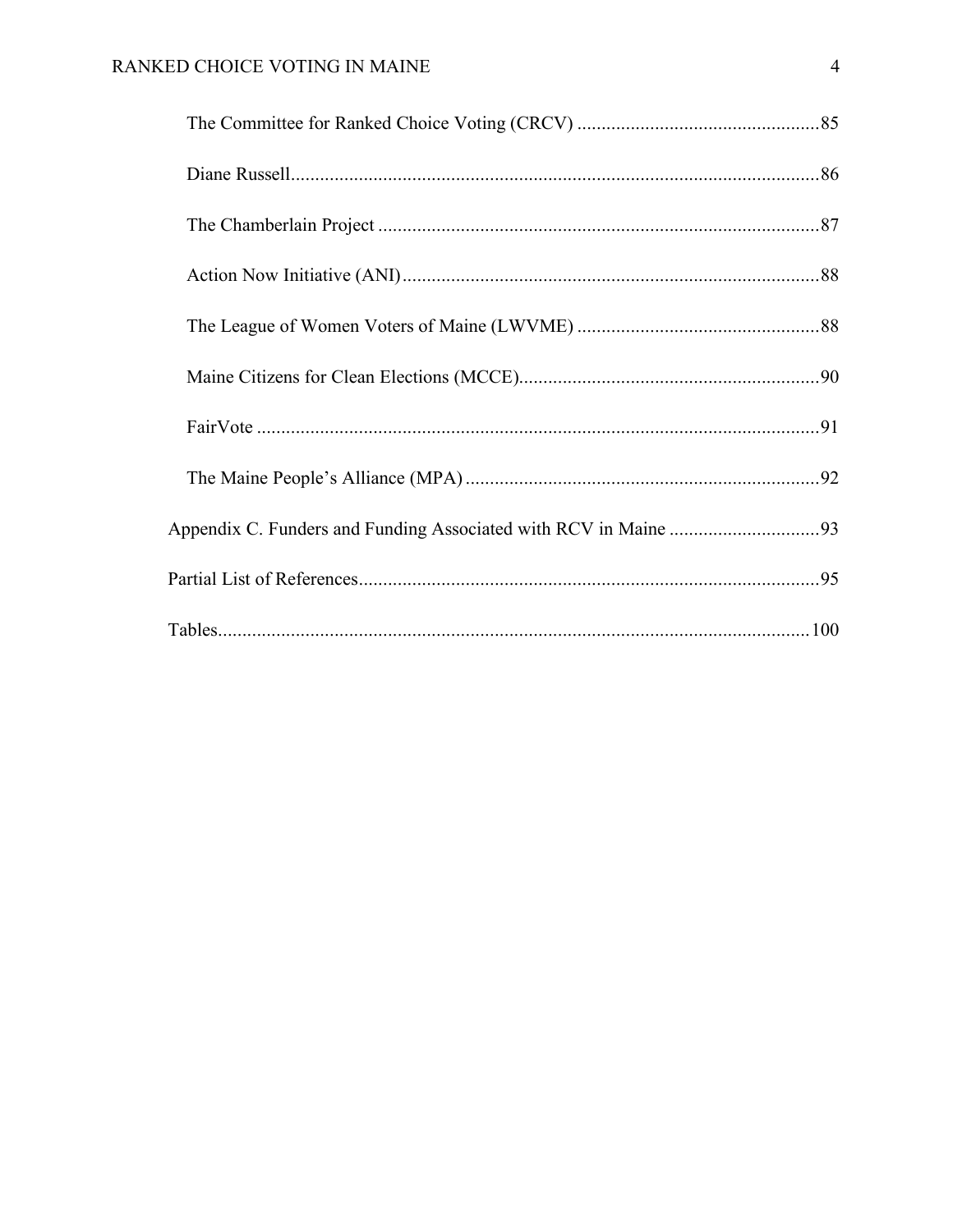# **List of Abbreviations**

| <b>ANI</b>   | <b>Action Now Initiative</b>                                       |
|--------------|--------------------------------------------------------------------|
| <b>BQC</b>   | <b>Ballot</b> question committee                                   |
| CD2          | Maine 2 <sup>nd</sup> Congressional District                       |
| <b>CRCV</b>  | The Committee for Ranked Choice Voting (aka "The Committee")       |
| <b>ESS</b>   | Election Systems and Software                                      |
| FAQ          | Frequently asked question                                          |
| <b>FPI</b>   | <b>Fiscal Policy Institute</b>                                     |
| <b>FPP</b>   | First past the post ( <i>i.e.</i> a plurality election)            |
| <b>IRV</b>   | Instant runoff voting (another term used for ranked choice voting) |
| LD           | Legislative document                                               |
| <b>LWVME</b> | League of Women Voters of Maine                                    |
| <b>MCCE</b>  | Maine Citizens for Clean Elections                                 |
| <b>MHPC</b>  | Maine Heritage Policy Center                                       |
| <b>MPA</b>   | Maine People's Alliance                                            |
| PAC          | Political action committee                                         |
| Question 1   | Maine ballot question 1 in 2018 : the People's Veto referendum     |
| Question 5   | Maine ballot question 5 in 2016: establishing ranked choice voting |
| <b>RCV</b>   | Ranked choice voting                                               |
| SecState     | Secretary of State                                                 |
| <b>SJC</b>   | Maine's Supreme Judicial Court                                     |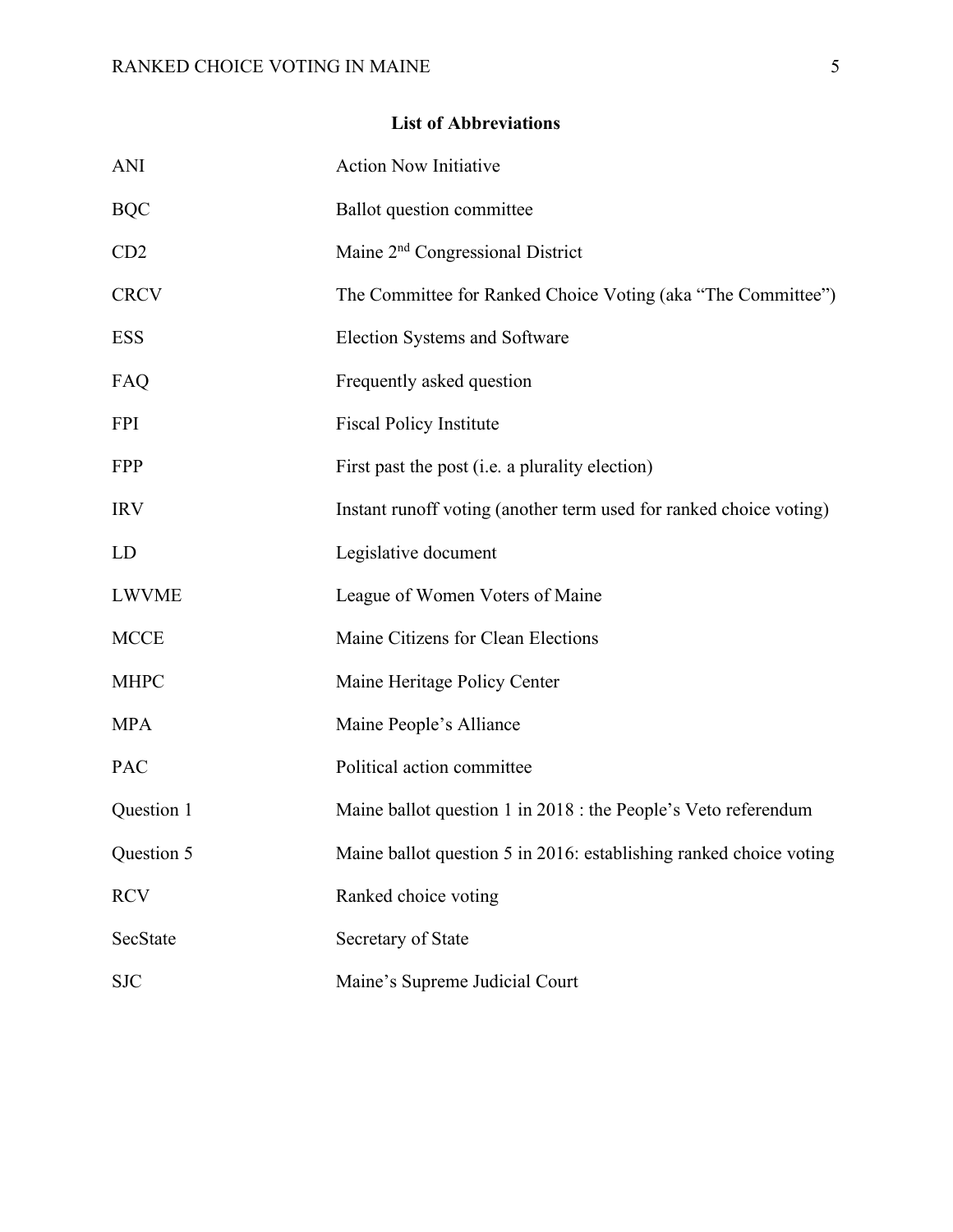#### **Abstract**

In 2016, Maine became the first state in the U.S. to adopt ranked choice voting  $(RCV)^1$ for use statewide. Over the next two years there ensued a series of legislative and legal challenges to the voter-enacted law. In June 2018, voters in Maine had the first opportunity to use RCV in primaries for certain statewide and federal offices, while at the same time voting on whether to retain this electoral method for future uses. This paper documents what happened in Maine both leading up to the 2016 ballot initiative that enacted RCV as well as the various developments that followed and are still playing out in the state.

The history of RCV in Maine is examined using the "causal package" model for social change, which posits the interaction of a set of factors that together prepare the ground, trigger a change, and then sustain the change outcome once triggered. <sup>2</sup> In Maine, RCV enactment in 2016 came about through a combination of complementary ground-preparing actions and conditions, combined with the triggering events of the 2010 election and 2014 re-election of Paul LePage as Governor. However, insufficient attention to sustaining factors contributed to the chaotic period of uncertainty during 2017-2018, as well as the incomplete and still unsettled result.

Key to Maine's adoption of RCV was the public perception that this electoral method offered a tangible solution to a salient problem—the "spoiler effect" in relation to the election of highly polarizing political leaders. Ground-preparing factors that worked in favor of RCV included Maine's political history and experience with multiple-candidate races and nonmajority winners, the state's independent culture and high levels of civic participation, the

<sup>&</sup>lt;sup>1</sup> Ranked choice voting (RCV) is a method that allows voters to rank order their preferred candidates in an election contest. In contrast with the "first past the post" or plurality method most commonly used in U.S. elections, the winner under RCV will have received a majority of votes after all rounds of votes have been counted. In each round, if no candidate has achieved a majority of the votes, then the lowest vote-getter is eliminated and that candidate's votes are redistributed to the next-most-preferred candidate on each of those voters' ballots.

<sup>2</sup> Mayne, J. (2012). *Making causal claims*. Institutional Learning and Change (ILAC) Brief 26. http://betterevaluation.org/sites/default/files/ILAC\_Brief26\_Making%20causal%20claims\_2.pdf.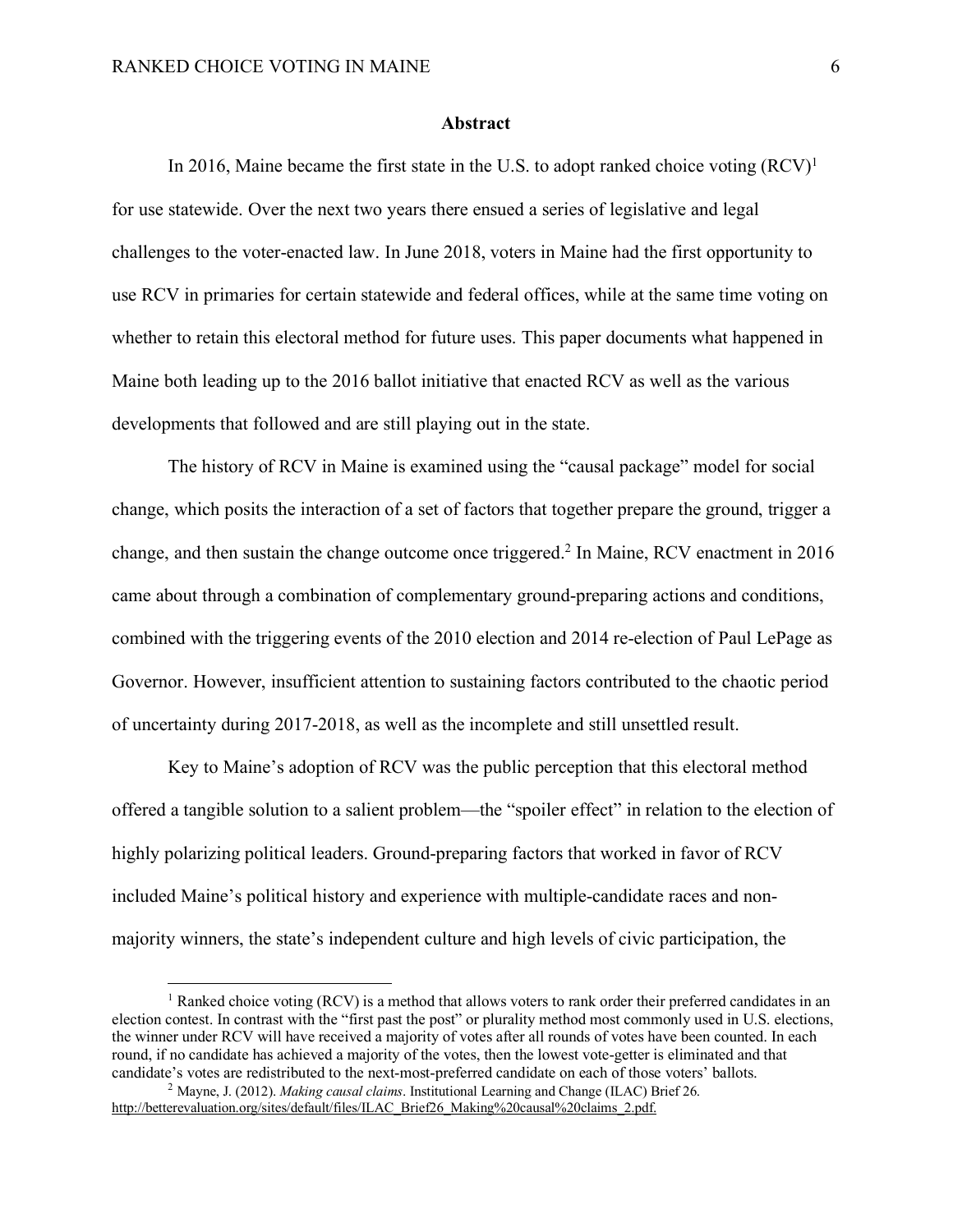political pathway provided by Maine's ballot initiative and referendum processes, and significant preparatory work conducted by in-state and national proponent groups supported by a handful of committed funders. Sustaining factors that contributed to retention of RCV in Maine through the 2018 elections included the ongoing determination of RCV proponent groups and the highly competent elections administration and voter education work conducted by Maine's Secretary of State and town clerks, with support from in-state and national nonprofits. Factors that worked against retention of RCV and contributed to the long period of uncertainty included provisions in the state's constitution, the campaign Committee's adversarial approach with the Maine state legislature and Secretary of State's office, the partisan lens that became associated with RCV, a lack of clarity on administrative costs and complexity, and tensions within the proponent coalition.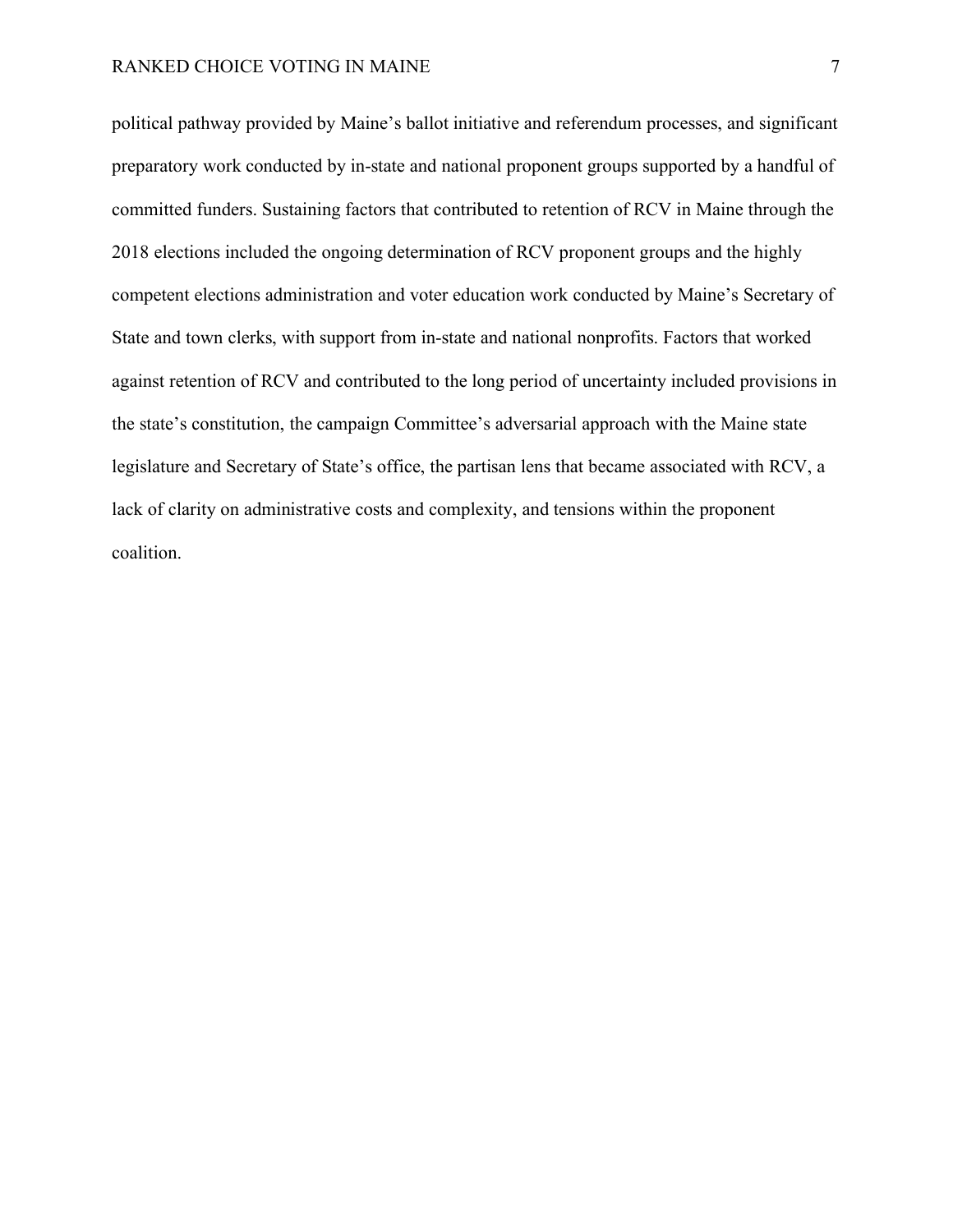

# **Summary Timeline**

*Figure 1. Timeline of key ranked choice voting events in Maine*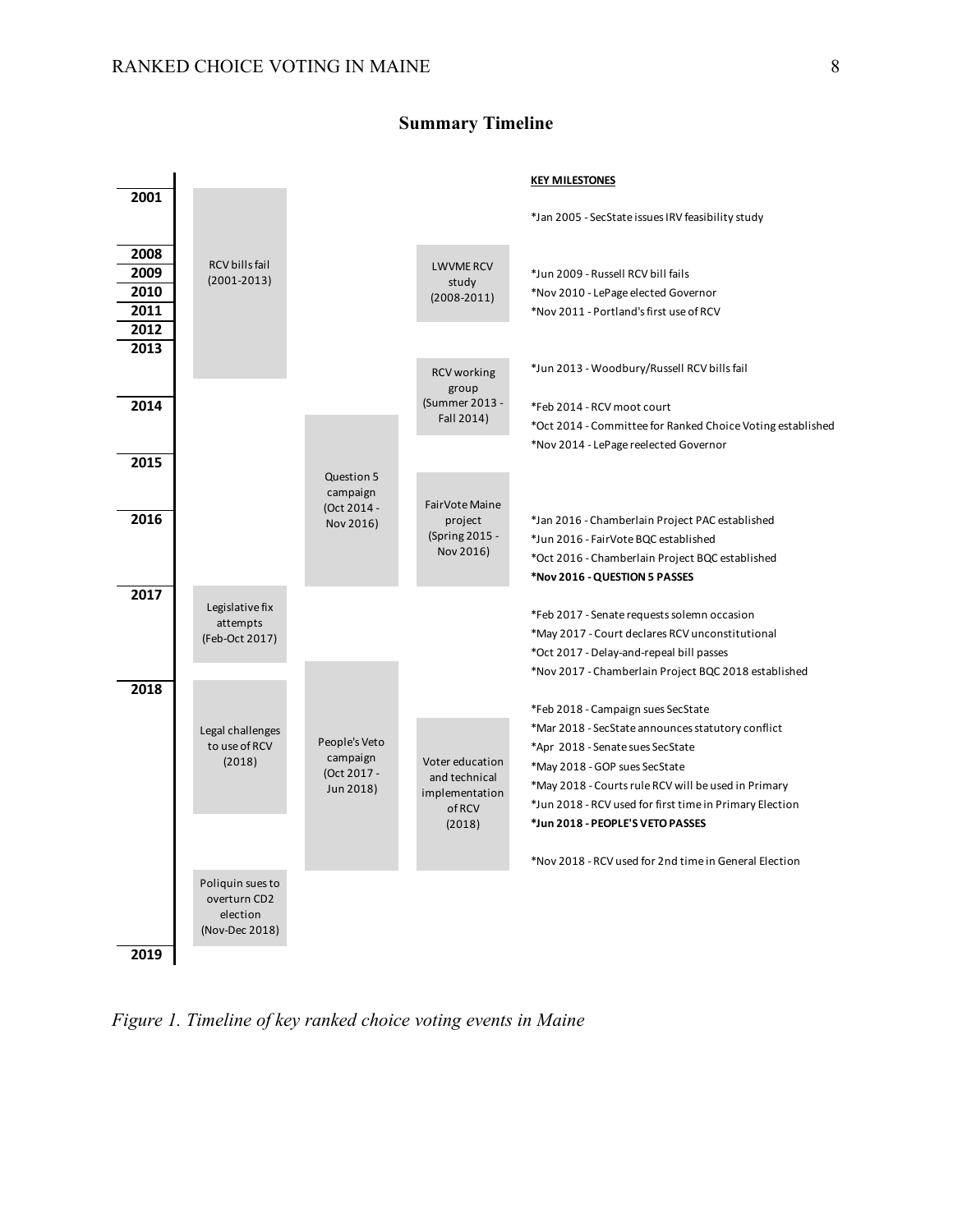# **Introduction**

Ranked choice voting  $(RCV)^3$ , also known as "instant runoff voting" (IRV), is used in city-wide elections in over a dozen U.S. cities—the largest is San Francisco with about half a million registered voters<sup>4</sup>. In 2018, the state of Maine, with a little over 1 million registered voters, became the first state in the nation to use RCV statewide. Maine voters passed "An Act to Establish Ranked Choice Voting" in November 2016 and reaffirmed their support for this electoral method via a People's Veto referendum in June 2018. But the story of RCV in Maine is much more than the story of two campaigns. Beginning with many years of incubation dating back to the early days of the new millennium, the story is full of twists and turns involving all three branches of state government, groups and individuals both in-state and out-of-state, and ultimately, the people of Maine. It is a story of several streams converging against a backdrop of factors unique to the state—including its political history, electoral processes, demography and geography—as well as national trends, as Americans increasingly hunger for solutions to a deepening partisan rancor and growing public distrust for the institutions of American democracy.

Much has been written over the past several years about ranked choice voting—including how the two campaigns for RCV in Maine unfolded, as well as the promise and perils of this electoral method in general. This research seeks to capture and summarize in one place the full history of Maine's experience in becoming the first state in the union to adopt and use ranked choice voting statewide, and to explore factors and influences in how the story has unfolded in

<sup>&</sup>lt;sup>3</sup> Ranked choice voting (RCV) is a method that allows voters to rank order their preferred candidates in an election contest. In contrast with the "first past the post" or plurality method most commonly used in U.S. elections, the winner under RCV will have received a majority of votes after all rounds of votes have been counted. In each round, if no candidate has achieved a majority of the votes, then the lowest vote-getter is eliminated and that candidate's votes are redistributed to the next-most-preferred candidate on each of those voters' ballots.

<sup>&</sup>lt;sup>4</sup> https://www.fairvote.org/where is ranked choice voting used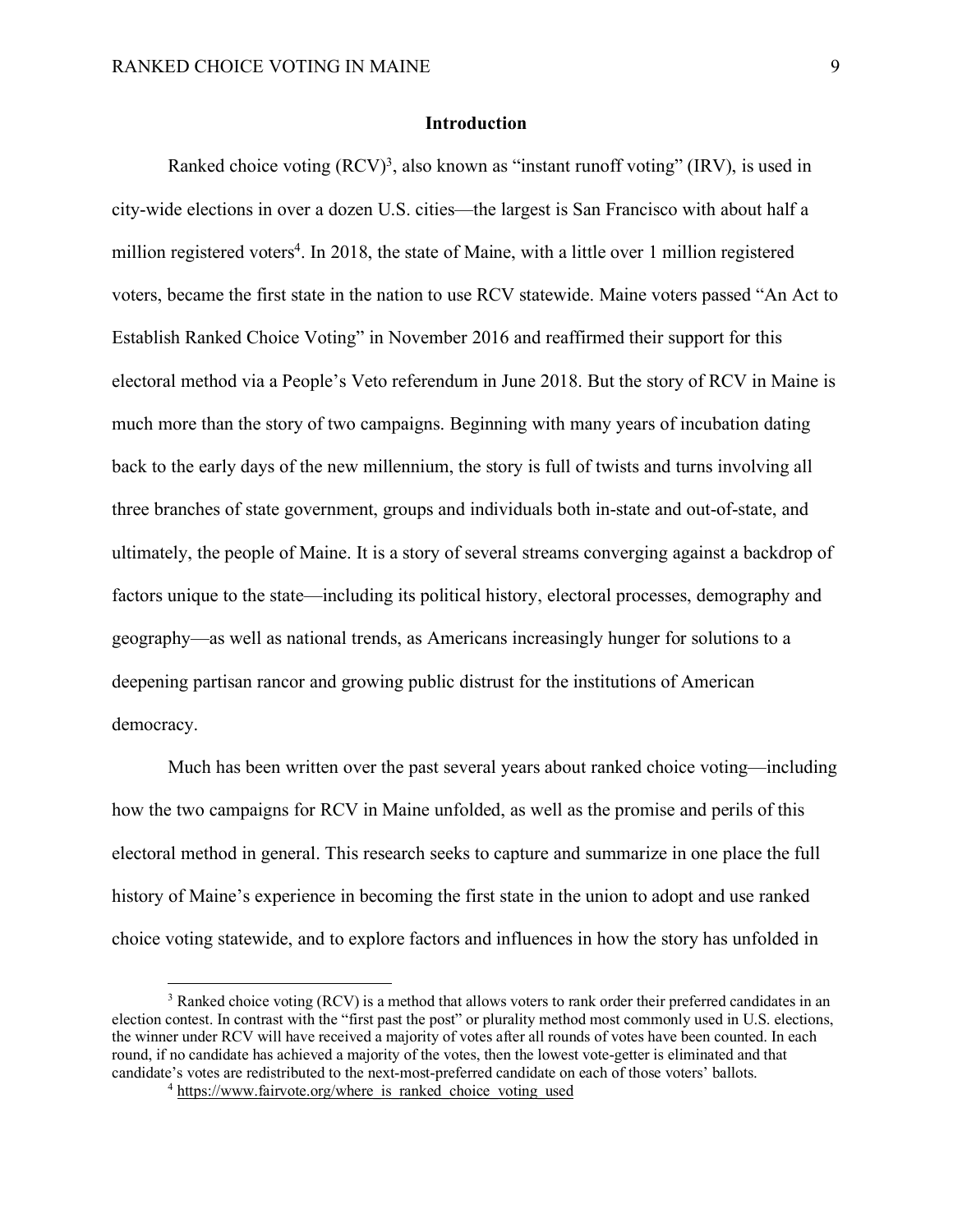that state. <sup>5</sup> This report follows a chronological narrative format. In the concluding section, the various factors that contributed to the outcomes in Maine to date are examined using the "causal package" model for social change.<sup>6</sup> Additional detail on some of the actors that factored prominently in the story is included in appendices at the end of this document.

This research was commissioned by the Madison Initiative, a program of the William and Flora Hewlett Foundation<sup>7</sup>. The Hewlett Foundation's Madison Initiative focuses on strengthening U.S. democracy and its institutions—especially Congress—in a time of political polarization.8 Among various areas of focus, the initiative has developed a portfolio of grants to organizations working in the area of electoral systems and methods. The intended long-run outcome from this line of grantmaking is to reduce polarization, give voters more choices, and better represent the diversity of opinion in the electorate.

#### **Methodology**

The purpose of this research is to capture a narrative history of the first statewide adoption and use of RCV in the United States—exploring and documenting key factors and

<sup>&</sup>lt;sup>5</sup> The Chamberlain Project has compiled another assessment of the RCV experience in Maine, written from the point of view of the campaign committee. That assessment, which is not currently available in the public domain, reaches some different conclusions than those presented in this report. While we were not able to interview principals from The Chamberlain Project, we did review their summary document and several emails reflecting their views, and we interviewed several individuals closely associated with the campaign committee.

<sup>6</sup> The causal package model examines how a set of factors work together to bring about and sustain a change outcome.

<sup>7</sup> The William and Flora Hewlett Foundation is a nonpartisan, private charitable foundation that advances ideas and supports institutions to promote a better world. The foundation does not lobby or earmark grant funds for prohibited lobbying activities, as defined in the federal tax laws. The foundation's funding for policy work is limited to permissible forms of support only, such as general operating support grants that grantees can allocate at their discretion and project support grants for nonlobbying activities (e.g., public education and nonpartisan research).

<sup>8</sup> Launched in 2014, the Madison Initiative is nonpartisan and supports nonprofit organizations across the ideological spectrum—academic researchers, advocacy groups, think tanks, and civic leadership organizations who seek to understand and improve the political system so that elected representatives are better equipped to solve society's greatest problems and in turn, earn public trust and support. The Hewlett Foundation's board has authorized the initiative to make approximately \$20 million in grants per year until 2021, for a total commitment of \$150 million. The Initiative has provided general operating support grants to two of the section  $501(c)(3)$ organizations referenced in this report, FairVote and Maine Citizens for Clean Elections, and a project grant to FairVote to support board development.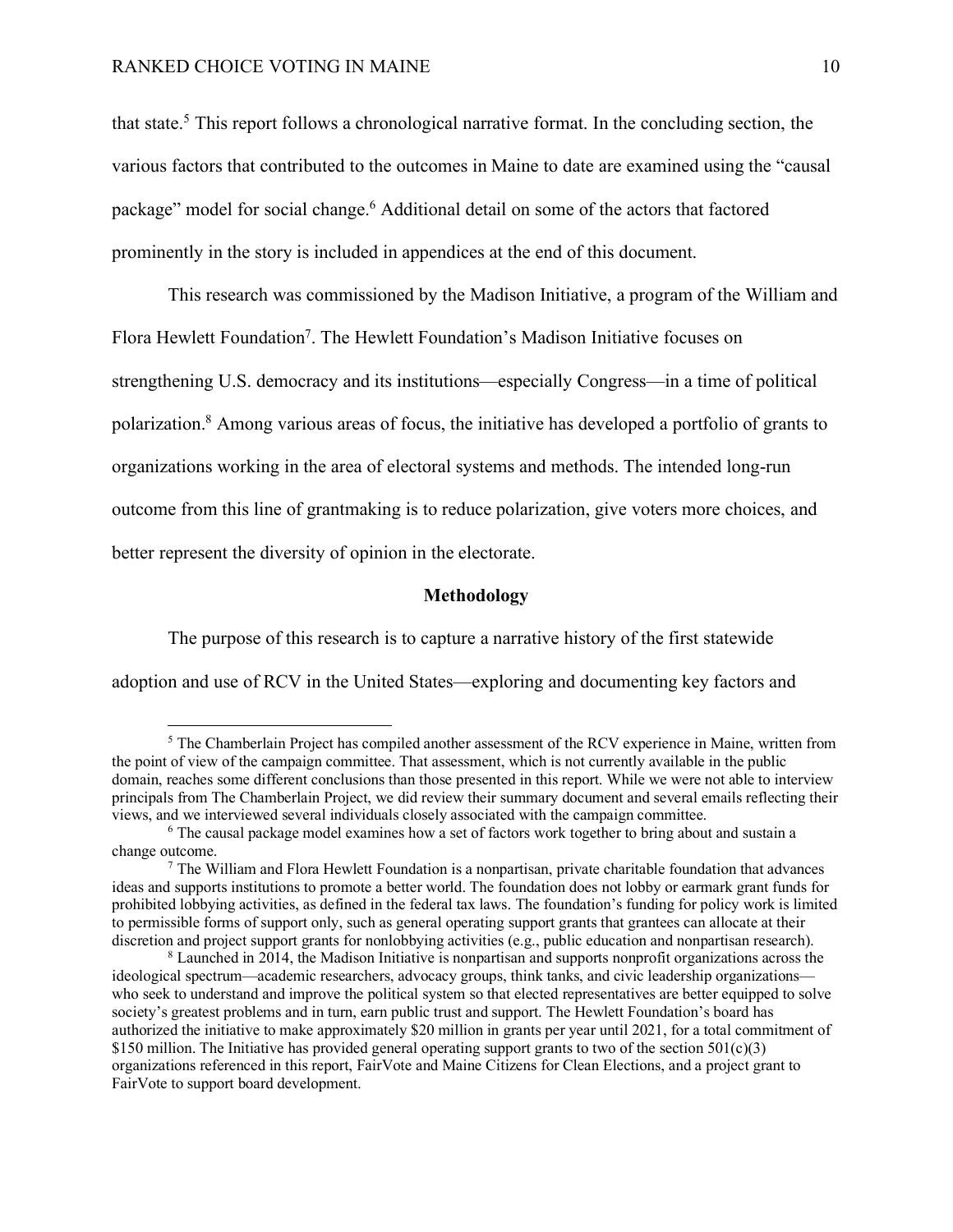dynamics that have influenced Maine's experience with RCV to date. To accomplish this objective, we collected data through a) an extensive review of media reports, scholarly articles, legislative and legal documents, campaign finance reports, polling data, webpages, and other publicly available materials, and b) interviews with 31 individuals across the spectrum of opinion about RCV, including academics, journalists, campaign principals, nonprofit leaders, elections officials, former legislators, interest group representatives, lobbyists, and institutional funders.<sup>9</sup> While we have sought out a range of perspectives to inform this research, some individuals whose perspectives we would like to have included declined, did not respond, or were otherwise inaccessible to us for various reasons. We acknowledge this limitation.

Throughout this report, milestones from the Maine Secretary of State's Timeline of Ranked-Choice Voting in Maine are highlighted in shaded text boxes as anchor points in the narrative.

#### **The State of Maine: A Laboratory for Democracy**

Maine is in many ways a small town within a big state. In Maine, the six degrees of separation seem to shrink to two or three. With a population a little over 1.3 million, over threequarters of whom are registered voters, the state boasts high voter engagement. Maine is a purple state with a strong tradition of electing moderates and independents and an electorate where unenrolled voters surpass registered Democrats and Republicans.<sup>10</sup> There are often three or more candidates on the ballot for statewide offices, and as a result, plurality winners are common, including in nine of the eleven gubernatorial elections from 1974-2014.

<sup>&</sup>lt;sup>9</sup> See Appendix A for a complete list of primary sources.

<sup>&</sup>lt;sup>10</sup> As of November 2018, voter registration in Maine stood at 34.9% unenrolled, 33.1% Democratic, 27.4% Republican, 4.1% Green Independent, and 0.5% Libertarian.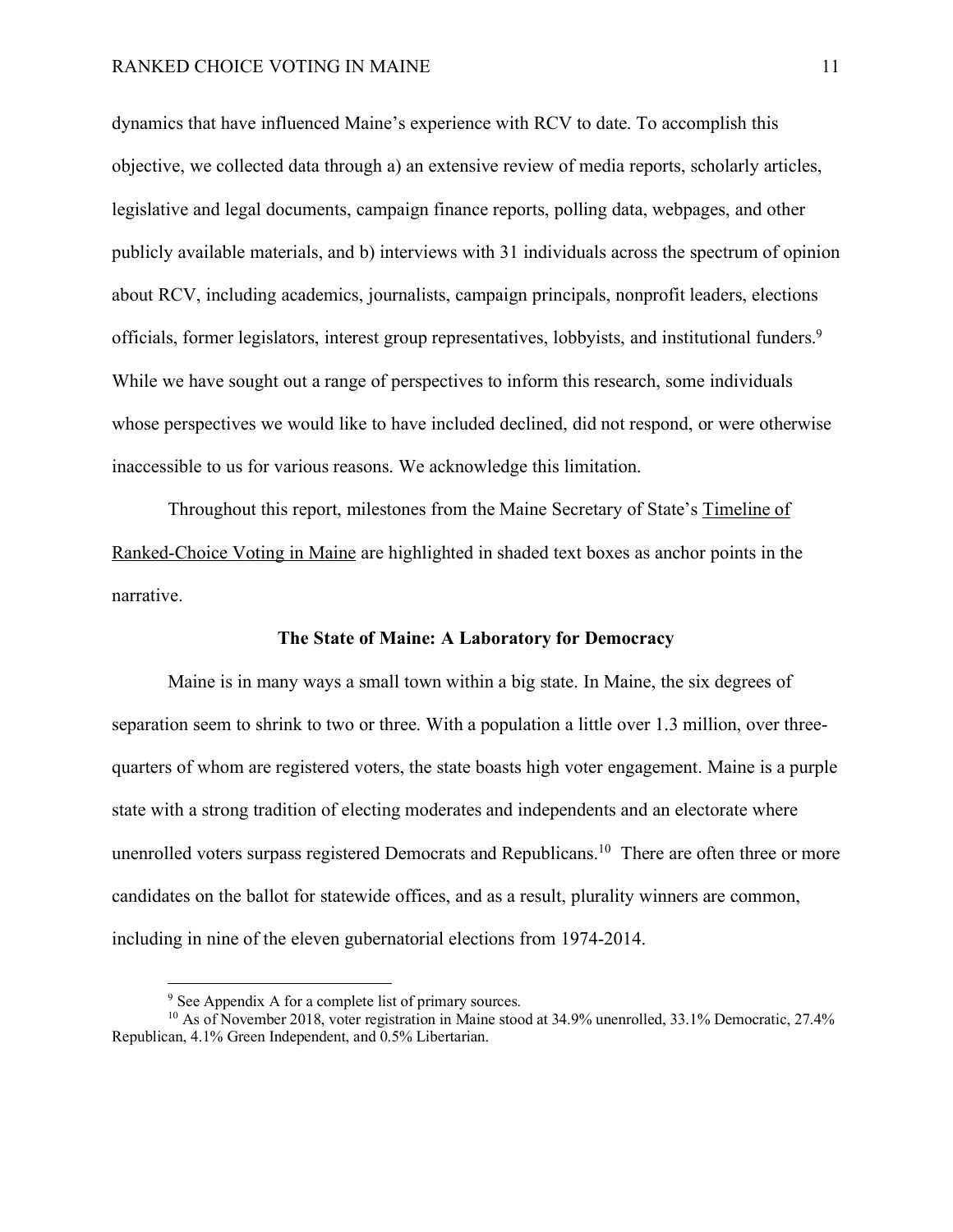Maine's inexpensive media market and unique lawmaking pathways contribute to the state frequently being used by both local and national interests as a testing ground to advance innovative public policy ideas. From same-sex marriage to public financing of candidate campaigns to same-day voter registration, the state has made robust use of its citizen initiative and people's veto referendum processes over the years.<sup>11</sup> Processes within the Maine legislative body also allow for innovative ideas to advance farther than they might in other states. Any bill can get a floor vote as long as the committee to which it was referred does not issue a unanimous "ought not to pass" report. As a result, an issue can be raised session after session with the hope that eventually the right dynamics will allow proponents to get something passed.

Maine is an inexpensive state in which to run a campaign. With only three television markets, mass market advertising is cheap. The state's geographic size makes it more challenging to canvass, however. Although about 40 percent of the state's population is concentrated around the greater Portland area, 98 percent of the state's landmass is rural and about 60 percent of its population live in these rural areas.

#### **Early Legislative Attempts (2001-2013)**

Starting in 2001, legislation to establish RCV in some form at the statewide level was introduced in every legislative session.<sup>12</sup> Maine's history with plurality-win governors was a factor behind the interest in RCV that cut across party lines. In 2007, after the plurality reelection of unpopular Democratic Governor, John Baldacci, an RCV bill was introduced driven by Republicans. At times these bills even garnered significant numbers of co-sponsors, as did

<sup>&</sup>lt;sup>11</sup> To place an initiative on the ballot in Maine, signatures equivalent to ten percent of votes cast in the previous gubernatorial election are required. Once certified, citizen initiatives go first to the legislature, which can either adopt the initiative wholesale or send it on to voters. An initiative passed by voters becomes a law like any other, meaning that the legislature may amend or repeal it. And in fact, the legislature has done so more often than not over the history of Maine's initiative process.

 $12$  For a summary of the legislative history of RCV in Maine, see http://www.lwvme.org/files/RCV\_Legislative\_History.pdf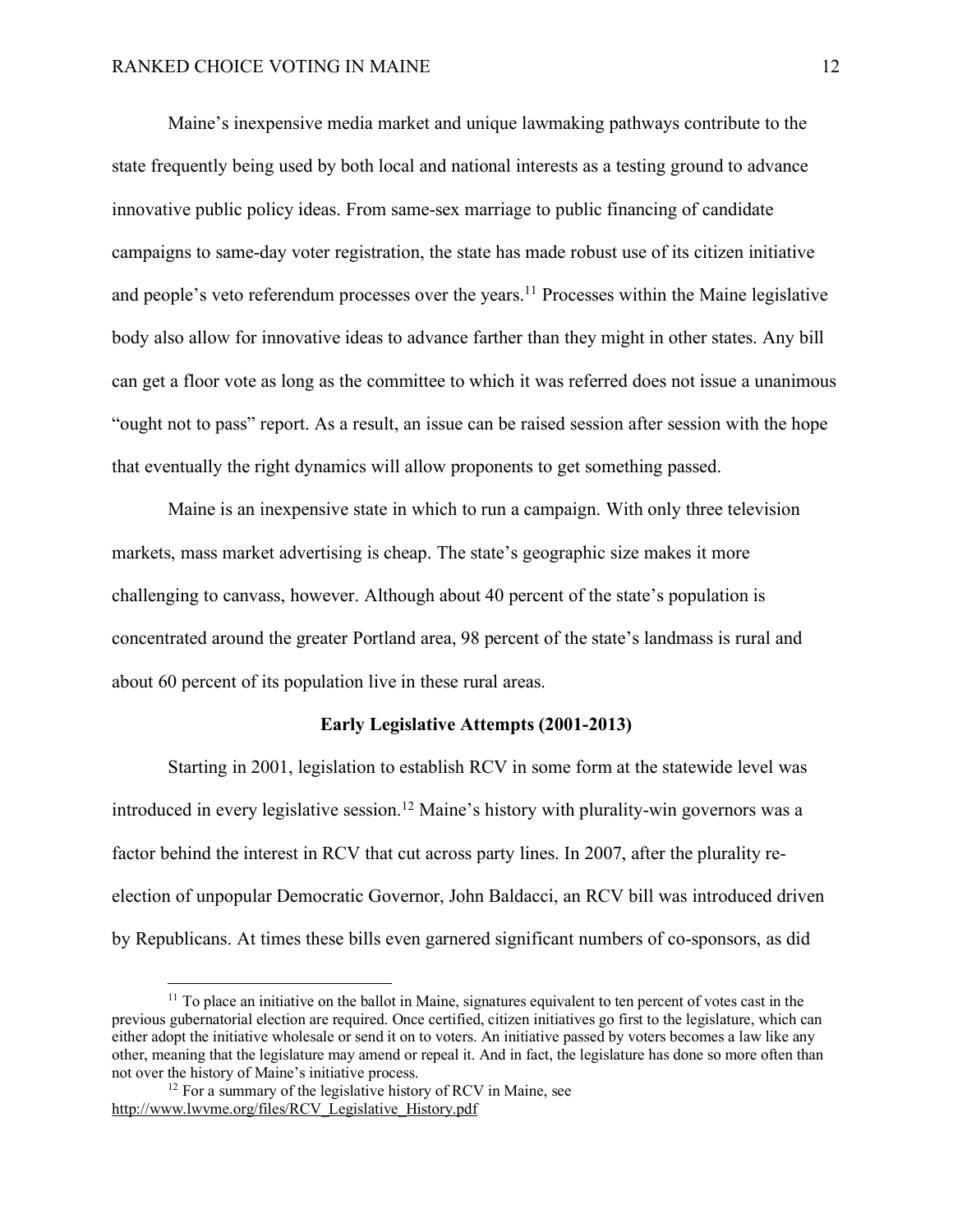Sen. Dick Woodbury's 2013 bill. And yet, none of the bills advanced very far within the larger body—other than an early bill passed to study the feasibility of implementing IRV.

*2001: First bill proposed in Maine Legislature related to the establishment of an instant runoff/ ranked-choice voting system, LD 1714. The bill dies in committee*.

*2003: The Joint Standing Committee on Legal and Veterans' Affairs directs the Secretary of State to conduct a feasibility study of IRV in Maine. The study report is issued January 2005*.

*2005-2013: Additional RCV bills are proposed and rejected by the Legislature.*

In 2003, the 121<sup>st</sup> Maine legislature directed Secretary of State Dan Gwadosky to conduct a feasibility study of IRV. The study, issued in early 2005 under the newly appointed Secretary of State, Matthew (Matt) Dunlap, laid out a number of expected challenges with implementing this voting system in Maine, including potentially exorbitant costs of \$11 million or more for new electronic voting machines to replace the state's paper-based system. At that time, 77 percent of Maine's 503 municipalities used hand-count paper ballots with the remainder using one of four types of optical scan equipment. The study also highlighted a variety of expected administrative challenges. The study did not discuss any issues in relation to the state's constitution.

Rep. Diane Russell (D) and Sen. Dick Woodbury (I) were two of the legislative proponents of RCV who would later become key figures in advancing the reform via a 2016 citizen's initiative. In 2009, soon after being elected to the Maine House of Representatives, Russell introduced a bill to authorize an RCV pilot project. Russell had formerly been a staffer for the national electoral reform advocacy organization, FairVote. Although the bill went nowhere, at the same time Russell was assisting Portland's charter commission in establishing RCV for that city's mayoral elections. Russell served in the Maine House of Representatives through 2016, during which time she made several additional unsuccessful attempts to advance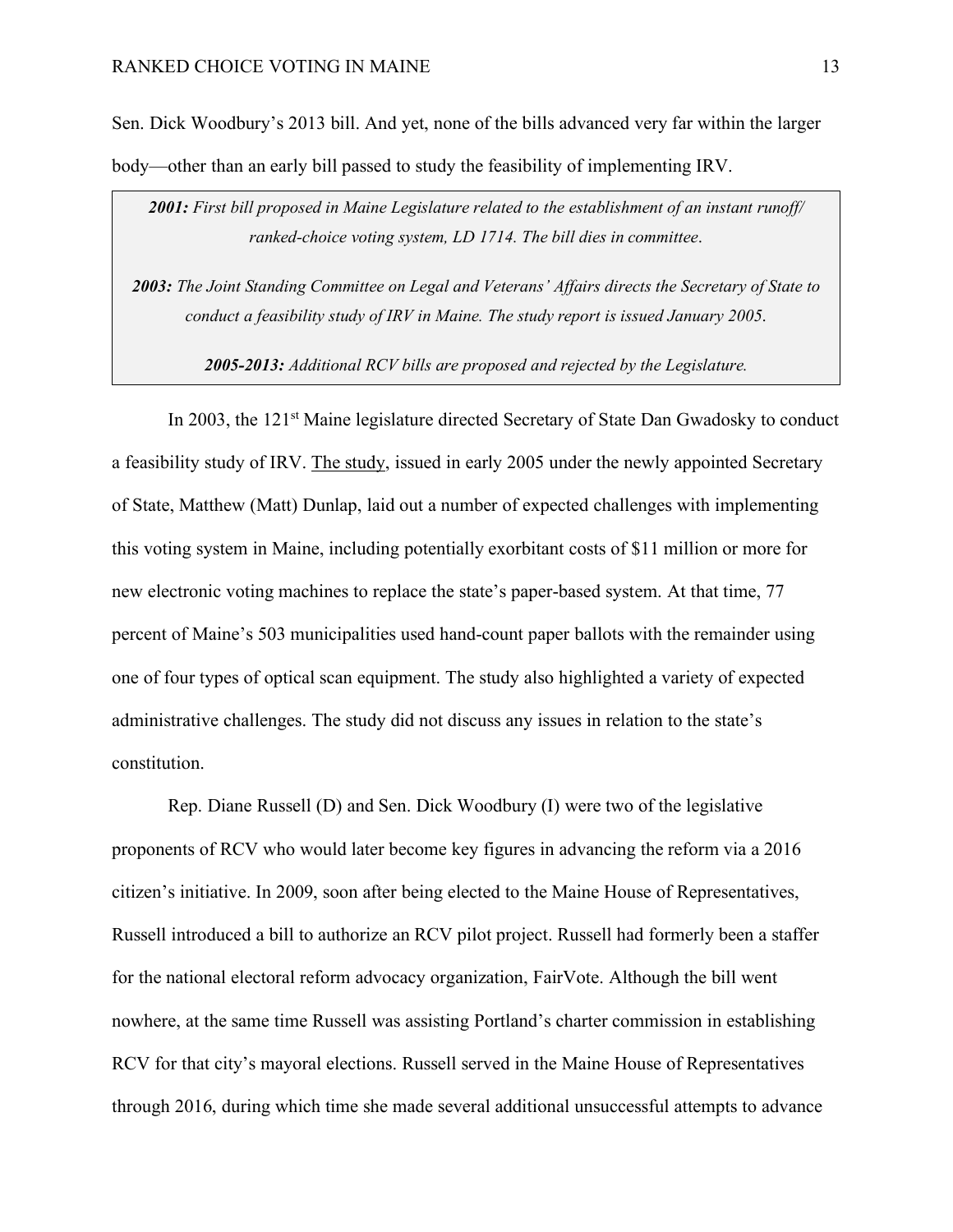RCV bills. Russell also had experience working on ballot initiative campaigns and understood the ins-and-outs of orchestrating a signature-gathering effort. This combination of experience and skill would later make her one of the first people Dick Woodbury reached out to when he decided to chair a citizen initiative campaign in 2014.

Woodbury had served in the Maine legislature for almost a decade. After his 2013 RCV bill once again failed to advance, he determined that the idea of RCV simply hadn't had enough opportunity to "incubate" among his legislative colleagues. Thus, when Ann Luther of the League of Women Voters of Maine approached Woodbury in the summer of 2013 about joining an RCV working group the League was organizing, he eagerly accepted the invitation. In 2011, the League had adopted a position in support of RCV and had increasingly grown frustrated with the lack of traction the issue was getting in the legislature. Woodbury knew and admired the League for the thoughtful, comprehensive, and objective manner in which it studied issues, and felt this would be a positive way to build understanding and support for the idea.

#### **Gathering Momentum (2008-2013)**

The many years of legislative attempts around RCV were but one among several developing influences that came together in 2014 to form a river of momentum behind RCV in Maine. In addition to the development of Russell and Woodbury as champions, there was the League of Women Voters' growing interest and work on RCV. And most importantly, there was the 2010 election and 2014 re-election of Maine's controversial Governor, Paul LePage. In addition, voters in Maine's largest city, Portland, had adopted RCV for use in their mayoral elections via a new city charter in 2010, and had successfully navigated its first use in a crowded 15-candidate election in 2011. While the extent to which use of RCV at the municipal level was a necessary prerequisite for adoption of RCV at the state level is uncertain, the fact that many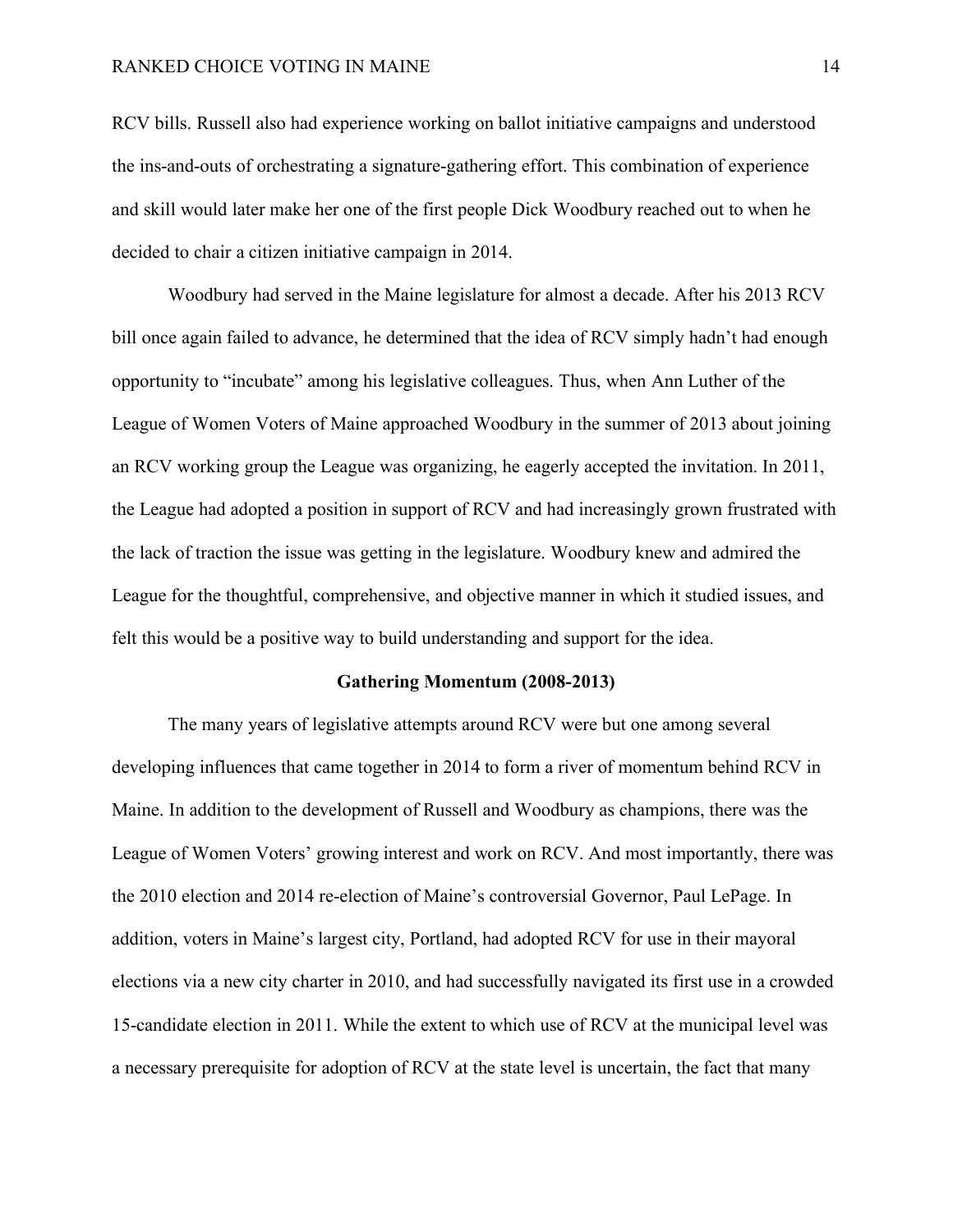Mainers now had some awareness of, and experience with, RCV may have helped mitigate the "electoral oddity factor."

## **The League of Women Voters IRV study**

Colleen Tucker, an attorney and board member with the League of Women Voters of Maine (LWVME), attended a meeting in the early 2000's and heard Rob Richie of FairVote talk

about IRV. Coming back excited by what she heard, she convinced her fellow board members to recommend that the League undertake a study of this method. By this time, several other state Leagues of Women Voters had conducted studies of alternative voting methods, and so in 2007 the board recommended to the membership a concurrence study of IRV based on that already completed by LWV of Minnesota. In 2011, LWVME completed its study and formally adopted a position supporting IRV/RCV.

# **LWVME's Study Process** (Source: http://www.lwvme.org/study.html)

In LWV parlance, a *study* is an intensive and inclusive process conducted by the membership to deeply engage with a public policy issue of interest to the members. Studies can lead to adopted *positions* when there is broad member consensus. During the study phase, members have an opportunity to examine the facts, along with pro and con arguments. They are encouraged to discuss the political realities of action on that issue and to engage members of the broader community in the discussion.

The League may lobby in support or opposition to specific pieces of legislation only when based on these established positions. The League's intensive study process is a cornerstone in its ability to advocate credibly.

### **LePage and the "spoiler effect"**

One can lay a pile of wood and hope for a fire, but without a spark there is no conflagration. So it went with RCV in Maine. The spark was supplied by Paul LePage.

In 2010, Paul LePage was elected Governor of Maine, defeating independent Eliot Cutler 37.6 percent to 35.9 percent in a five-way race. A polarizing figure, LePage was nevertheless re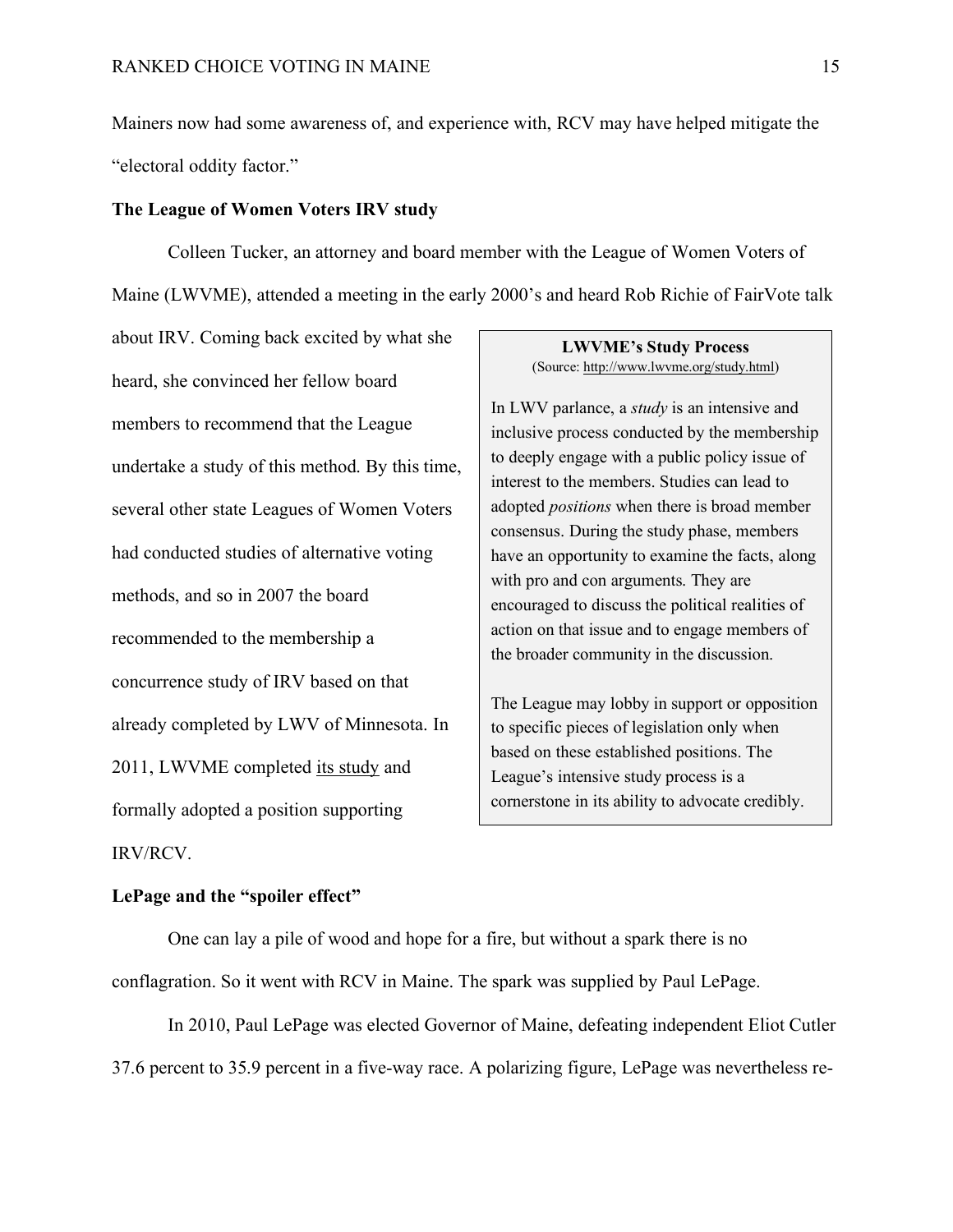elected in 2014 over Democrat Mike Michaud, 48.2 percent to 43.4 percent in a three-way race in which many saw Eliot Cutler as once again the spoiler, taking 8.4 percent of the vote. LePage's election and re-election ignited public interest in considering other electoral approaches that might help ensure a consensus choice would be elected in future.

#### **Formation of the Working Group for RCV**

In the summer of 2013, LWVME launched a working group on RCV. In addition to Woodbury and members of the League, participants included former members of the legislature and attorneys general, private attorneys, members of municipal associations, and the national advocacy group, FairVote. The group met approximately biweekly for about a year and a half, discussing strategies and likely impediments to moving RCV forward in the state. Among its activities, the group drafted model statutory language, which Woodbury would later draw upon when he filed his petition for the 2016 RCV citizen's initiative.

A point of debate that kept emerging was the question of what limits the state constitution placed on the use of RCV in Maine. The League had long been aware of, and had included in its 2008 IRV study materials, the provision in the state's constitution stating that the Governor and members of the legislature were to be elected via a plurality of the votes. There were differences of opinion as to whether this provision would render RCV unconstitutional as it applied to those offices. Finally, at the suggestion of the League's legal advisor, John Brautigam, in March 2013 the League decided to convene a moot court, or simulated court case where both sides of the constitutional question would be litigated before a panel of judges. Three eminently qualified individuals were recruited to act as judges: a former Chief Justice of the Maine Supreme Court and two highly experienced litigators. Brautigam argued the side that RCV was not constitutional; attorney Tim Shannon (later a 2018 candidate for Maine Attorney General)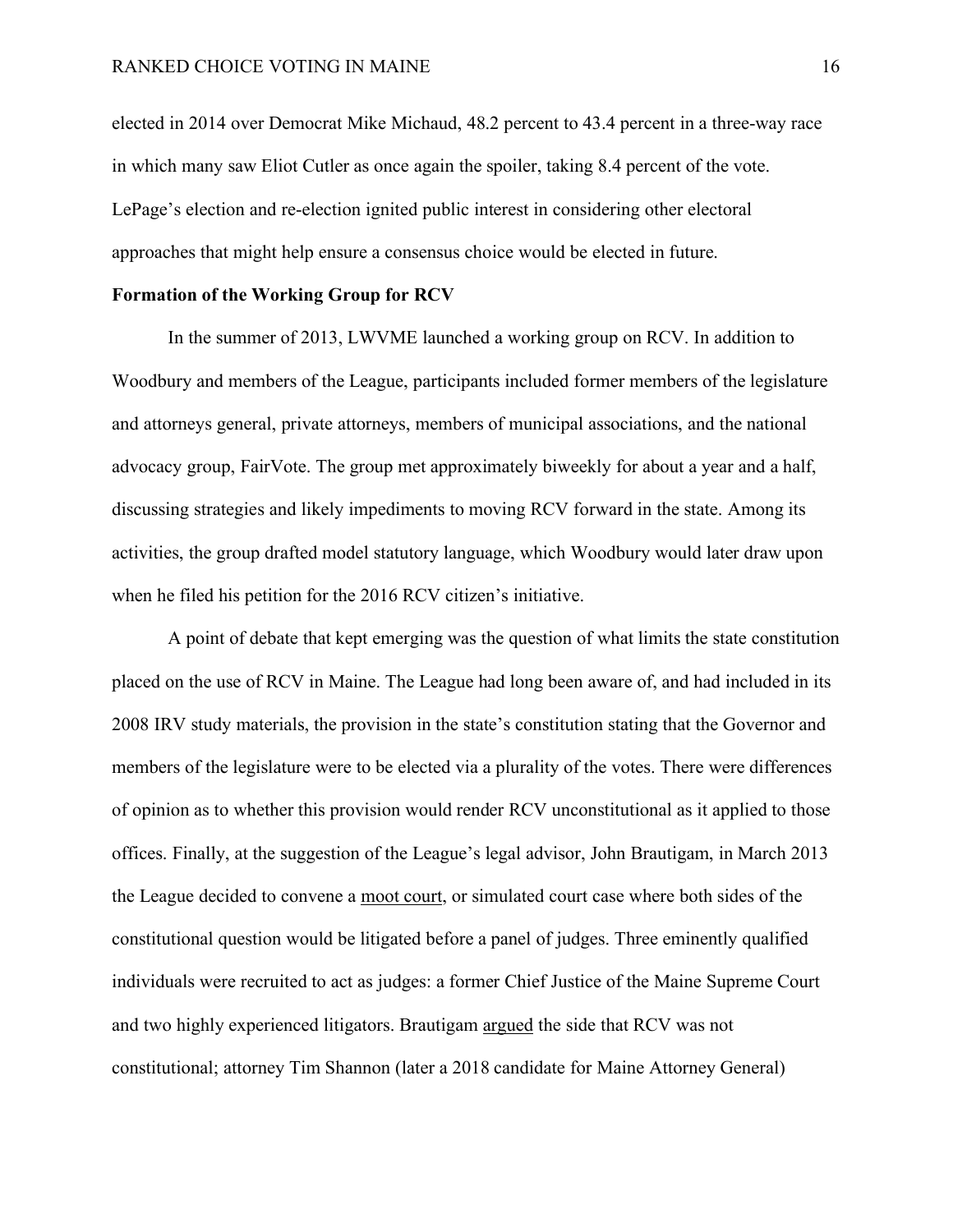argued the side that it was. In the end, the three justices unanimously agreed that RCV would not be constitutional for use in gubernatorial or legislative general elections in Maine. (Two of the three judges later changed their minds on the question, however—and one ended up representing the RCV campaign committee in legal proceedings on the matter in 2017.)

Through the late spring and early summer of 2014, the RCV working group debated the implications of the moot court exercise. Finally, Woodbury became impatient as he watched with horror the "strategic voting" dynamic shaping up once again in the 2014 gubernatorial race. He began discussing the possibility of launching a citizen initiative campaign with political strategist, Cara Brown McCormick, who was well-known from her work lifting up the cause of independent candidates. Thinking that the prospect of a LePage reelection aided by yet another "spoiler" created an irresistible window of opportunity, together they resolved to throw caution to the wind on the constitutional issue and launch a citizen's initiative campaign for RCV. Despite the constitutional risk in relation to using RCV for gubernatorial elections, the pair felt that an RCV initiative that did not include the Governor's race would result in a solution that did not fit the public's sense of the problem. And so, they determined to push forward with an initiative to adopt RCV for both federal (U.S. Senate and House) and statewide (Governor and state legislature) contests and, if necessary, deal with the constitutional question later.

### **A Citizen's Initiative: Maine Question 5 (2014-2016)**

### **Woodbury launches a ballot question campaign**

Woodbury characterized the campaign he expected to chair as a group of "plucky, grassroots Mainers saving their democracy". Acknowledging he knew nothing of how to qualify an initiative, Woodbury played largely a public role while partnering with others with whom he had prior relationships to shape and mobilize the work. One of the people he connected with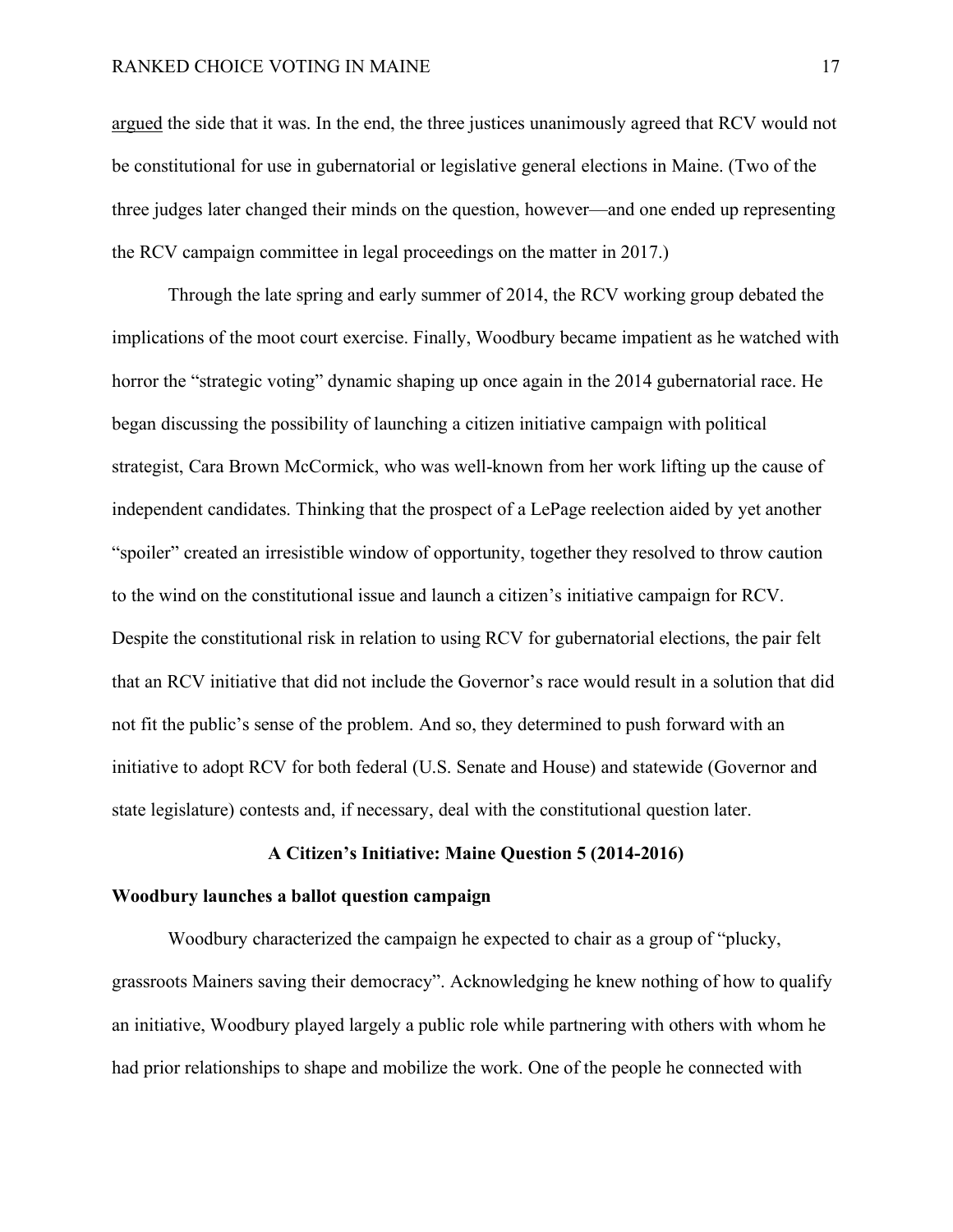early on was Diane Russell, who had insider experience on how to organize a signature drive. Russell was familiar with the timeline to get a petition approved by the Secretary of State and into the hands of signature-gatherers. And she knew that if the effort were to be volunteerdriven—as opposed to the far more expensive route of hiring paid signature-gatherers—it would be critically important to collect signatures at the polls on election day. When Woodbury called her early in the summer, she was understandably skeptical that there was sufficient time to organize such an effort. Nevertheless, she agreed to assist and to rapidly mobilize her network. For strategy and fundraising expertise, Woodbury relied on McCormick, who was a veteran political consultant and principal in a number of past and present efforts to break open the twoparty grip on American political processes. McCormick played a key role in encouraging Woodbury to launch a campaign that fall.

*Oct. 2014: Proponents of ranked-choice voting receive approval to circulate a citizens' initiative petition to enact RCV.*

The timeline was indeed extraordinarily tight. Barely a week before election day, proponents received the approved petition from the Secretary of State's office to begin gathering signatures. On board to drive the effort was a small-but-mighty group consisting of Woodbury,

McCormick, Russell, and soon-to-be-named campaign manager, Kyle Bailey. The League at this time, along with its close partner and fellow RCV working group member, Maine Citizens for Clean Elections (MCCE), was immersed in the work of qualifying a Clean Elections initiative for

#### **Question 5 (November 2016)**

"Do you want to allow voters to rank their choices in elections for U.S. Senate, Congress, Governor, State Senate, and State Representative, and to have ballots counted at the state level in multiple rounds in which last-place candidates are eliminated until a candidate wins by majority?"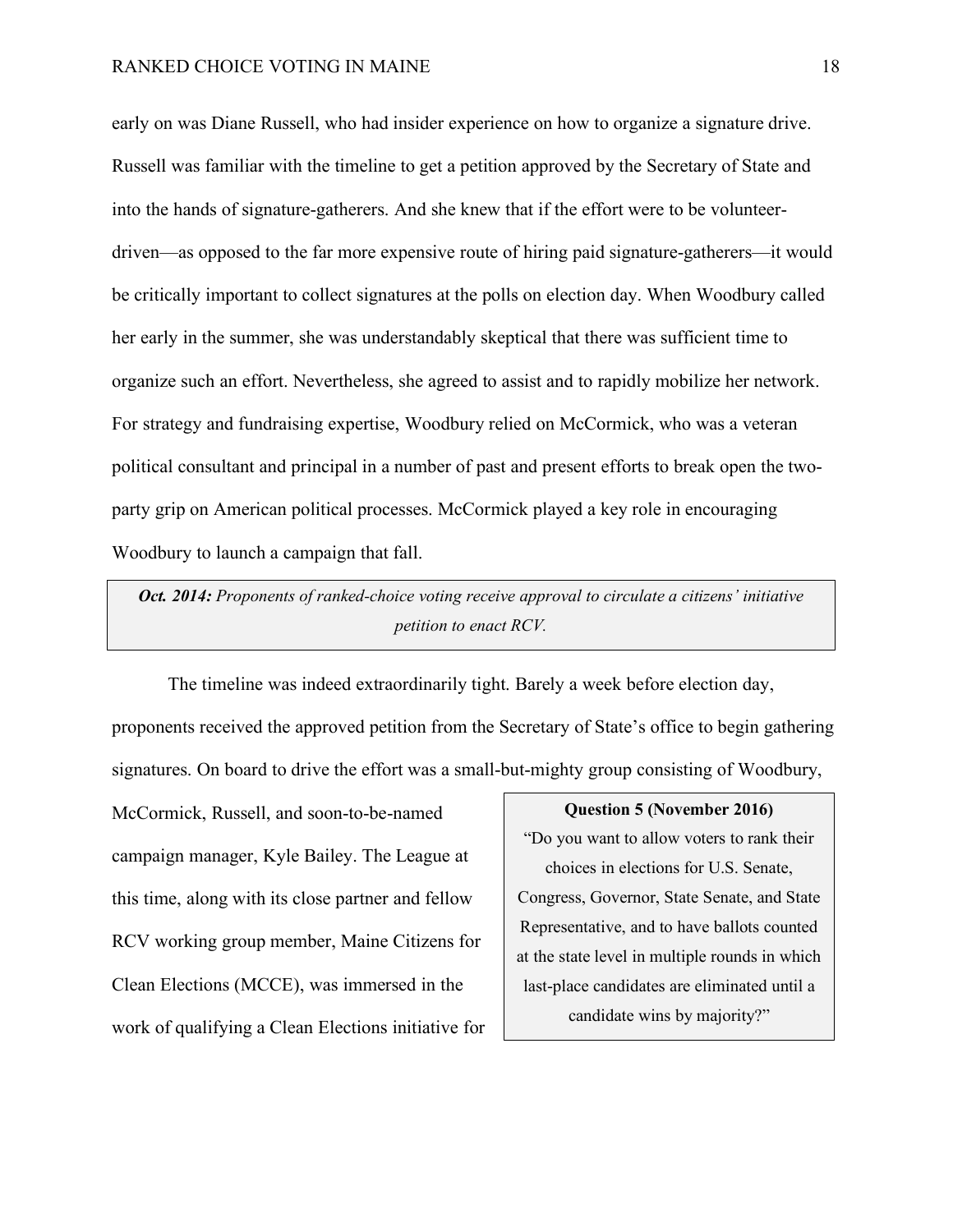the 2015 ballot and had no capacity to simultaneously lend muscle to another signature drive that fall.

Upon receiving approval for signature-gathering from the Secretary of State, Russell turned her office into a staging location for volunteer recruitment and training. She spent the next week recruiting and scheduling volunteers using spreadsheets from past initiative drives. Eliot Cutler, who was trailing badly in his second run against LePage, sent a request out to his supporters for help. Many of the Cutler supporters were motivated by the future prospect of being able to "vote their hopes instead of their fear," as they felt compelled to do in the November 2014 election in an effort to defeat LePage. The push for election day volunteers spread rapidly through social media and other channels as people began to take ownership for covering their greater area of the state.

On Sunday, November 2, 2014, two days before election day, Woodbury's plan had been to drive north on I-95, stopping at every exit to drop off petitions to volunteers. That day, a massive snowstorm hit, all but shutting down the Maine coastline. Undaunted, the proponent group organized a daisy-chain of volunteers. Their cars stocked with petitions, each volunteer drove to the next town, leaving off what was needed to stock that town and handing off the remainder to the next volunteer driver.

On election day, RCV proponents showed up at the polls en masse and collected over 36,000 signatures (of the 57,000 or so valid signatures needed to qualify the initiative). As predicted, voters perceived a clear problem that affected them (LePage) and the offering of a tangible solution (RCV) and thus readily signed on. As one interviewee noted, "Once people were living their worst nightmare, changing the norm seemed less of a challenge. I think that's happening across the country right now."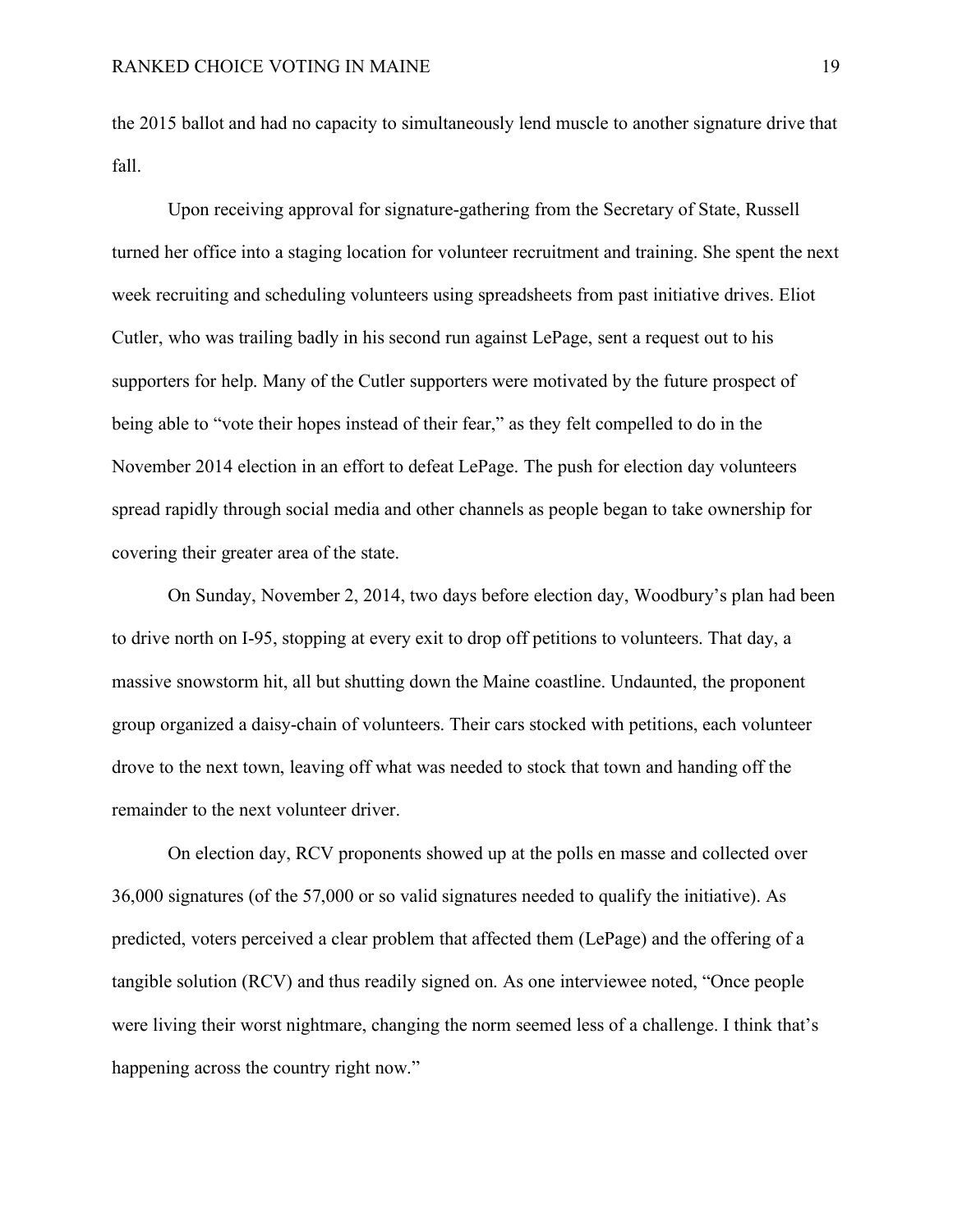## **The Committee for Ranked Choice Voting**

On October 28, 2014—the day that RCV proponents received approval to begin signature-gathering—the Committee for Ranked Choice Voting (CRCV) registered as a political action committee, with Woodbury, McCormick, and Bailey listed as principals. McCormick and Bailey had worked closely together on Eliot Cutler's independent campaign for governor. During the last weeks of that campaign, as it became clear that Cutler would not be successful, Bailey came on board to help the RCV effort.

In addition to the initial sprint to begin signature-gathering on election day, there were several dynamics that made the Question 5 campaign unique. First, ranked choice voting was a wonky issue that barely registered with the public at the time the campaign was launched. The proponent group had learned through early conversations with residents that while people who had heard about RCV overwhelmingly supported it, the vast majority of Mainers had never heard of it. Thus, proponents determined early on that an extensive campaign of voter education would be a necessary ground-preparing step to shape public understanding of the issue—and to begin to inoculate voters against any oppositional efforts later on. As well, the group calculated that their initiative would fare better in a presidential election year (2016) than in an off-year (2015). So, they decided to slow down their signature-gathering work and begin a major voter education push in parallel.

# *Nov. 18, 2015: The Secretary of State determines that the citizens' initiative petition has enough valid signatures to qualify for the November 2016 ballot.*

The second unique dynamic in the RCV campaign had to do with the dearth of both allies and opponents. Unlike many other public policy issues, there were few natural allies or opponents for making changes to election methods. Political reform and "good government"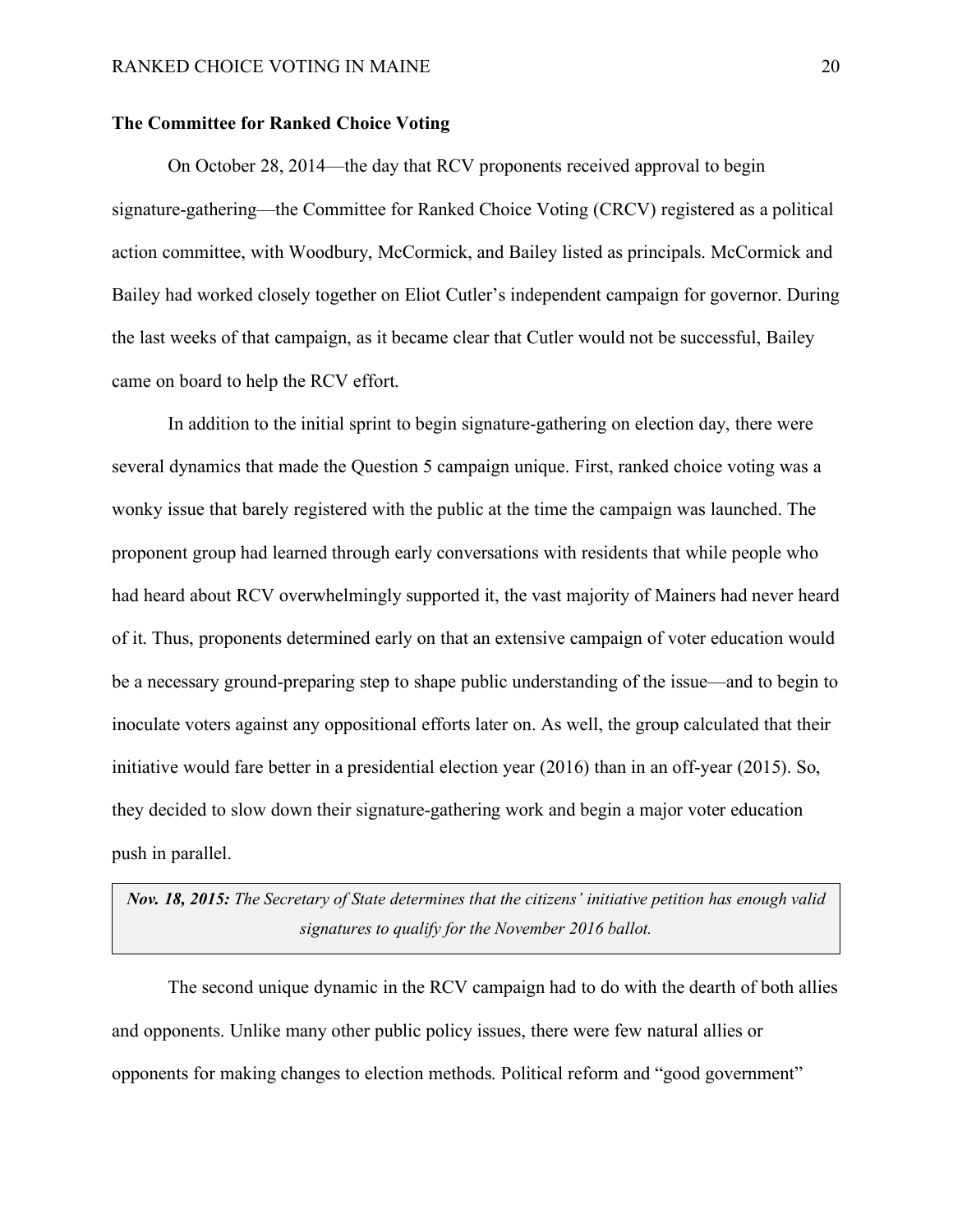organizations like the League of Women Voters were the only groups particularly interested in the issue. On the other side, opposition emanated primarily from elites within the two major parties, whose vocal objections came in direct proportion to who perceived RCV as more of a threat to their political power. No one on the opposition side apparently took the RCV threat particularly seriously, however, until after the measure passed in 2016.

Finally, whether the ballot measure would be fully constitutional remained an open question looming over the campaign—and was subsequently weaponized by opponents after the ballot initiative passed.

The Committee for Ranked Choice Voting (CRCV) was a small, tight group of professionals who designed strategy, raised funds, and made decisions for the campaign. McCormick led the effort to bring in big-dollar out-of-state money from reform-minded individuals and organizations through The Chamberlain Project's political action committee (PAC) and ballot question committee (BQC). Anchor funding into the PAC and BQC was provided from Level the Playing Field (Peter Ackerman's 527 committee), and the Action Now Initiative (John and Laura Arnold's 501(c)(4) nonprofit). Bailey led CRCV's small-dollar grassroots fundraising effort—which proved more challenging initially. The campaign's nonpartisan message did not tend to motivate Mainers to take out their checkbooks. However, the division in fundraising responsibilities allowed the campaign to appear to be more of a locally-funded effort—of particular importance to Mainers—while still benefiting from deep outof-state pockets. (See Appendix C for more data on funders and fundraising related to the ballot initiative campaign.)

All told, proponents raised over \$2 million in support of the 2016 RCV ballot measure (Question 5), while there was no money raised in opposition. (See Table 1 and Table 2 for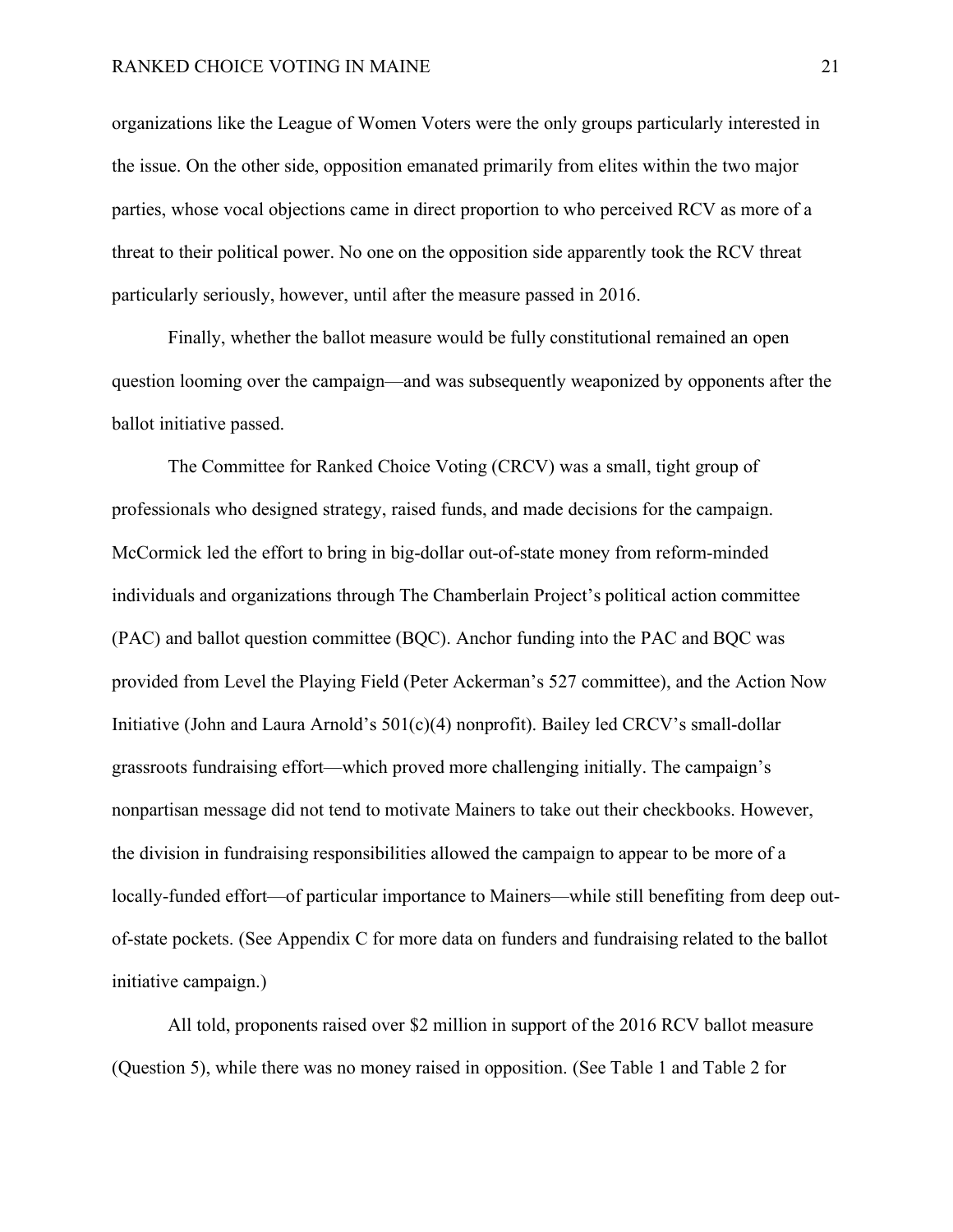detail.) The lack of organized opposition was not unusual, when put in context with other "good government" initiatives in Maine over the past decade. A Maine Clean Elections initiative (Question 1, Nov 2015) drew about \$1.3 million in support and just \$34,000 in opposition. An initiative supporting same-day voter registration (Question 1, Nov 2011) raised \$544,000 in support and only  $$6,000$  in opposition. Both of these measures passed.<sup>13</sup>

By all accounts, CRCV ran a smart, "stealth" campaign that was based both on learnings from efforts to enact RCV in other places and on an understanding of what works in a state like Maine. The tactics were very much grassroots-based and fit to the state's electoral make-up, which skewed older and rural. While there were media buys, it was not a big component of how the campaign communicated with residents. Rather, CRCV's strategy was to take advantage of the fact that Mainers still read their local newspapers—and the opinion page is the second-most read section of the paper in Maine. So, instead of generating headlines, the goal was to regularly have pro-RCV features "on page six" of the local newspapers—via op-eds and letters to the editor. The campaign developed consistent messaging that would appeal to the generally independent-minded populace using language like "more voice; more choice," "simple, fair, and easy," and "restore civility." RCV was referred to as a "stunningly right idea for our polarized times".

Gaining bipartisan support was one of the challenges faced by the campaign. While the campaign tried to frame the issue as a non-partisan process matter that would help ensure consensus winners, from early on there was partisan-tinged distrust to stave off. On the left, within the Democratic party establishment, there was distrust of the people driving the campaign

<sup>&</sup>lt;sup>13</sup> As another data point supporting the notion that "good government" initiatives tend not to draw significant money in opposition, the campaign for California's Top-Two Primary system, enacted via Proposition 14 (June 2010), raised close to \$5 million in contributions in support, while six different campaign committees organized in opposition raised just short of \$300,000 in total. (Source: Ballotpedia)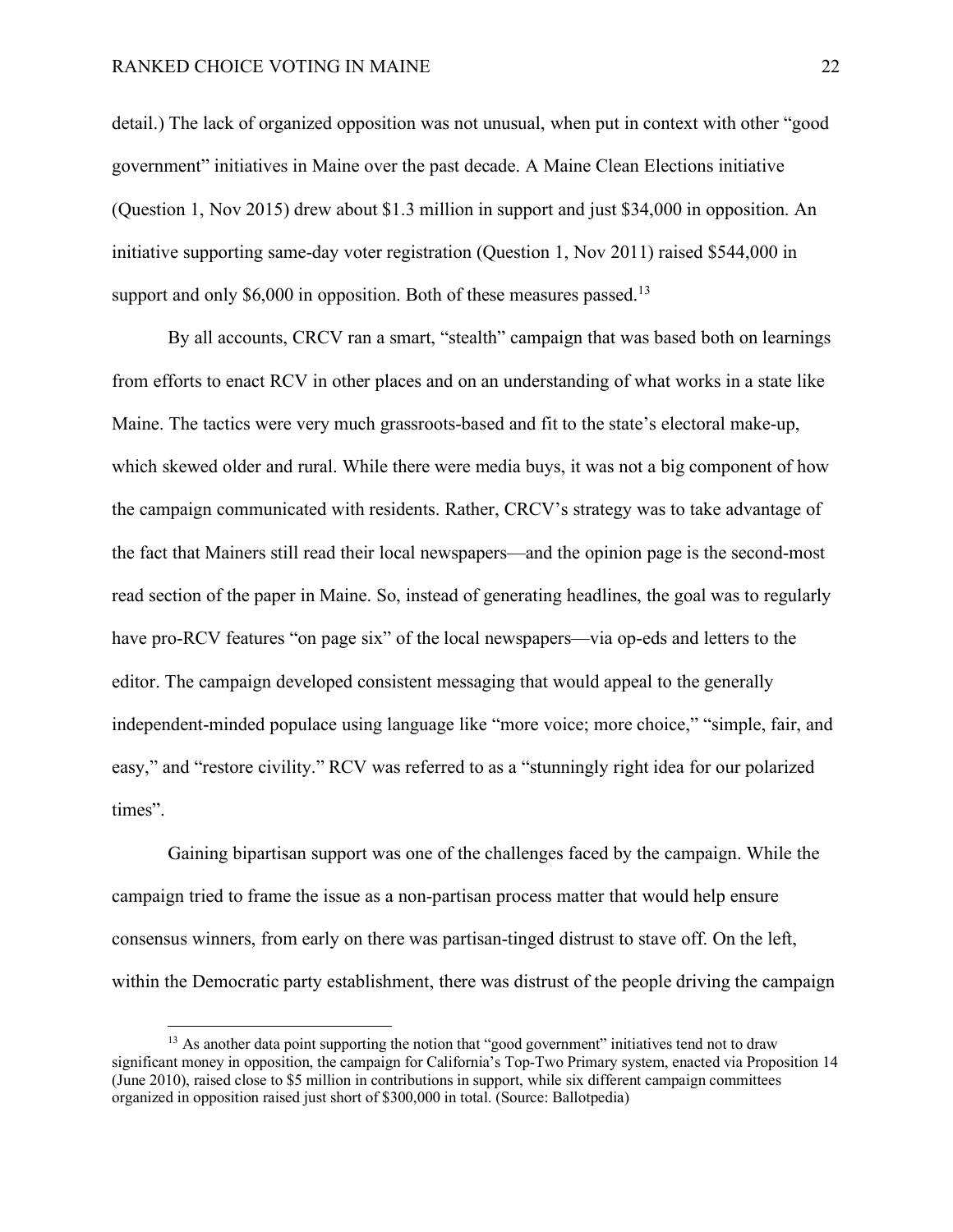for RCV, who were seen as closely associated with independent gubernatorial candidate, Eliot Cutler. Many Democrats blamed Cutler as the "spoiler" responsible for the election of Governor LePage. On the right, while some moderates initially professed interest in the concept, the Republican party came to see RCV as a repudiation of their Governor and an attack on future Republican candidacies.

To help circumvent the potential formation of an organized opposition, CRCV put significant effort into recruiting a large, bipartisan base of civic and political leaders at both state and local levels as endorsers for the initiative. At the early stages of the campaign, before the issue became highly partisan, there were moderate Republicans willing to sign on as endorsers. This recruitment work was intentionally conducted below-the-radar. As individuals signed on to support the cause, they were deployed to help build the list of endorsers through peer-to-peer conversations. And while many of these endorsers served as little more than names on a webpage, CRCV believed that getting them to publicly endorse RCV early would mitigate the risk that they could later be organized in opposition.

### **A loose coalition of proponent groups**

With citizen initiatives, often times there will be an in-state non-profit advocacy group that has existed for a long time, is committed to the policy issue long-term, and will continue to exist into the future; and then there will be a campaign structure that will come in for a couple of years to get the vote accomplished. The campaign committee leads the political work and one or more nonprofits lead a parallel public education effort. To some extent, that is how the RCV campaign unfolded in Maine. The Committee for Ranked Choice Voting (CRCV) was the clear political leader for the initiative campaign. LWVME and MCCE were the nonprofit allies most committed to RCV in Maine long-term. CRCV hosted conference calls periodically throughout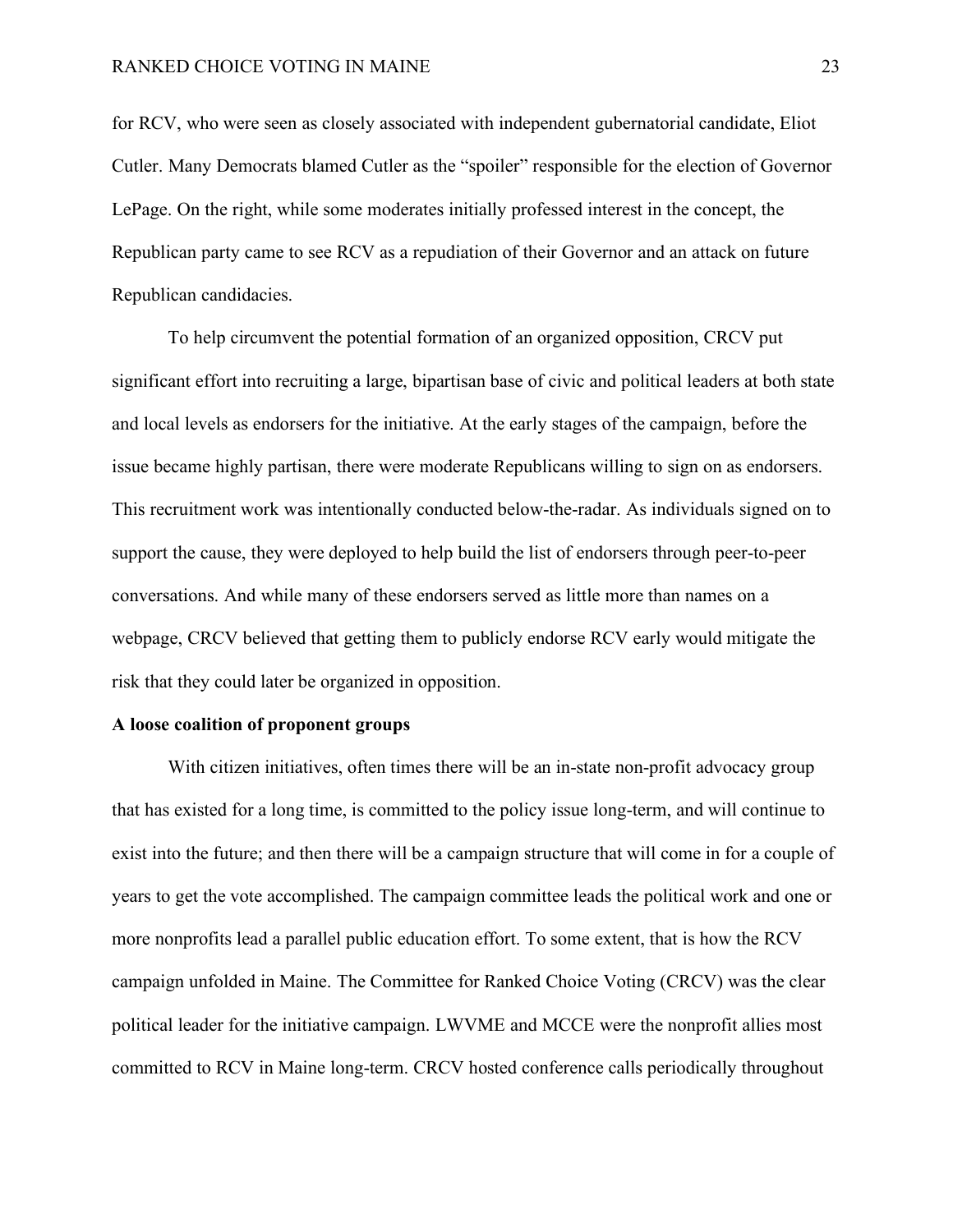the 2016 campaign to share developments and plans with supportive groups, and looked to leverage the specific assets these groups could bring when those fit within—or at least did not interfere with—CRCV's overall strategy. As long as groups "stayed in their lanes," relationships among the groups were constructive.

The League of Women Voters of Maine (LWVME), along with its close partner, Maine Citizens for Clean Elections (MCCE), was among the earliest and most engaged in-state groups supporting RCV. The national organization, FairVote, had also for many years been working to support and nurture interest in RCV in the state. These organizations would factor prominently in developments around RCV over the course of the two ballot campaigns. In addition to LWVME/MCCE and FairVote, a number of other organizations contributed to the proponent side of the RCV battle over the course of the two campaigns. Among these were:

- the Maine People's Alliance, which supported the RCV initiative, along with other progressive issues on the ballot, under its 2016 BQC, and acted as a communications conduit to its 32,000-strong progressive membership;
- Voter Choice Massachusetts, which lent volunteers to assist with calls and canvassing;
- FairVote Minnesota (unaffiliated with national FairVote), which provided advice and support to both LWVME and CRCV at different times; and later,
- Represent. Us, which would become involved later, during the 2018 People's Veto campaign, contributing financially and bringing board member and film star Jennifer Lawrence on board to film a campaign advertisement.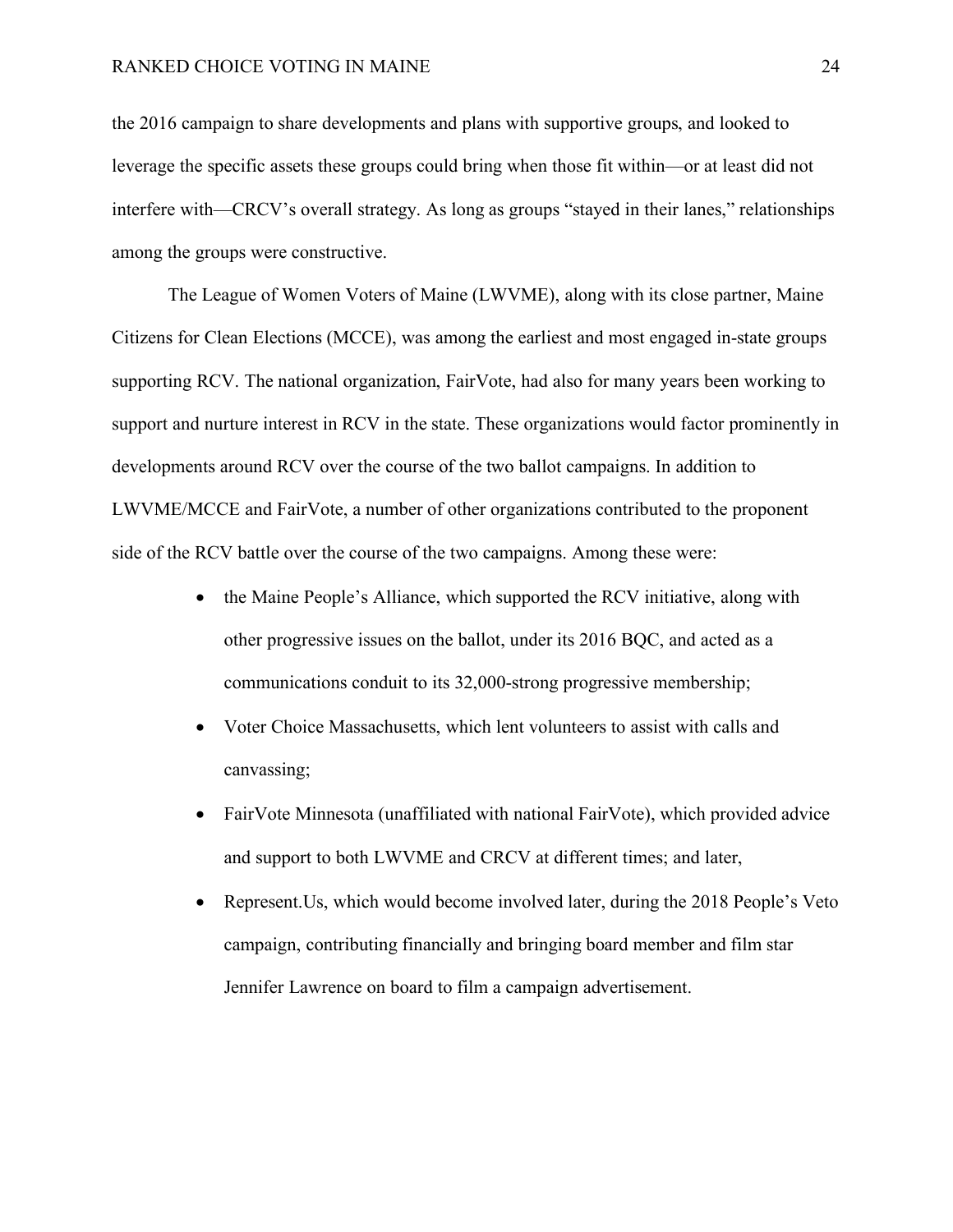# The League of Women Voters of Maine<sup>14</sup> and Maine Citizens for Clean Elections<sup>15</sup>

The League of Women Voters of Maine had been a supporter of RCV since issuing its study in 2011, and although still harboring misgivings about the constitutionality question, signed on to support the 2016 ballot initiative campaign. As the organization did not have the financial assets to contribute, its primary contribution would be toward educating residents about RCV. LWVME's assets included a respected, nonpartisan brand reputation and a strong culture for volunteer engagement, including a cadre of knowledgeable and articulate leaders who could speak credibly about the issue.

The close relationship between the LWVME and Maine Citizens for Clean Elections (MCCE) dated back to MCCE's formation in 1995 as a campaign finance reform coalition, chaired by LWVME and funded through another progressive organization. When that organization went bankrupt in 2006, LWVME became MCCE's fiscal sponsor. In 2010, MCCE spun off and became its own  $501(c)(3)$  organization. The two organizations had remained closely allied and had many board members in common. In the summer of 2018, the two boards voted to formally combine their operations—an effort that they expect will take a year or more to fully complete.

LWVME President Jill Ward, Advocacy Chair Ann Luther, board member Polly Ward, and MCCE's interim Executive Director and legal advisor to both groups, John Brautigam, provided leadership for the League's work on RCV. Because MCCE had just come off a 2015 citizen initiative campaign, the organization had a big list of followers who were committed to democracy and ready to be deployed to support the RCV work in 2016 and beyond.

<sup>&</sup>lt;sup>14</sup> Depending on the activities described, references to "LWVME," may refer to either the  $501(c)(4)$ organization or its 501(c)(3), LWVME Education Fund.

<sup>&</sup>lt;sup>15</sup> Depending on the activities described, references to "MCCE," may refer to either the  $501(c)(3)$ organization or its 501(c)(4), MCCE Action.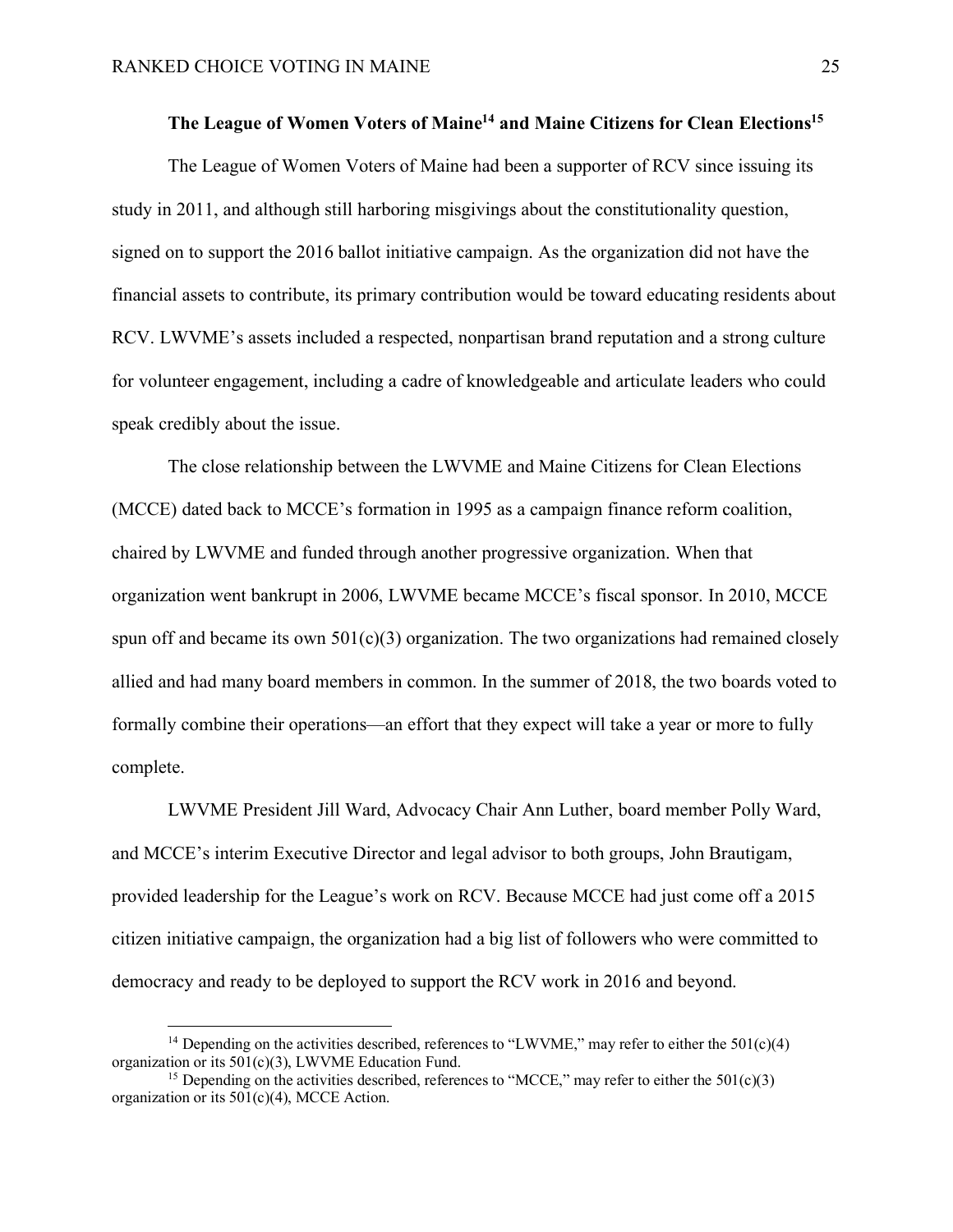LWVME and MCCE are strategic about the use of their respective brands.16 In the case of RCV, the League took the lead and was far more involved—particularly in the early going, as a moderate Republican legislator had once told MCCE that if they were seen to be "in with these RCV people," that would cost the group Republican support for clean elections. After completing its study of RCV in 2011, the League had testified in support of RCV bills in the legislature as well as convening the RCV working group after the last RCV bill had failed in 2013.

# **FairVote17**

FairVote had been nurturing and supporting in-state interest in RCV in Maine for many years before the streams converged to catalyze a statewide ballot measure campaign. FairVote had provided support for the 2009-2011 effort to institute RCV for mayoral elections in Portland. After Portland adopted this change, Maine became a top FairVote target for advancing statewide use of RCV. FairVote has described its role as "supporting and mobilizing funding for in-state allies of RCV." In Maine, FairVote acted as an expert resource, providing significant amounts of advice and tactical assistance, particularly to LWVME/MCCE, including helping connect them with national funders.

League leaders described FairVote President and CEO Rob Richie's engagement in the state as "persistent, ubiquitous, always-there" and, for the most part, helpful and constructive. While pushing to keep the momentum going on RCV in Maine, Richie deferred to the statebased groups to take the lead and to be the visible face of RCV, preferring to keep his

<sup>&</sup>lt;sup>16</sup> Through the remainder of this document, all references to LWVME's work on RCV can be understood as inclusive of MCCE's contributions, and vice-versa. If a distinction between the two is noteworthy and relevant, it will be explicitly called out.

<sup>&</sup>lt;sup>17</sup> FairVote is a section 501(c)(3) nonprofit. The organization has an associated 501(c)(4), FairVote Action; however, FairVote Action's involvement with RCV in Maine was minimal.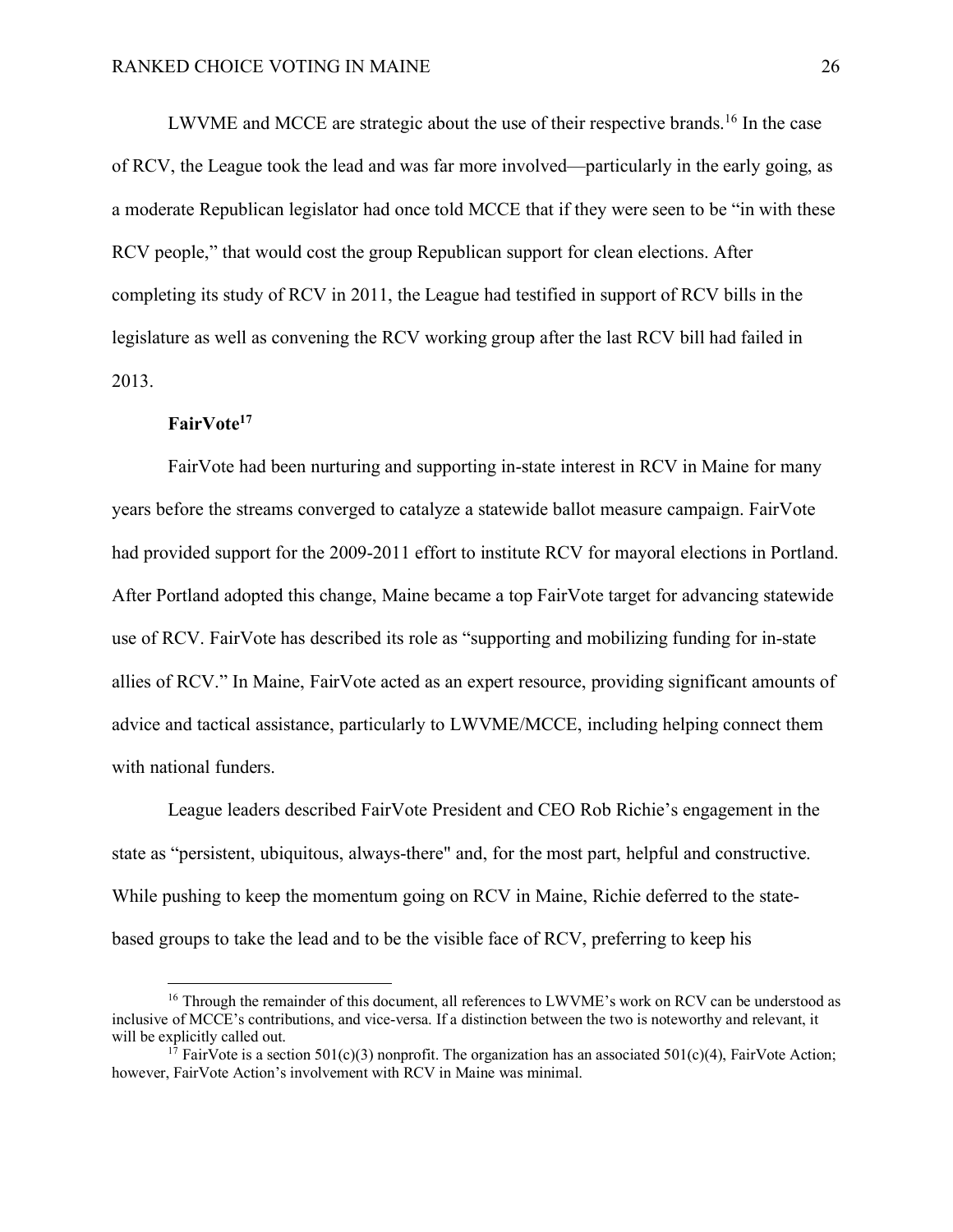organization's involvement "subterranean". At the same time, bringing RCV to Maine was a priority for FairVote, as they saw the state as potentially a "camel's nose under the tent" for a national movement. Richie had gotten to know McCormick in 2012 through FairVote's engagement with Americans Elect, and had spoken with her about a potential RCV ballot measure in Maine in the summer of 2014. In collaboration with CRCV, FairVote secured a significant grant from the Arnold Foundation in 2015 to launch a voter education project, FairVote Maine. Over time, as that project expanded in size, FairVote found itself heavily invested in Maine to the point that by the summer of 2016 it was essentially running a significant component of the campaign operation. The FairVote Maine footprint ultimately was one of several sources of friction among FairVote, CRCV, and, to a lesser extent, the League.

FairVote supplied significant "connective tissue" to the RCV Maine effort from its embryonic stage through the enactment and implementation phases. But FairVote's special asset was deep technical and policy expertise about RCV. The organization and its project, the Ranked Choice Voting Resource Center (RCVRC), had assisted many other municipal and state efforts to enact and implement RCV, and so had built up a significant library of resources for communicating with the public, with elections officials, and with candidates about RCV. Richie and his lieutenants were walking encyclopedias on the topic, and were frequently called upon to answer all manner of detailed questions. Culturally, however, down-home Mainers sometimes found FairVote's level of sophistication and style of communication off-putting—including some in the state legislature and key agencies.

In addition to working with RCV proponents in Maine, FairVote brought in specialists to help ensure that Maine's election administration challenges, such as inflexible voting machines and skeptical elections officials, would not derail progress. FairVote had long been known to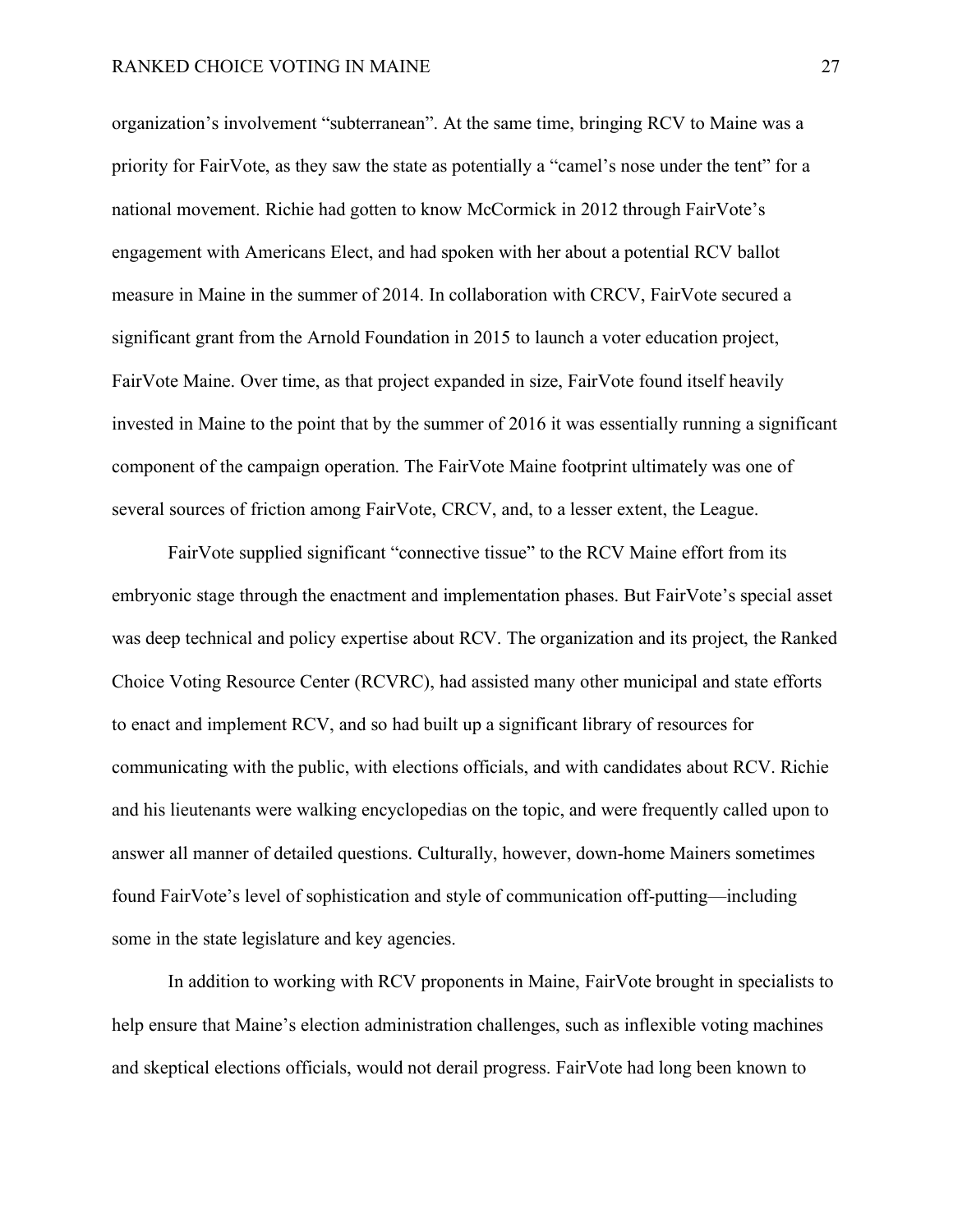Maine elections officials. FairVote's first interaction with long-time deputy Secretary of State and Maine elections chief, Julie Flynn, was in the early 2000's when the first RCV bills were coming up in the legislature. At that time, Flynn was putting forward extraordinarily high RCV implementation cost estimates. FairVote tried to persuade her that the costs would not be that high. This set up an oppositional dynamic between the Secretary of State's office and FairVote from the start—and was part of what led FairVote to set up the Ranked Choice Voting Resource Center.

### **The RCV education campaign**

Throughout 2015 and 2016, CRCV, LWVME, and FairVote were all active in the work of educating residents and there was considerable collaboration among the groups. Both separately and together, the pro-RCV groups hosted local events, gave presentations in schools, senior centers, and town halls, and offered educational trainings for candidates and campaign staff. "Beer elections" were one of the innovative education tactics the League and CRCV cooked up together. In dozens of communities all up and down the state, community members were invited to "raise your glass and rank your choice" at local brew pubs.

LWVME established RCV education as one of their priorities for 2015-16. However, the organization lacked staffing to put behind the effort. FairVote, feeling it was important for instate groups to be the face of RCV in Maine, helped the League secure funds in 2015 to hire a talented young political science graduate, Finn Melanson, to organize and lead an ambitious outreach project. Melanson, a neighbor of McCormick's whom she knew from the 2014 Cutler campaign, had previously been hired by Bailey to help manage the Question 5 signaturecollection process for CRCV and had continued working as an outreach staffer with FairVote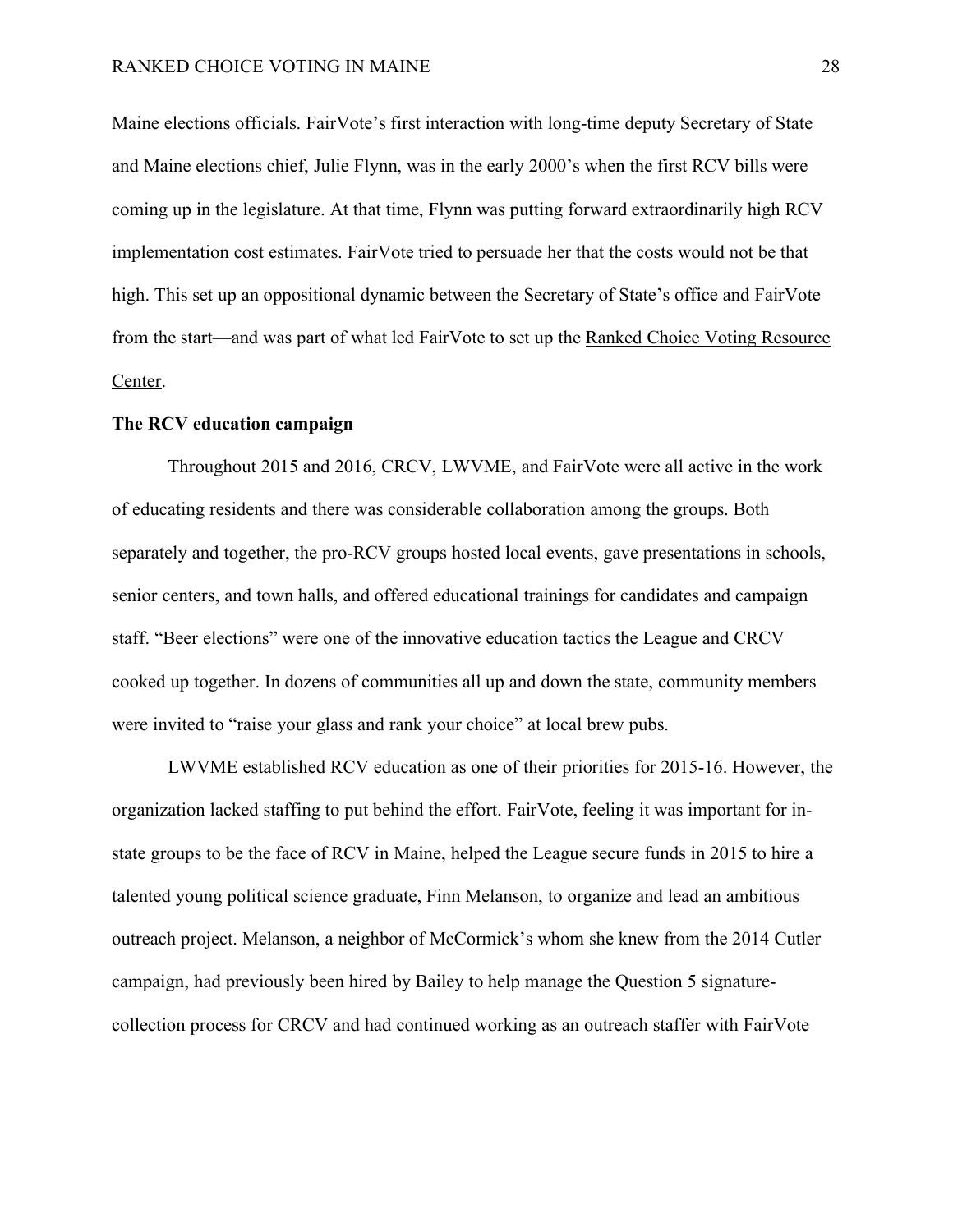Maine. Along with League volunteers, Melanson gave over 100 educational presentations on RCV in nursing homes, senior centers, public libraries, and other venues.

LWVME organized a variety of other RCV education projects over this period. One such project was aimed at reaching busy parents who might not otherwise come out to a community event. LWVME board member Polly Ward, a former deputy commissioner of the Maine State Department of Education, came up with the idea of developing a high school unit on RCV—with the presumption that students would bring their new-found understanding of RCV home to their parents. She and others organized a group of volunteer teachers over the summer of 2016 to develop a lesson plan on RCV, which was circulated widely among high school teachers.

In early 2015, FairVote and CRCV collaboratively developed and launched a major RCV education canvassing project—which came to be known as "FairVote Maine." The project was funded largely by the Laura and John Arnold Foundation. Rob Richie had pitched the Arnolds on getting involved with RCV in late 2014, and suggested Maine as the most promising state where their support could make a difference. In early 2015, FairVote received funding to launch the project. FairVote, which is a  $501(c)(3)$  organization, served as recipient for the grant, with Bailey directing and managing the project on the ground.

Initially, Bailey acted as project director for the FairVote Maine project while also splitting his time as campaign manager for CRCV. Many of the staffers hired during 2015 were also splitting their time between RCV education and campaign work, and the two operations were sharing the same office space. In early 2016, Bailey left FairVote Maine and was replaced by Doug Clopp. Clopp was at the time FairVote's national outreach director and had deep ties to Maine, having served as Democracy Project Director for the progressive activist organization, Maine Citizen Leadership Fund (the original fiscal sponsor for MCCE) for several years in the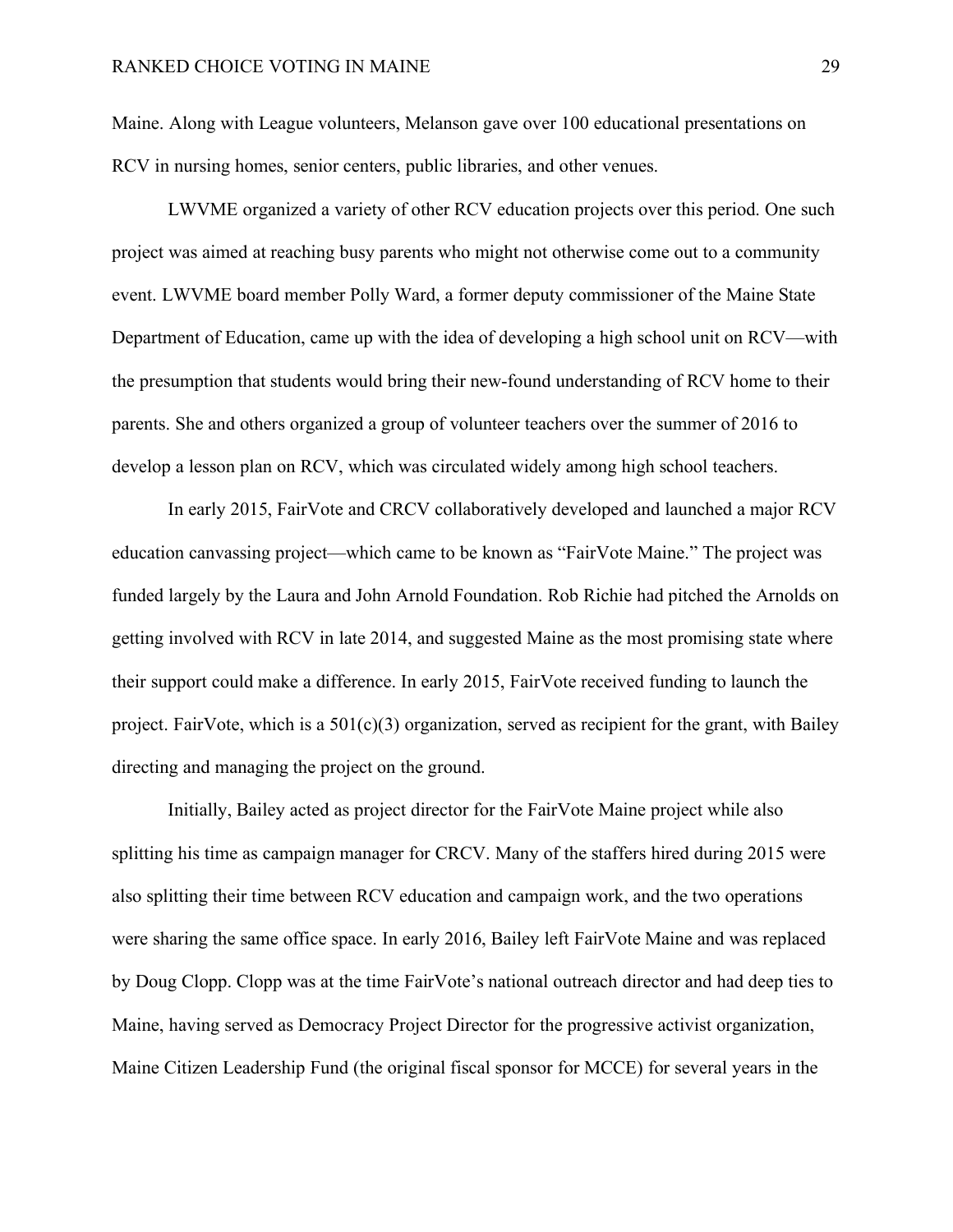early 2000's. Upon leaving FairVote Maine, Bailey returned to full-time status with CRCV and a number of the FairVote Maine staffers also moved over to the Committee.

Under Clopp's leadership, the FairVote Maine operation grew considerably—to a peak of over 40 paid staff and canvassers in two field offices with a budget of over \$1 million. The plan had been for CRCV to take over the canvassing operation for direct advocacy work in support of the 2016 ballot measure once the Arnold grant ended in summer 2016. However, in May 2016, it became clear to FairVote that CRCV did not have the capacity to take over the now-large operation. FairVote's board, believing that the FairVote Maine asset was crucial to the ballot measure's success in November, made the decision to shift a sizeable sum of \$300,000 from unrestricted funds to keep the operation going through the November election.

# **Opposition to RCV**

Given the ultimately close margin of victory for Question 5, some have suggested that had those in opposition gotten organized to stir up confusion with voters or beat the drum about outside money, Question 5 might have failed at the ballot box. However, no organized opposition formed—either against Question 5 in 2016 or against the People's Veto referendum in 2018.

About the only organization outspoken against RCV was the Maine Republican Party.

Given Maine's history with generally left-ofcenter candidates often acting as spoilers, the party viewed RCV as a means for rigging the system to ensure the Republican in any given race would lose. As well, RCV was connected

"In practice, it's going to lead to a lot of confusion and create a barrier to participation, all for some vague benefit of politicians being nicer to each other."

> - Jason Savage, Executive Director, Maine Republican Party (as reported in Politico, March 2018)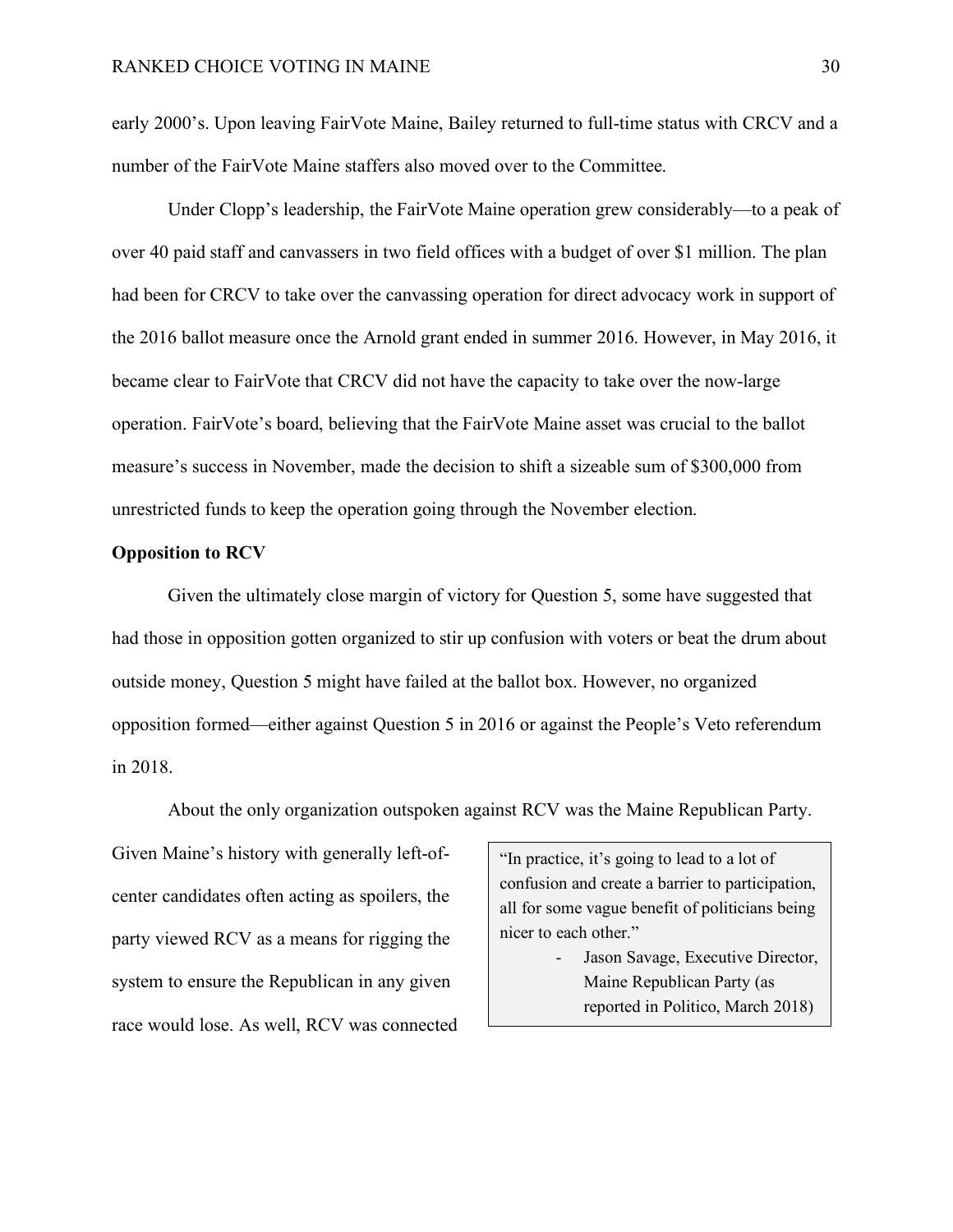in many conservative minds with a wide range of democratic reforms across the country focused on increasing the vote and bringing in more voices.

There weren't really any natural allies to the Republican Party standing up in opposition to RCV, however. Groups inclined to align with Republicans—such as the Chamber of Commerce or construction industry—"didn't see a dog in the fight" compared with higher priority issues. In addition to RCV, there were four other initiatives on the November 2016 ballot, including a tax surcharge to fund education, a minimum wage increase, and legalization of recreational marijuana. These issues had far more salience for both voters and special interest groups than did RCV, and thus attracted far more attention from groups that might otherwise have organized in opposition to RCV.

The Maine Heritage Policy Center (MHPC), a 501(c)(3) conservative think tank and one of the most important conservative voices in the state, would get involved in opposition to RCV later. During legal proceedings in 2017, MHPC filed an amicus brief on the opponents' side arguing that using RCV in general elections for governor and legislature was blatantly unconstitutional.18 MHPC's only other involvement with RCV came in the lead up to the first use of RCV in the June 2018 primary, during which the organization fielded questions from residents and presentation requests from right-leaning groups who trusted MHPC to explain how to vote using the new system.

On the Democratic side, there was a range of opinion about RCV. The visible involvement of left-leaning groups like MPA and MCCE, as well as well-known progressives like Diane Russell, helped signal to voters on the left that this was an issue they could get behind.

<sup>&</sup>lt;sup>18</sup> As a result of Maine's experience with Question 5, MHPC is now promoting a ballot initiative reform that would require Maine's Supreme Judicial Court or the Attorney General to weigh in on the constitutionality of all initiatives before they are put before voters.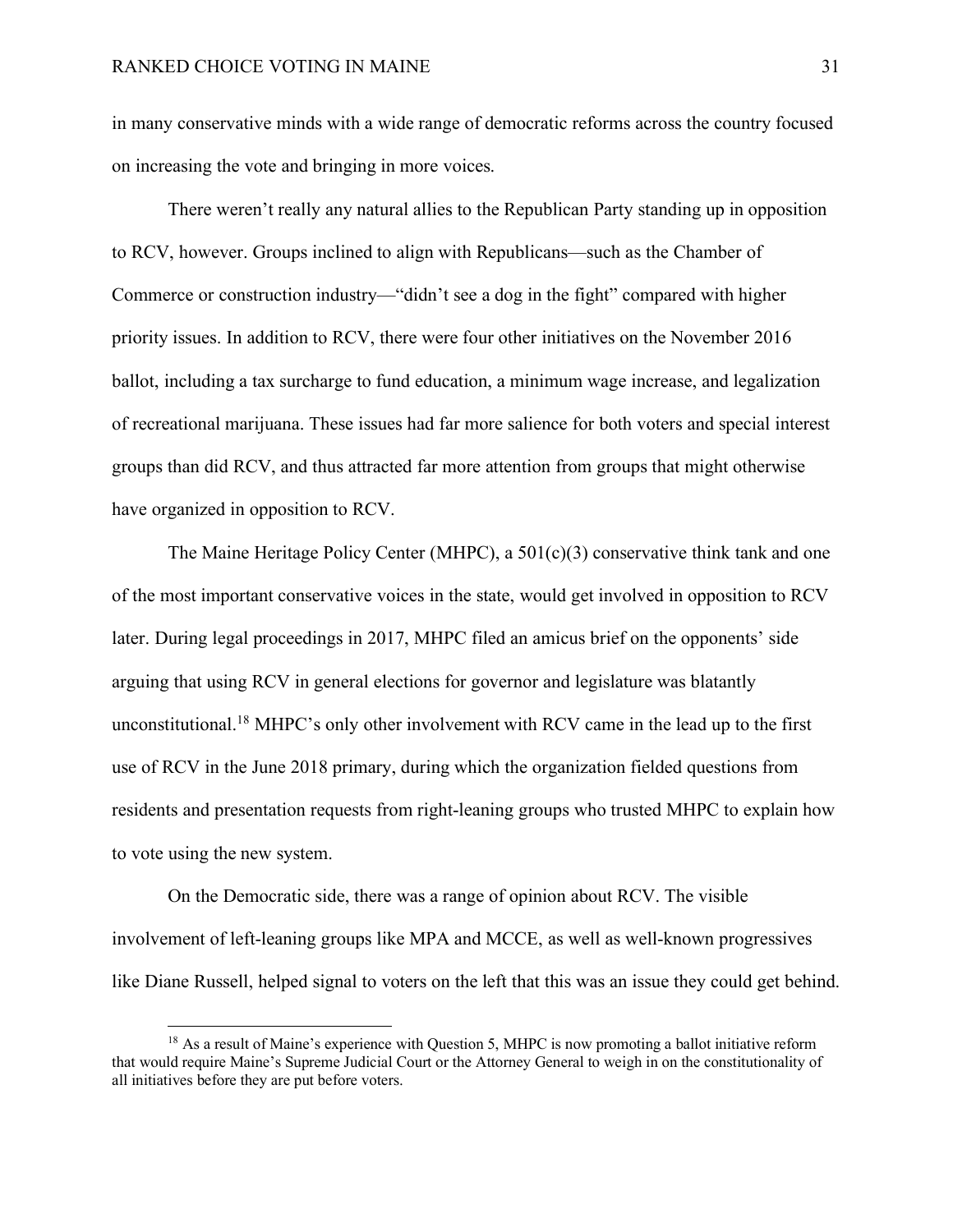Meantime, the Democratic elite, who one might have imagined could have been wary about changing the rules around elections, didn't seem to take the issue seriously until after Question 5 passed.

CRCV took early action to isolate potential sources of opposition and make it harder for them to organize against the measure. Assembling a list of 1,000 or so individual civic leaders and influentials to target for outreach, CRCV was able to build a multi-partisan coalition of over 500 endorsers for Question 5. While many of these endorsers did not engage with the campaign in a significant way beyond lending their name, others did—through peer-to-peer outreach, press opportunities, and writing op-eds and letters to the editor. And as one supporter put it, "The supportive endorsers may not help you a lot, but the opposing endorsers can kill you."

The strategy to target individuals rather than organizations for endorsements came out of CRCV's early outreach to groups. While many of the individuals with whom CRCV met expressed sympathy for RCV in concept, they were unwilling to put the weight of an organizational endorsement and resources behind it. There were four other progressive issues on the November 2016 ballot, and many of the progressive-leaning organizations were prioritizing among those other issues and thus lacked capacity to take on RCV as well.

Although there was no organized opposition to either the 2016 or the 2018 RCV ballot initiative campaigns, proponents came to feel that it was elections officials—in particular, the Secretary of State's office—that posed the greatest threat to RCV. Charged with protecting the sanctity of the vote, elections officials as a group tend to be risk-averse about changes to election procedures. Similarly, they are inclined to take a cautious stance when communicating with legislators about such changes and their potential implications. Conservative estimates of cost and complexity coming from elections officials can be seized upon as cover by those wanting to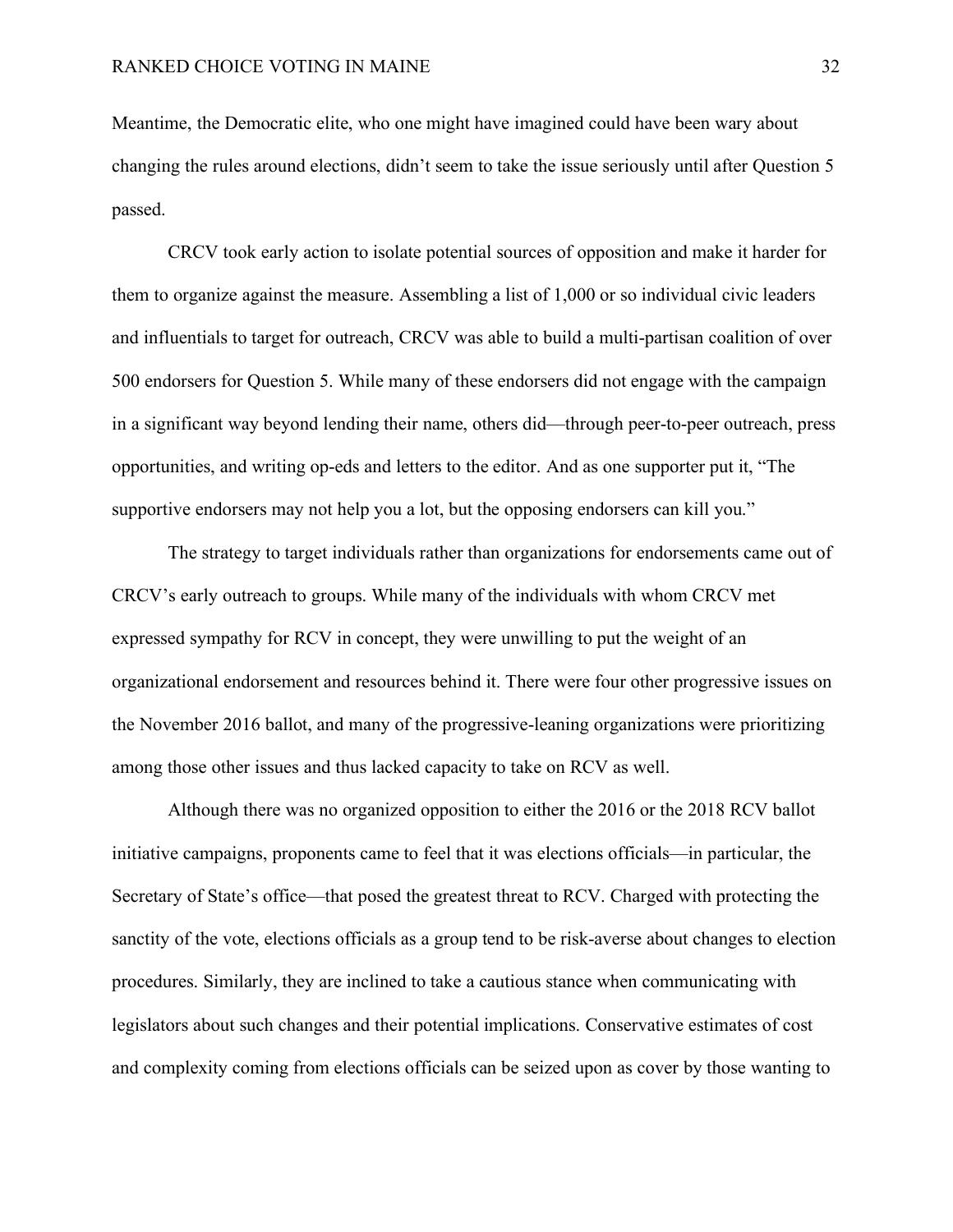undermine support for RCV without having their opposition appear to be politically-motivated. Indeed, a seeming parade of such estimates and predictions coming from the Secretary of State's office, dating back to the earliest RCV proposals in the legislature, convinced the campaign principals that the Secretary of State's office was colluding with the political elite to undermine RCV in Maine.

The lack of organized opposition did not mean there were no individual voices speaking out against RCV. In addition to Jason Savage, Executive Director of the Maine Republican Party, current and former Republican elected officials and party leaders wrote op-eds and gave press interviews offering up arguments against RCV that included the constitutionality question as well as dire warnings about projected high costs and chaotic implementation. Among the arguments put forward by voices in opposition at various points in time:

- The method will confuse and disenfranchise voters;
- RCV ballots would have to be counted centrally—contrary to the constitutional requirement that ballots are counted locally in Maine. Unless transported by Maine law enforcement personnel, at exorbitant cost, security of the vote would be at risk;
- RCV does not yield a "true majority" winner in all cases, as the denominator changes as votes are exhausted across the rounds of vote-counting;
- Question 5 did not emerge organically or through a thoughtful public process. Rather, it was a change being forced on Mainers by outside entities who recognized the state as an easy target.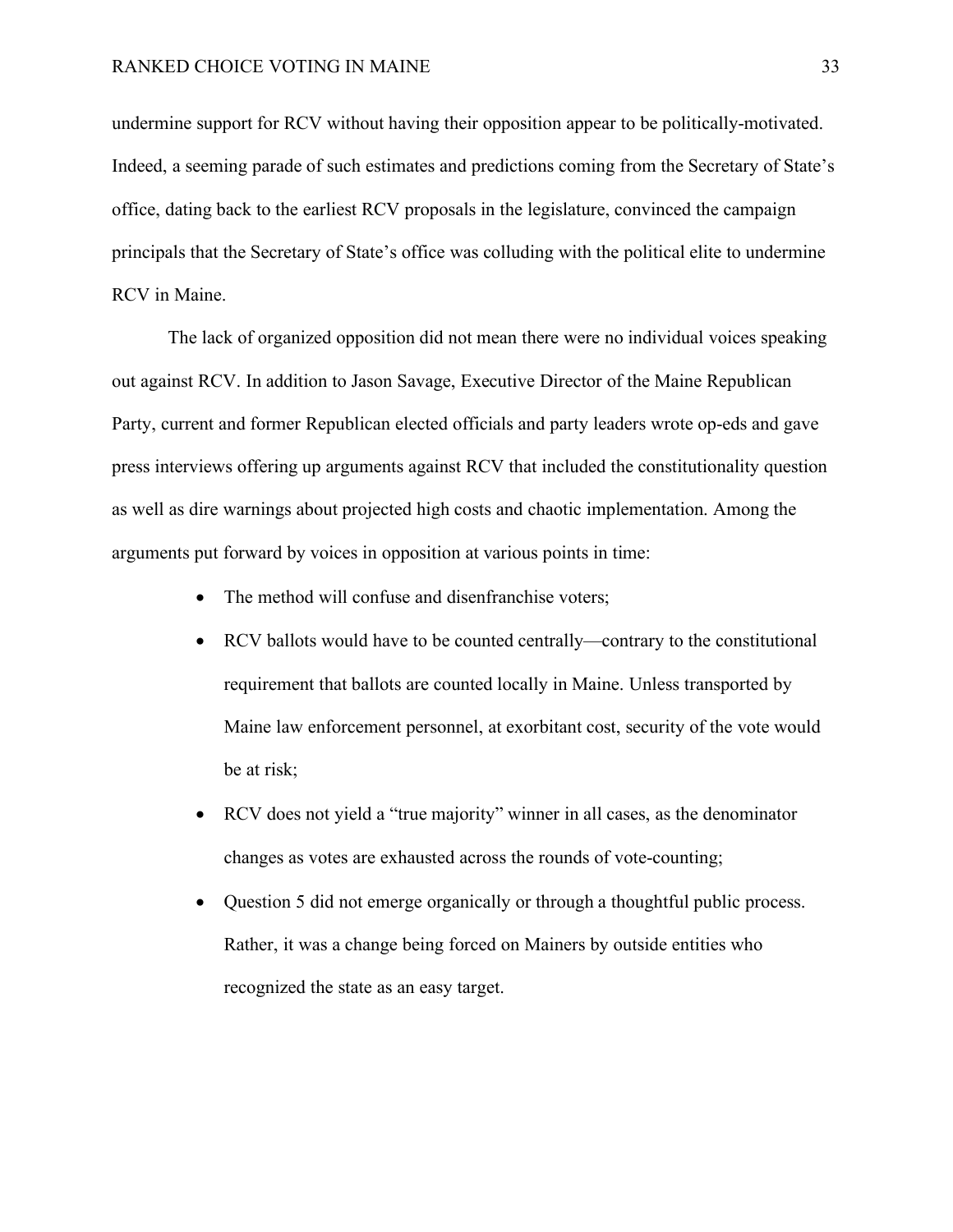#### **RCV ballot measure wins narrow victory**

*Nov. 8, 2016: Voters approve Question 5. The RCV law applies to elections after Jan. 1, 2018.*

On election day, November 8, 2016, the voters of Maine passed Question 5 by a margin of 52.1 to 47.9 percent. Proponents crowed that the victory represented the second largest vote in the history of citizen's initiatives in the state. After the close of the Question 5 campaign, CRCV prepared to disband. FairVote had anticipated remaining engaged with implementation work in Maine through the FairVote Maine project. However, LWVME and MCCE expected to lead on implementation support and balked at the formation of another in-state, good government 501c(3). In response, FairVote closed up shop on the FairVote Maine project and instead looked to provide implementation support in other ways.<sup>19</sup> It soon became clear to all, however, that although voters had passed it, the issue of whether Maine would move forward with implementing RCV was far from decided.

Grumblings began to emerge and intensify from Republicans in the legislature about the constitutional provision specifying a plurality winner in general elections for Governor and legislators. As Steve Mistler of the Bangor Daily News was later quoted as saying, "Republicans see ranked-choice voting as an existential threat to hardline conservative candidates and their ability to win statewide elections. They have benefited from plurality elections where the Democratic candidate and independent or unenrolled candidates split the vote. With rankedchoice voting that doesn't happen."20 Anger around the LePage plurality election and reelection had been a clear driving force for the victory of Question 5 at the ballot box. And so, the risk that

<sup>&</sup>lt;sup>19</sup> FairVote had considered the idea of retaining FairVote Maine as a 501(c)(3) operation to support implementation after the ballot measure passed. The League, however, did not see the value or need for another democracy group in the state, fearing it would cannibalize a limited pool of funding support. And so, in the fall of 2016, LWVME leaders convinced Rob Richie not to pursue the idea.

<sup>&</sup>lt;sup>20</sup> https://www.mainepublic.org/post/nov-30-whats-driving-poliquins-ranked-choice-vote-challenge-andrecount-request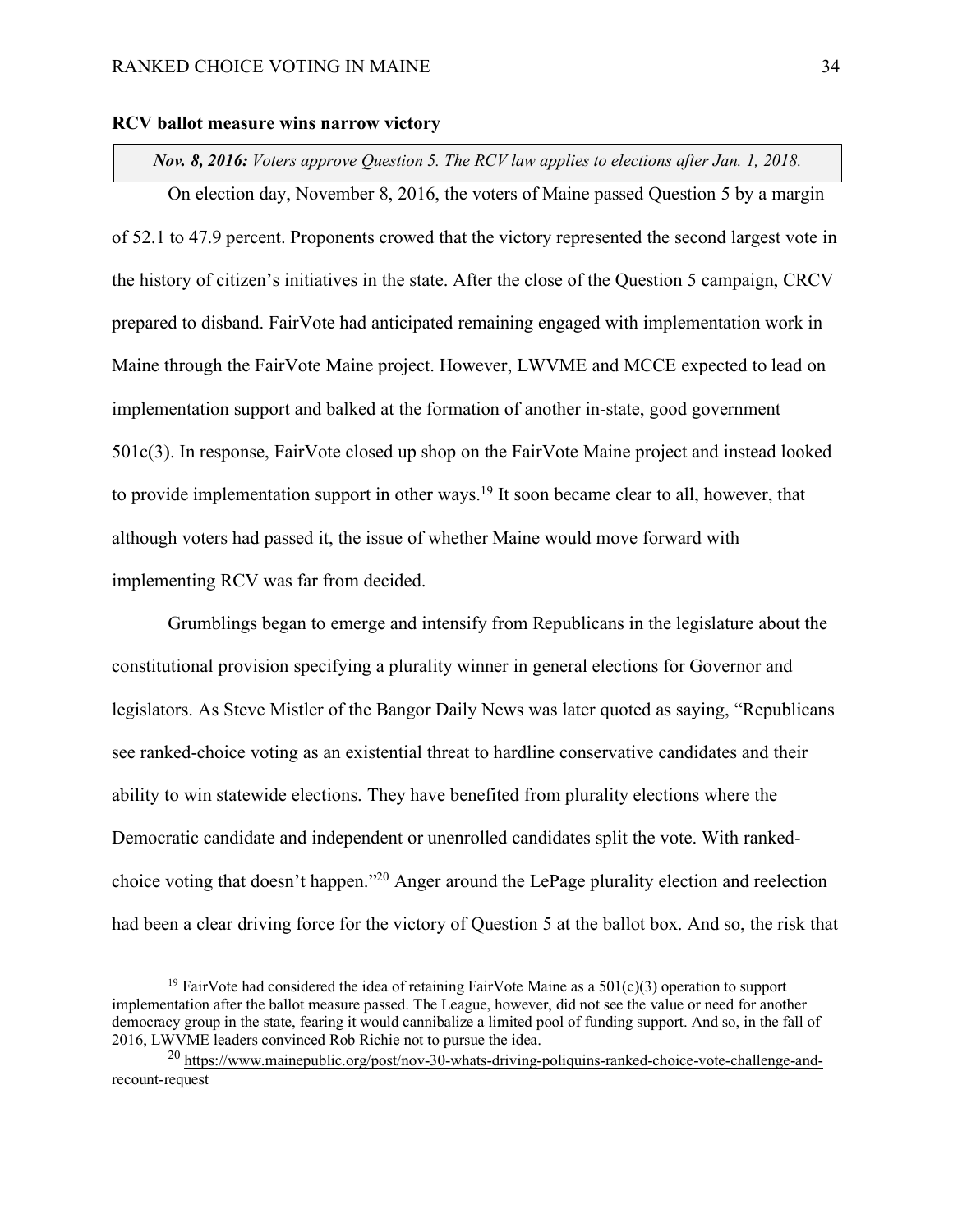RCV might be challenged and ruled unconstitutional for use in gubernatorial general elections posed a potentially serious public relations issue for proponents. With alarm, the campaign principals unfolded their tents and began to gear up for what they perceived to be their own existential threat—in this case, to the future of RCV in Maine.

### **The Question of Constitutionality (2017)**

CRCV had anticipated there could be some challenges faced during the implementation phase of RCV. However, whether they anticipated and had an effective strategy mapped out to deal with the speed and intensity with which opposition heated up in the legislature was a matter of disagreement amongst the proponent coalition members. The Committee's public stance throughout the campaign had been that the initiative was fully constitutional. Privately, some felt that if voters enacted RCV then the legislature would fix any constitutional issues—perhaps tweaking the newly-passed RCV law, but not wholly gutting it.

In hindsight, there should have been no surprise that the constitutional risk would not go quietly into the night. Among the campaign messages, RCV had been pitched as a vehicle for independents, the equivalent of waving a red cape in front of party elites. The constitutional question offered a convenient vehicle for opposition. Constitutional issues were raised publicly long before Question 5 passed, including by the state's elections chief, Julie Flynn, in legislative committee hearings in 2013, by Dunlap in meetings with proponents in 2014, and again in March 2016, when Attorney General Janet Mills, in response to a Senate request to weigh in, cited "significant constitutional concerns".<sup>21</sup>

Pressure for action to slow or stop the implementation of RCV quickly ramped up in the legislature. Although Senate Republicans were the primary face of the opposition, behind the

 <sup>21</sup> https://www.pressherald.com/2016/03/05/maine-attorney-general-says-ranked-choice-voting-mayrequire-amending-constitution/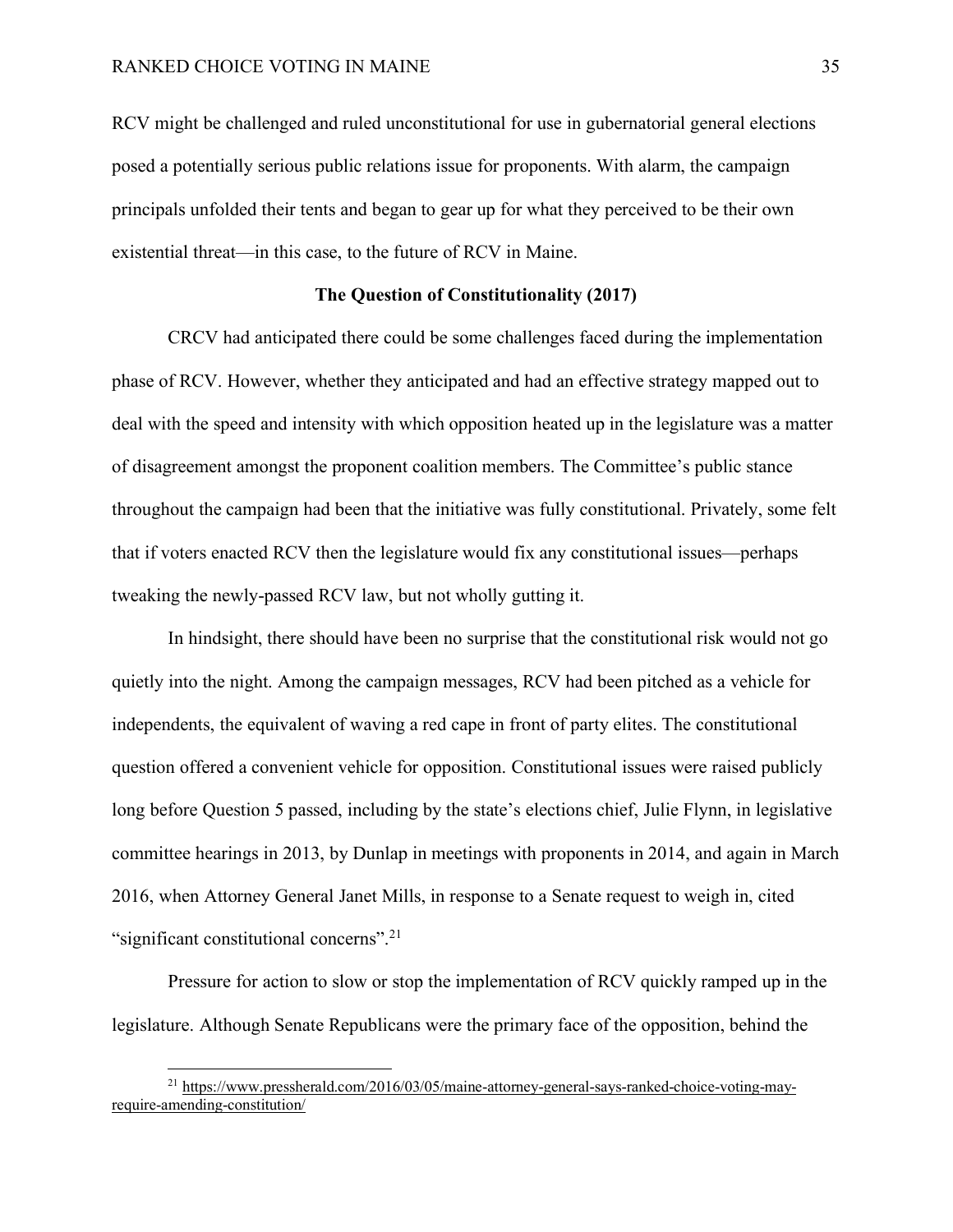scenes many Democrats were skeptical as well. The threat RCV poses to the two-party duopoly was a motivating factor for some; but others opposed moving forward for institutionalist reasons—concern over the constitutional uncertainty and what havoc that might bring down the road or concerns about the cost and complexity of implementing the new law.

# **The state constitution of Maine**

The plurality provision in Maine's state constitution was by far the biggest threat to the new RCV law. This provision, however, applied only to general elections for Governor, state

Representatives, and state Senators; it did not apply to federal offices nor to primary elections, neither of which are governed by the state constitution. Other

The Governor is elected "by plurality of all of the votes returned." - Maine Constitution, article V, pt. 1, section 3

constitutional questions had been raised at various times and lingered in the air as well. Among these was the requirement that municipalities, and not the state capital of Augusta, "sort, count, and declare" votes—which would appear to be violated by a need to hold a central count in ranked choice contests. There was also a constitutional requirement for Maine state police to handle the transport of ballots in case of a recount. It was unclear whether and how this might apply to RCV contests.

#### **Differences fracture the proponent coalition**

For the most part, the pro-RCV advocacy groups had worked in a complementary fashion throughout the Question 5 campaign. Under the surface, however, tensions had been bubbling for some time. As the real threat of a repeal to the new RCV law became apparent, and with legal and technical uncertainties swirling, tensions among the proponent groups broke open.

Some of the tensions stemmed from CRCV's "small and stealthy" approach to campaign strategy and structure. From CRCV's perspective, they were responsible for raising the funds for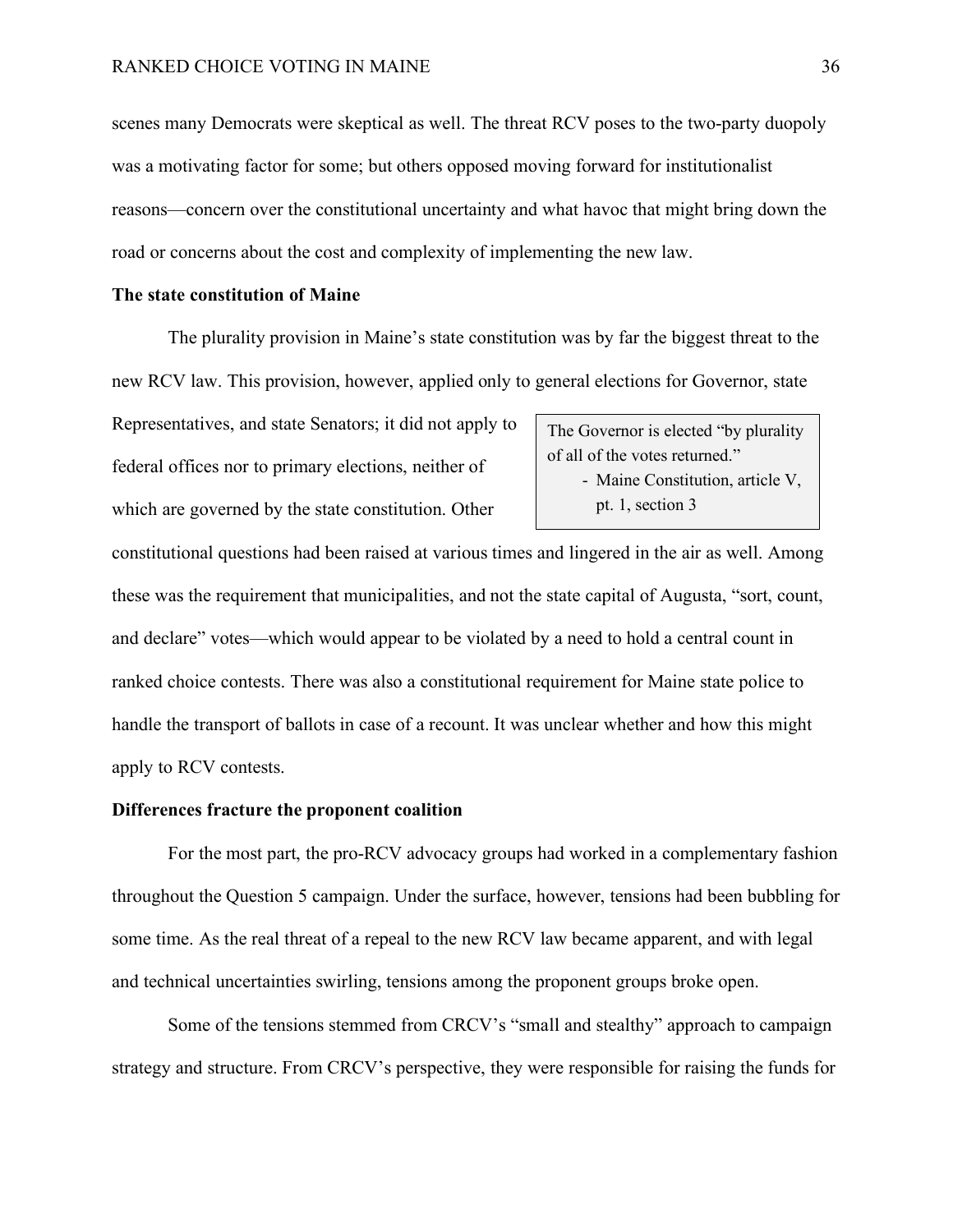the campaign and thus should have exclusive ownership for driving campaign strategy. While they had welcomed the engagement of other groups throughout the Question 5 campaign, frustrations emerged when pro-RCV allies sought to influence or critique strategy. The fact that other groups who supported RCV had multiple priorities—and oftentimes RCV was not at the top of the list—became a growing source of frustration for CRCV, whose principals shared a single-minded focus on getting RCV passed. At the same time, the allied groups seemed confused and a bit put-off that they were not being invited to participate as full partners, as they had as members of some of the other issue-based coalitions in which they had participated in the past.

Another source of tension was rooted in the essential difference in perspective and incentives between a campaign operation, which exists to tally a specific point-in-time win, versus a civic or issue-based advocacy group, which exists to steward one or more issues in one or more locales over time. As a campaign organization, CRCV's choices were often driven by short-term and transactional concerns, while longer-term and relational concerns drove choices made by the nonprofits. As a result, both CRCV and the nonprofits at various times took actions that, while seeming perfectly reasonable in the context of their own agendas, felt inept, counterproductive, or even duplicitous to others in the pro-RCV coalition.<sup>22</sup>

Differences in how the groups addressed the constitutionality question was one of the early points of friction between CRCV and LWVME. From the start, LWVME sensed that the fact and outcome of the moot court exercise was going to be a messaging challenge for the campaign. CRCV chose to minimize the issue, adopting the sweeping interpretation that there

 $^{22}$  For example, soon after the election, LWVME/MCCE reached out to Secretary of State Dunlap in hopes of beginning a helpful partnership on implementation of RCV. CRCV principals reacted strongly, as they viewed the Secretary of State's office as an RCV detractor and thus wanted to closely control the strategy for dealing with Dunlap's office.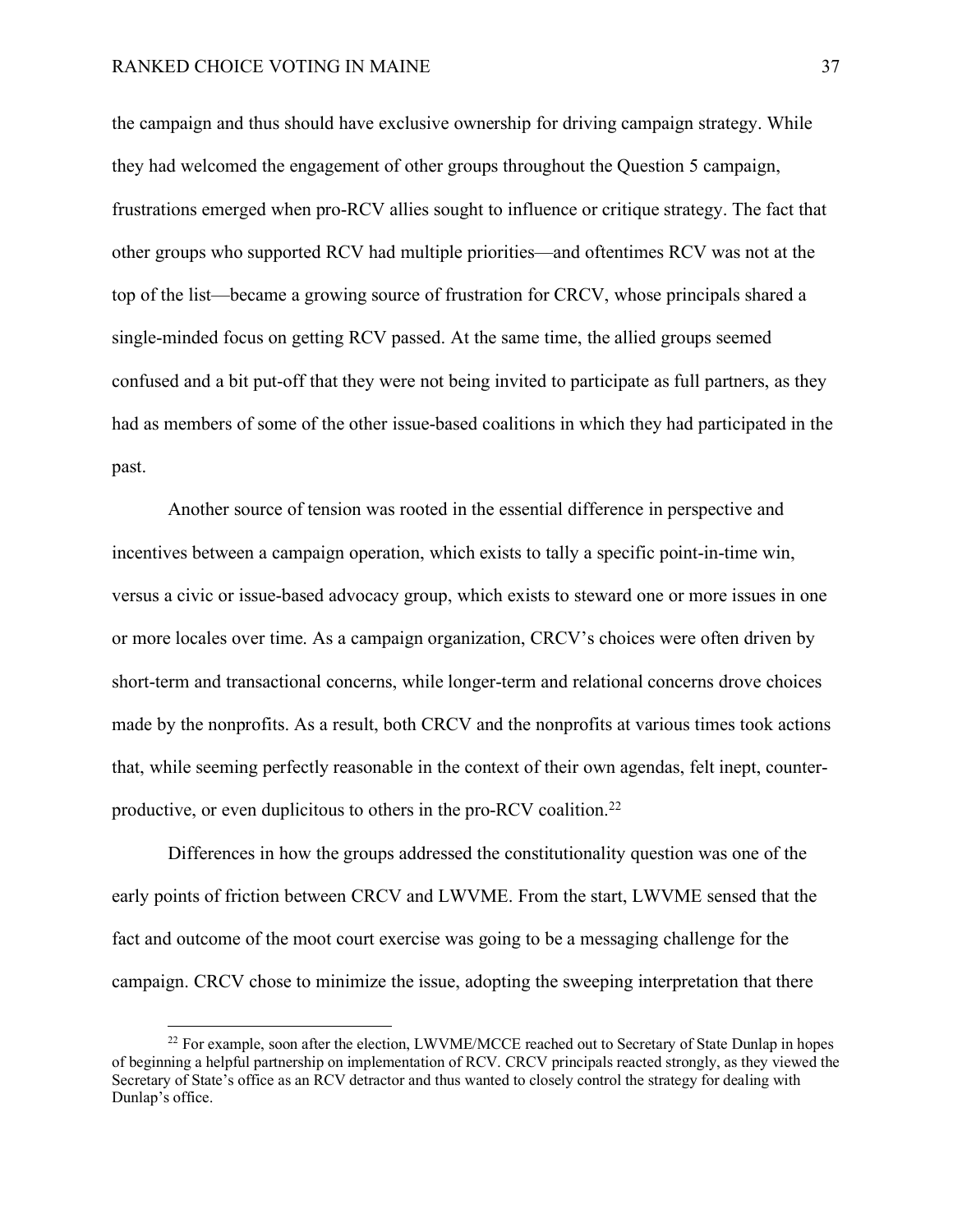was no real issue as "a plurality is a majority," and asserting that legal scholars agreed. The League, however, saw this as "playing fast and loose with what is true and what is not true," and at odds with the League's reputation for objectivity and precision. This difference had aired itself back in January 2016, when Deputy Secretary of State Julie Flynn, in consultation with the Maine Attorney General's office, publicly raised the concern that Question 5, if passed, could be challenged and found unconstitutional in regards to the plurality provision. Foreshadowing the developing cracks in the proponent coalition, there was daylight between the public responses from CRCV and the League. CRCV asserted that the ballot measure did not violate Maine's Constitution because a majority is also a plurality. Although acknowledging that the constitutional question was an "unresolved issue" for some, Kyle Bailey said at the time, "The first conversation is, do we want to use ranked-choice voting, and if so, let's make that decision first before amending the constitution."23 LWVME, in its traditionally cautious and precise manner, issued a more nuanced statement acknowledging "there is no consensus answer" to the constitutional question, although nevertheless urging support for Question 5.

## **Statement from the League of Women Voters of Maine (January 21, 2016)** (Source: http://lwvme.org/20160121.html)

"We understand that there is an open question of whether Ranked Choice Voting would be constitutional in Maine. There is no consensus answer to that question. In 2011, after three years of careful study, the League of Women Voters of Maine endorsed Ranked Choice Voting because it puts more power in the hands of voters, ensures those elected to office have the broadest support, promotes civility in campaigns, and may serve to reduce voter cynicism and increase voter participation. These are values we support and believe would improve our election system.

If the people of Maine want Ranked Choice Voting for the many civic benefits that it would confer -- and the League of Women Voters is in this camp -- the surest means to that end would be to pass Ranked Choice Voting at the polls in 2016. Should there be a review by the courts that results in an adverse court opinion, we would support a constitutional amendment to allow Ranked Choice Voting to be implemented in time for the 2018 election."

 <sup>23</sup> https://www.pressherald.com/2016/01/20/maine-election-official-lawmakers-question-legality-ofranked-choice-voting-proposal/?rel=related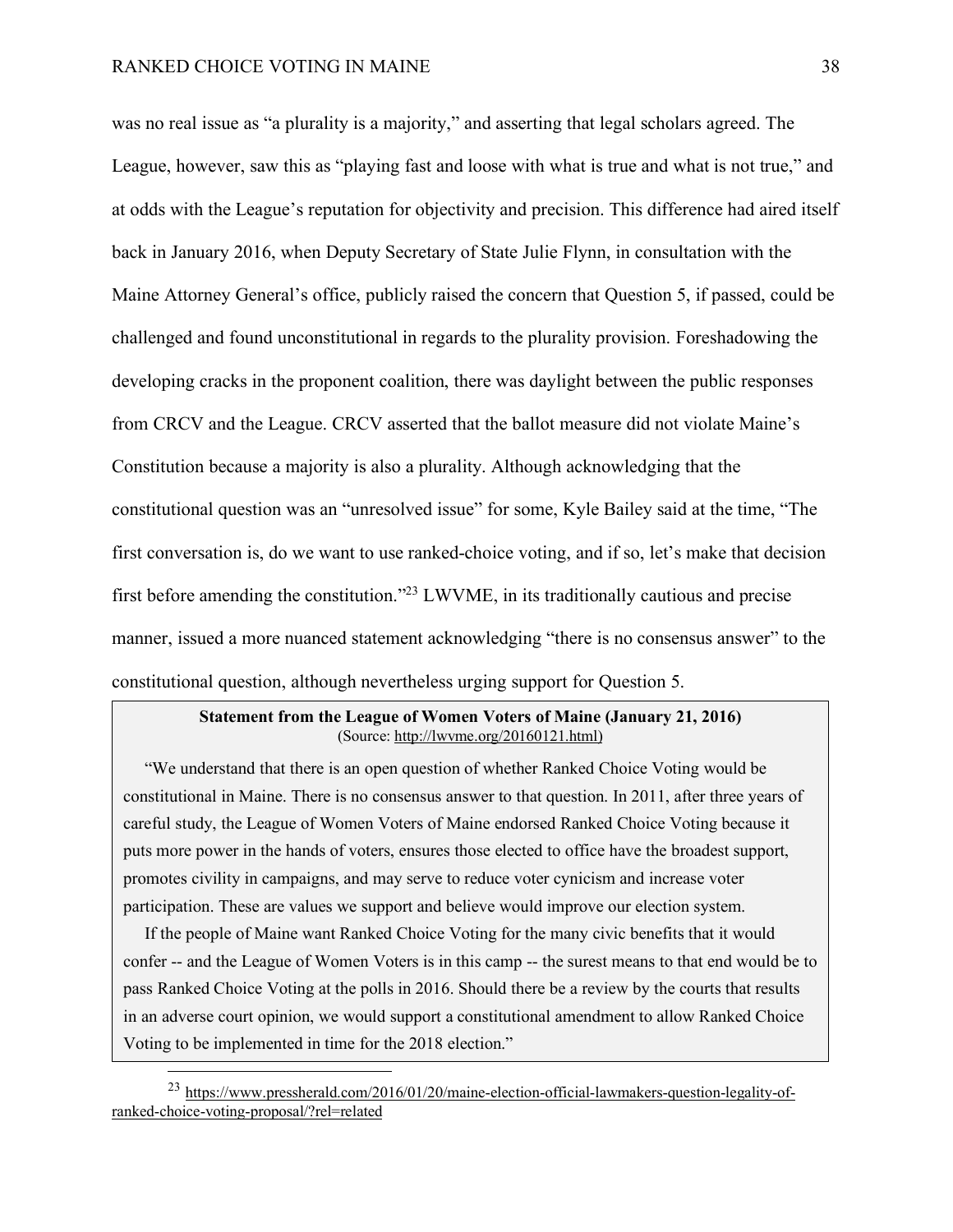Perhaps unsurprisingly, the campaign Committee, whose very reason for being was to see a particular ballot measure enacted, adopted a bunker mentality at the end of 2016, perceiving the mission ahead as all-out war with the legislature and Secretary of State's office to preserve and defend "their law". The allied groups, however, each had a broader array of concerns to balance. In the case of national groups like FairVote, there were other battlefields in other states, as well as the need to replenish diminished funds after the significant and unplanned expenditure to keep FairVote Maine afloat through the November 2016 election. In the case of in-state groups like LWVME, the battle for RCV was part of a much bigger and longer-term war to protect and expand democratic participation in government in Maine. There were other prodemocracy agenda items and, even more importantly, long-term relationships that would need to be preserved. These 501c(3) groups had expected to take over the work of implementation and long-term defense of the law after the election, and CRCV's decision to remain in the driver's seat served as another vexation in the relationship.

Ultimately, an accumulation of irritants, both new and long-simmering, broke down trust at the end of 2016 to the point that CRCV made the decision to stop active collaboration with the nonprofits as the campaign moved from the ballot box to legislative and judicial chambers. The Committee determined that they, alone, would march into battle against what they saw as forces within the legislature and administration hell-bent to repeal the new law. While for a time there were weekly calls led by CRCV's lobbyist, these were at the insistence of CRCV's largest funder and seen by the other groups as more for-show than substantive. The other proponent groups were largely left to act independently, with little to no real sharing of strategy and plans<sup>24</sup>. But, as

<sup>&</sup>lt;sup>24</sup> The notable exception was the collaborative work of attorneys representing the proponent groups during the spring 2017 lawsuits around RCV.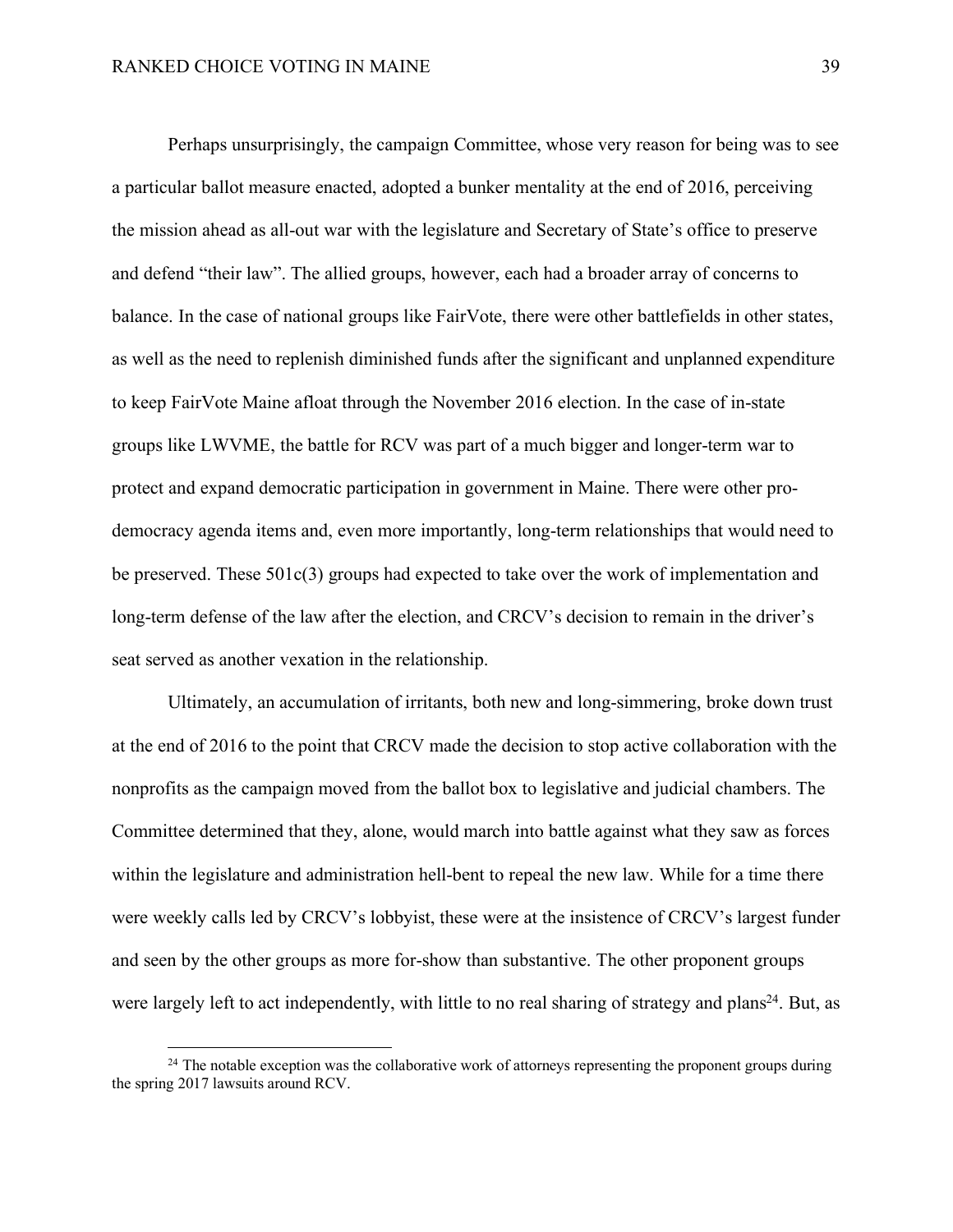the effort to bring RCV to Maine morphed from a ballot box campaign into a legislative and legal battle, it was not as clear to the rest of the coalition that CRCV was the right vehicle to lead the effort to defend and implement the new law.

From CRCV's perspective, this next phase was a continuation of the battle, which had apparently not yet been won, and would take the same dogged determination and battlefield mentality they had employed to win the ballot measure campaign. Others in the coalition saw the next phase as one requiring a different mix of experience, technical knowledge, and relationships within the legislature and with elections officials, as well as an approach that looked more like steward leadership than like all-out conflict. Some who were interviewed for this research felt that the League's assets, in particular, were under-appreciated and under-utilized. Ann Luther, the League's long-time advocacy chair, was known and had good standing with both Democrats and Republicans on the key committee with jurisdiction over RCV. She and other League leaders had a strong reputation within the legislature for providing solid information, always backing up their assertions with facts and analysis, and acting in an unfailingly respectful and polite manner with the members. The Committee for Ranked Choice Voting, in contrast, took an adversarial and combative tone with the legislative committee and its leadership. According to some with knowledge of the goings-on in the legislature at the time, this approach likely gained them enemies and further inflamed those already inclined to oppose RCV.

The 2017-2018 period, when the RCV law needed simultaneously to be defended and to be implemented, presented a familiar challenge for LWVME. Leagues of Women Voters around the country are very familiar with the challenge of navigating between their education and advocacy roles. Following the passage of Question 5, the League put most of its emphasis on its RCV education role and on assisting elections officials—all the while working hard to maintain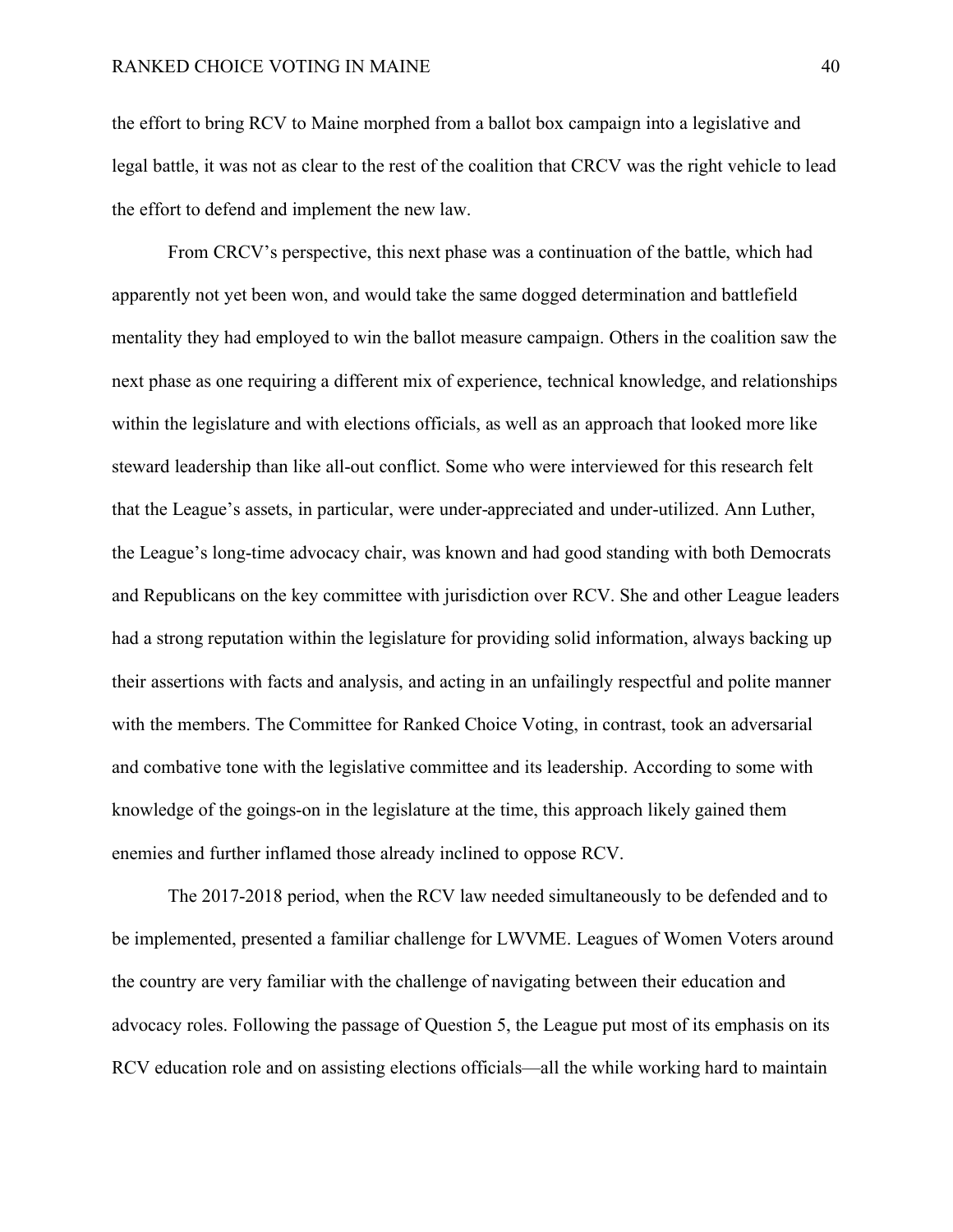the League's reputation and good relationships so that it could continue to aid in this work in both the near and longer-terms. At the same time, in its advocacy capacity, the League participated in legislative testimony and legal proceedings to protect the new law. And when the time came later in 2017, LWVME once again signed on as an endorser for the People's Veto campaign. Ironically, LWVME's attempts to "thread the needle" between advocacy and supporting implementation on RCV may have hurt their standing both with CRCV and with the Secretary of State. CRCV interpreted the League's cautious approach as a sign of inconsistent commitment and unwillingness to step up to the challenge when the going was toughest. The Secretary of State perceived LWVME and MCCE as allied with the campaign and therefore warranting arms-length treatment.

Tensions between CRCV and FairVote similarly began early—at least as early as the FairVote Maine project in 2015-16. When Doug Clopp replaced Kyle Bailey as director for the FairVote Maine project, it was the culmination of months of internal tensions rooted in how the project had originally been structured. FairVote Maine had been established as a project of FairVote through a grant from the Arnold Foundation in the spring of 2015. A set of metrics and goals had been committed as part of the grant. In the fall of 2015, Clopp had been directed by FairVote's board to make Maine his national RCV priority. Feeling pressure but lack of control for the FairVote Maine project, Clopp became concerned about whether Bailey could successfully lead the project to deliver on its grant metrics while splitting his time with campaign committee work. A strategy meeting that winter failed to increase Clopp's comfort level in the arrangement.

When Bailey left his FairVote Maine post in February 2016, a number of FairVote Maine staff and consultants also transitioned to work full-time with CRCV, leaving a significant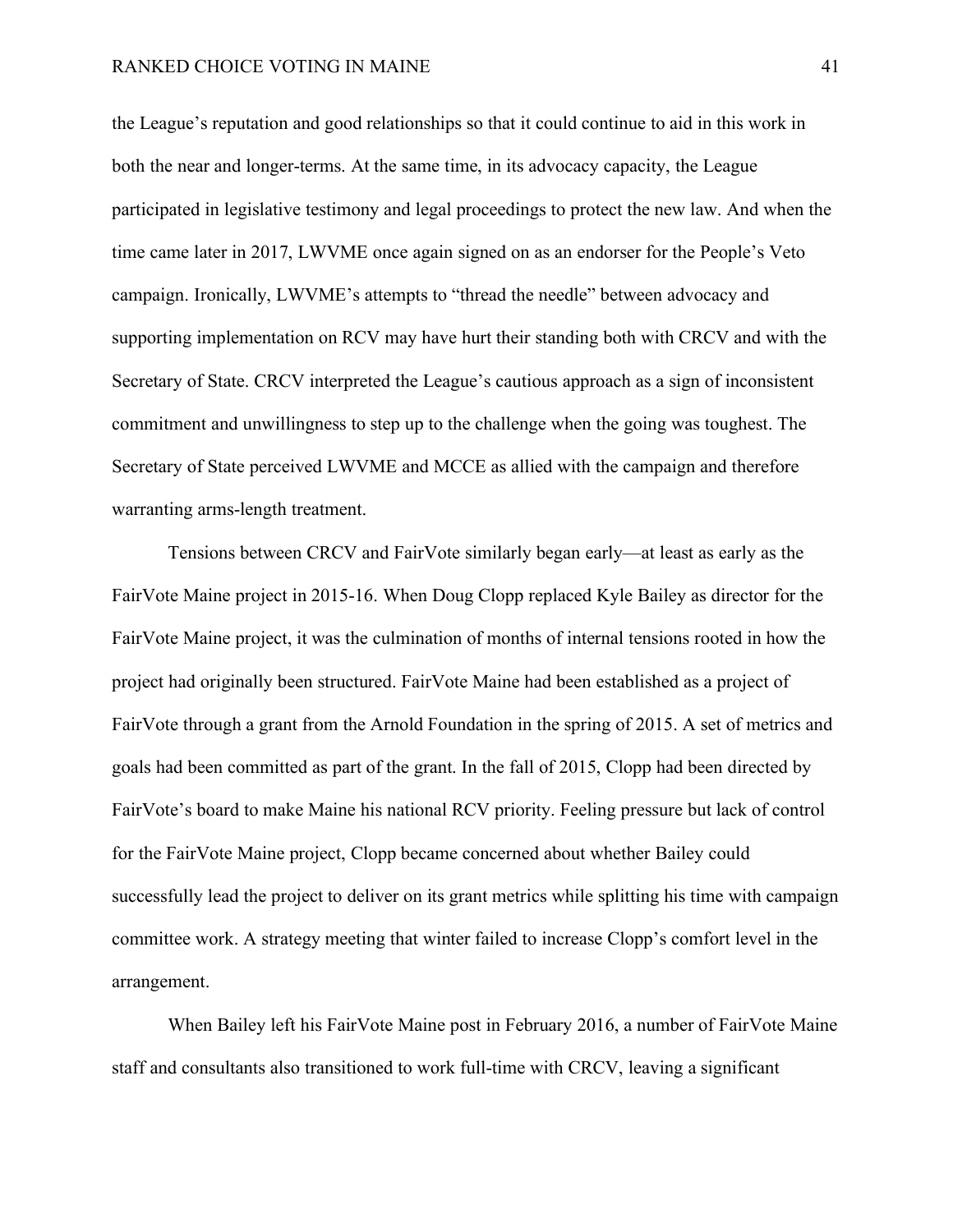staffing deficit along with morale issues within FairVote Maine. Bad feelings from this experience were further exacerbated when, in May 2016, it became clear that CRCV would not take over the FairVote Maine operation. With other ballot campaigns circling, ready to poach FairVote Maine staffers should word get out that the project might be concluding, the FairVote national organization made the difficult decision to redirect \$300,000 of unrestricted funds to fund the operation's lobbying activity through the fall, via the FairVote BQC. The by-now-large FairVote Maine canvassing project turned to direct advocacy in the months before the election, acting as the primary field operation in parallel with the campaign's media work. Tensions from this whole experience remained a significant undercurrent between CRCV and FairVote.

Tensions between the organizations came to a boiling point in early 2017. Rob Richie, who had decreased his direct involvement in Maine after being asked by the League not to create a FairVote Maine  $501(c)(3)$  for the post-passage implementation phase, started to hear rumblings from his in-state allies indicating that things were going poorly with the legislature and CRCV did not seem to have a strategy to deal with this. Feeling that a lynchpin project was at risk of going belly-up, he personally reengaged. Second-guessing of strategy and tactics abounded between the proponent groups through the legal and legislative fights of 2017-2018, to the point that the Action Now Initiative, a major funder of CRCV, felt the need to intervene.25 In a meeting in May 2017, the parties were told to go to their corners, with CRCV given lead jurisdiction over work with the legislature and executive branch until the defense of the RCV law was concluded. FairVote was to reengage for the implementation phase of RCV only after the legal and legislative challenges were settled.

<sup>&</sup>lt;sup>25</sup> John and Laura Arnold, who are the founders of the  $501(c)(4)$  advocacy organization, the Action Now Initiative, are also founders of the  $501(c)(3)$  John and Laura Arnold Foundation. The Arnold Foundation is a major funder of FairVote.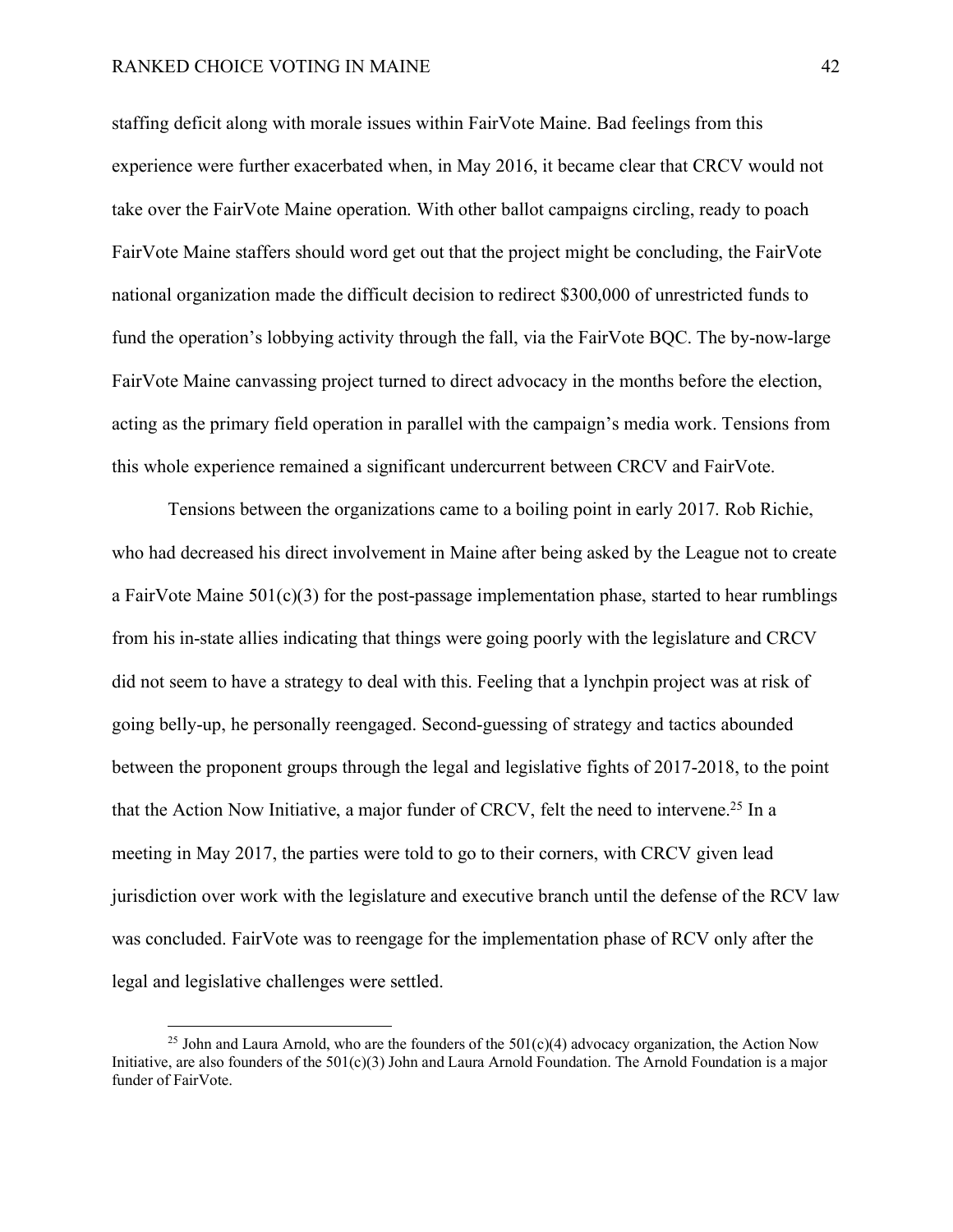## **A solemn occasion and advisory opinion**

*Feb. 2, 2017: The Maine Senate requests the opinion of the Maine Supreme Judicial Court on the constitutionality of RCV for general elections for State Legislature and Governor.*

After Question 5 passed, legislators began to grapple more seriously with what that meant. Some who had been warm or at least open to RCV in concept now became wary or backed away as questions swirled about the constitutional risk, implementation process, and how this system might affect the political power dynamic. Concerns were expressed about the integrity of Maine's elections processes—and fears that the state would end up with "a crazy quilt system" with a mix of RCV and non-RCV contests on the same ballot. Further inflaming those inclined to be opposed (including at least one legislator who had previously been on CRCV's list of endorsers) was the sense that CRCV had not been totally forthcoming and transparent about the constitutional issue. Finally, leaders in the Republican-controlled Senate decided to push for the constitutional question to be resolved in court.

Maine has a process called a "solemn occasion" in which the legislature may ask the Maine Supreme Judicial Court (SJC) for an advisory opinion on a major issue that is before the body<sup>26</sup>. Although rarely used, the "plurality" versus "majority" question had raised so many concerns among legislators that in February 2017, by a vote of 24 to 10, the Republicancontrolled Maine State Senate asked the court to weigh in.

*Apr. 13, 2017: The Maine Supreme Judicial Court hears oral argument on the constitutional questions and whether there is a "solemn occasion" permitting the Justices to answer the questions.*

<sup>&</sup>lt;sup>26</sup> There is no definition of what constitutes a "solemn occasion" in Maine's Constitution. However, over the years the courts have developed a set of guideposts, and these were used to determine that the RCV question did present a legitimate solemn occasion warranting an advisory opinion by the SJC.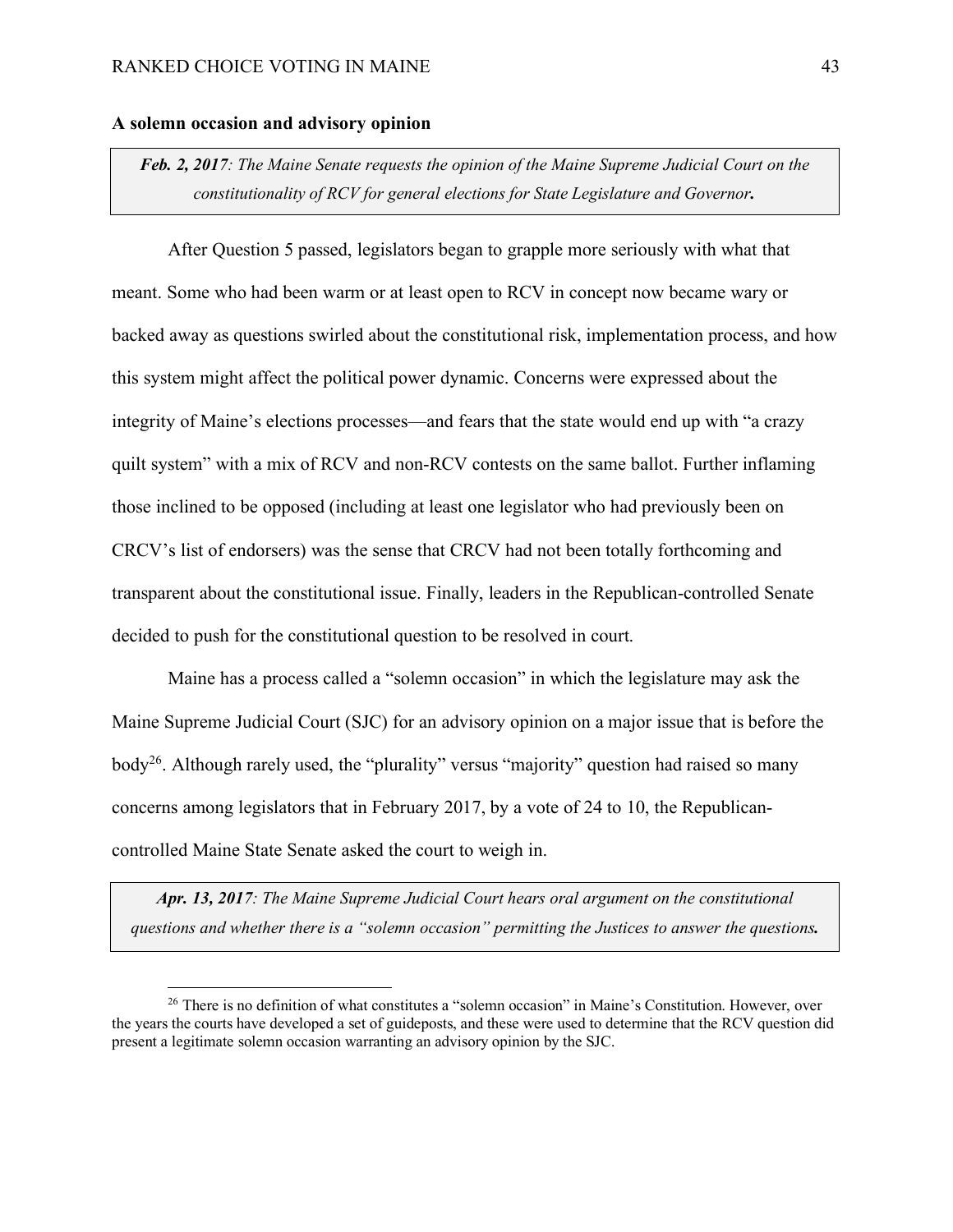CRCV, FairVote, and LWVME were among those who filed amicus briefs arguing for constitutionality, with their respective attorneys collaborating (for the most part) on which arguments to put forward. Maine Heritage Policy Center was among those filing briefs arguing against constitutionality. Oral arguments were held, and on May 23, the SJC issued a unanimous advisory opinion finding a "solemn occasion" and concluding that the RCV law's provisions on general elections for state legislators and the Governor did indeed violate the state Constitution. In their non-binding opinion, the court advised that the legislature could remedy the situation by either: 1) advancing a state constitutional amendment or 2) repealing the afflicting portion of the law.

*May 23, 2017: The Justices of the Maine Supreme Judicial Court issue a unanimous advisory opinion, finding a solemn occasion and concluding that the parts of the ranked-choice voting law that apply to general elections for State Legislature and Governor are unconstitutional.*

#### **Legislative remedies fail**

The SJC's advisory opinion left the legislature in a quandary. While legislators, Democrats in particular, were loath to publicly appear to be undermining the new law, the possibility of a constitutional crisis if the law were allowed to stand and the result of an election challenged in court, seemed very real. And so, with barely a year before the new law's required first use in the June 2018 primary, activity on both sides of the issue ramped up. The legislature at this point was closely divided along partisan lines. Bills to pass a constitutional amendment to "fix" RCV were shot down in the Republican-controlled Senate, while bills to delay or repeal RCV were shot down in the Democratic-controlled House. Finally, the legislature adjourned in July 2017 without a fix or a plan to address the constitutional concern.

*Jun. 2017: Based on the SJC opinion, the Legislature considers either a full repeal of the rankedchoice voting law or initiating the Constitutional amendment process. Both efforts fail.*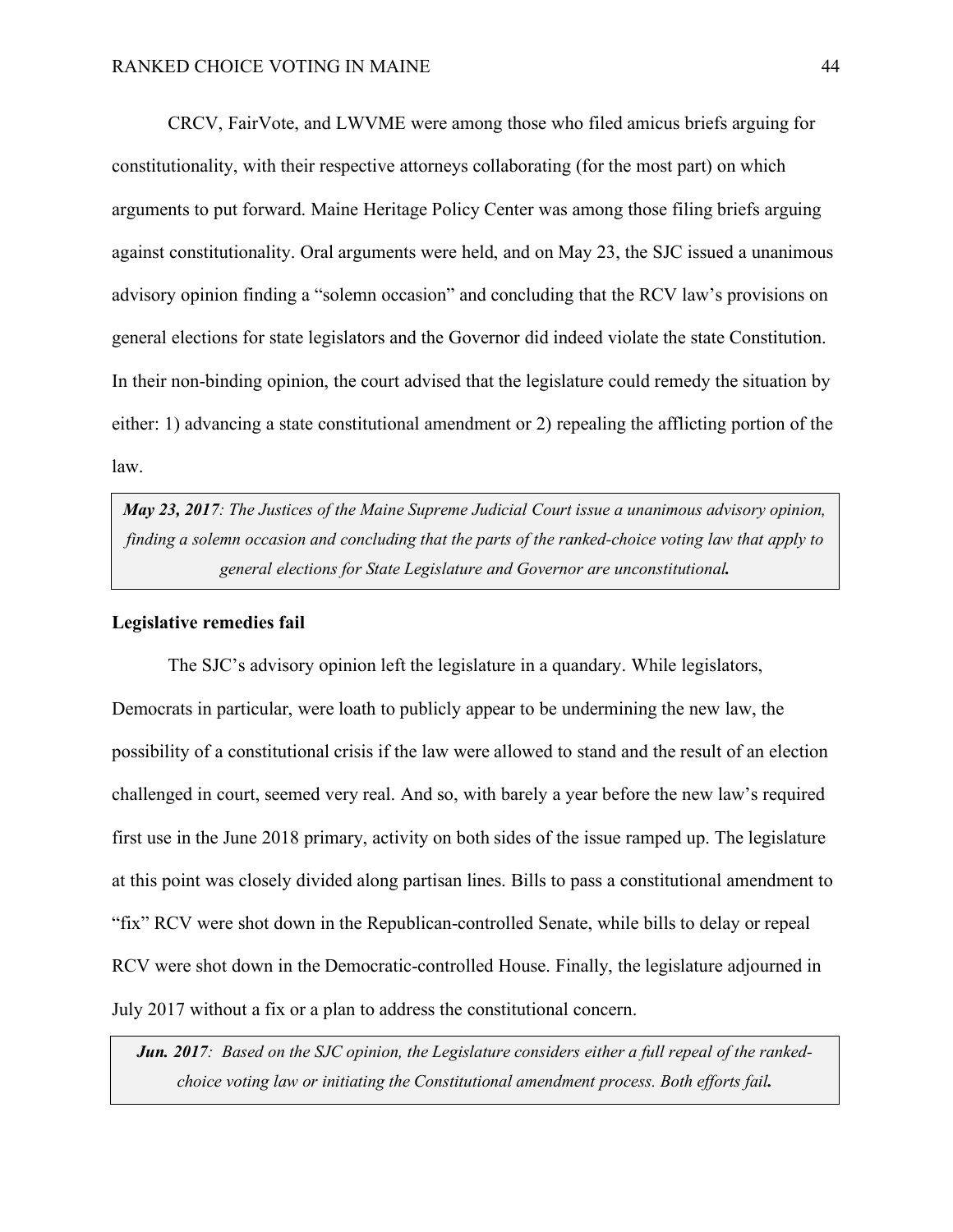By this time, Republican legislators were united in opposition to RCV. They saw the issue as a repudiation of their Governor and needed little to no pressure from party leadership to oppose any effort to advance RCV implementation. While some claimed openness to the concept of majority elections (if the constitutional issue was addressed), they opined that a traditional two-stage runoff process was preferable to an instant-runoff, which they described as a device for engendering mistrust and disenfranchising voters. RCV opponents were also advancing the argument that the method would be confusing for voters—particularly older ones. The solemn occasion opinion gave them additional fodder. How much more confusing would it be if, on the same ballot, some elections were conducted with RCV and some without? In addition to the voter-confusion argument, concerns about implementation and cost were resurrected, and that a hurried implementation might be prone to error.

Democratic leadership in the legislature had a more complex playing field to navigate than did Republican leaders. The party had adopted a "we will uphold the will of the people" mantra to defend other left-leaning initiatives that had passed on the November 2016 ballot. Party leadership knew it would undercut higher priority wins, such as the education tax surcharge, if Democrats were seen as inconsistent on the RCV initiative. And unlike Republicans in the legislature, Democratic members were less homogeneous in their views of RCV. Generally speaking, the members fell into three camps:

- 1. Urban Southern Maine Democrats, who were more familiar with RCV through its use in Portland and strongly favored the method as a good electoral reform;
- 2. Rural Maine Democrats, many of whom had been elected with some Republican support and for whom some of the arguments about constitutionality and voter confusion resonated; and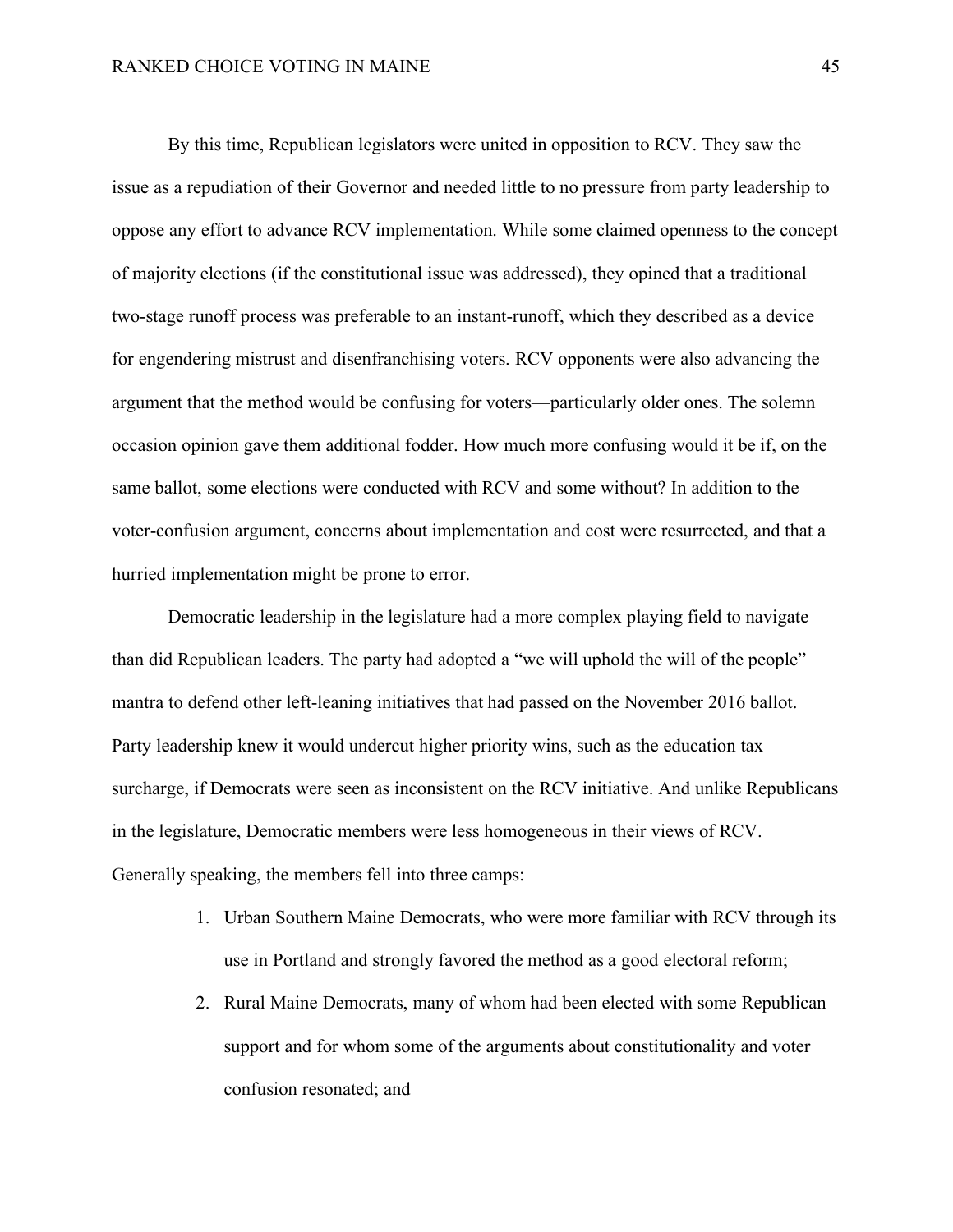3. A middle group of Democrats who had concerns about what RCV might mean for their party but who wanted to be respectful of the will of the people.

Ranked choice voting by now had the support of a variety of progressive and good government organizations within the state. So, while there were plenty of Democrats who privately were not fans of ranked choice voting, Democratic lawmakers feared taking a public position contrary to party leadership and the progressive alliance that had developed around the issue.

CRCV was particularly concerned with keeping Democrats in the legislature aligned in support of RCV. They hired Kate Knox, the attorney for the Maine Democratic Party and a wellrespected progressive lobbyist, to help shape their legislative strategy and act as their lobbyist—a move that some felt may have further complicated prospects for gaining support with Republicans.

Rep. Owen Casas was one of the genuinely conflicted group of legislators caught in the middle of the RCV argument that spring/summer of 2017. Casas, an independent on the key committee responsible for elections-related matters, took a lead role in trying to find a path forward that would garner support from both parties. Casas liked RCV in concept, but had concerns about back-end implementation. Recognizing that Maine would be setting a precedent that would be held up by either supporters or detractors in other states, he did not want to see the first use of RCV in a high-profile statewide election become mired in bureaucratic complexity or turn into a constitutional crisis. As confusion reigned in the legislature, Casas became frustrated with what he saw as the inability of RCV proponents to supply basic information supporting their claim that implementation would be relatively simple and inexpensive. He wanted to neutralize the "voter confusion" talking point used by opponents, but found himself ill-equipped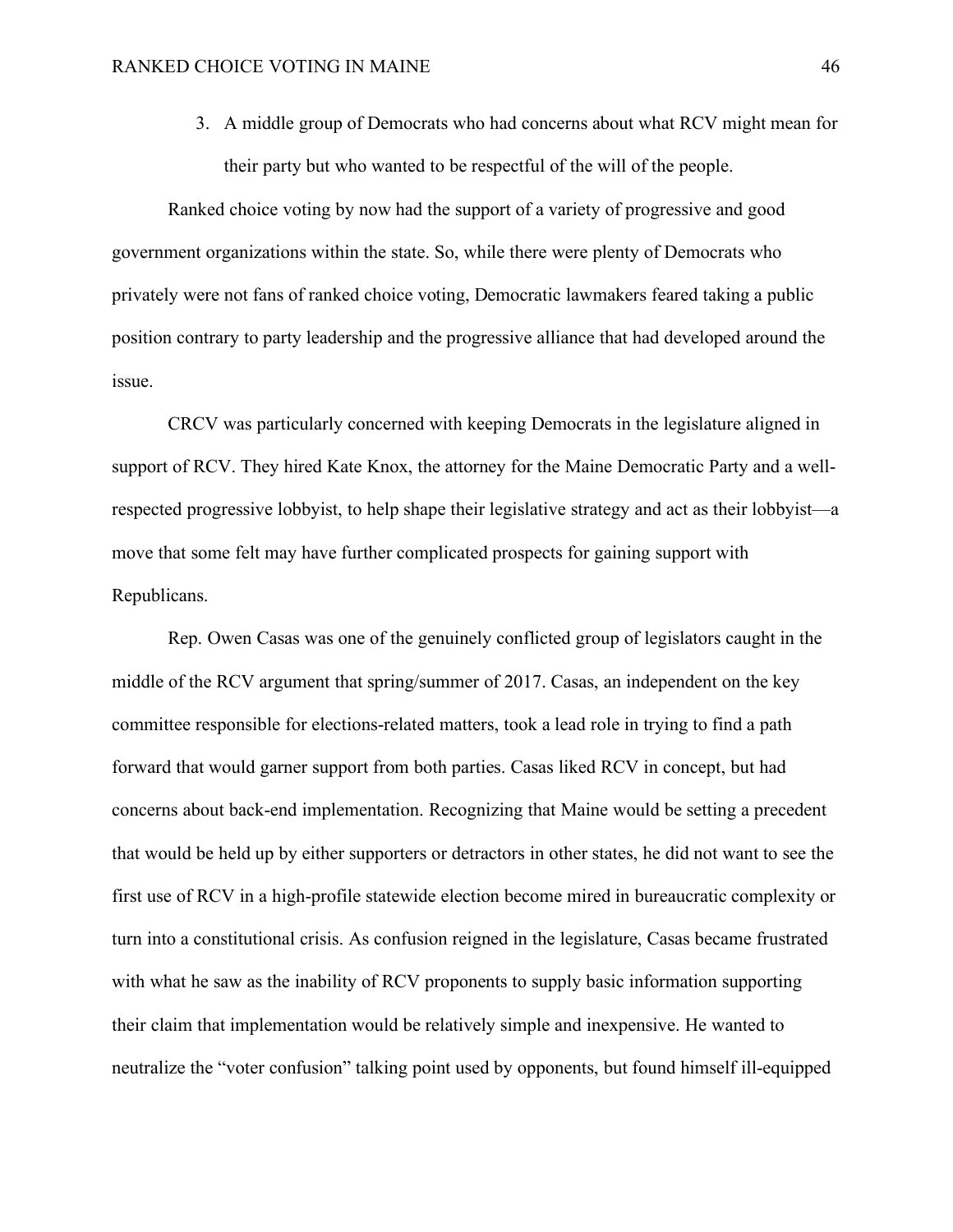to answer the questions that swirled around the committee, allowing fear, uncertainty and doubt to fester in the minds of potential persuadables.

CRCV wanted to push for a constitutional amendment to secure the RCV win for all ten affected contests: the primary and general elections for U.S. Senate, U.S. House, state Senate, state Representative, and Governor. Casas felt this was a pipe dream if proponents could not answer legitimate and basic questions about how RCV would work. Finally, the Ranked Choice Voting Resource Center, a project of FairVote nationally, prepared information and sent Gary Bartlett, the former head of elections in North Carolina, to meet with party leadership and testify before the key legislative committee. But in the end, there was little hope that any kind of solution could pass in the 128<sup>th</sup> legislature, as the issue had become so partisan and the body so fractious that nothing could pass both the Republican-controlled Senate and Democraticcontrolled House. And certainly, nothing could muster two-thirds support of the body, which would have been required to start the constitutional amendment process or withstand a likely gubernatorial veto.

## **The legislature postpones implementation**

As spring turned to summer in 2017, the looming prospect of a November 2018 gubernatorial race contested in the courts proved a mighty incentive for a compromise to finally emerge in the legislature. Ultimately, the presiding officers and a few key people sat down and brokered a deal, which they would push through with little debate in a one-day special session of the legislature that had been called ostensibly to deal with marijuana legislation. The compromise, LD 1646 (Ackley-I)—nicknamed "delay-and-repeal" by RCV proponents—was voted and approved on October 23, 2017. The legislation placed a complete stay on RCV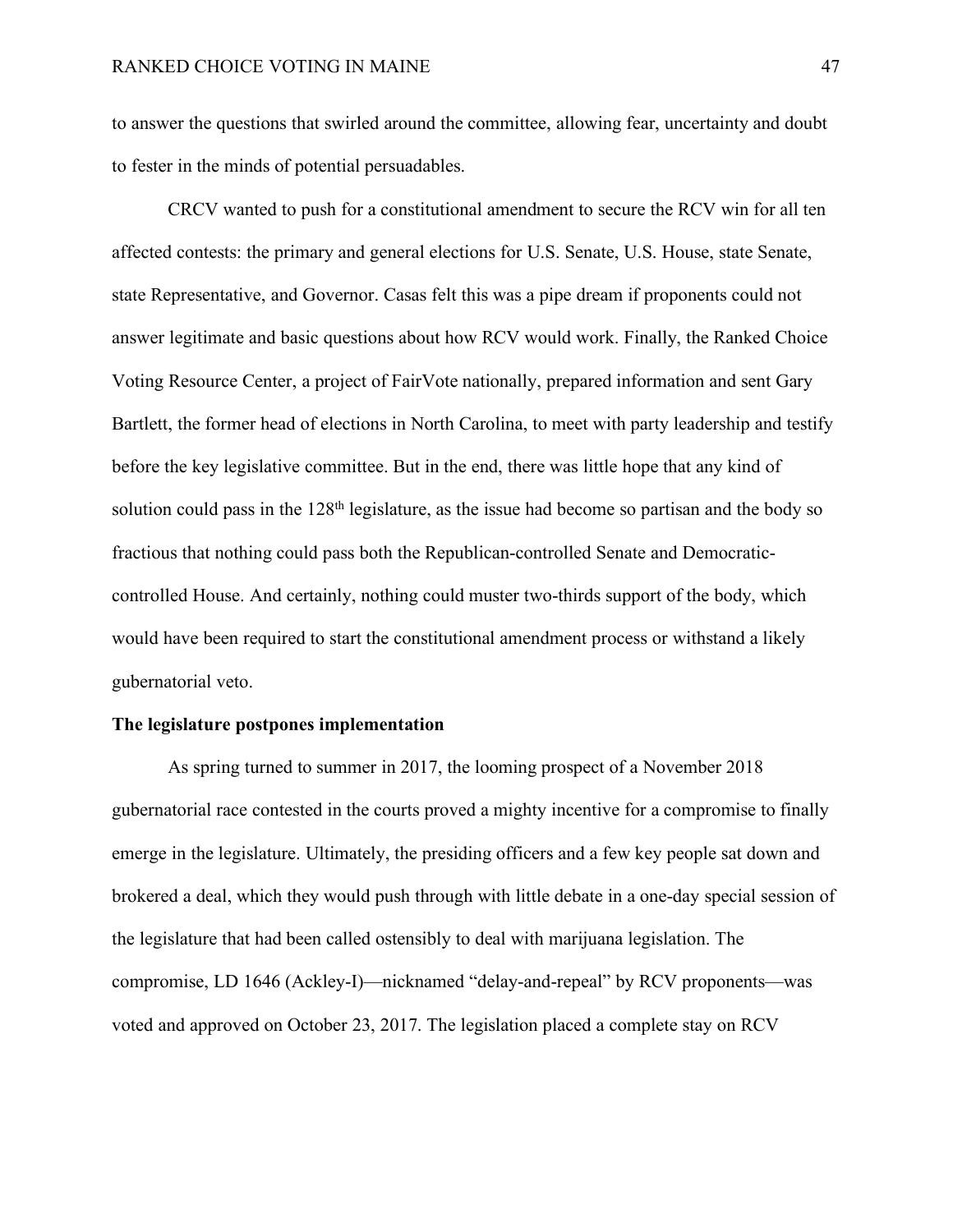implementation and set a deadline of 2021 for a constitutional amendment addressing the plurality provision to be put before voters and ratified.

*Oct. 23, 2017: During a special session, the Legislature passes "An Act to Implement Ranked-choice Voting in 2021," which indefinitely postpones implementation of ranked-choice voting unless voters ratify an amendment to the Maine Constitution before December 2021.*

Both CRCV and LWVME/MCCE supported the compromise as originally written by Ackley. The original compromise allowed for the seven RCV contests not under Maine Constitutional jurisdiction to proceed, while the other three (general elections for Governor, state Senate, and state Representative) were stayed until a constitutional amendment could be passed. But after public testimony, the bill was amended by Republican leadership to put a complete stay on all RCV contests—and added the "poison pill" provision that RCV would be repealed entirely if no constitutional amendment had been passed by the end of 2021.

Behind the scenes, the "compromise" legislation gave the not-inconsiderable number of Democrats who didn't like RCV a way to have their cake and eat it, too. The legislation put in place a process whereby legislators could appear to be supporting a constitutional amendment making all of the Question 5 uses of RCV legal, while in fact killing RCV entirely in the likely event that proponents were not successful in passing such an amendment.

The period of time between when Question 5 passed in November 2016 and when the legislature passed the "poison pill" compromise in October 2017 would later become a chief source of hand-wringing and second-guessing among the RCV proponent groups. The Committee would assert that their aggressive approach with the legislature and Secretary of State was necessary, and that they prevailed in the courts and ultimately won with the People's Veto. However, others on the proponent side have suggested that the People's Veto might have been avoided altogether by working more constructively with legislators on a compromise that would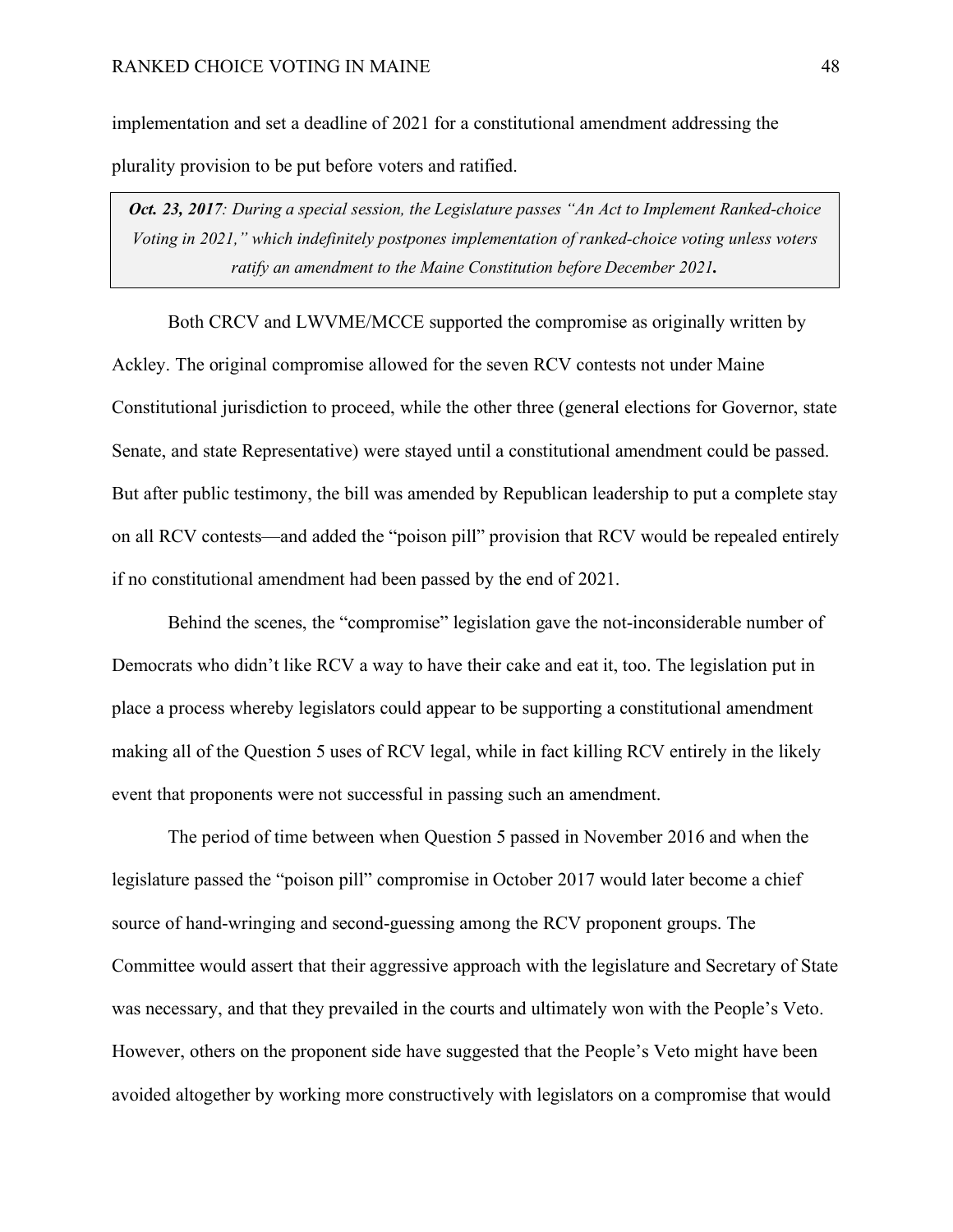have achieved the same thing—and perhaps even shifted the fate of RCV for gubernatorial elections—without leaving scorched earth behind. As well, the fight in the legislature around RCV came during a period when the legislature seemed systematically to be repealing, amending, or stalling implementation on a range of issues on which the people of Maine had voted. Each of these ballot initiatives had its own set of defenders working to influence the legislature, and some have suggested that RCV proponents might have missed a strategic opportunity to coordinate amongst these proponent groups on a public relations strategy that would complement and strengthen their inside-the-chamber strategy. By tying their issues together into a broader "respect the will of the voters" message campaign, it has been suggested that proponents might have brought public pressure to bear on the legislature—particularly on Democratic leadership—before it became necessary to fight a People's Veto campaign.

#### **The People's Veto: Maine Question 1 (2018)**

Maine has a provision wherein the voters can undo a legislative act via a "People's Veto" referendum. Launching a People's Veto referendum requires submitting a petition to the Secretary of State and then collecting the requisite number of signatures<sup>27</sup> within a 90-day period following the end of the legislative session in which the law was passed.

The proponent group behind the Question 5 campaign (Woodbury, Russell, McCormick, and Bailey) were incensed when the "delay and repeal" legislation passed. And so, almost immediately, and despite their own misgivings that it could be pulled off, they announced a People's Veto campaign. The group determined that it was possible to put forward a partial veto—and that doing so could help them deal with the public relations challenge associated with the constitutionality issue. The only constitutional problem with the law passed by voters via

 $27$  The requisite number of signatures to qualify a People's Veto referendum in Maine is equivalent to ten percent of the votes for Governor in the last gubernatorial election. At the time, this was about 61,000 signatures.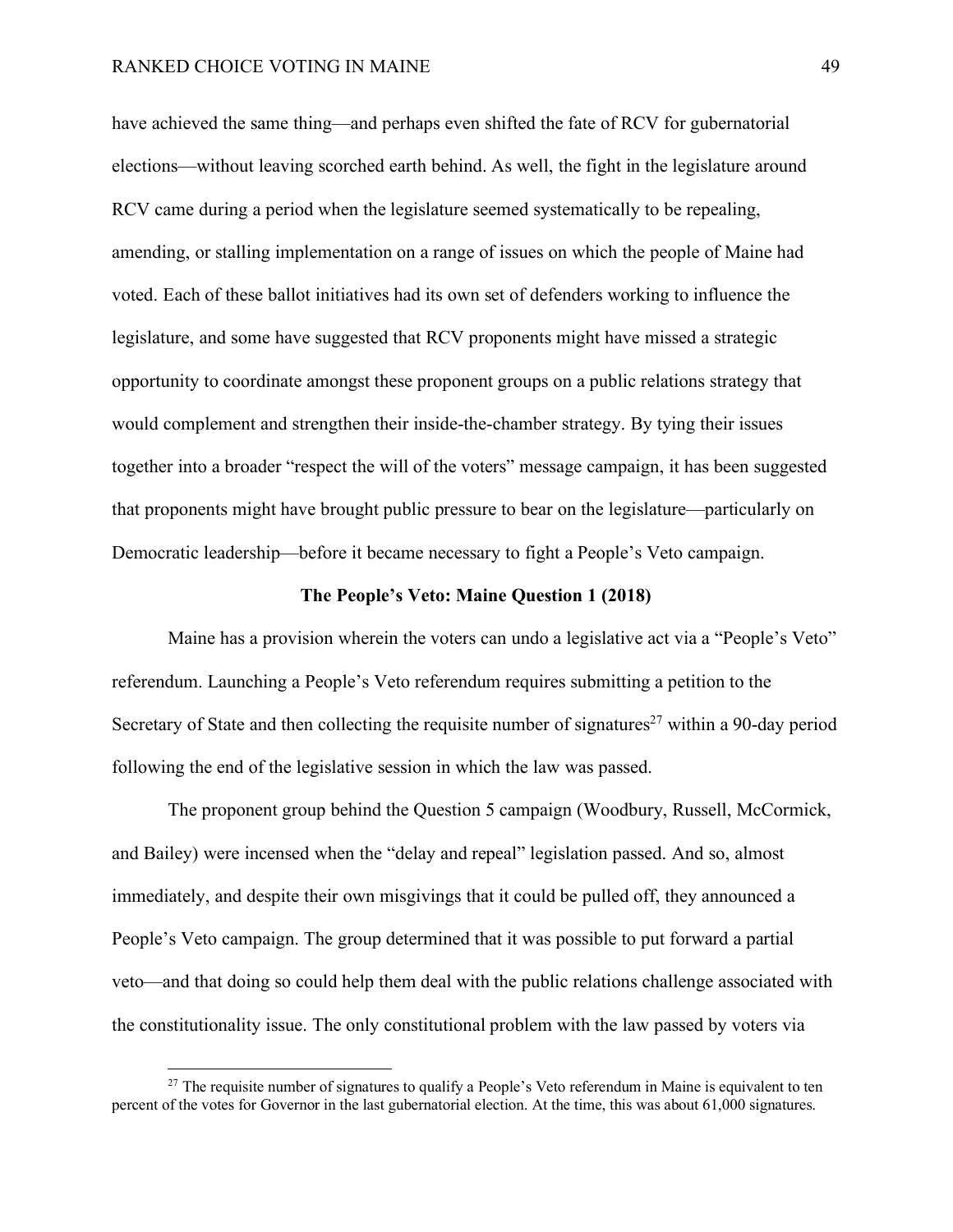Question 5 was for the general election for Governor and legislature. The other provisions of the law were not in question. Thus, proponents crafted the People's Veto language to reinstate only those races where there was *no* constitutional question. This partial veto circumvented the potential argument that the People's Veto would leave Mainers with an unconstitutional law.

The application for a People's Veto petition was filed with the Secretary of State on October 27. Dunlap officially had 10 business days, or until November 10, to approve proponents' application and issue the petition. However, election day was November 7 and proponents knew they would need to collect signatures on election day if they had any hope of qualifying the referendum within the 90-day window before the repeal legislation would go into effect. So, the group immediately released a public statement to the media, which they believed would bring public pressure to bear on Dunlap to provide petitions in time for election day signature-gathering.

## *Nov. 6, 2017: The Secretary of State approved the Peoples' Veto petitions for circulation.*

At 4:30 p.m. on November 6—the afternoon before election day—the Committee received word that the Secretary of State had approved the petition, allowing signature-gathering to begin. With the petition approved, the Committee sprang into action to get it printed and distributed to volunteers around the state. McCormick, who did not trust the legislature, had a month previously directed Committee staff to begin organizing volunteers for an anticipated People's Veto signature-gathering effort. As with the Question 5 campaign, the signaturecollection process was highly volunteer-driven, much more so than other ballot measure campaigns in Maine that have relied heavily on paid canvassers.

The Committee had made advance arrangements to send the petition electronically to copy shops in a number of locations. Proponents then deployed dozens of volunteers in a late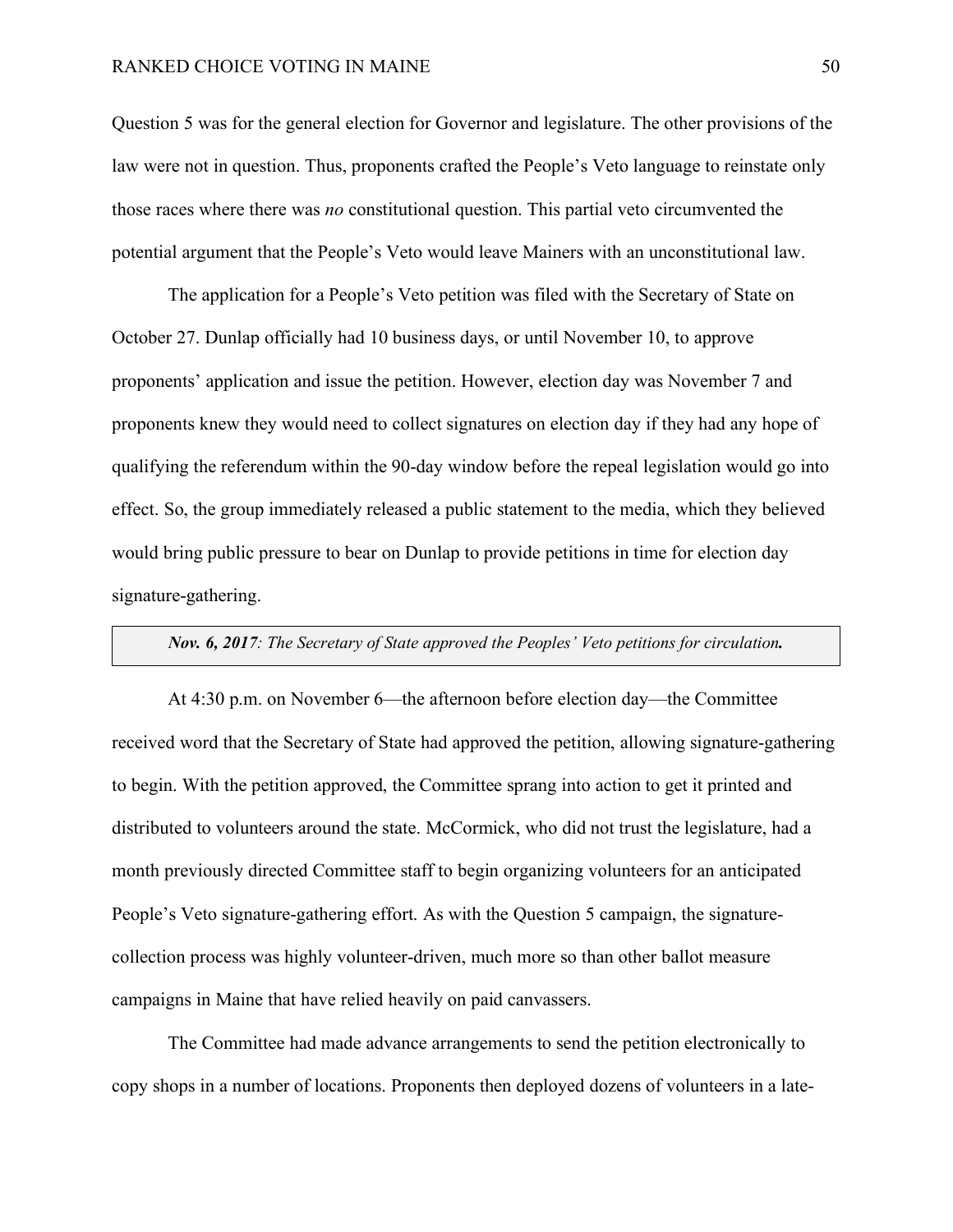night operation to distribute these to signature-gatherers across the state. By the next day, 400 volunteer signature-gatherers were stationed at the polls with petitions in hand.

About 40,000 signatures were collected on election day, as the people of Maine sent a clear message to the legislature that "the people will be heard". Reactions from those signing the petition ranged from "Wait. Didn't we already vote on this?!" to "I don't support RCV, but I'm so tired of all the referenda getting overturned that I'm going to vote for it anyway."

Collecting the remaining signatures after election day turned especially challenging, as Maine was plunged into a polar vortex with two weeks of temperatures so frigid the Committee was loath to send out even paid signature-gathers. Determined and undaunted, volunteers stood out in the cold and snow, and the Committee successfully collected 80,000 signatures in 88 days, submitting them to the Secretary of State's office in the first week of February.

*Feb. 2, 2018: Proponents of the People's Veto submit their signed petitions to the Elections Division for a determination of validity – a process that takes up to 30 days.*

The Secretary of State took the full 30 days he was allotted by law to certify that there were sufficient valid signatures and the referendum had qualified for the ballot. Upon qualifying for the ballot, this effected an immediate stay on the legislature's repeal law—meaning that RCV would be used for the June 2018 primary and at the same time the people would be voting whether to retain RCV for future uses.

*Mar. 5, 2018: The Elections Division determines that the People's Veto has enough valid signatures to move forward to a statewide vote on June 12, 2018. Thus, the primary elections for U.S. Senate, Governor, U.S. Congress, and State Legislature will be decided by a system of ranked-choice voting on June 12.*

The People's Veto (Question 1) campaign that followed had been designed around lessons learned from the Question 5 campaign. The dynamics that had precipitated the People's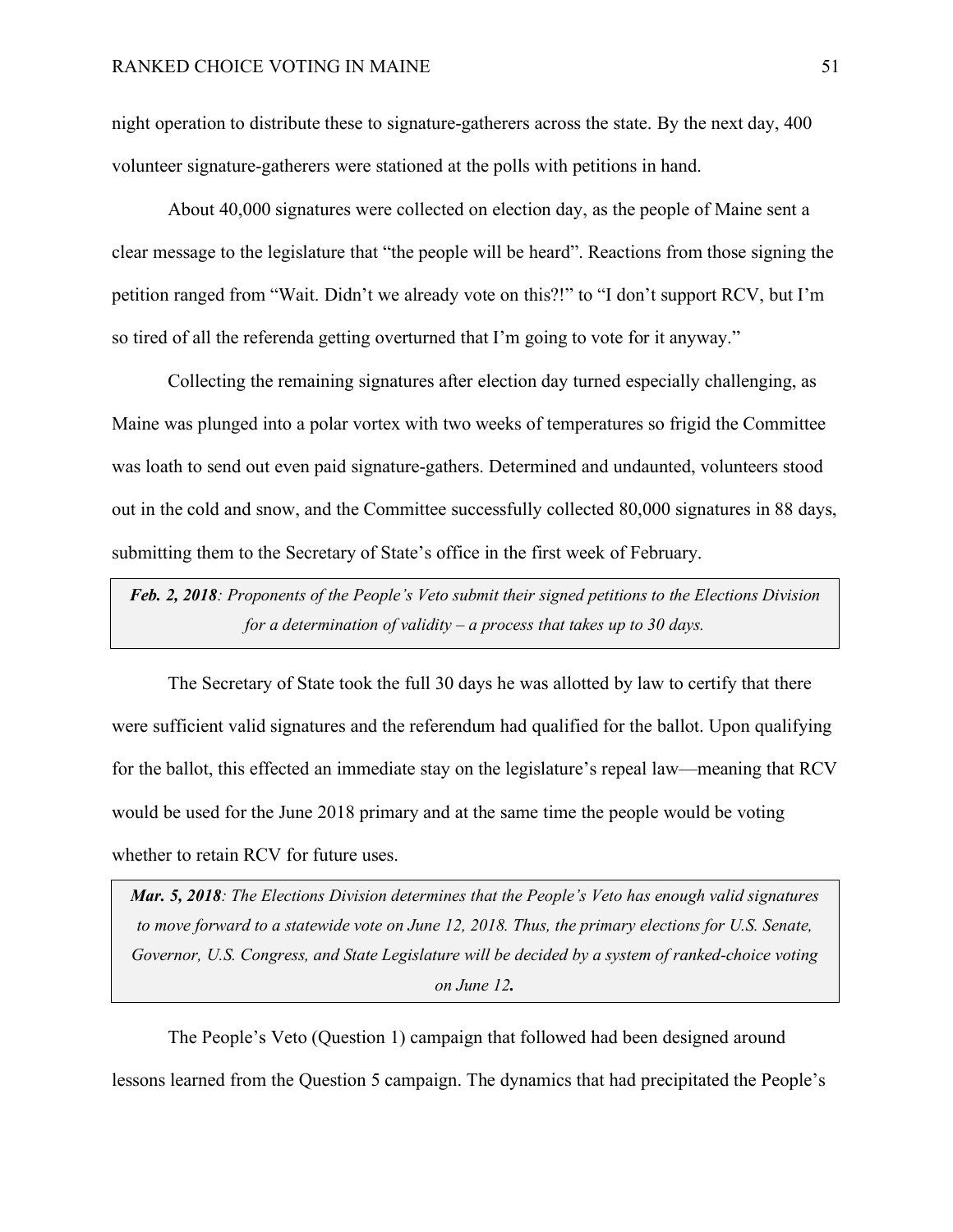Veto, however, provided proponents the opportunity to make the campaign less about the merits of RCV and more about harnessing public outrage over the legislature's attempts to overturn the will of the people. And once again, there was no organized opposition or money on the opposing side. Through messaging research, the campaign landed on a message frame of "more voice, more choice, more power" which resonated across the political spectrum. This time, proponents waged a more public campaign, making greater use of traditional media—mail and television than they had in the first campaign. And they added star power, using connections through Represent.Us to secure actress Jennifer Lawrence's contribution of a "Yes on 1" television ad in the final stages of the campaign.

As it turned out, over the first half of 2018, the Committee would be engaged on three fronts simultaneously: leading a ballot measure campaign to pass the People's Veto referendum, conducting a voter education project on using RCV in the June 2018 primary, and acting as a party to multiple lawsuits to ensure that RCV would, in fact, be used in the June primary. The first of these lawsuits the proponents themselves filed against the Secretary of State—before the People's Veto had even been certified for the June ballot.

## **Implementing Ranked Choice Voting (2017-2018)**

#### **The Secretary of State under pressure from all sides**

An atmosphere of confusion reigned in the spring of 2018 regarding whether RCV would be used for the June primary. Proponents had qualified a People's Veto to appear on the June ballot—meaning that the law passed by voters via Question 5 would govern the June primary election. However, no one—neither supporters nor detractors nor elections officials—was reconciled or clear about what this would look like and what it would take to pull it off. The result was a tug-of-war in which lawsuits flew back and forth over the spring of 2018—with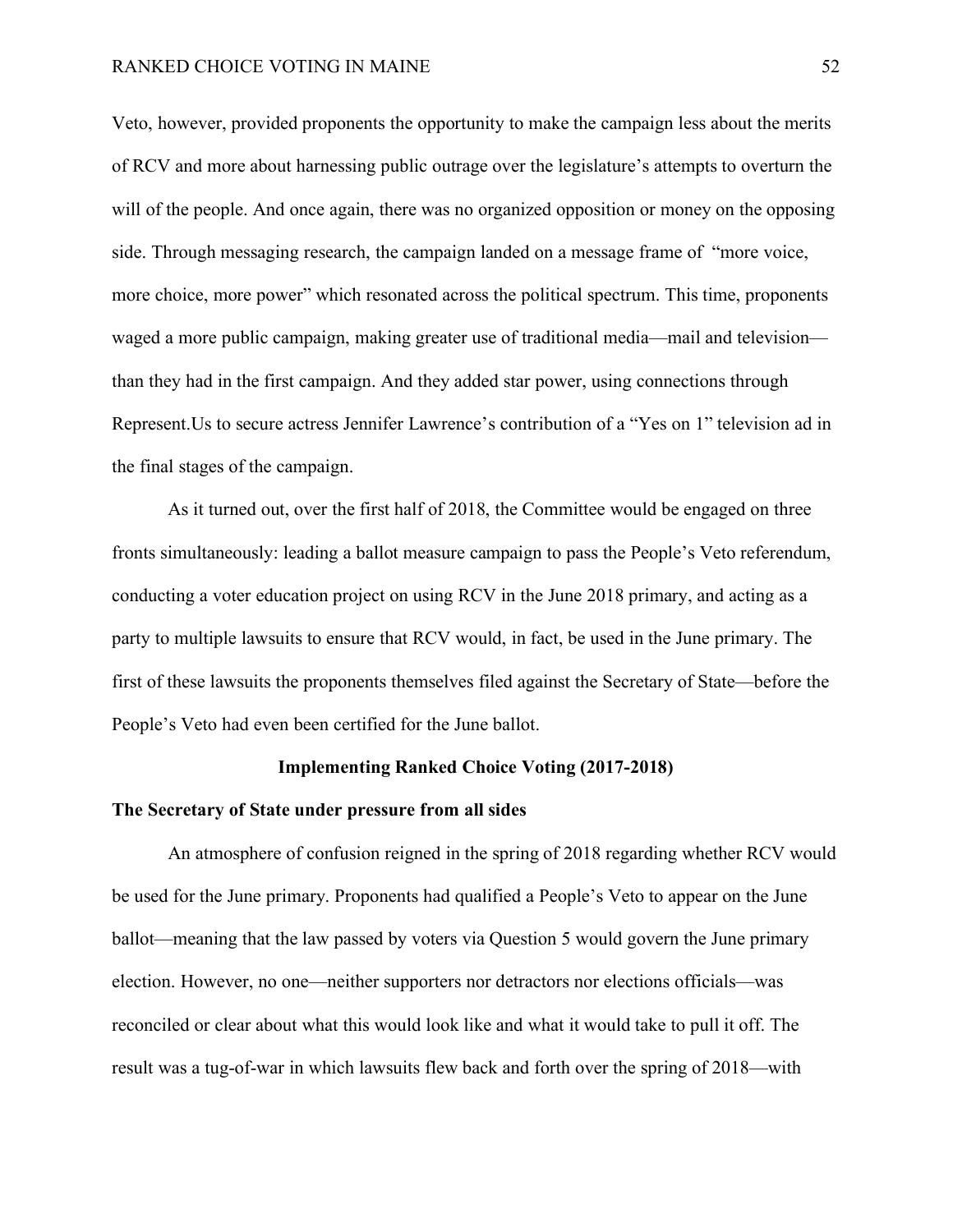Secretary of State Dunlap in the crosshairs. Elections officials, candidates, and voters alike did not have final clarity about how the June elections would be conducted until after the back-andforth lawsuits were finally all settled just weeks before election day.

RCV proponents had spent the previous year worrying that forces in Augusta were trying to undermine RCV. Having submitted their signatures for a People's Veto referendum, they were placing pressure on Dunlap's office to fully and expeditiously move forward with implementing for the June primary. They had been mistrustful of Dunlap's intentions from the start, fueled by the varied and high implementation cost estimates coming from his office and Dunlap's reluctance to accept proponents' offers of input and assistance during early discussions around the filing of Question 5. A series of public utterances from Dunlap and instances of what they saw as foot-dragging over the prior year now had them convinced that the Secretary of State perhaps colluding with legislative skeptics—was trying to undermine RCV and delay its implementation. And so, on February 16, alongside eight candidates running in the upcoming primary, they sued Dunlap to force him to move forward with RCV implementation for June.

CRCV's lawsuit angered Dunlap, who perceived it as a personal invective. The legal challenge further soured relationships between his office and the Committee and disinclined Dunlap to yield to proponents' pressures to expedite implementation. For his part, Dunlap faulted the legislature in not giving him clarity about what exactly his office was to implement, nor the authority to write rules, nor the funds his office would require.

Although CRCV openly challenged the Secretary of State's motives and integrity, Matt Dunlap was otherwise widely viewed as a faithful civil servant as well as a savvy former politician. With a deep-rooted sense of place and history, he professed protecting the institution of voting with which his office is charged as his first and foremost motivation. Dunlap knew that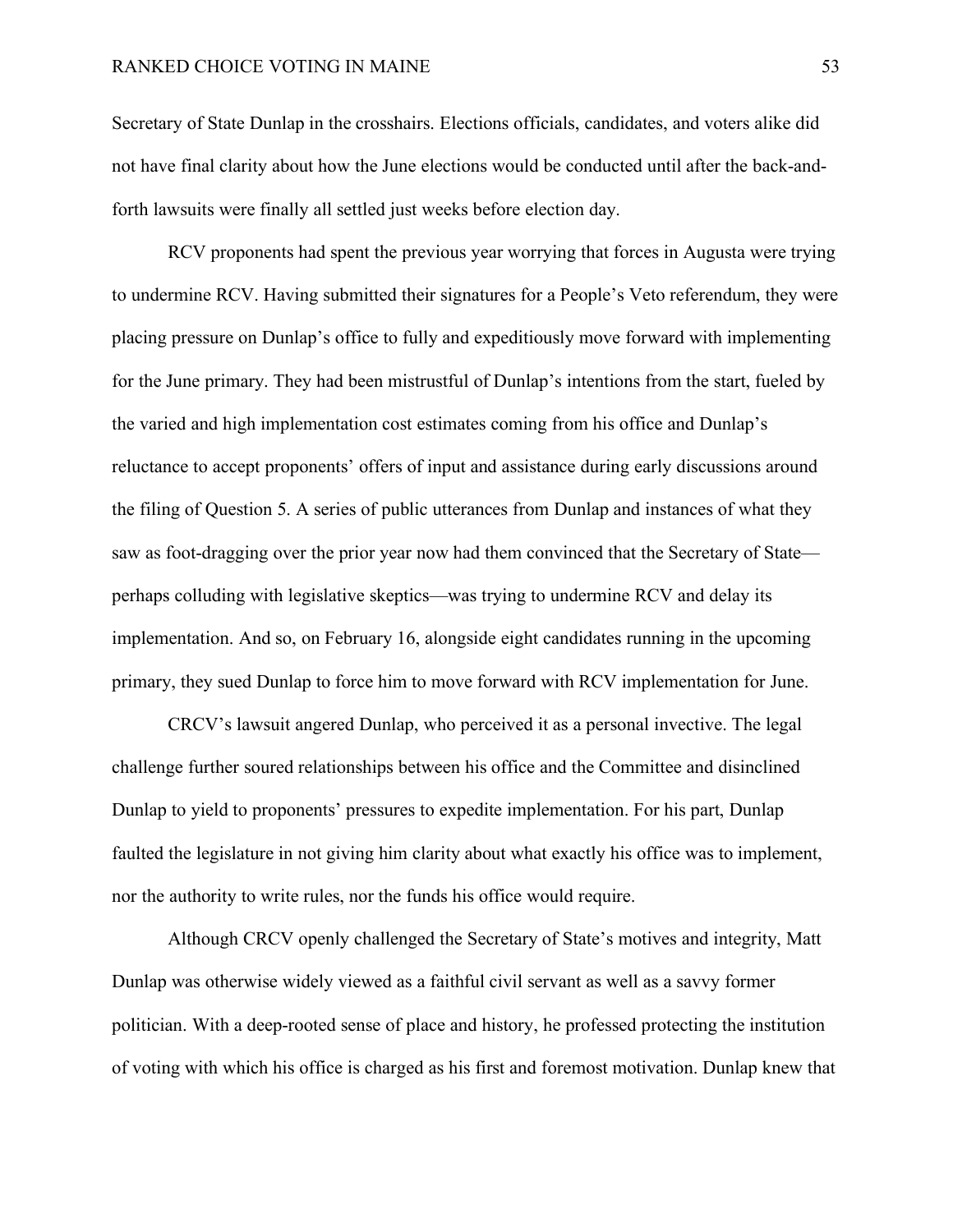he would be setting precedent with how this novel way of voting rolled out, and he did not want to risk undermining voter confidence nor jeopardize the integrity of the system. From Dunlap's perspective, the legislation passed via Question 5 had been incomplete—logistical provisions had not been specified and there was no provision for rule-making authority nor a budget for implementation. And then when the court issued its "solemn occasion" advisory opinion in May 2017 against the constitutionality of RCV for some contests, there seemed to be plenty of reasons not to move full-steam-ahead toward implementation.

The solemn occasion opinion was particularly alarming to Dunlap. He could envision the implications of a lawsuit post-election raising questions about who is the legitimate Governor of Maine. When asked by a reporter what would happen if the legislature did not address the constitutionality question, Dunlap—who had a not-always-helpful reputation for being quotable—enraged RCV supporters by saying it was "the equivalent of leaving a loaded revolver on a swing set."28

Dunlap assumed the legislature would rectify these issues, providing more clarity about what his office should be planning for. In a hearing, while awaiting direction from the legislature regarding implementing RCV, Dunlap candidly stated that he had expected the legislature to put a stay on RCV until rules could be promulgated, as had happened with the recreational marijuana law. But coming out of the 2016 election, the Maine legislature was closely divided and fractious, and could not seem to get together on a path forward.

*Mar. 28, 2018: Legislative staff raises questions about whether conflicting language in the election statutes would affect the use of ranked-choice voting in the June 12 primary.*

 <sup>28</sup> https://www.ellsworthamerican.com/maine-news/political-news/ranked-choice-voting-better-way-chaos/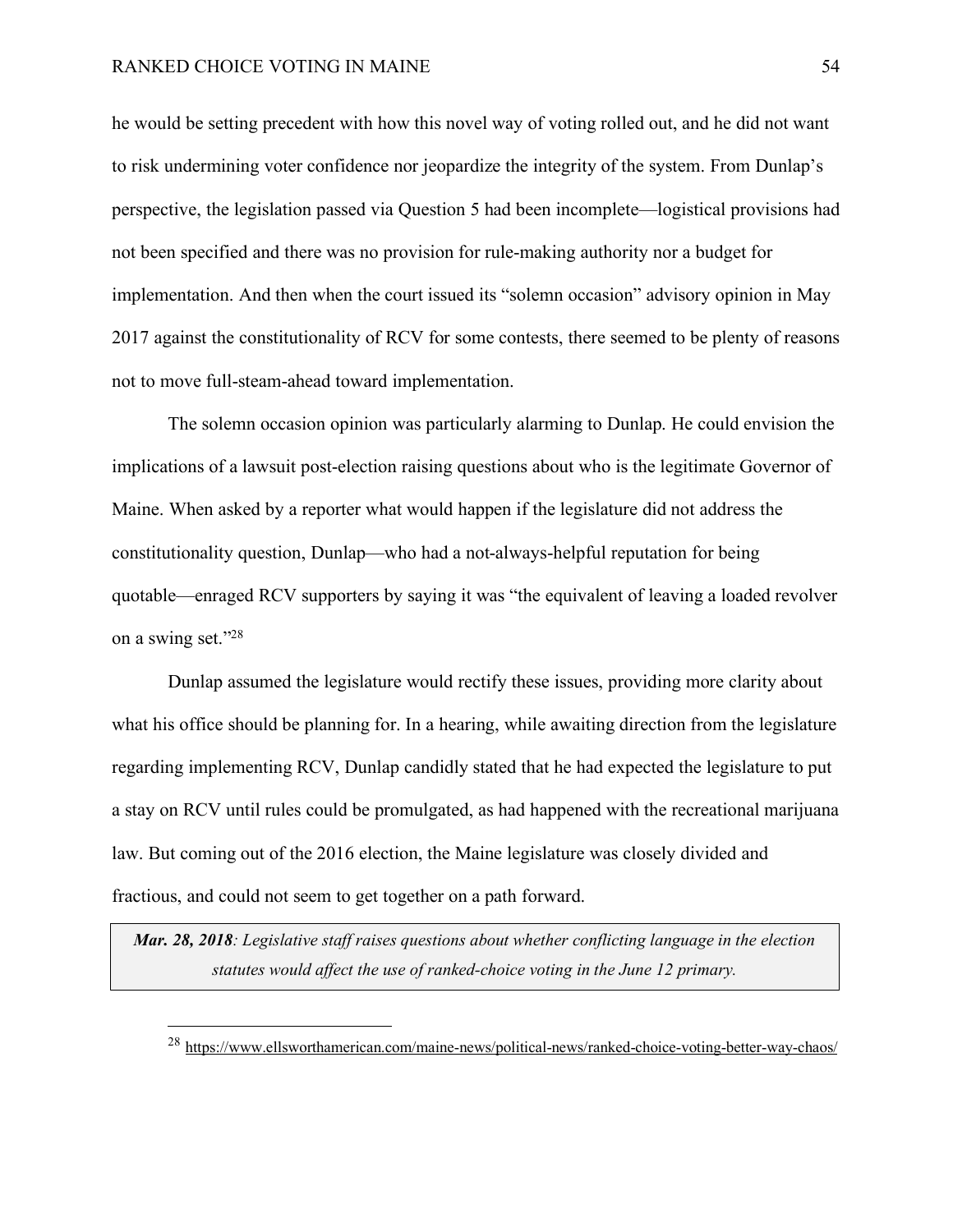Meanwhile, the Republican-controlled state Senate was pressuring Dunlap to wait for legislative authorization before moving forward with implementation preparations. Late in March, Dunlap announced that the Assistant Attorney General had alerted him of conflicting statutory language that could prohibit use of RCV in the primary. Seizing on this as momentum, Senate Republicans sued to stop the Secretary of State from spending money to implement RCV, arguing that he had not been authorized by the legislature.

*Apr. 2, 2018: The Senate authorizes the Senate President to hire legal counsel to challenge the use of ranked-choice voting in the June 12 primary.*

In Maine, the Secretary of State is elected by the legislature and thus "serves at the pleasure of the legislature" (and therefore its majority party). Some have suggested that Dunlap, a Democrat, may have given in to political pressure from the party that had elected him to the office—citing as evidence his apparent flip-flop on the same day between saying he wouldn't move forward with RCV implementation unless told to do so by the legislature or the courts, to saying that he *would* move forward with implementation unless instructed otherwise. By this time, Democratic leadership in the House, it was noted, was particularly committed to getting RCV implemented for the June primary.

*Apr. 3, 2018: Justice Michaela Murphy grants the Committee for Ranked-Choice Voting's temporary restraining order, requiring Secretary Dunlap's office to continue implementing ranked-choice voting for the June 12 primary.*

*Apr. 3, 2018: Following Justice Murphy's ruling, the Senate files a lawsuit against the Secretary of State in Kennebec County Superior Court seeking a declaratory judgment to stop the implementation of RCV.*

After the court ruled in favor of proponents' lawsuit, a separation-of-powers-cumpartisan-pressures battle broke out between the Republican Senate and the Secretary of State. Senators expected Dunlap to propose rules for the legislature's review and approval and to seek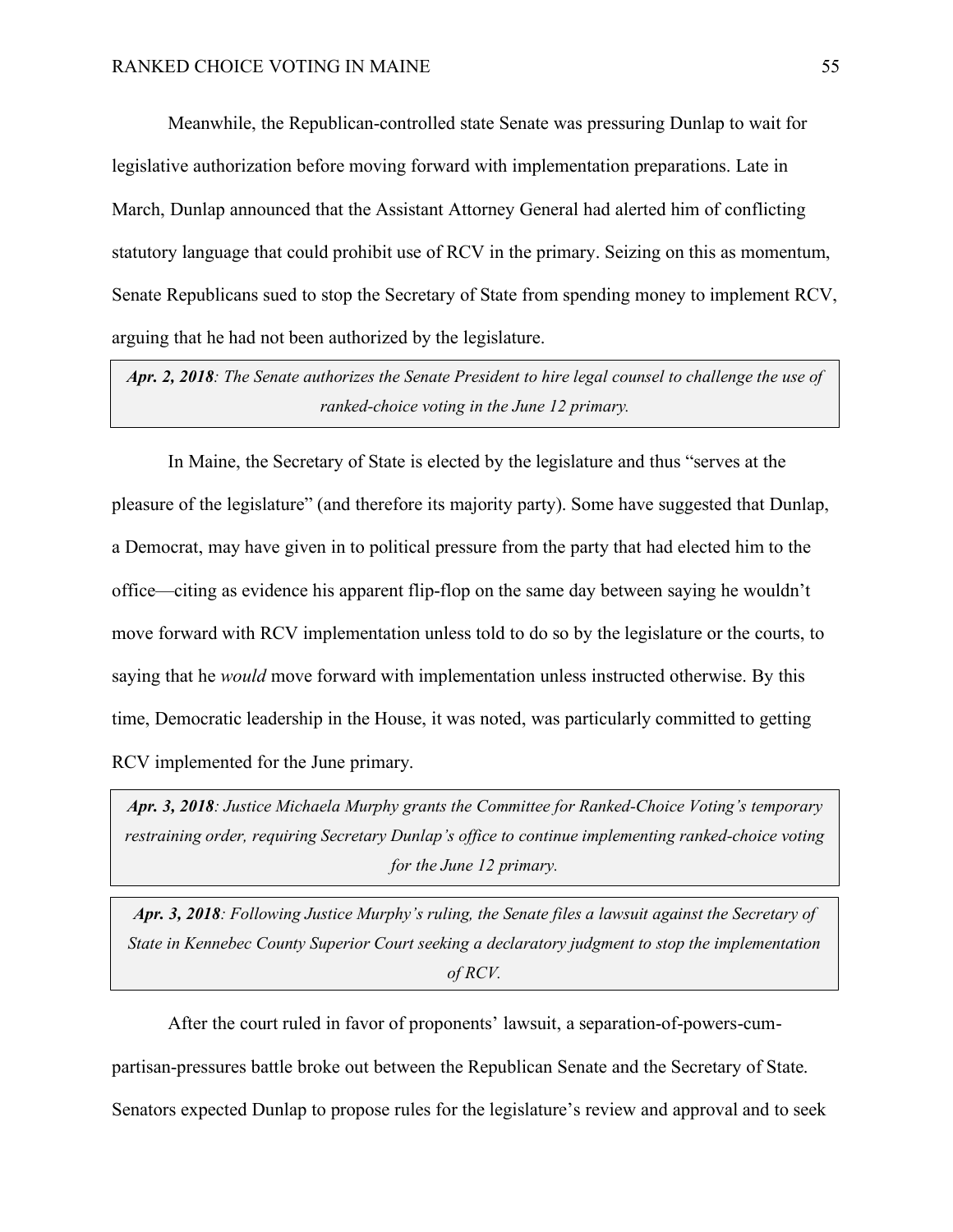and gain authorization and an appropriation before spending money on implementation. The Senate sued Dunlap to keep him from implementing without legislative authorization, but lost in court. Dunlap then came to the Appropriations Committee with a funding request. But because the request came so late in the legislative session, it would have required a two-thirds majority vote to advance as an emergency measure in time to provide for the June primary. The minority party had enough members to prevent this—and did so in an apparently gleeful manner that allowed them "to hold RCV supporters over a barrel."

*Apr. 5, 2018: A proposed joint order directing the Joint Standing Committee on Veterans and Legal Affairs to report out a bill that would specifically authorize implementation and funding language for RCV to address the Senate concerns. The bill fails.*

*Apr. 9, 2018: Justice Murphy grants a request by the Committee for Ranked-Choice Voting to become a party in the Senate's lawsuit.*

*Apr. 11, 2018: The Superior Court reported the Senate's case to the Maine Law Court, with seven questions of law to be addressed based on a record agreed to by the parties.*

*Apr. 17, 2018: The Law Court finds that ranked-choice voting is in effect for the June 12, 2018 primary election. The Secretary of State acknowledges the ruling and reaffirms his intention to move ahead with ranked-choice voting implementation.*

The Maine Republican Party got in on the lawsuit game as well, suing, unsuccessfully, to stop the state from imposing RCV as the method to be used in their primary to select their party's general election candidates. By late May 2018, just weeks before the June election, all of these suits had been ruled or settled in favor of using RCV in the June primary elections.

## **Election administration: rules, procedures, and technology**

The last of the RCV-related court cases was finally concluded in May 2018—leaving elections officials with about a month to complete preparations for the first statewide use of RCV. To be sure, work on a host of areas had already commenced. But with so much uncertainty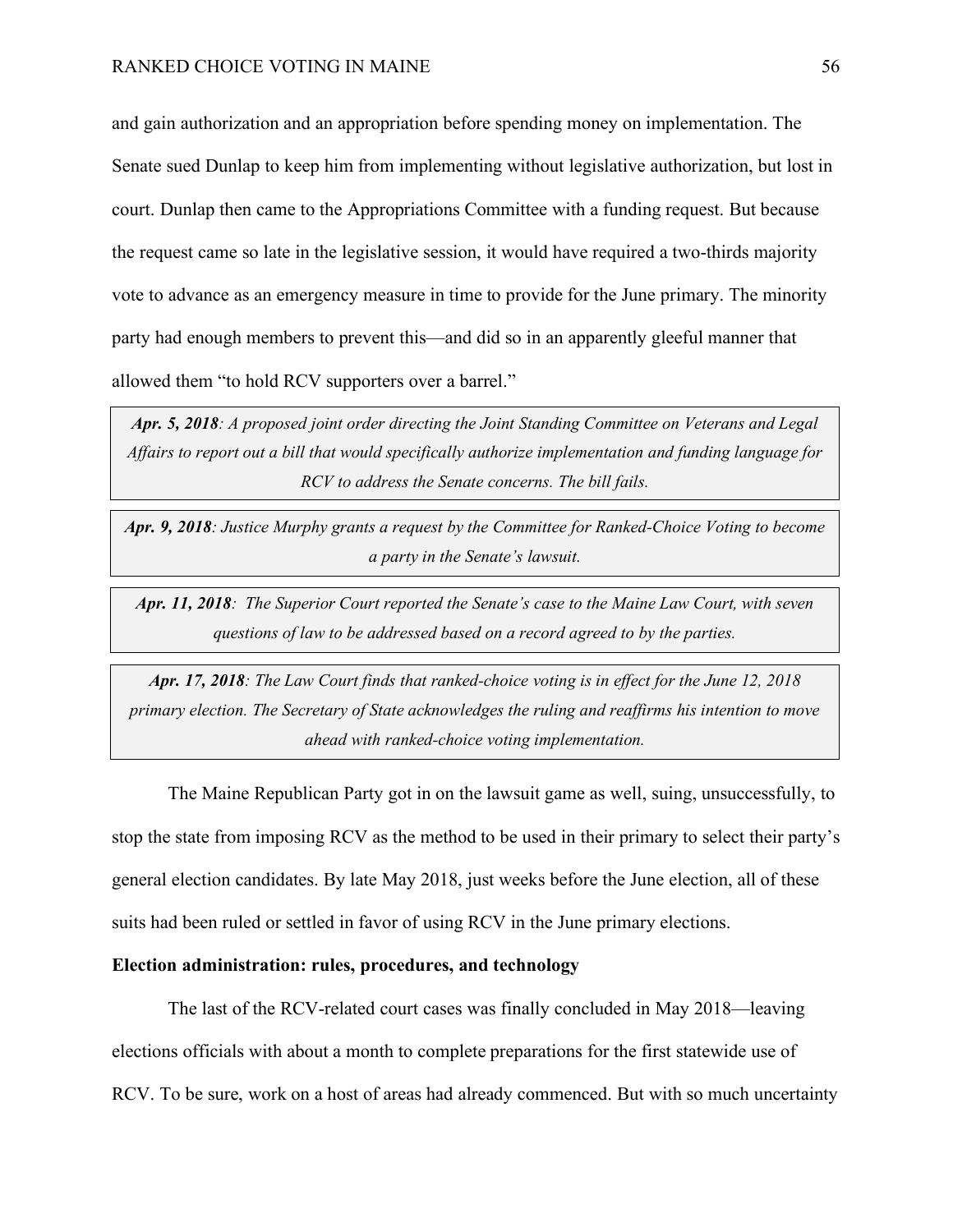hanging over the June primary throughout the first half of 2018, it was perhaps not surprising that there remained much to be done up until the last minute.

Because of how elections are administered in Maine, most of the work would fall to the Secretary of State's office. For local officials in the 500 or so municipal jurisdictions where elections actually take place in Maine, the introduction of RCV presented few implementation challenges of any significance—other than the principal task of explaining how RCV works to voters. And here, the town clerks relied on materials and trainings supplied by the Secretary of State's office. It appears, at least anecdotally, that both cost and disruption related to RCV implementation locally were thus fairly low.29

As chief elections officer in the state of Maine, Dunlap was fully committed to ensuring that Maine elections would be implemented with utmost integrity under whatever system was the law of the land—and he viewed the implementation and first use of RCV as "an existential exercise" for his office. He was committed to building transparency into the process to ensure there would be no doubt about the legitimacy of the election. But he was challenged by the fact that there was no incremental money made available to him to support the implementation.

Back in the summer of 2017, the Secretary of State had claimed he lacked guidance and authority to work out the rules and procedures for RCV implementation. Not having done that work, Dunlap subsequently found himself without a thorough evaluation of resource requirements to support an appropriation request in the spring of 2018. While rule-making authority for the Secretary of State's office was addressed in the October 2017 delay-and-repeal

<sup>&</sup>lt;sup>29</sup> A comprehensive research project is currently underway to glean insight from town clerks about the implementation of RCV in Maine. The project is led by Joseph Anthony and David Kimball of the University of Missouri in St. Louis, in partnership with Amy Fried and Robert Glover of the University of Maine. This historical assessment did not attempt to duplicate that effort, and so we spoke directly with only one town clerk as well as with Secretary of State Dunlap and with the Maine Municipal Association. We expect findings from the town clerks research to serve as a companion to this report, providing greater insight about the implementation.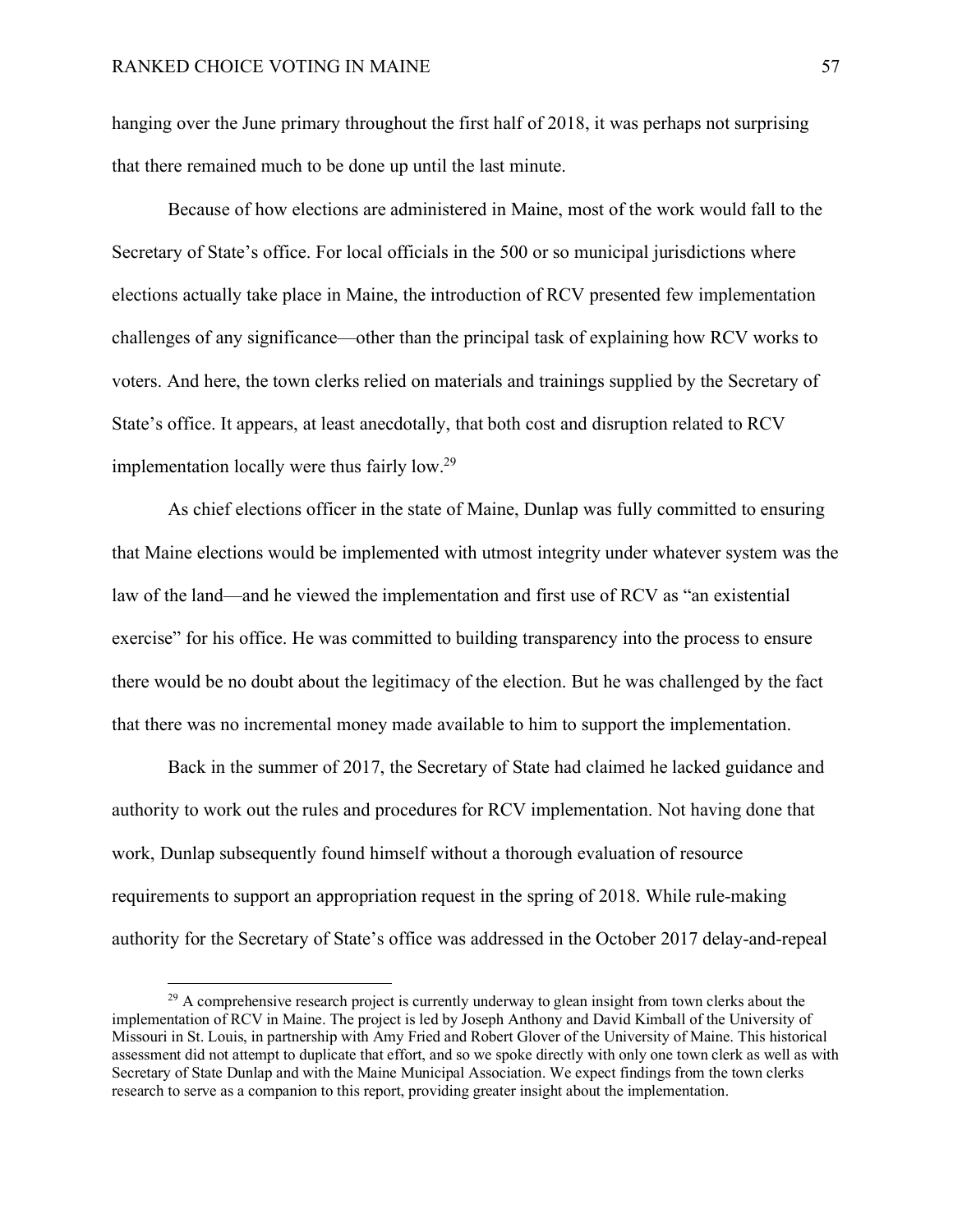legislation, there had been no additional budget appropriated to support implementation. Thus, Dunlap had to get creative to fund the incremental work. He postponed contracts, shifted money around, and used available discretionary funds to implement the first uses of RCV in 2018 on the cheap.

The implementation work that needed to be done included establishing rules and procedures for RCV contests, designing the ballots, acquiring and/or updating elections equipment, arranging the logistics for transporting and conducting central vote counts, elections worker training, and, of course, voter education. In addition to establishing official rules for things like what counts as a valid vote in an RCV contest, there were a host of procedures to be defined: how would ballots and thumb drives be collected from the municipalities, compiled, tabulated, verified, and, if necessary, audited? How would security and chain of custody be handled in relation to the transportation of cast vote records? What would happen in the case of a recount? There were also the intricacies of ballot design, particularly when there would be a mix of RCV and non-RCV contests in November. Assistant Director of Elections, Heidi Peckham, would ultimately win a Manager of the Year award for leading much of this painstaking work.

The cost and complexity of upgrading Maine's elections equipment to handle RCV elections was a source of wildly different estimates at various points in time over the years. As of June 2017, over half of the state's election jurisdictions, representing roughly 90 percent of voters, were using DS200s optical scan voting machines manufactured by Election Systems and Software (ESS). The remaining jurisdictions, all of which had fewer than 1,000 voters, hand counted their ballots. The relative uniformity of election equipment in Maine turned out to be a stroke of good luck, as ESS was able to write an RCV tabulation algorithm for the state's use for not very much money. To handle the ballots from hand-counting jurisdictions, the state leased a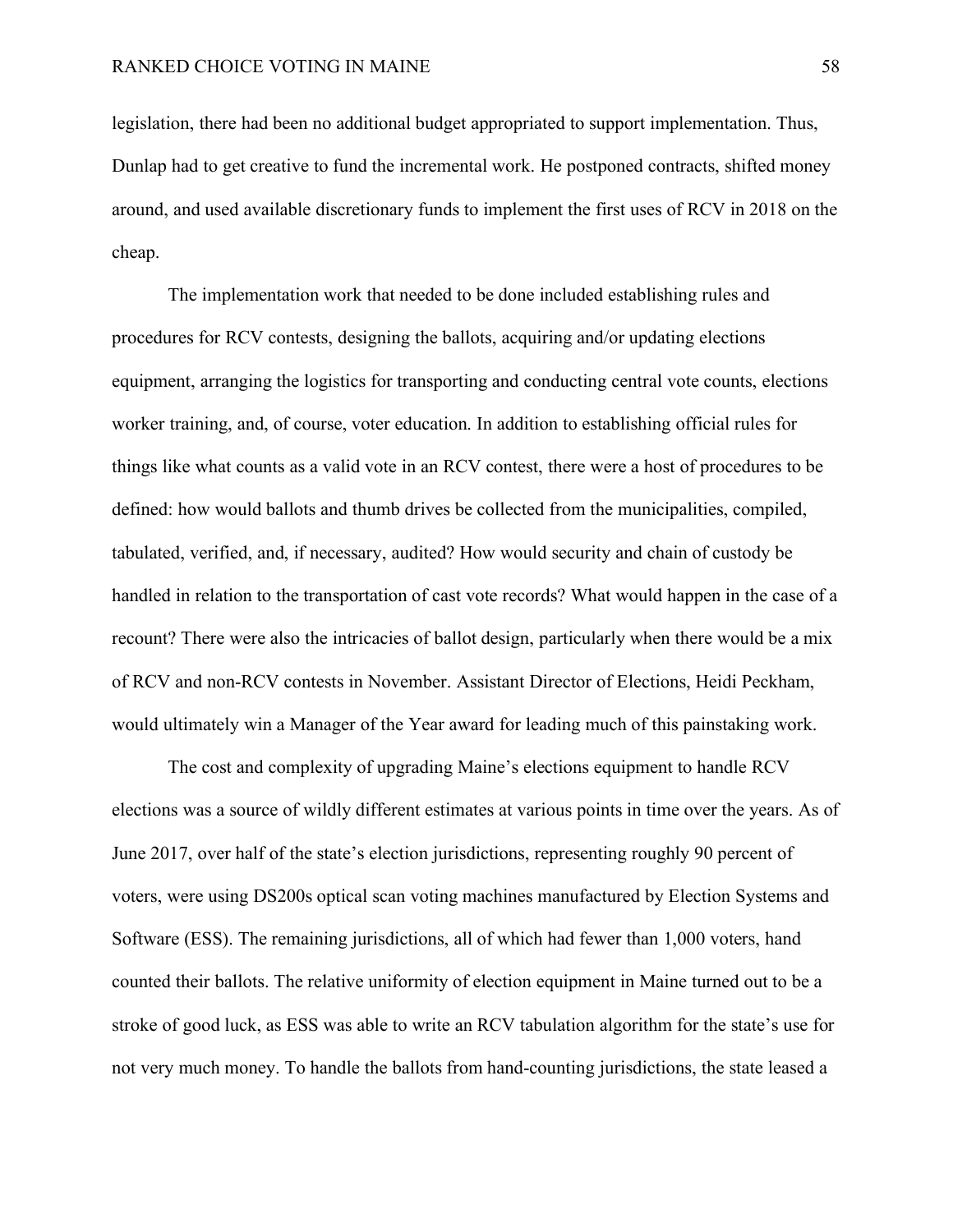high-speed tabulator and arranged for the ballots to be transported to Augusta to be scanned and added to the counts.

One of the logistical challenges that RCV skeptics had seized upon was the constitutional requirement for Maine state police to handle transportation of ballots in the case of a central recount. But if state police were used to transport ballots for central counting of RCV contests, the overtime cost alone would have far exceeded what Dunlap had to work with. Then someone in property management suggested putting out a bid to the bonded couriers instead. A courier service was secured and came in at about a quarter of what it would have cost to use the state police.

Throughout implementation preparations, pro-RCV advocates were regularly contacting the Secretary of State's office offering input, feedback, support, and generally checking in to ensure things were moving along expeditiously. Civil society groups such as LWVME had remained on good terms with Dunlap's office and provided extensive input on rulemaking, recount protocols, and the like, while also conducting outreach to dozens of local election officials. Dunlap expressed his appreciation for the input; but finally, as time became shorter and shorter and with pressures mounting on his staff, Dunlap took it upon himself to run interference with the proponent groups so that Elections Division personnel could get their jobs done without additional interruption.

## **Voter education**

Preparing voters to use RCV in a state as large and rural as Maine would have been a challenge under any circumstances. But the chaotic situation in the spring of 2018, mere months away from the June election, added significantly to that challenge. So much was happening in March and April of that year: lawsuits were flying back and forth, state funding for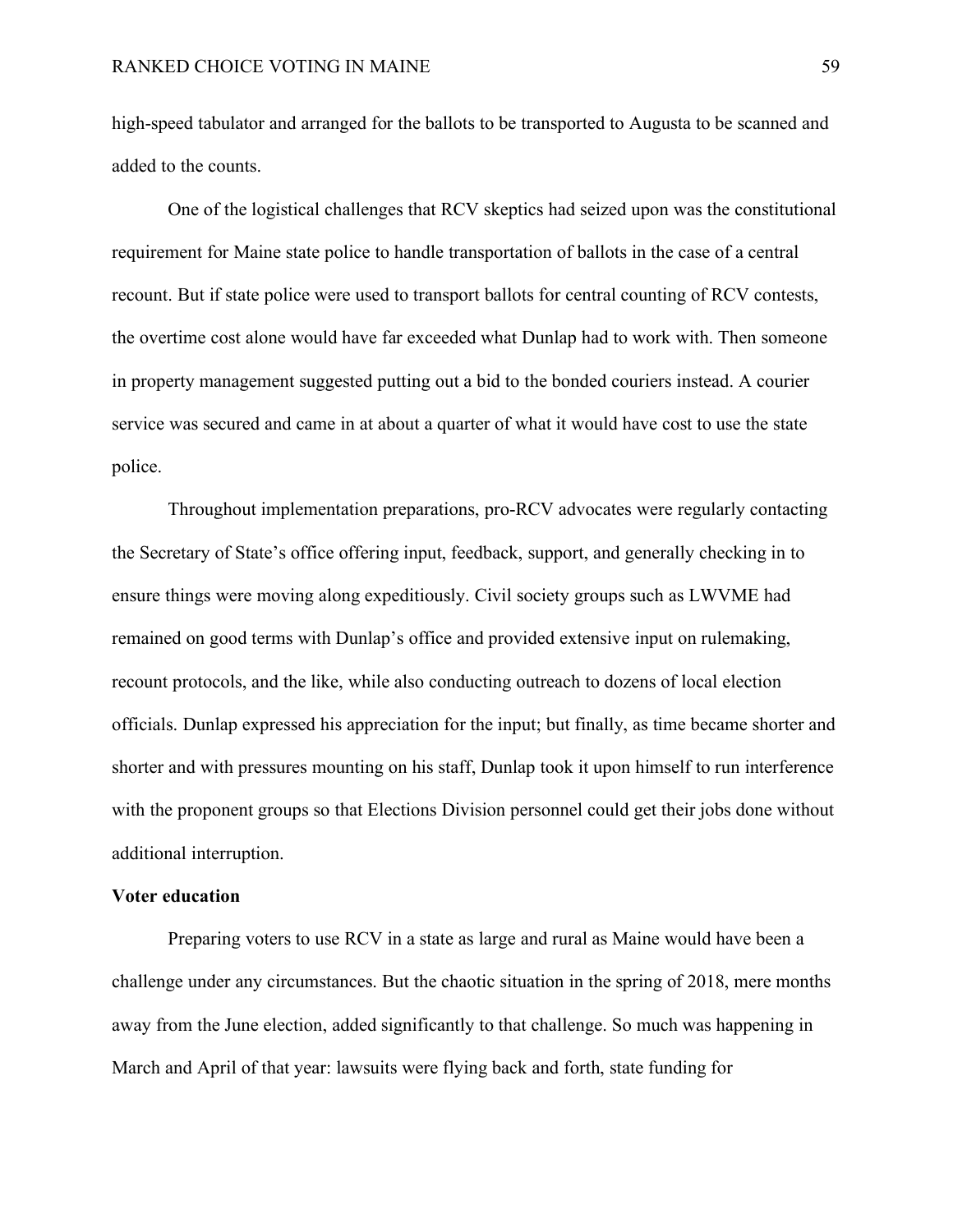implementation was up in the air, candidates in affected races weren't entirely clear on what system they should be campaigning under. And against this backdrop, groups doing education on RCV were challenged with trying to convince the public about how *simple* the process would be—while also explaining that RCV would be used in the primary but not the general for some of the same races.

In the spring and summer of 2018, there were multiple groups doing RCV education, but mostly in an uncoordinated fashion. The Secretary of State and town clerks were working together in their official governmental capacity, but there were also nonpartisan RCV education projects being led by the nonprofits. In particular, both LWVME and the Committee, through The Chamberlain Project Foundation, had major projects in the field. As the groups had stopped collaborating in 2017, there was no active effort to coordinate strategy, share plans, or optimize the use of resources applied to RCV education during this time. Nevertheless, the various RCV education efforts appear to have worked in parallel successfully, as few problems or issues related to voter confusion were reported for either the June or November elections.

The Secretary of State and local elections officials, recognizing how important voter confidence in the new system would be to perceptions of its overall integrity, did all they could with limited resources to prepare the public to use this method. Denied any supplemental funding for a broad public education effort, Dunlap's office instead set up an RCV resource webpage with explanatory information, sample ballots, and FAQs. Using software purchased a couple of years prior, the communications team put together an animated video of Dunlap himself explaining how RCV works. The well-received video was posted on the RCV resource page and broadly shared. Dunlap also hosted public forums at libraries in some of the major population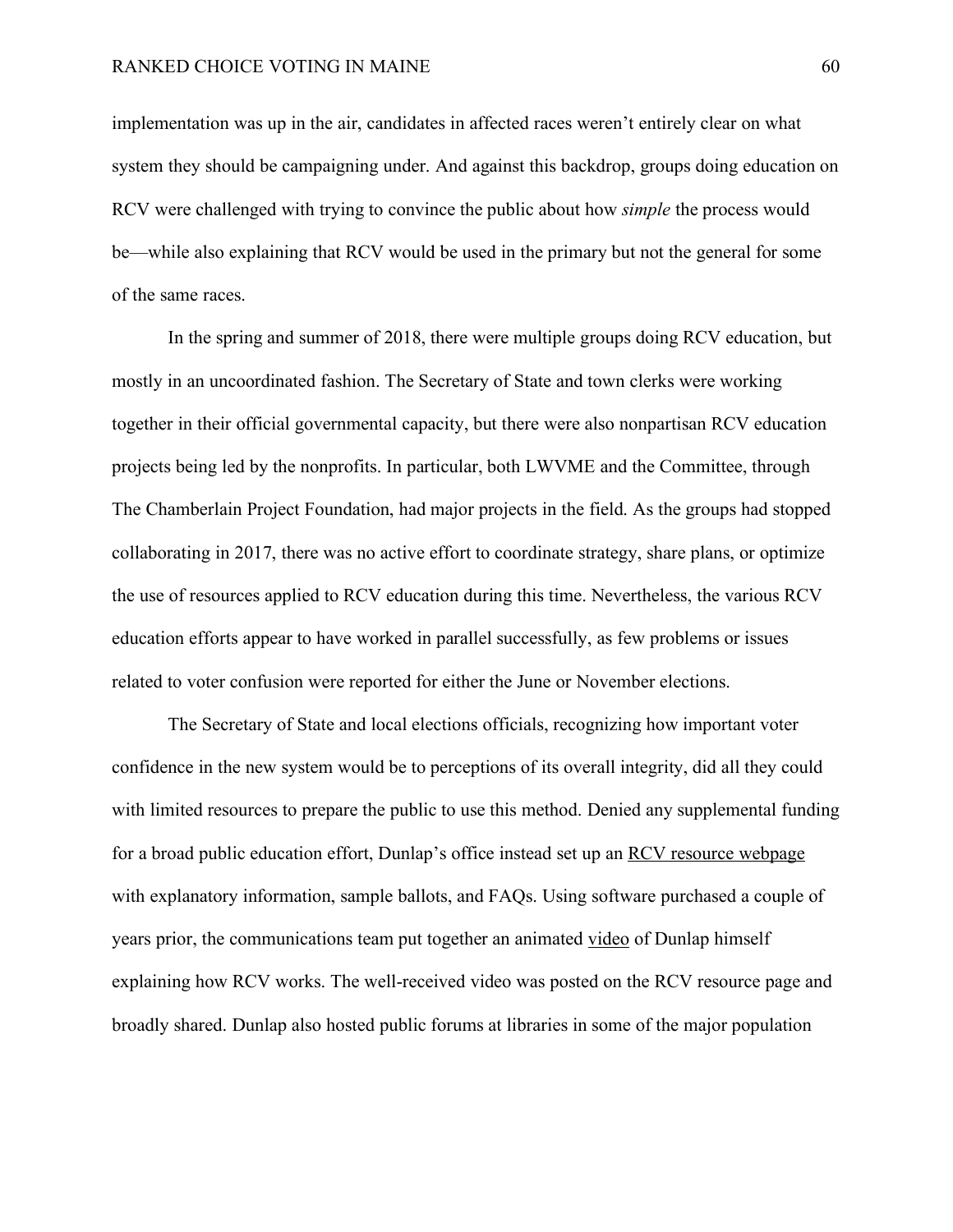centers around the state and his office issued press releases and provided media availability on a regular basis.

A major priority was to equip the 500 or so town clerks and associated local elections personnel who would interface with voters directly. Based on interviews with Dunlap and Lewiston Town Clerk, Kathy Montejo, it appears that clerks were proactive in coordinating their own voter education about RCV over the couple of months before both the June and November elections. Elections officials were aware that other groups, including LWVME and the Committee for Ranked Choice Voting, were also doing RCV education. And the League, at least, proactively sent out RCV educational material to all of the clerks. But government officials were wary about sharing potentially inaccurate or inconsistent information with voters. And given the sensitivity of also having an RCV referendum on the ballot, the Secretary of State's office was counseling local elections officials not to use information from RCV advocates. The clerks thus relied primarily on the Secretary of State's office for their information and voter education materials.

In the municipalities, the period of April through June was buzzing with voter education and poll worker training activities. In Lewiston, Montejo took advantage of a May special election to distribute voter education materials. Her office gave informational presentations at city council meetings and distributed materials through senior centers and other local venues. They had an interactive poster made up with a sample ballot that explained RCV by ranking ice cream flavors. The same kinds of voter education activities were rolled out again in September and October on an even larger scale, as there would be a larger contingent of voters that would turn out for the general election—and only members of the two major parties would have had the opportunity to use RCV in the June election.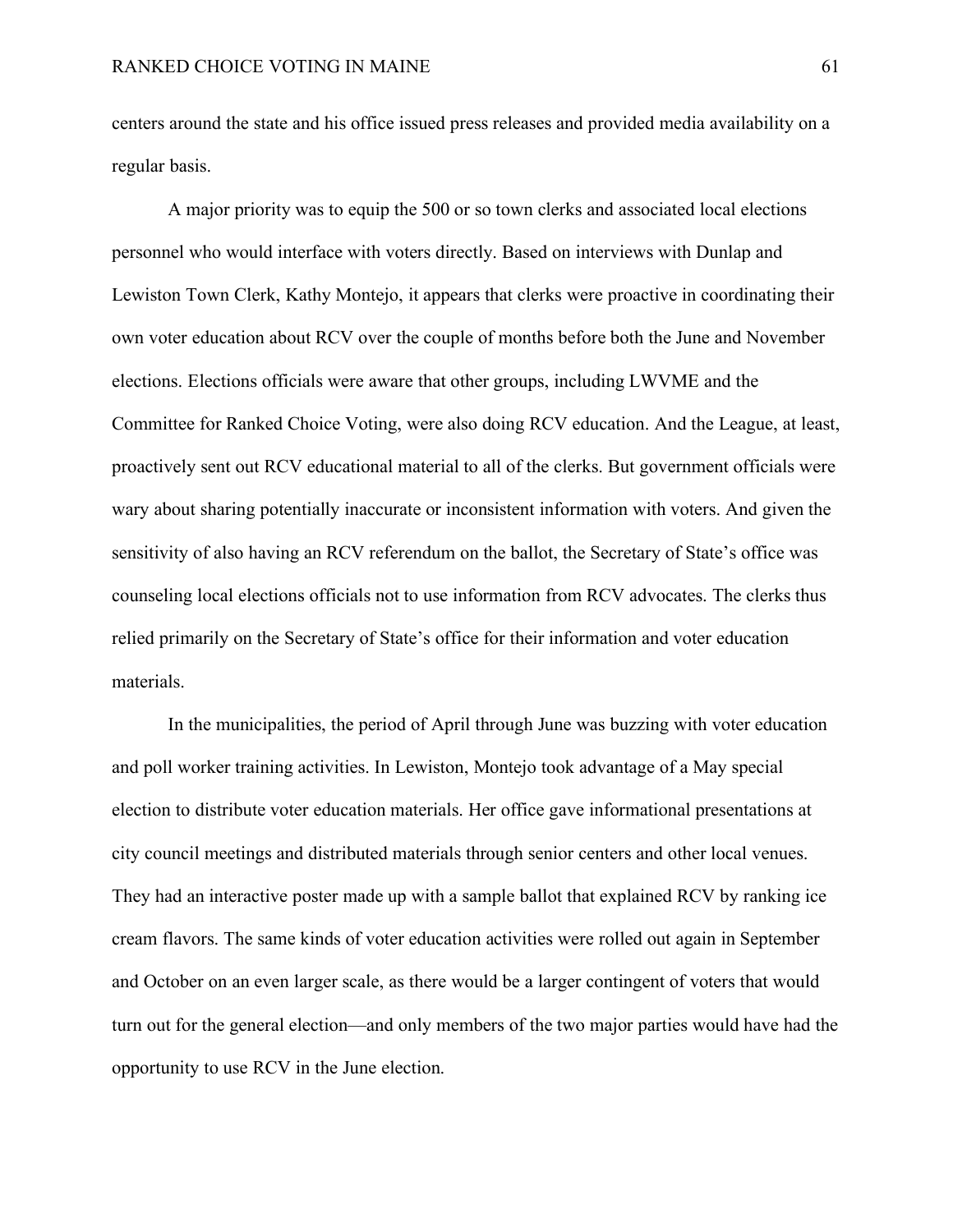Meanwhile, in 2017, FairVote had provided some money for LWVME to develop an RCV education and implementation plan. Among others, Jeanne Massey of FairVote Minnesota was one of the advisors to the project. Out of this planning work came a wide-ranging RCV education project called Maine Uses Ranked Choice Voting, announced by LWVME in early March 2018. The press release at the time described the project's goals: to "collaborate with civic groups, schools, social organizations, and service clubs to help ensure that members and stakeholders have the voting information they need to participate fully and effectively in the primary; […] work with election administrators to ensure that the election meets or exceeds the highest standards of accuracy, transparency, and security; [...and] work with candidates and others involved in campaigns to make sure that they have the information needed to develop effective strategies for running campaigns using RCV and for playing their role in educating voters." John Brautigam created the plan and coordinated the project for the League.

Part of the project involved outreach to local elections officials to offer assistance with RCV education and implementation best practices, ensure they had the information they needed, and help them get their questions answered. To lead this part of the project, MCCE hired Jon Monroe, who had formerly worked in the Secretary of State's office. Monroe was a technical elections specialist and had positive relationships with the town clerks. From March through June 2018, Monroe connected with over 70 local clerks and elections officials.

The direct RCV education component of the project featured a variety of elements, including op-eds and letters to the editor, outreach through libraries and community events, presentations to social/civic clubs, high schools, retirement communities, universities, and other venues around the state, conducting paid and earned media, and experimenting with ways to reach hard-to-reach audiences such as through a music-at-the-polls project. In addition, the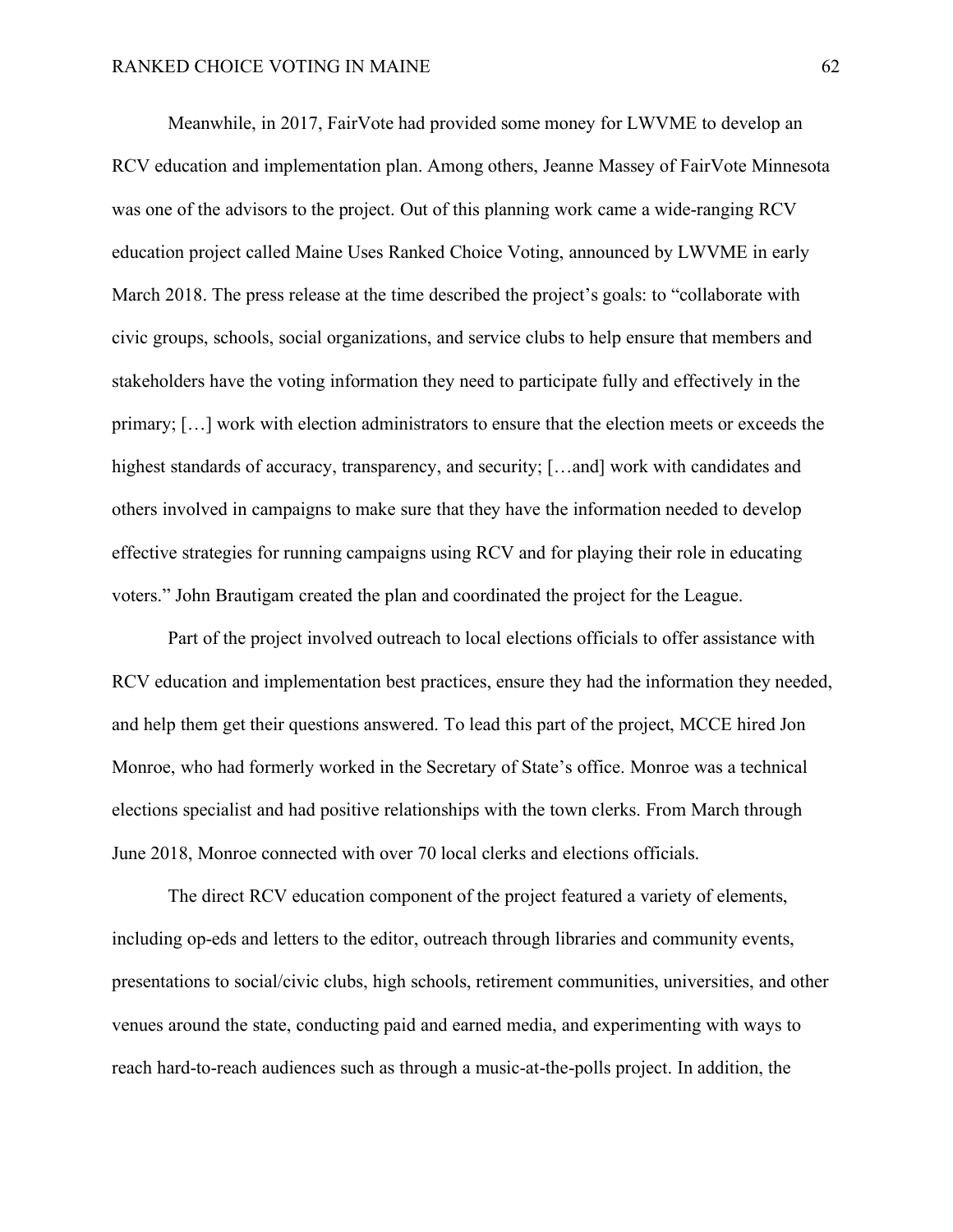League had long produced a broadly-distributed and well-respected voter guide, into which was inserted a special section explaining how RCV works. To reassure the public that ranking their choices would not be a difficult process, the group produced a humorous public service announcement featuring local celebrities, which they promoted heavily via social media and distributed through a modest media buy, largely targeted to rural Northern Maine.

Throughout, FairVote continued to offer assistance and advice to LWVME as called upon. The two organizations also collaborated on a pre-election public opinion poll using RCV methodology as a means to familiarize the public with the method. The poll, funded by FairVote, was published in the Bangor Daily News.

The Committee for Ranked Choice Voting also undertook an RCV education project, funded by The Chamberlain Project Foundation. Jeanne Massey offered her considerable expertise to this project as well. The other nonprofits did not become aware that the Committee was also doing RCV education work until about the time LWVME's project "Maine Uses Ranked Choice Voting" launched. Similar to what the other groups were doing, the Chamberlain RCV education project included everything from letters to the editor to television ads to direct mail and in-person presentations to civic groups. Some of the former FairVote Maine staff members came on board to work on the Committee's project in 2018.

### **Costs**

Cost estimates for the implementation of RCV in Maine varied widely over the years during which the issue was under consideration, as depicted by the partial list in Table 4. The Secretary of State's 2005 "Report on the Feasibility of Instant Runoff Voting" included potential costs upward of \$11 million. At the time Question 5 was placed on the ballot, the cost estimate had been pegged at about \$1.5 million. By the time legislative committee briefings on Question 5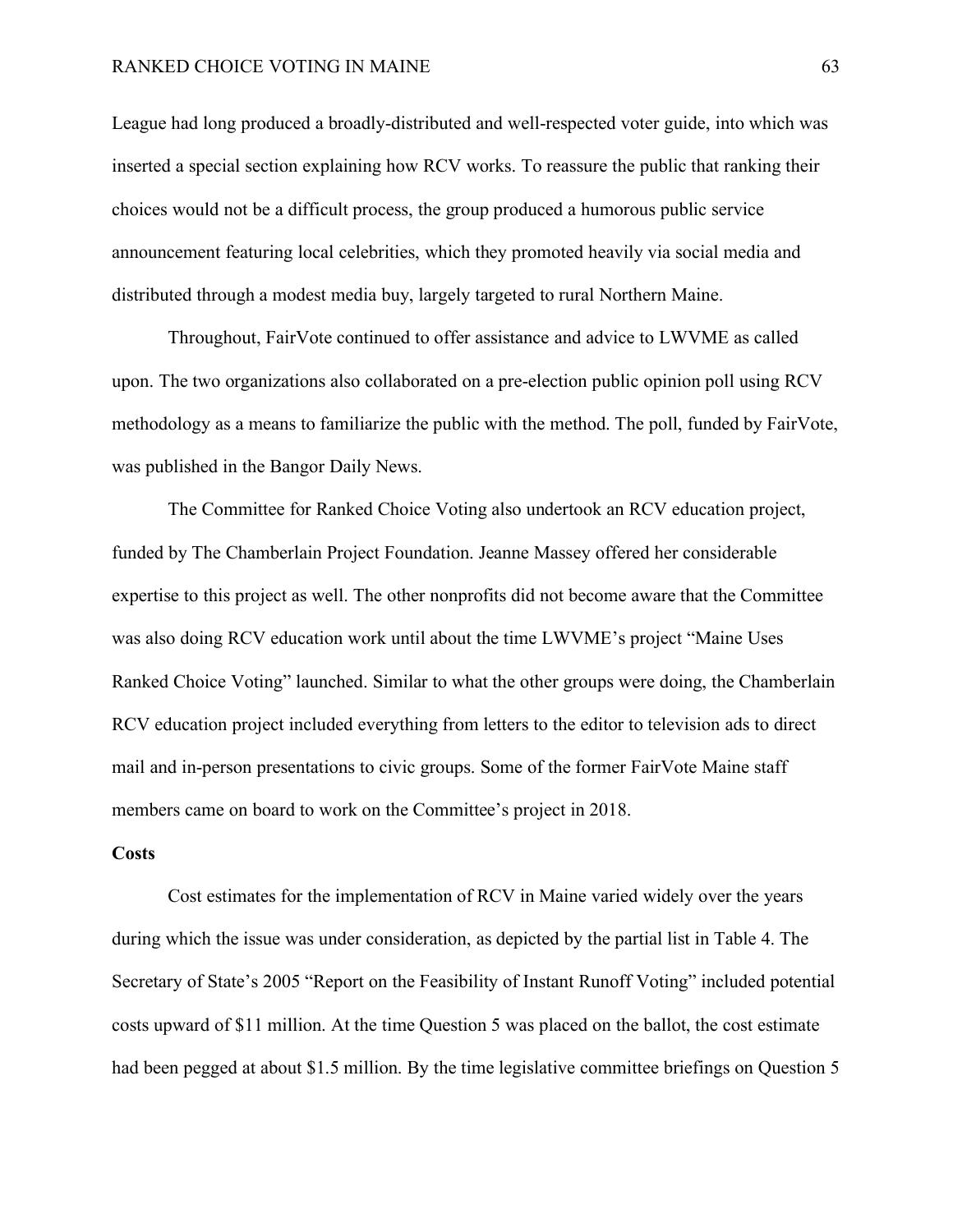implementation were being held in the spring of 2018, the Secretary of State's estimates had fallen to barely over \$100,000. Among other things, the \$1.5 million estimate had included costs to print a second ballot for the June primary, to lease tabulators for the small towns, and to pay the state police for ballot transport—expenses that turned out not to be needed. The varying cost estimates were weaponized at times by both sides of the RCV debate. Dunlap, however, asserted that the estimates changed frequently because the assumptions given his office about exactly what would be implemented—when, for which contests, under what conditions—were continually changing.

After conducting the June primary without any additional funds to support RCV implementation, Dunlap went to the legislature in August 2018 with a \$335,000 emergency budget request for the November election. \$226,000 of this was for an additional ballot page to accommodate a late-added bond measure. The legislature passed Dunlap's requested appropriation, but the Governor vetoed it and there were not enough votes in the legislature to overturn the veto. Getting creative once again, Dunlap borrowed from the next year's budget to pay for the election—a move that cost the state late charges and interest.

Ultimately, Dunlap's office implemented the primary election for just over \$100,000<sup>30</sup>. This included the cost of software/hardware upgrades, lease of a high-speed ballot tabulator, and the cost of a professional courier service to transport ballots and tabulator memory devices from municipalities across the state to a centralized RCV counting facility in Augusta. November general election RCV costs totaled an additional \$340,000, including \$268,000 to print a separate ballot page. The total cost to the state to implement RCV in 2018 was thus about \$440,000.

<sup>&</sup>lt;sup>30</sup> See "Maine Costs for Ranked-choice Voting in 2018", prepared by the Office of the Secretary of State, January 2019 (https://www.maine.gov/sos/cec/elec/upcoming/pdf/rcv.costs.2018.pdf)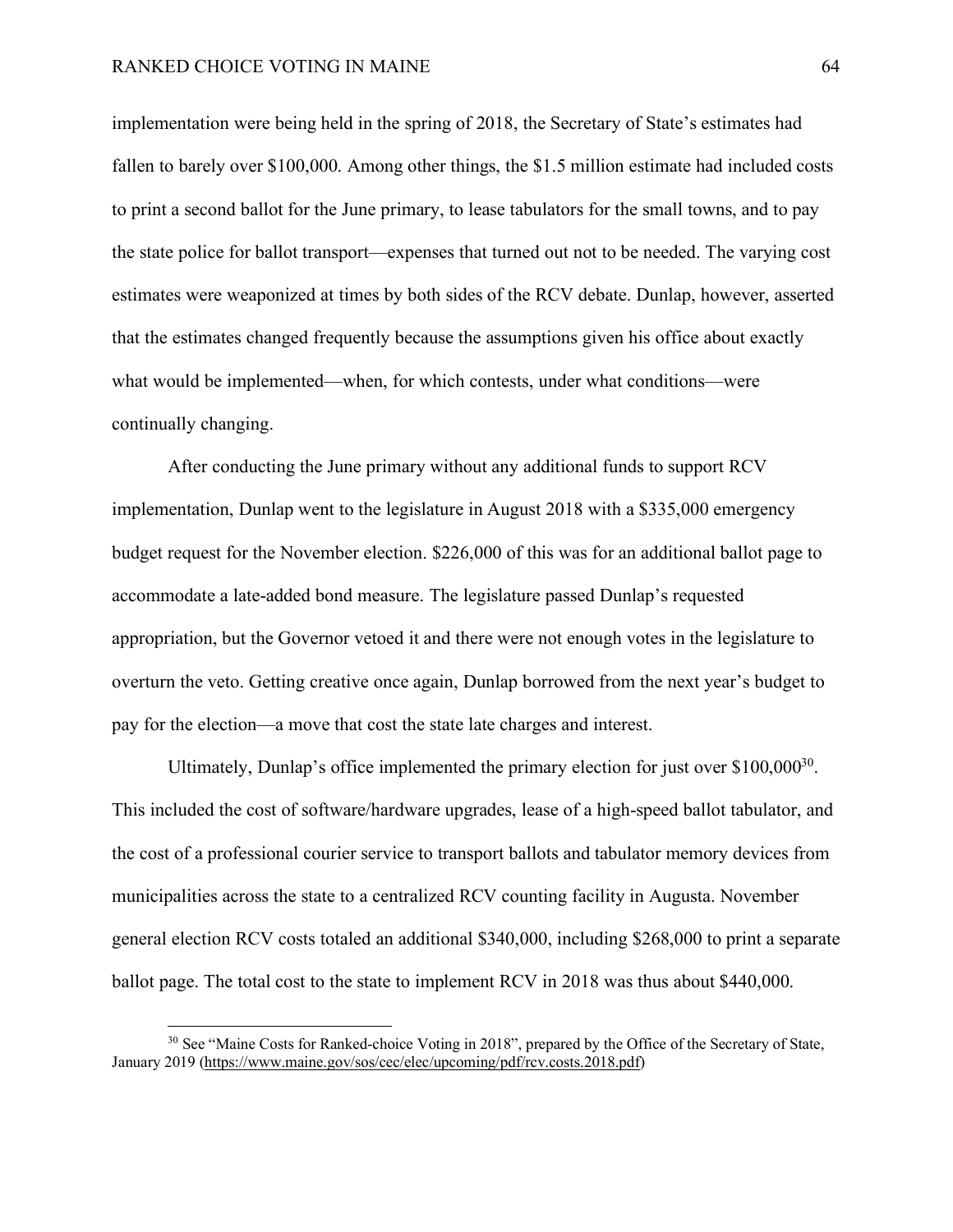## **The June 2018 Primary: Using RCV while voting on RCV**

*Jun. 12, 2018: Voters approve the People's Veto referendum question. Thus, ranked-choice voting will continue to be used in primary elections and will be used for the offices of U.S. Senate and U.S. Congress in the November 6 general election.*

The People's Veto passed on election day in June 2018 by a margin of 53.9 percent to 46.1 percent, meaning that RCV would be used again in the November general election although not for the Governor's race or state legislative contests. As evidence of the people's support for RCV, proponents pointed out that the margin of victory was double that of the original RCV ballot measure in 2016.

Some have raised questions about the extent to which the highly complicated wording of the ballot question might have played a part in the election outcome: did all voters understand

what their "yes" or "no" vote meant? Proponents accused the Secretary of State of deliberately writing confusing language. Others maintained that the language was guided by statute and rule including the requirement that all referenda be written such that a "yes" vote is affirmative in favor of the subject of the initiative—and would

#### **Question 1 (June 2018)**

"Do you want to reject the parts of a new law that would delay the use of rankedchoice voting in the election of candidates for any state or federal office until 2022, and then retain the method only if the constitution is amended by December 1, 2021, to allow ranked-choice voting for candidates in state elections?"

have gone through multiple legal reviews. Further, if some voters were confused, their confusion would likely not have skewed in just one direction and therefore would not have been significant enough to affect the outcome of the vote.

By all accounts—and as defined by key indicators of accuracy, timeliness, transparency, and efficiency—the June primary election using RCV went smoothly. The central counting location was open to the public, and Dunlap's office provided photos and daily updates on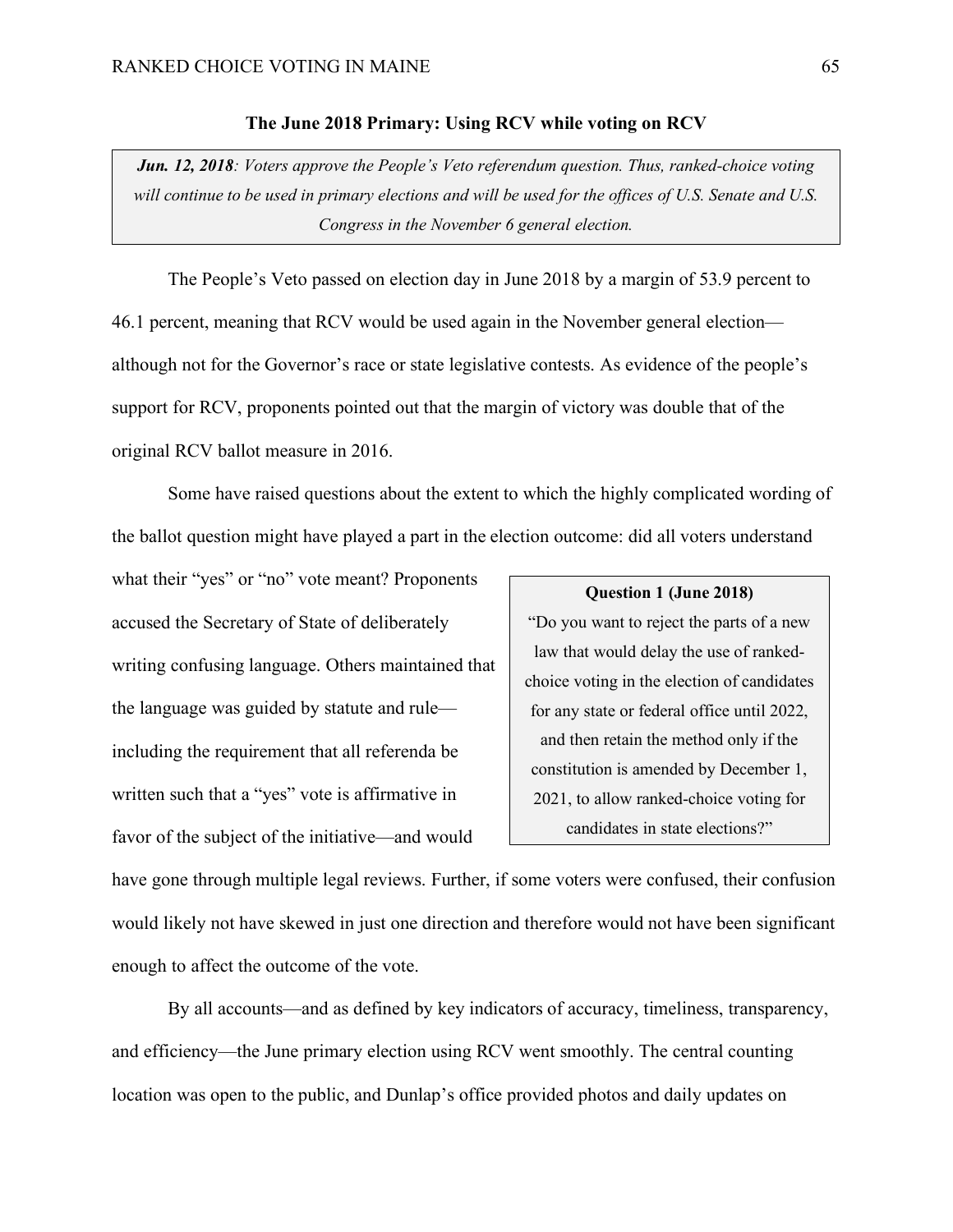progress with the vote tabulation every day via social media and press interviews, allowing the public to view and gain confidence in the process. In addition, Dunlap had all the cast vote records made available online so that anyone with an Excel spreadsheet could replicate the tabulation.

# *Jun. 12, 2018: Two of the four races subject to RCV have no majority winner on Election Night and go into rounds.*

Of the four races that had three or more candidates and were subject to RCV, two went to multiple rounds of counting as no candidate emerged with a majority after the first count: the Democratic primary for Congressional District 2 (four candidates; two rounds) and the Democratic primary for Governor (seven candidates; four rounds). Ballots and cast vote records for these contests were thus transported to Augusta for the subsequent rounds of vote-counting.

The Secretary of State's elections staff consisted of ten people—half of whom, supplemented by half a dozen or so government employees from other departments, participated in the RCV tabulation process. The remaining elections staff worked on certification of the entire June election, supporting local clerks in submitting their results. Maine does not have official election night reporting. Cities and towns have three business days to submit their results to the Secretary of State, who then has another 20 days to certify and announce the official results. As clerks typically require a day to count and get their materials in order, couriers were dispatched to begin picking up election materials from the clerks to transport them to the central tabulation facility in Augusta on Thursday, June 14, two days after election day. On Friday, uploading of ballots and memory devices for the RCV tabulations began. Due to the lack of overtime funds and appropriate security, there was a break in the work over the weekend. Tabulation was finally completed on Wednesday, June 20—8 days after the election.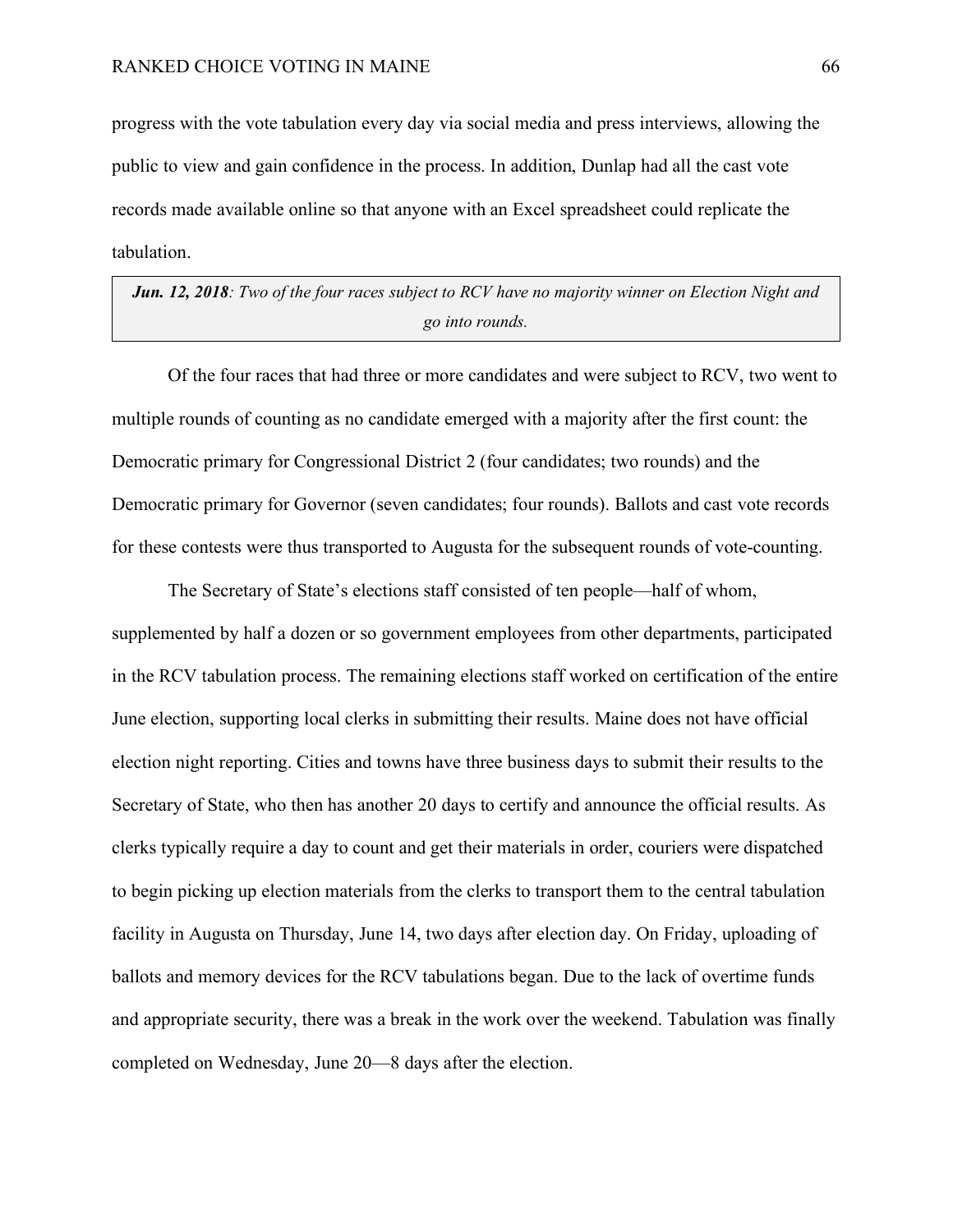The process was not perfect; but the imperfections were few and minor. The couple of hiccups that occurred during the administration of the ranked choice contests in both June and November were in each case identified and resolved quickly and transparently and did not affect any reported results. For example, when it was discovered through a routine check of the vote counts that two spreadsheets of manually uploaded cast vote records did not initially integrate into the tabulation, the Secretary of State's office quickly reached out to the elections equipment vendor who wrote a software fix that resolved the problem. Dunlap's office publicly acknowledged the issue and the revised official vote tally was announced two days later.

For the town clerks, running an RCV election turned out to be little different from running a non-RCV election. As with FPP ("first past the post" or plurality election), clerks counted and reported only first-choice votes. Only if the Secretary of State determined from these first-choice tallies that a majority winner would not emerge from this first round, then couriers would be dispatched to collect cast vote records from all of the municipalities and transport them to Augusta. There, a central count of each subsequent round would take place until a majority winner was declared.

At polling places around the state, the process seemed to go smoothly. There were a few scattered reports of increased numbers of "spoiled ballots", but the Secretary of State did not report this as a widespread issue $3^1$ . Local elections officials found that the biggest concern expressed by voters was to be reassured that their vote would count—regardless how many or

<sup>&</sup>lt;sup>31</sup> According to Julie Flynn in a February 2019 interview with David Kimball of University of Missouri, Secretary of State Dunlap is preparing a report on the number of spoiled ballots in RCV elections in Maine. However, there will not be a baseline against which to compare with prior elections.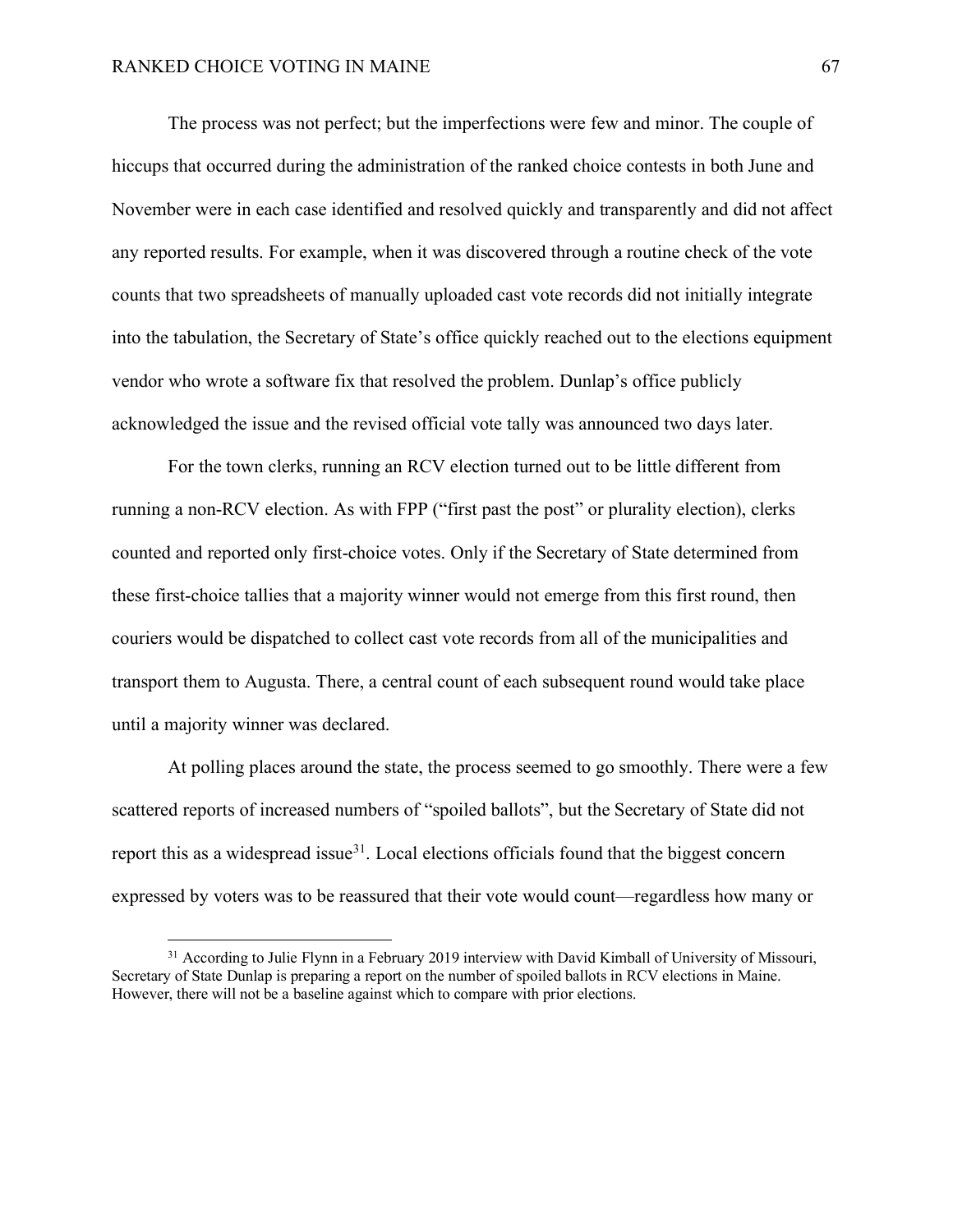few candidates they chose to rank. Voting data indicated that turnout was strong, including a surprisingly high number of unenrolled voters who came out to vote on the RCV referendum<sup>32</sup>.

Meantime, a funny thing happened on the way to election day: the dynamics of contests subject to the new RCV system began to evolve almost immediately. While neither a universal phenomenon nor sentiment, some noted and were surprised to see less mudslinging among candidates and more public backlash against incidents of incivility or negative advertising. Some candidates noted an increase in attendance at candidate forums, as even those residents who had already made up their minds about their first-choice preference would show up to evaluate their second-, third-, and fourth-choice options. This gave lesser-known candidates more opportunities for exposure and the possibility of picking up supporters.

Democratic and independent candidates largely embraced the new system—and, with the notable exception of some of the front-runners, there seemed to be fewer open attacks on other candidates. Two of the Democratic candidates for Governor formed an alliance in which they each asked their supporters to rank the other candidate as their second choice. Republican candidates, on the other hand, remained vociferously opposed to the new system—to the point of encouraging residents to vote for just their top preference and not to rank any other candidates.

In the end, Dunlap was credited with conducting what was by all accounts a thoroughly successful election at a fraction of the original cost estimate. Maine's first use of RCV in a statewide election produced no controversy or consternation regarding either the process or the electoral outcomes. While the process would again run smoothly in the November election, the electoral outcome in one of the general election races using RCV stirred up considerable

<sup>&</sup>lt;sup>32</sup> There were 48,000 or so more ballots cast in the People's Veto referendum contest than the combined number cast in the Democratic and Republican gubernatorial primary contests.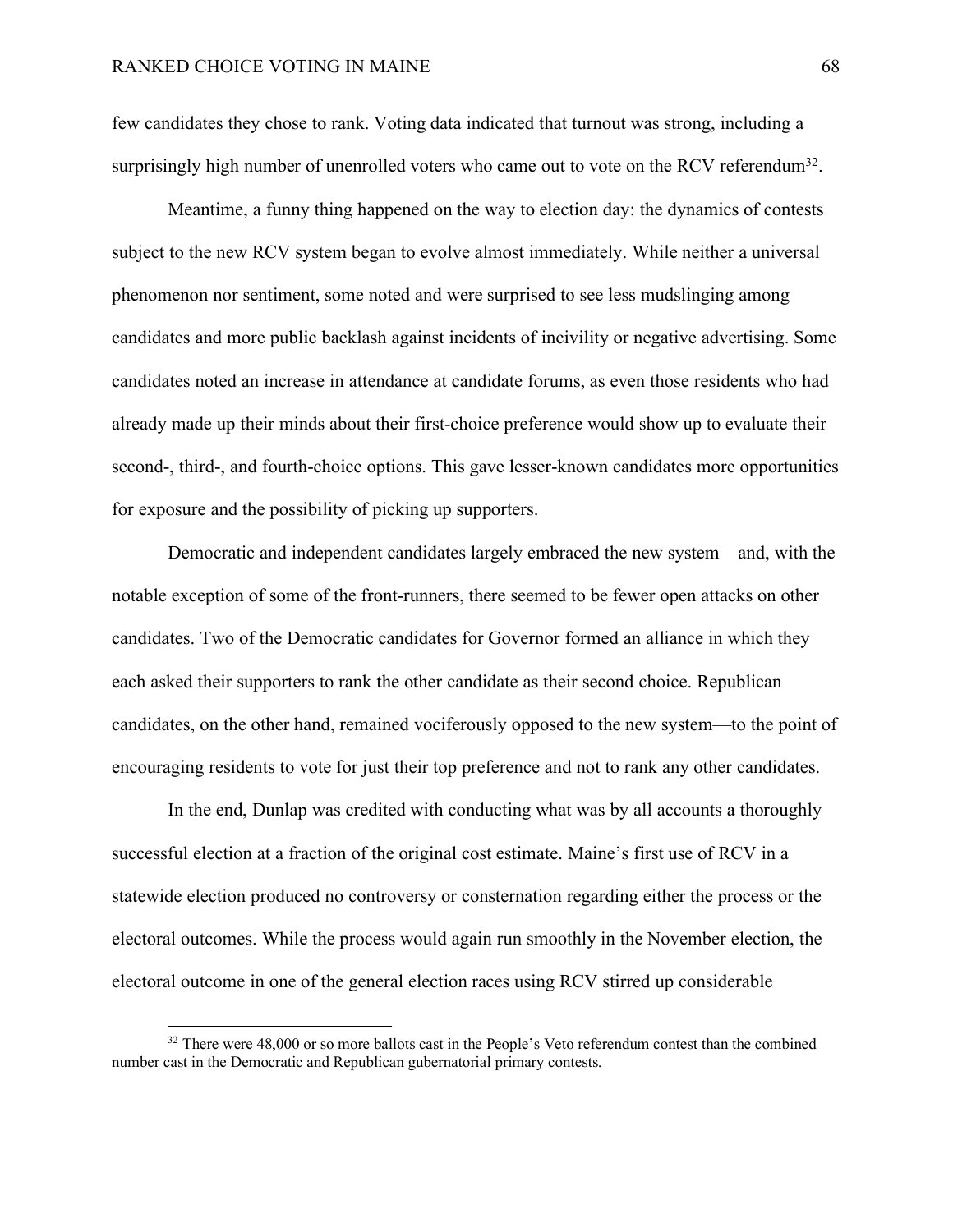controversy and provided a useful test for how the public would react when the process was challenged.

## **The November 2018 General Election**

Having successfully executed the first statewide election using RCV, elections officials and RCV advocates faced their next challenge: to prepare for the November election, in which RCV would be applied to the three contests for federal office: one U.S. Senate and two U.S. House races. Maine is a closed-primary state and has a large number of residents who are unenrolled with a party. Thus, only registered Democrats and Republicans who voted in the primary would have had a prior experience using RCV. And even among those registered with one of the major parties, primaries typically bring out only the most engaged voters. So, a much broader education effort would be required, including getting in front of the likely voter confusion about why RCV would not be used in the gubernatorial general election contest.

Dunlap, having been denied an additional appropriation for the November election, shifted and borrowed his way into managing the costs—in this case, primarily the cost to print an additional ballot page. The town clerks once again ramped up their local voter education efforts, as did the RCV advocates. Based on the June primary experience, Dunlap determined to do more in-person training with the town clerks to ensure they understood what to submit and how to package it to eliminate glitches in the central tabulation.

As was the case in the June primary, the process ran smoothly with only minor issues and minimal voter confusion. Some voters did express surprise and frustration that they could not rank the candidates for Governor. A canvasser for the Maine People's Alliance told Steve Mistler of Maine Public Radio that he was "encountering center-left voters who plan to vote for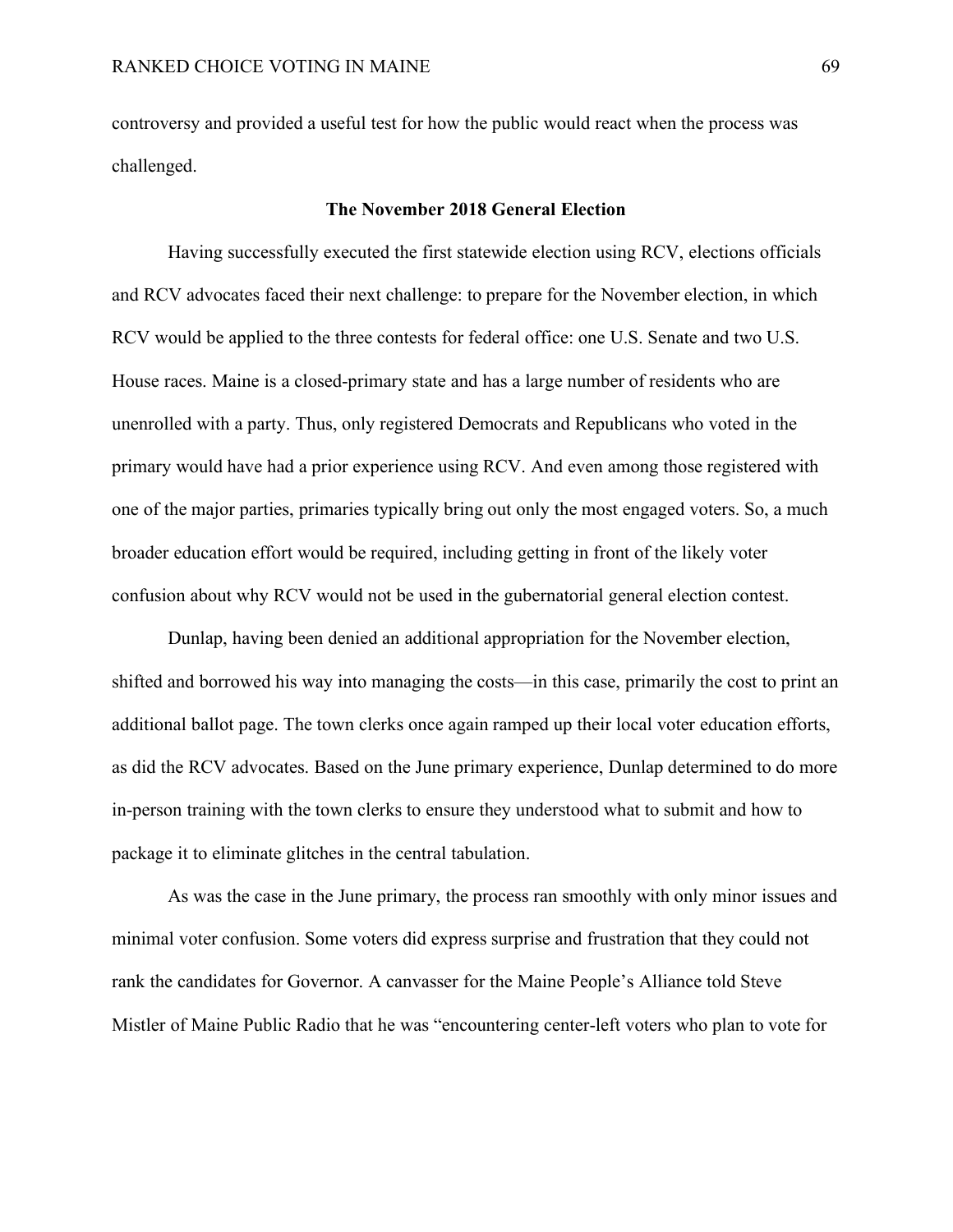(independent candidate) Hayes first and (Democrat) Mills second—except they can't."33 However, once in the polling booth, few seemed to have difficulty with the process of marking their ballots in RCV contests in the November election, as illustrated by final vote summaries from the Secretary of State's office (see Table 3).

FairVote funded a November exit poll, in collaboration with Colby College political scientists and the Bangor Daily News, to gather voter feedback about RCV.<sup>34</sup> Among the findings: a majority wanted to expand the use of RCV to other statewide races, and nearly threequarters found ranking their choices very or somewhat easy. Predictably, the results were heavily skewed along partisan lines.

Anecdotally, once again, candidates seemed to be starting to adjust to the dynamics of RCV versus FPP election rules. In the hotly contested FPP race for governor, the Maine Republican Party put out an ad that was blatantly intended to split the center-left vote between Hayes and Mills to benefit the Republican in the race. Meanwhile, in the RCV race for U.S. Senate, the Democrat released an ad reminding residents that, under RCV, they could vote for the Democrat first and incumbent independent Angus King second without fear they would be casting a spoiler vote.35

*Nov. 6, 2018: One of the three races subject to RCV (U.S. Congressional District 2) has no majority winner on election night and moves into rounds.*

On election night, the races were decided in two of the three RCV contests. But in the largely rural 2<sup>nd</sup> Congressional District (CD2) race, none of the four candidates received a majority of the first-choice votes, meaning the race would be decided in Augusta through the

 <sup>33</sup> https://www.mainepublic.org/post/mainers-head-polls-still-confused-over-ranked-choice-voting

 $34 \text{ https://www.fairvote.org/maine}$  voters want to keep rcv

 $35$  Ibid.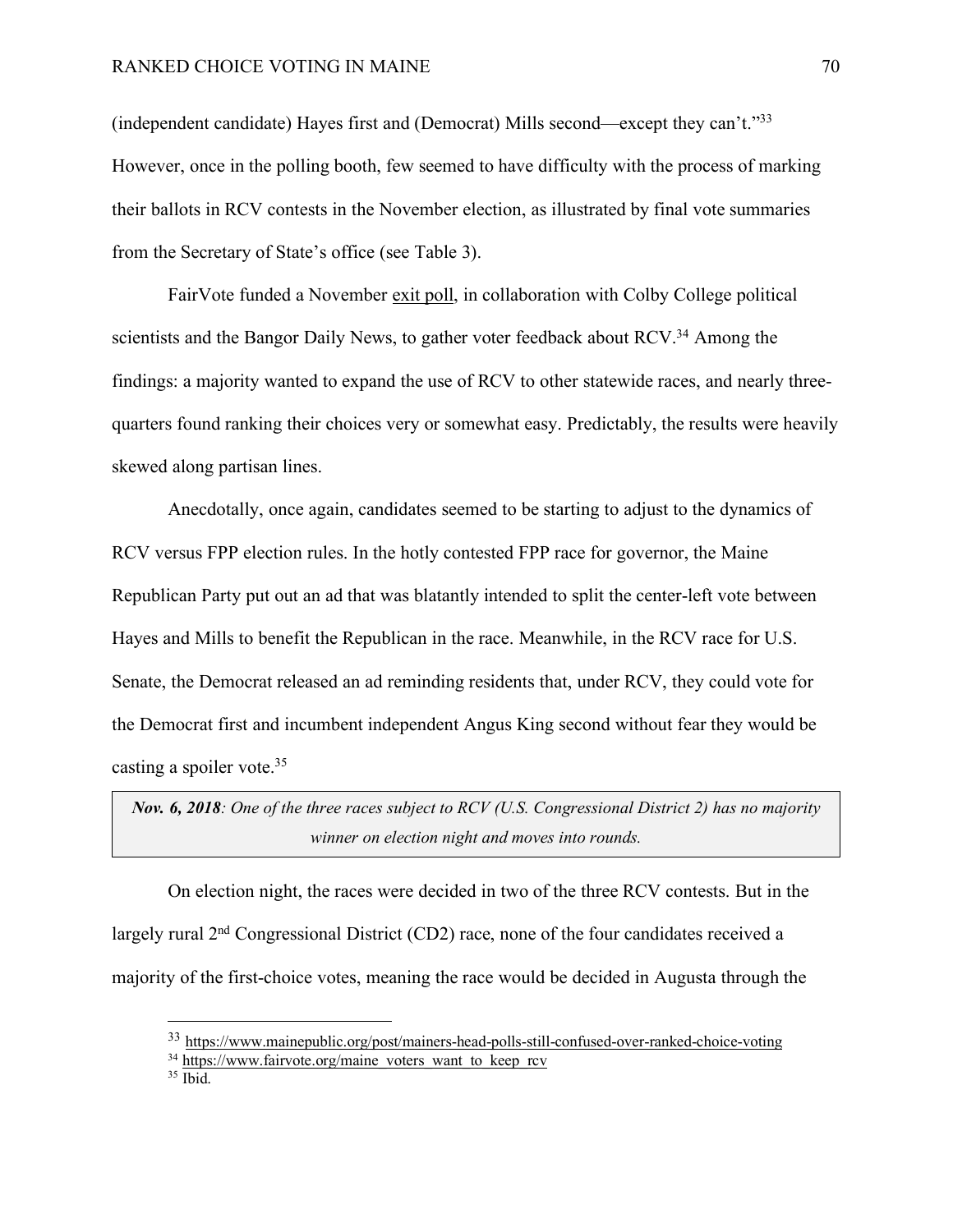RCV tabulation by rounds. In pre-election polling, the incumbent Republican, Bruce Poliquin, and the Democratic challenger, state Rep. Jared Golden, appeared to be in a statistical dead heat. During the campaign, Golden had embraced RCV while Poliquin had encouraged his supporters to rank no other candidates besides himself. Preliminary exit polling on election night suggested that if the race went to rounds, second- and third-choice rankings from supporters of the independent candidates would likely favor Golden over Poliquin—setting up the possibility that for the first time in 100 years, an incumbent might lose in CD2.

The November 2018 mid-term elections were a highly nationalized affair in favor of Democrats. The Democratic landslide nationally was viewed as a repudiation of President Trump, in a manner similar to how the November 2016 passage of RCV was viewed as a repudiation of Governor LePage in Maine. Certain races in Maine in which independent candidates might have been expected to do well under RCV appear instead to have been swept up in the nationwide blue wave. For example, in a surprise to some, pro-business former-Democrat-turned-independent state representative Marty Grohman failed to make much of an impact in the 1st Congressional District general election, garnering just 8.7 percent of the vote, compared with 58.8 and 32.5 percent for the Democrat and Republican candidates respectively. However, Grohman had secured an informal endorsement from Governor LePage, likely not helping his chances in a district considered safely Democratic.

## **RCV Result Challenged in Court: Maine Congressional District 2**

After the first round of votes were counted in the CD2 race, Poliquin was leading with 46.33 percent of the first-choice votes to 45.58 percent for Golden. Knowing that polling had suggested that the vast majority of first-choice votes for independent candidates would likely break for Golden in subsequent rounds, Poliquin wasted no time challenging the CD2 election.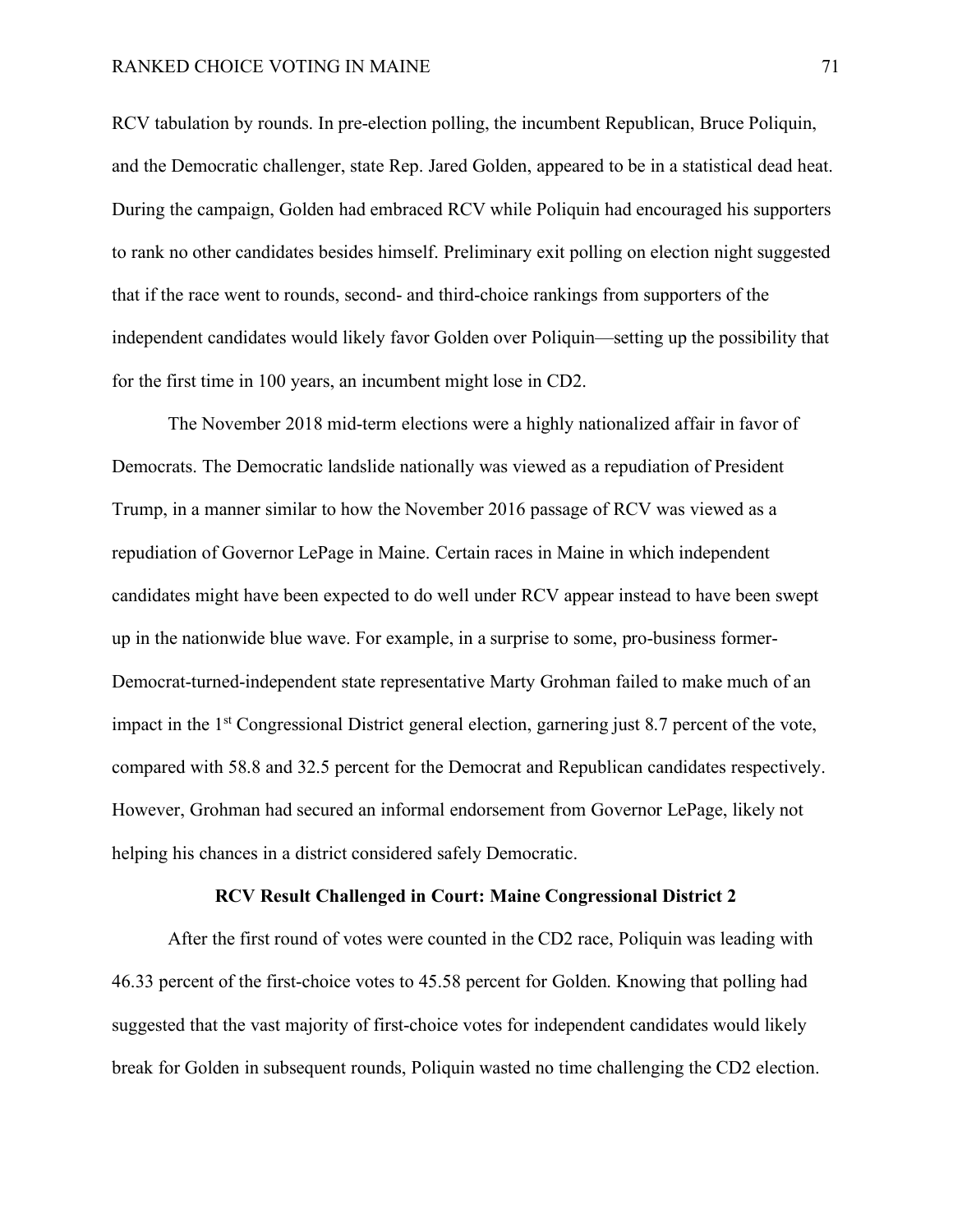*Nov 13, 2018: Poliquin, the Republican incumbent in the CD2 race, files a federal lawsuit challenging the constitutionality of ranked-choice voting, along with a request to stop the tabulation of rankedchoice votes in his race. Poliquin asks that he be declared winner or another election ordered.*

Over the next two months, Poliquin made several unsuccessful attempts to thwart the count and challenge the results, including a federal court challenge, on weak U.S. Constitutional grounds, demanding that the RCV count be stopped (this was denied) and that he either be declared the winner or a new election called (also denied). After all the rounds were counted and the election was declared in favor of Golden by a margin of 50.62 percent to 49.38 percent of the final round vote total, and while his lawsuit was still pending, Poliquin demanded a recount.

*Nov. 15, 2018: The court denies Poliquin's request for immediate relief and declines to stop the tabulation. The initial tabulation results are announced later that same day.*

*Nov. 26, 2018: The final ranked-choice tabulation showing Democratic challenger Golden as the winner of the CD2 race is submitted to the Governor. Poliquin requests a hand recount.*

This was yet more new territory for the Secretary of State's office, as they had never encountered the situation of running a recount of a ranked choice election. Rules for how the recount would be handled arrived to the tabulation center from the Assistant Attorney General and were distributed to campaign attorneys just moments before the recount was to begin.

*Dec. 6, 2018: The CD2 recount begins.*

*Dec. 13, 2018: The court rejects Poliquin's arguments in a 30-page ruling.*

By late December, however, with little chance of succeeding on appeal and with the cost of the recount mounting rapidly, Poliquin finally requested that the recount be terminated, and soon after abandoned his challenge to the election result.

*Dec. 14, 2018: Poliquin terminates the recount process.*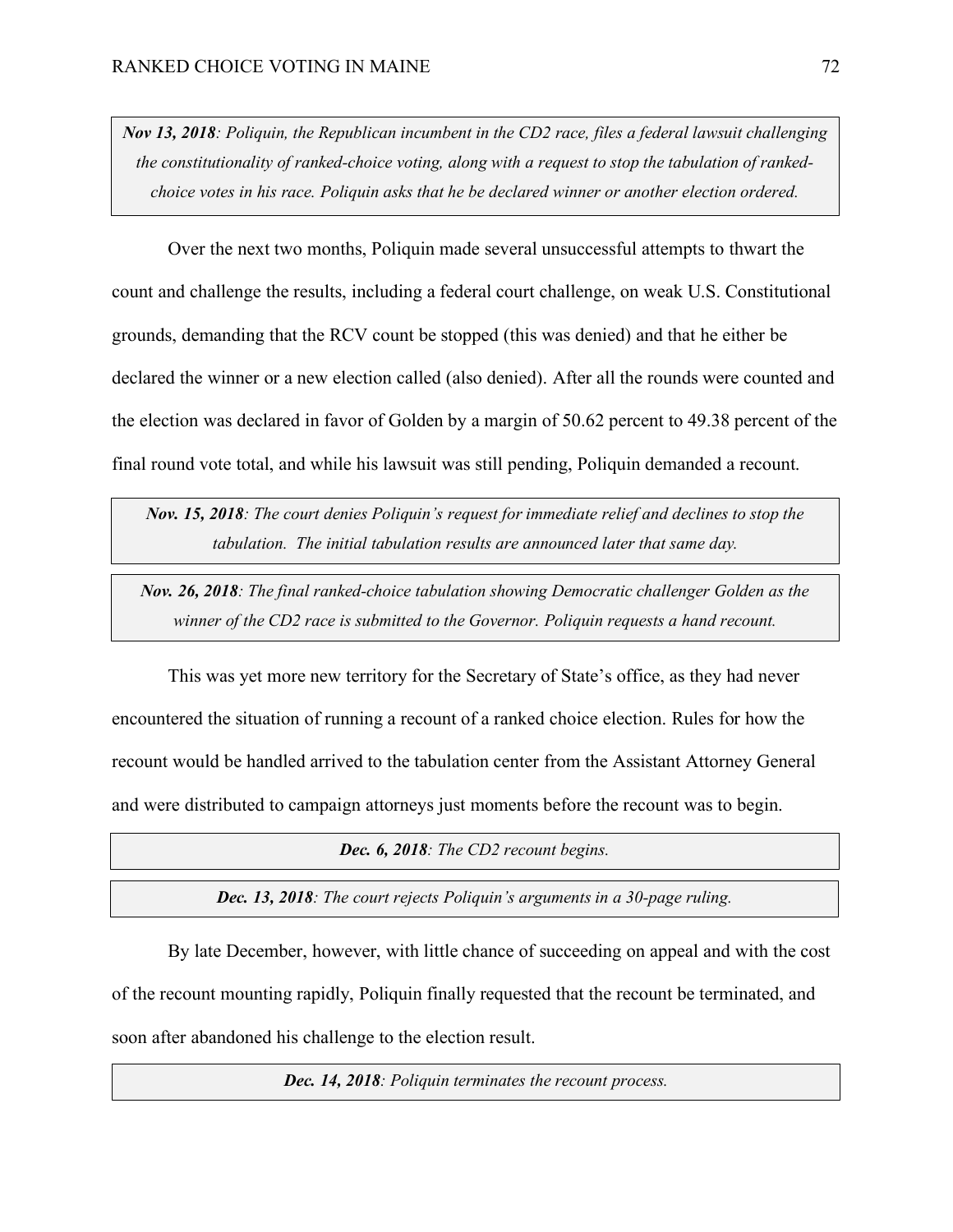*Dec. 18, 2018: Poliquin appeals to the First Circuit Court of Appeals and requests emergency injunction to stop state officials from certifying the election results.*

*Dec. 24, 2018: Poliquin announces that he is withdrawing his appeal. The case is dismissed on Dec. 28, 2018.*

In signing the election certificate for Congressman-elect Golden, Governor LePage disputatious to the very end—signed only his initials and wrote in the margin "stolen election."

## **The Future of Ranked Choice Voting in Maine**

As of the end of 2018, ranked choice voting is the law of the land in Maine in general and primary elections for U.S. Senate and U.S. House of Representatives contests, as well as in primary contests for Governor, state Senators, and state Representatives. The Question 5 provisions establishing RCV in general election contests for Governor and state legislature were repealed by the October 2017 "compromise" legislation.

Going forward, most of those interviewed for this research think it more likely the use of RCV will be retained and possibly expand in Maine rather than contract. They believe that public comfort and acceptance of this method will grow with experience—and that the current purpleturning-blue political tilt of the state makes repeal of RCV unlikely in the foreseeable future.

Supporters of RCV would like to see its use expanded—although they envision different paths toward that goal. As the future of the Governor's race was a key catalyst for the 2016 RCV

ballot measure, some RCV supporters see that as a high-priority unmet goal still to be accomplished. Others would like to see the state gain experience with RCV over a few election cycles first, in the

"All of this dust and noise and smoke from the last couple of years has not ended up dampening the movement here*."*

- Maine RCV advocate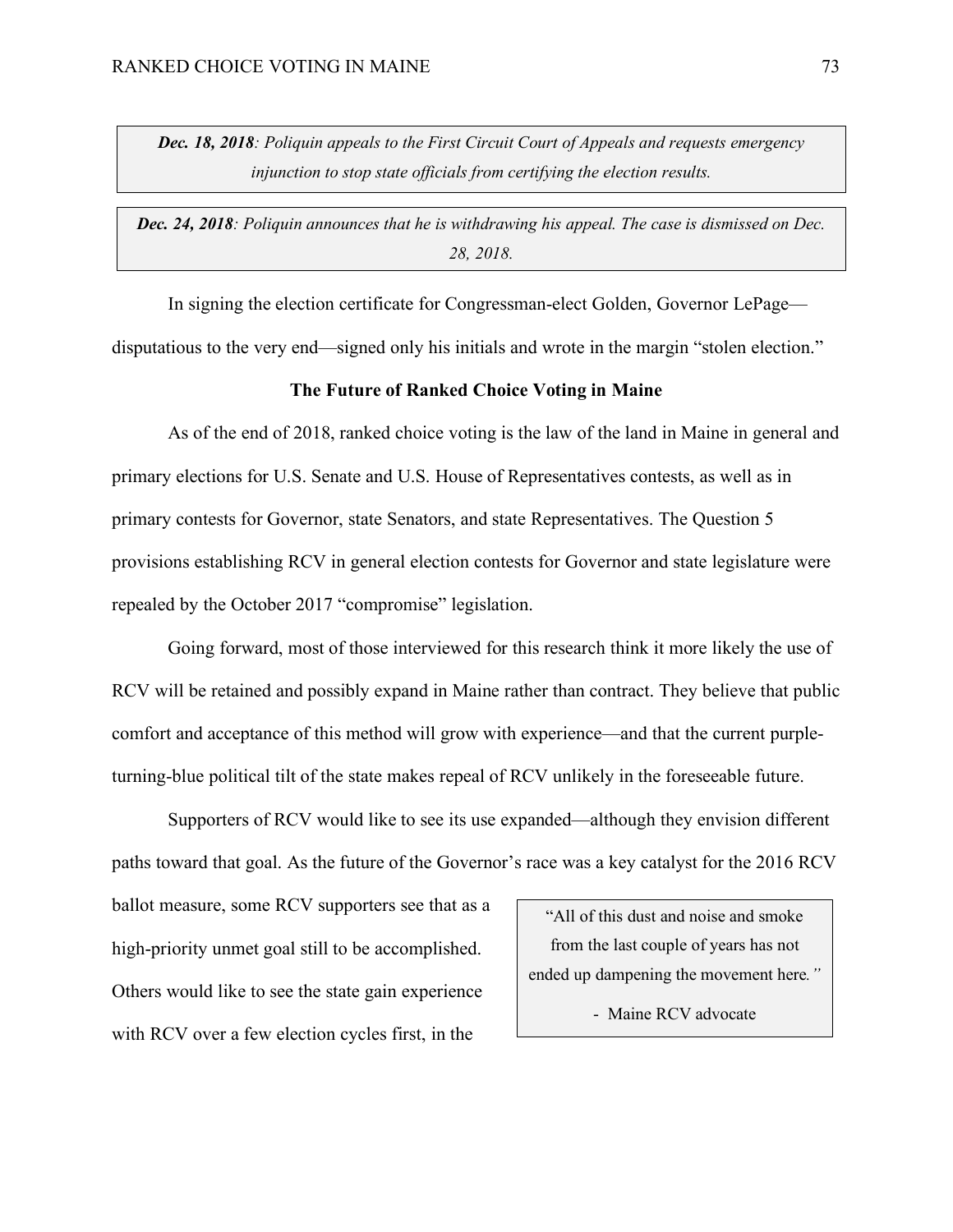hopes that voter confidence with the method will grow and the partisan-tinge will diminish particularly if Republicans in the state are able to register some wins in RCV contests.

Activity around RCV remains robust in the state. In the  $129<sup>th</sup>$  legislature, bills have been introduced on both sides of the issue. Among these are bills to expand the use of RCV to Presidential primaries and general elections, as well as to change the general election requirement for gubernatorial elections to a majority vote rather than a plurality.

Attempts in the works to advance a constitutional amendment to allow for the use of RCV for general elections to statewide offices would need to pass each chamber by a two-thirds majority and then go before voters. In Maine, once a bill has been reported out of committee, it can be brought up on the floor at any time without advance calendaring. Given the significant Democratic tilt of the current legislature, some have suggested a possible, if not probable, scenario in which Democratic leaders take advantage of a day when there are just enough absences to bring a constitutional amendment bill to the floor and get a two-thirds vote to send it to voters.

Meantime, RCV is still very much a partisan-charged subject in Maine. One interviewee described the past two years as a "three strikes" experience that has left a sour feeling about RCV for many Mainers who opposed the issue:

- Strike one: from the beginning, Question 5 was framed as a way to ensure that a Paul LePage would never again be elected in Maine;
- Strike two: the confusing wording of the Question 1 People's Veto referendum; and
- Strike three: the outcome of the CD2 general election contest in which incumbent Bruce Poliquin (R) lost to Jared Golden (D) after receiving more first-choice votes in the first round.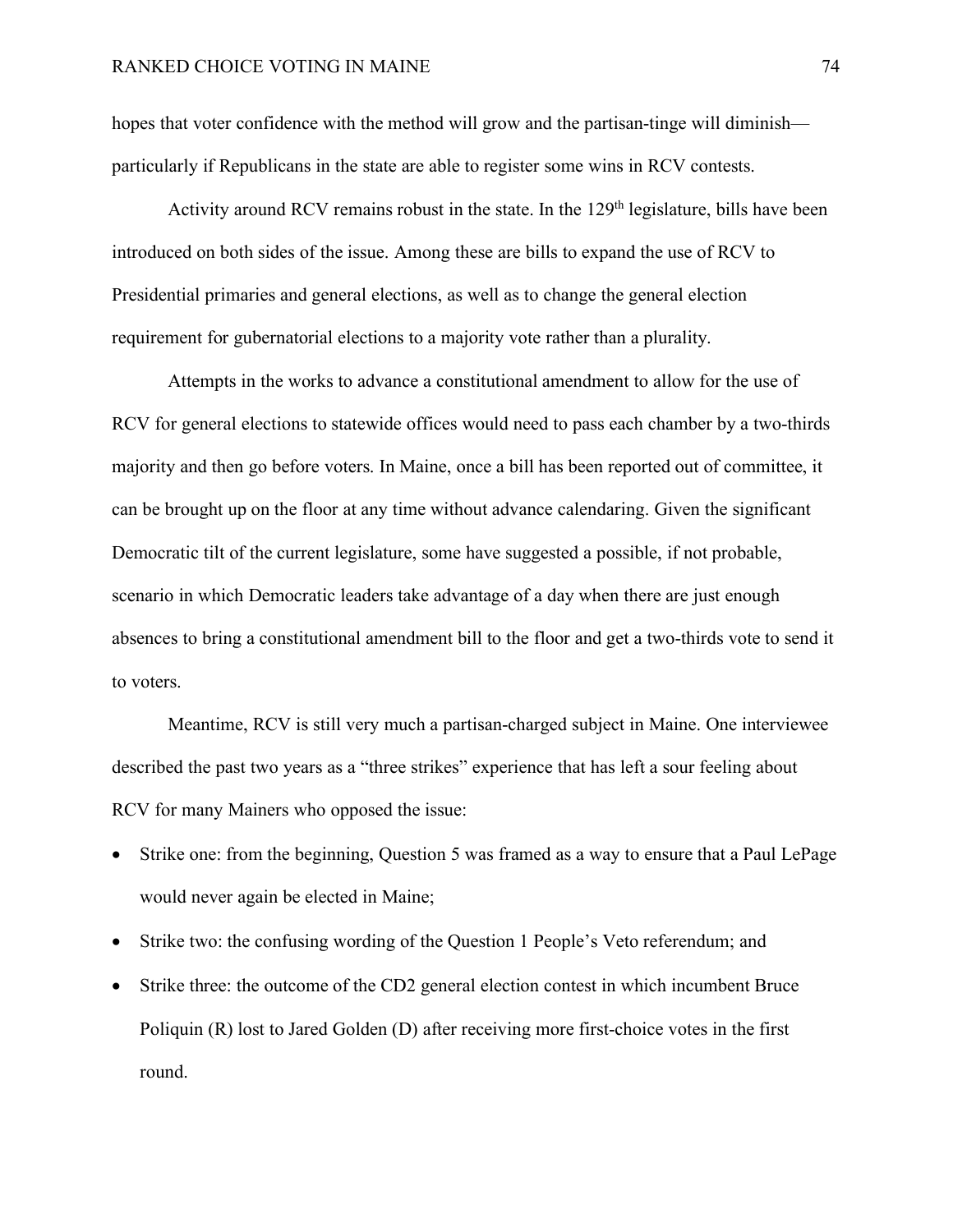The November 2018 exit poll conducted by the Bangor Daily News, FairVote, and Colby College found a significant partisan divide in voter opinion about RCV. While around 80 percent of Democrats favored expanding the use of RCV in Maine, around 70 percent of Republicans wanted to get rid of RCV altogether. Evidence suggests, however, that this partisan divide on RCV may be more strongly attached to the label rather than what the method actually accomplishes. When these same voters were asked about "majority rule," the partisan divide largely fell away, as over 70 percent of all respondents said that winning a gubernatorial election with a majority was somewhat or very important.<sup>36</sup>

While 2018 offered a few anecdotal signs of how RCV might ultimately affect campaigns and elections in Maine, it very much remains to be seen the extent to which RCV lives up to the rhetorical promises made by proponents. RCV opponents refute the claim that RCV provides more voice and more influence for those sick of the two-party duopoly, citing the notinsignificant percentage of ballots of those who voted for an independent candidate as their first choice in the CD2 race, but that were exhausted before the race was called. RCV supporters, however, believe that as voters gain experience with the system, more will take full advantage of it to register their preferences among all of the candidates.

In regards to the claim that RCV will diminish the influence of money in politics, skeptics point to the historically large amount of money spent in the CD2 race under RCV as a repudiation of that argument. Supporters of RCV, however, suggest that the CD2 race would have attracted a lot of money regardless what electoral system was being used, given the backdrop of the 2018 midterms as a national referendum on Trump.

<sup>&</sup>lt;sup>36</sup> https://www.fairvote.org/exit\_survey\_in\_maine\_golden\_likely\_to\_win\_2nd\_congressional\_district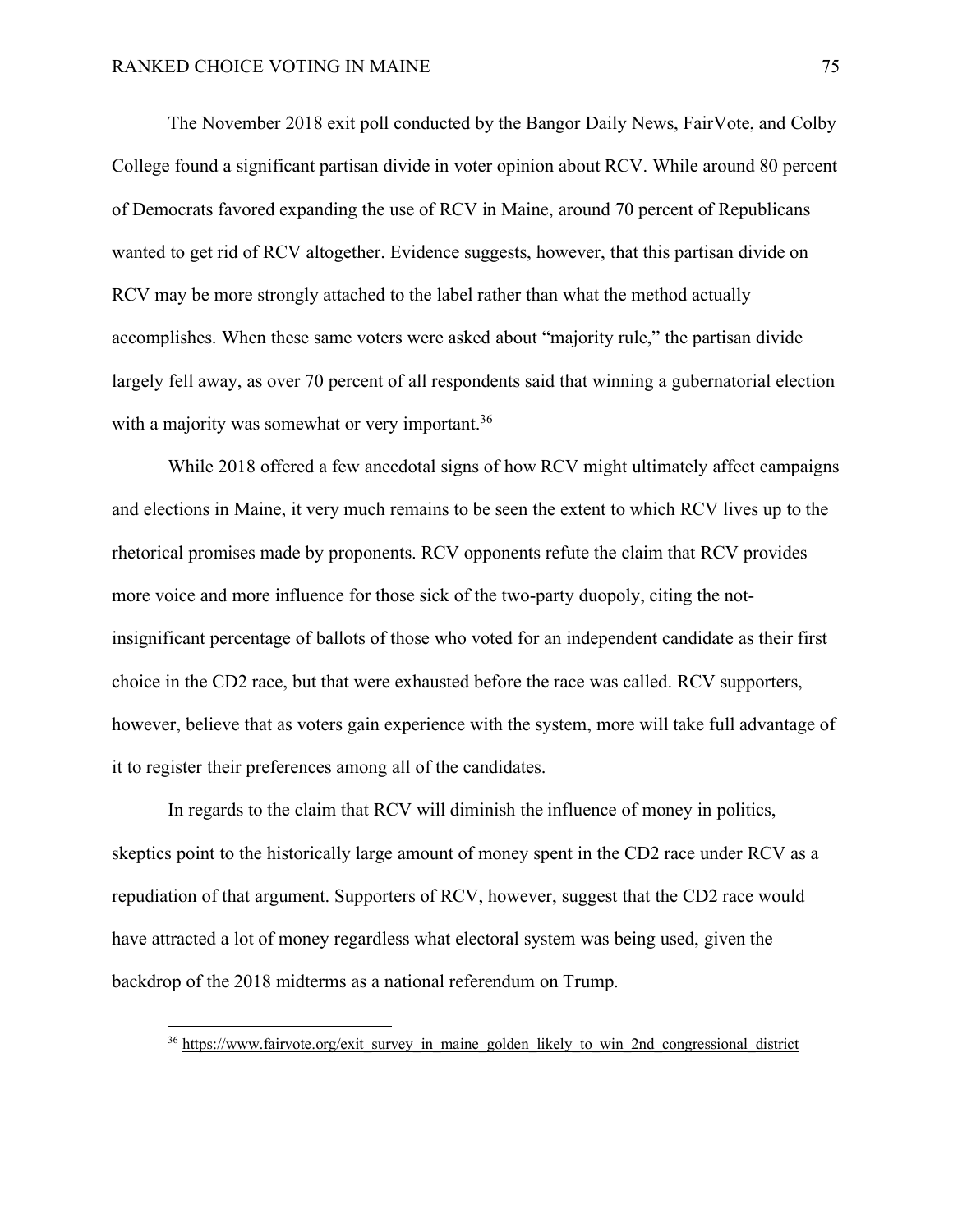In regards to the effect RCV will have on campaign dynamics, many suggest that candidates and parties will figure out how to use the system to their advantage as they gain experience with it—and that this may or may not prove a positive development for the cause of civility and broader responsiveness to the public. At the end of the day, however, RCV supporters suggest that trying to guess and game out what voters will or won't do will prove a risky game for candidates, and a game that they will quickly realize all sides can play.

Ultimately, what unfolds from this pioneering experience with RCV in Maine over the years to come will certainly be the subject of much attention and research about the extent and conditions under which this electoral system actually affects the quality of representation and whose voice is heard.

#### **Conclusion**

As 2018 ended, Maine had become the first state in the U.S. to enact, defend, use, and experience the initial effects of ranked choice voting in statewide contests. But the future of RCV in the state was not yet certain. The path traveled has been significantly shaped by unique aspects of the place and time in which this RCV story has played out. But it is also a universal story of what it takes to achieve and sustain social change, including democratic reforms.

The Hewlett Foundation's Madison Initiative has found the concept of a "causal package" to be a useful way to think about how a broad array of causes and conditions can come together in a complementary way to bring about a social change—particularly one that is rooted in a highly complex system such as politics.<sup>37</sup> The core premise of a causal package is that

<sup>&</sup>lt;sup>37</sup> Center for Evaluation Innovation (2016). The Madison Initiative Developmental Evaluation Report. https://hewlett.org/wp-content/uploads/2019/01/Madison-Initiative-Developmental-Evaluation-Report-2016-08.pdf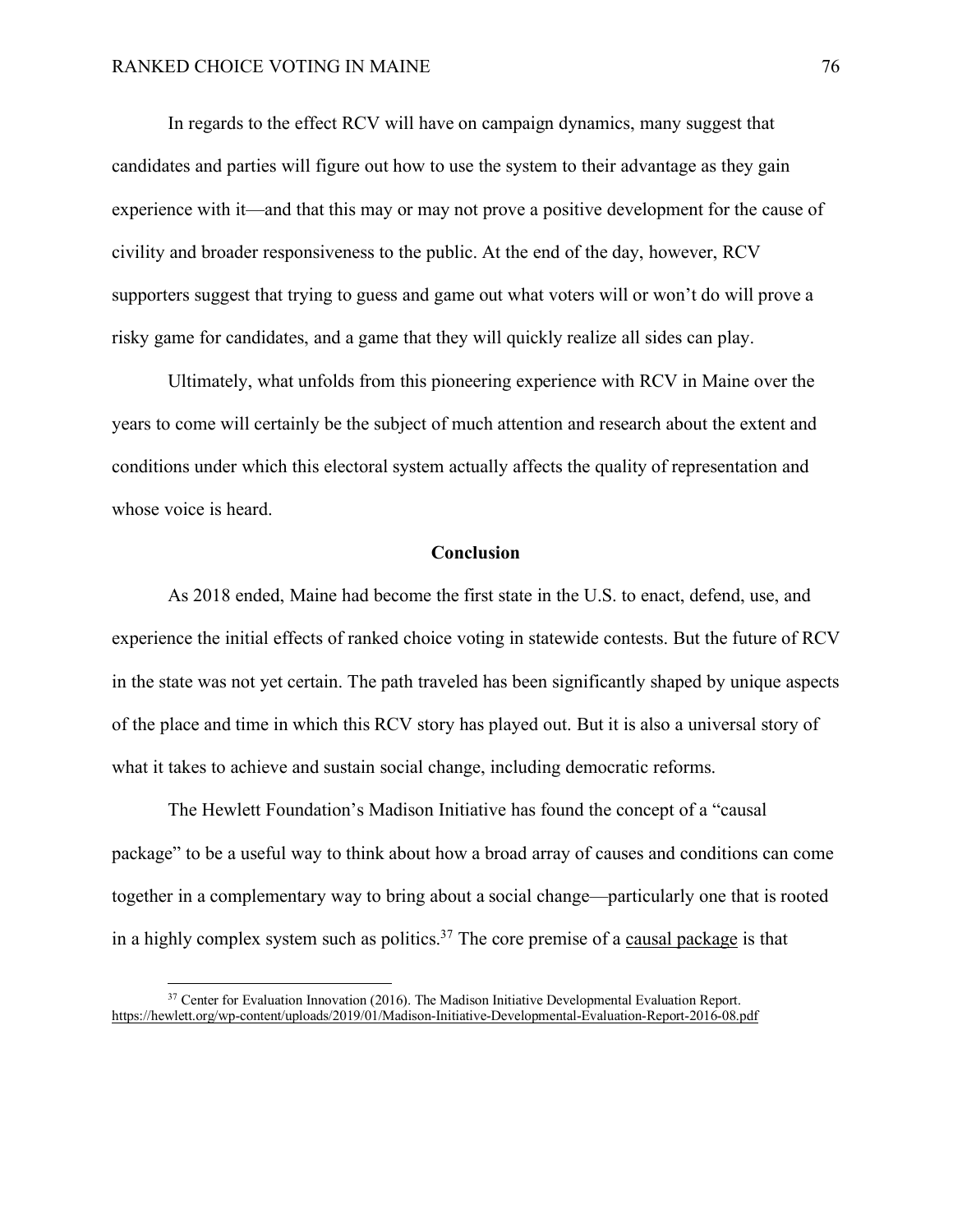multiple causal factors must work together in order to produce a change, and that three types of such factors are needed:<sup>38</sup>

- *Ground preparing*: Conditions often accumulated over time that must be in place for a change to be possible;
- *Triggering*: An event, crisis, or shift in incentives that set the chain of causes-andeffects in motion;
- *Sustaining*: The conditions or events that support change along the way.<sup>39</sup>

Using a house fire as an example: a gas leak is a ground-preparing factor, a lit match is a trigger, and a wood frame and wind are sustaining factors that keep the fire going. None of these factors will cause a fire on its own, but together they create the package of causal factors that can bring a fire into being and keep it going.

In Maine, RCV enactment in 2016 came about through a combination of complementary ground-preparing conditions and actions, combined with the trigger supplied by the election and re-election of Paul LePage as Governor. However, insufficient attention to sustaining factors contributed to the chaotic period of uncertainty during 2017-2018, as well as the still-unsettled result. Reforms that disrupt power dynamics, incentive structures, or long-established patterns of behavior often require many years or even generations of defense and socialization after initial enactment. RCV as a method for voting and means for obtaining elected office is this kind of reform. Thus, it was necessary for proponents of RCV to anticipate and prepare for the long-term work of retaining and implementing the law after enactment. The fracturing in the proponent

 <sup>38</sup> Mayne, J. (2012). *Making causal claims*. Institutional Learning and Change (ILAC) Brief 26. http://betterevaluation.org/sites/default/files/ILAC\_Brief26\_Making%20causal%20claims\_2.pdf

<sup>&</sup>lt;sup>39</sup> Stern, E., Stame, N., Mayne, J. Forss, K., Davies, R. and Befani, B. (2012). Broadening the range of designs and methods for impact evaluations. DFID Working Paper, 38. London, UK: Department for International Development. https://assets.publishing.service.gov.uk/media/57a08a6740f0b6497400059e/DFIDWorkingPaper38.pdf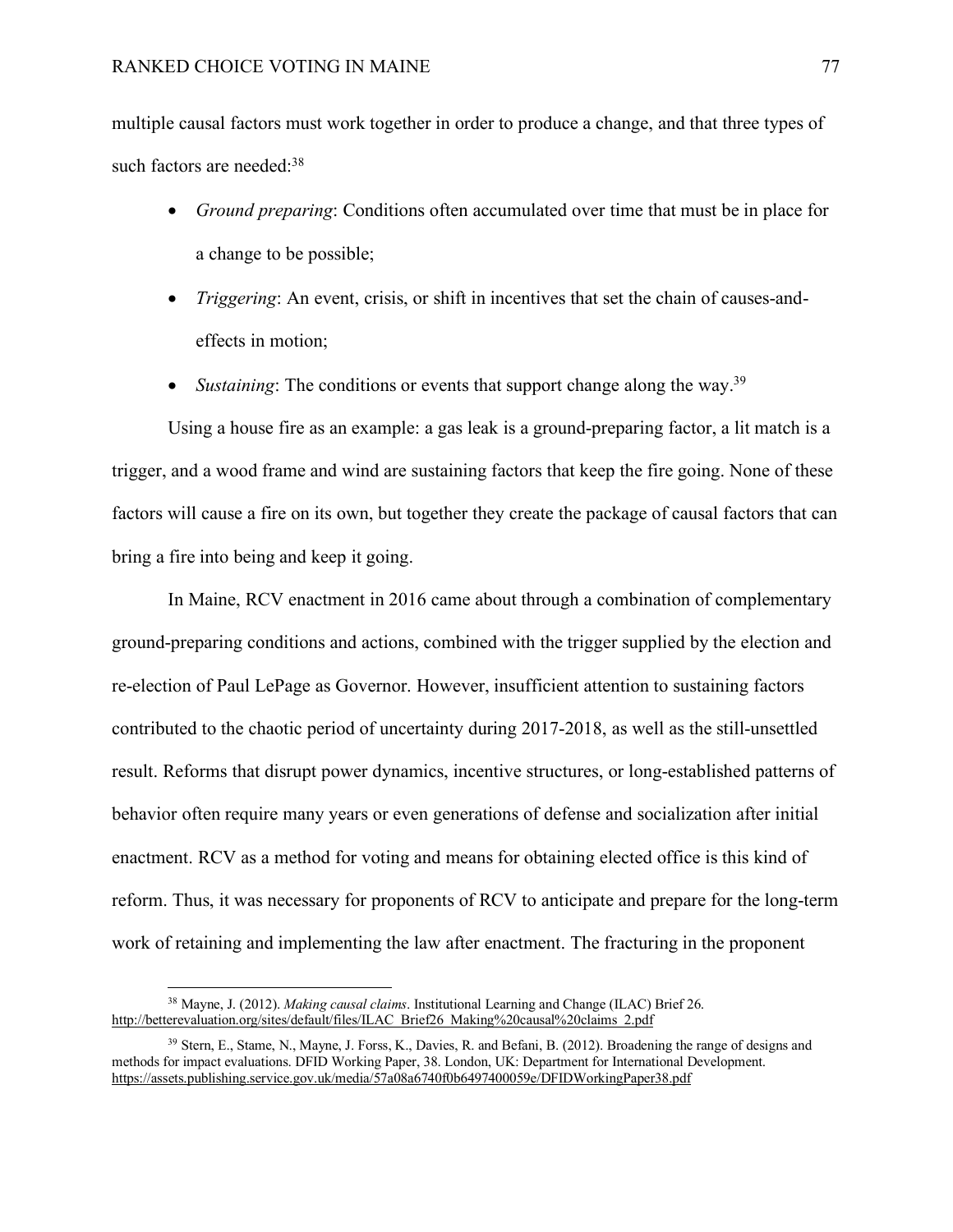coalition was disruptive to that work, as the groups had differing views on what tactics to pursue and what relationships would be needed.



*Figure 2. Key influences in advancement of RCV in Maine, described as a causal package*

Among the conditions that prepared the ground for RCV to take root in Maine: the timing of the RCV ballot initiative campaign came against the backdrop of a growing national sense that long-standing democratic processes and institutions were failing the American people. Maine's independent-minded electorate and history of embracing participation made the state a fertile ground for electoral reform. And the means to advance a reform were there: Maine has both a ballot initiative and a People's Veto referendum process, it is an inexpensive place to run a campaign, and there were motivated individuals, groups, and funders—both in-state and from outside—ready to coalesce around this particular reform.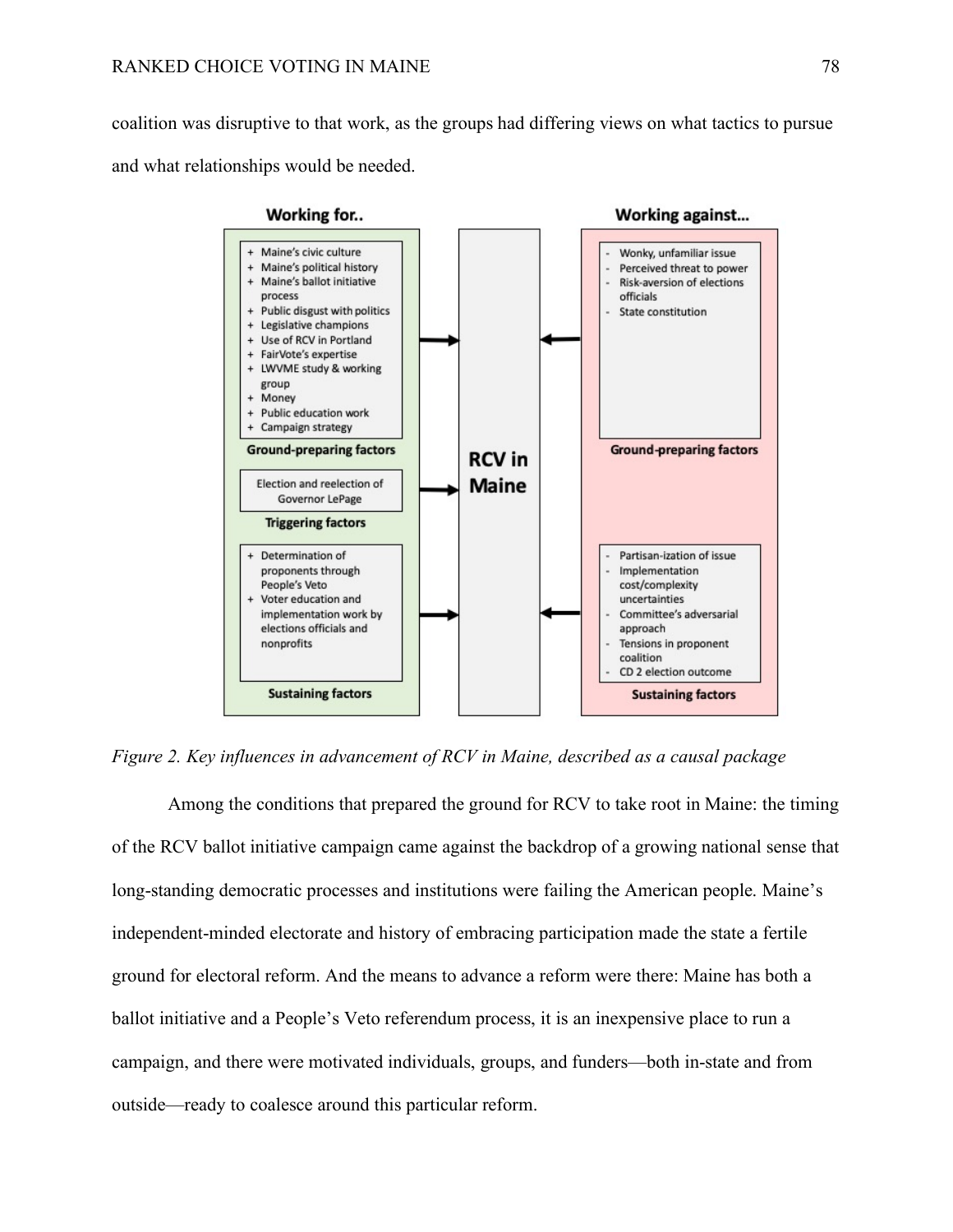The proponent group, once triggered by LePage's election and re-election, brought to bear a formidable combination of grassroots organization, technical expertise, dogged determination, and outside money to win the 2016 ballot initiative campaign. They targeted the right election cycle, which featured several other progressive-leaning ballot measures that drew away potential opposition, and which was far enough in the future to allow time for a sustained campaign of RCV education and outreach. And while ultimately it was likely that anti-LePage sentiment factored most heavily in the Question 5 win in 2016, and voter outrage over legislative disregard for the will of the people that drove the People's Veto win in 2018, the extensive RCV education campaigns advanced by the various proponent groups and Maine elections officials likely did much to inoculate against potential voter confusion and backlash during the first uses of RCV in 2018.

For those opposed to RCV, the crowded field of initiatives on the November 2016 ballot effectively reduced their numbers, muted their voices, and kept them from mounting any kind of organized opposition. Those who did speak out publicly against RCV failed to persuade voters in sufficient numbers. While the constitutional argument was perhaps the most threatening for RCV proponents, neither the cost/confusion argument nor the vague claims that the method was somehow "unfair" seemed to land with sufficient weight to make a difference. As well, certain arguments that have been advanced by opponents elsewhere—such as the equity argument that RCV might lower turnout and disenfranchise voters of color—would not resonate, and thus were not used, with opponents' largely white, right-leaning target audience. For Republicans in Maine, perhaps the most persuasive opposition argument was the partisan one, as RCV had early been associated with the anyone-but-LePage movement, which alienated some Republicans from the get-go.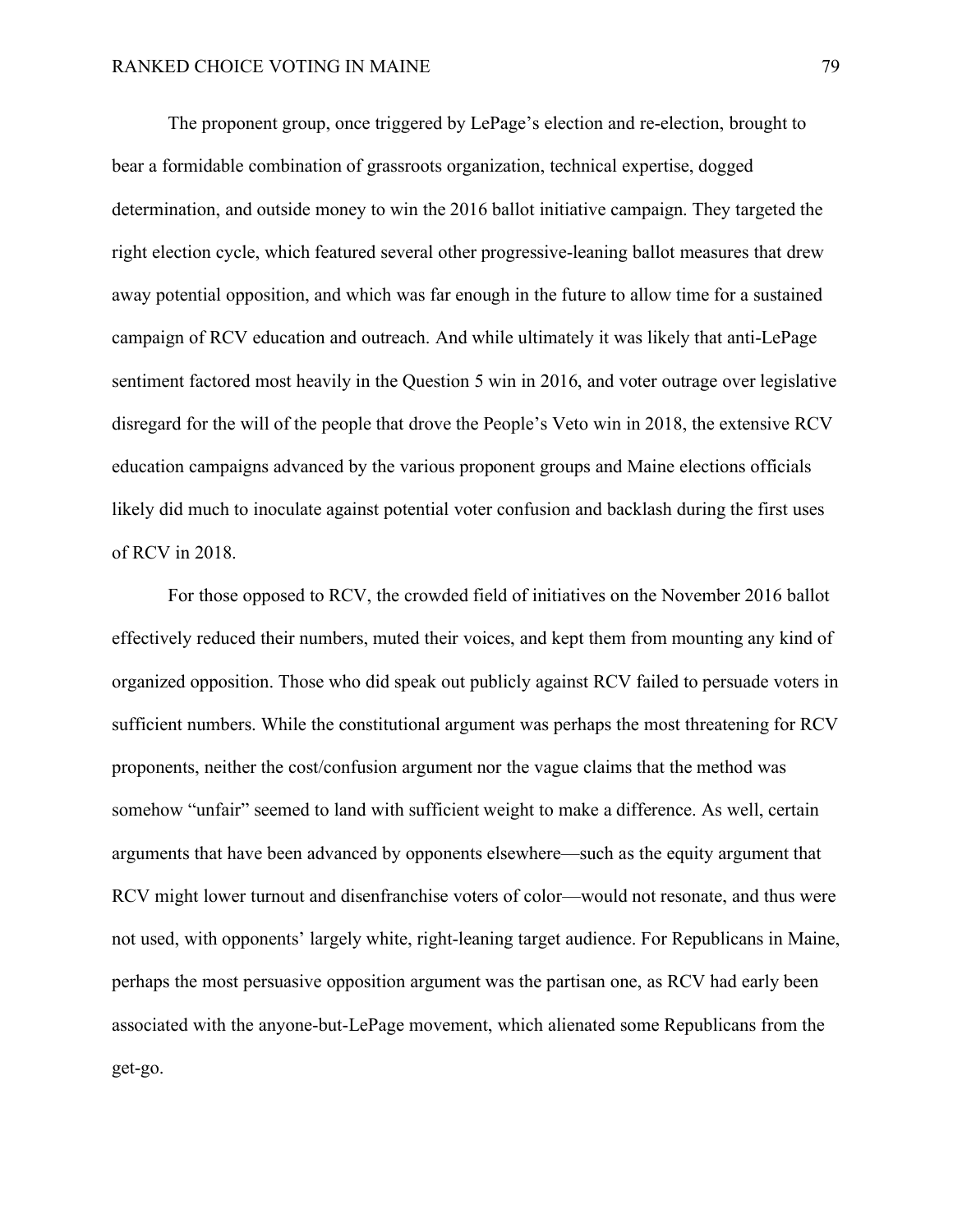The set of factors that contributed to winning the RCV campaign at the ballot box were not sufficient, however, to turn the win into sustainable long-term electoral change in the state. Anytime the rules of the game are threatened, those whose power derived from the existing rules—and particularly those who perceive they have more to lose—will likely fight to hang on to the status quo. The fight may be out in the open, as it was with the Republican Party in Maine, or it may be under cover of night or behind any available smoke screen, as it was with some Democratic leaders in the state.

Proponents seemed not to anticipate the depth of post-election opposition nor have a strategy to defend their win going into 2017. And by the time legislative opposition ramped up, the pro-RCV coalition had already fractured and so did not work together to determine which of their collective assets would be most advantageous to deploy in which situations. The principals who led the ballot measure campaign also led the legislative and legal defense—and in the end, they retained only a partial victory. In hindsight, it is hard to know whether a different approach in working with the legislature might have produced a different result—or at least secured the same result with less time, expense, and chaos for the state.

While it is hard to argue that the campaign structure did not ultimately "work" for proponents, there was significant scorched-earth left behind among the groups in the pro-RCV coalition and between some of the advocates and the administration and legislature, which may have lingering negative consequences. As well, the experience left a very bad taste in the mouths of all involved. Was that necessary? Or could that have been mitigated with structural adjustments such as an early and clear-eyed assessment of what would be needed both to win a campaign and to sustain and implement the change for the long-term, who brings what strengths and assets to the work, and more explicit agreements about roles, accountabilities, and how the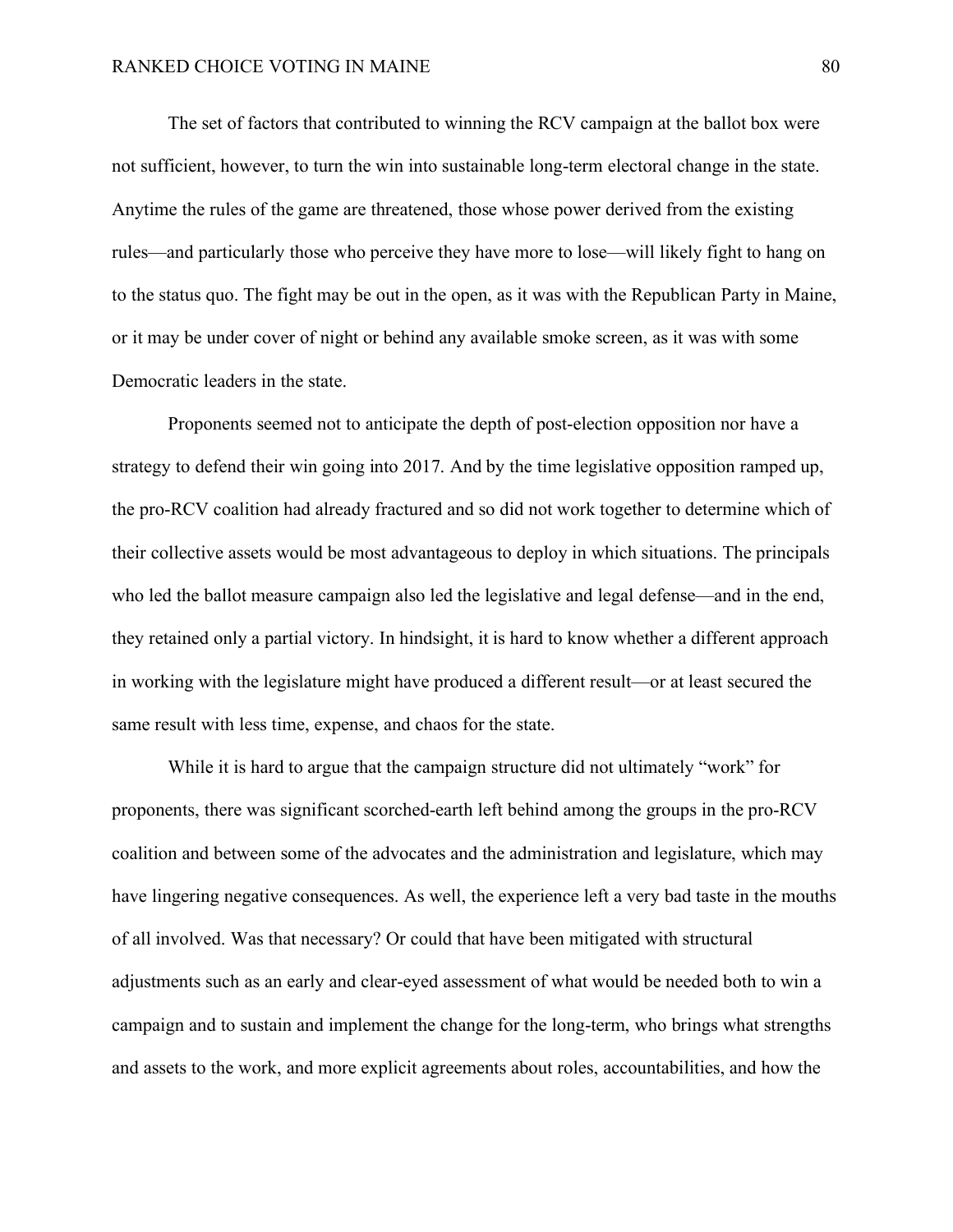## RANKED CHOICE VOTING IN MAINE 81

coalition will function and make decisions over the various phases? Some in the proponent coalition wondered whether funders could have done more in this regard to mitigate, mediate, or forestall the conflict that grew up around the coalition.

In the implementation and initial uses of RCV, dire predictions of administrative chaos, multi-million-dollar price tags, and wide-scale voter confusion did not come to pass. Elections officials in the state, led by Secretary of State Dunlap and with an assist from the nonprofits, overcame every obstacle and achieved a smooth implementation for the people of Maine.

The 2nd Congressional district (CD2) in Maine provided a first real test for RCV in a statewide election. And the state acquitted itself well when, without wide-scale voter outcry or backlash, the leader after first-choice ballots were counted in the November 2018 CD2 election (Poliquin) was *not* the candidate declared winner (Golden) with a majority of the votes after the final round of RCV counts was completed. However, depending which side of the RCV debate one comes down on, the CD2 result could be used to advance the argument of either RCV supporters or detractors. Supporters could claim that RCV performed exactly as advertised, allowing those who favored an unenrolled candidate to vote their preference without becoming a spoiler vote. Opponents could try to argue, as LePage did, that RCV proved a method to "steal" an election from a Republican candidate.

Of other predicted effects, some came away feeling they had been promised that RCV would make Maine's elections more civil, and yet the CD2 race was as contentious and negative as any campaign the state had seen. Others, however, point out that the race was highly contested nationally with the huge amount of money pouring in from out of state being spent by political operatives without any experience with the dynamics of an RCV election. They note that one of the two major party candidates (Golden) appears to have made a concerted effort to reach out to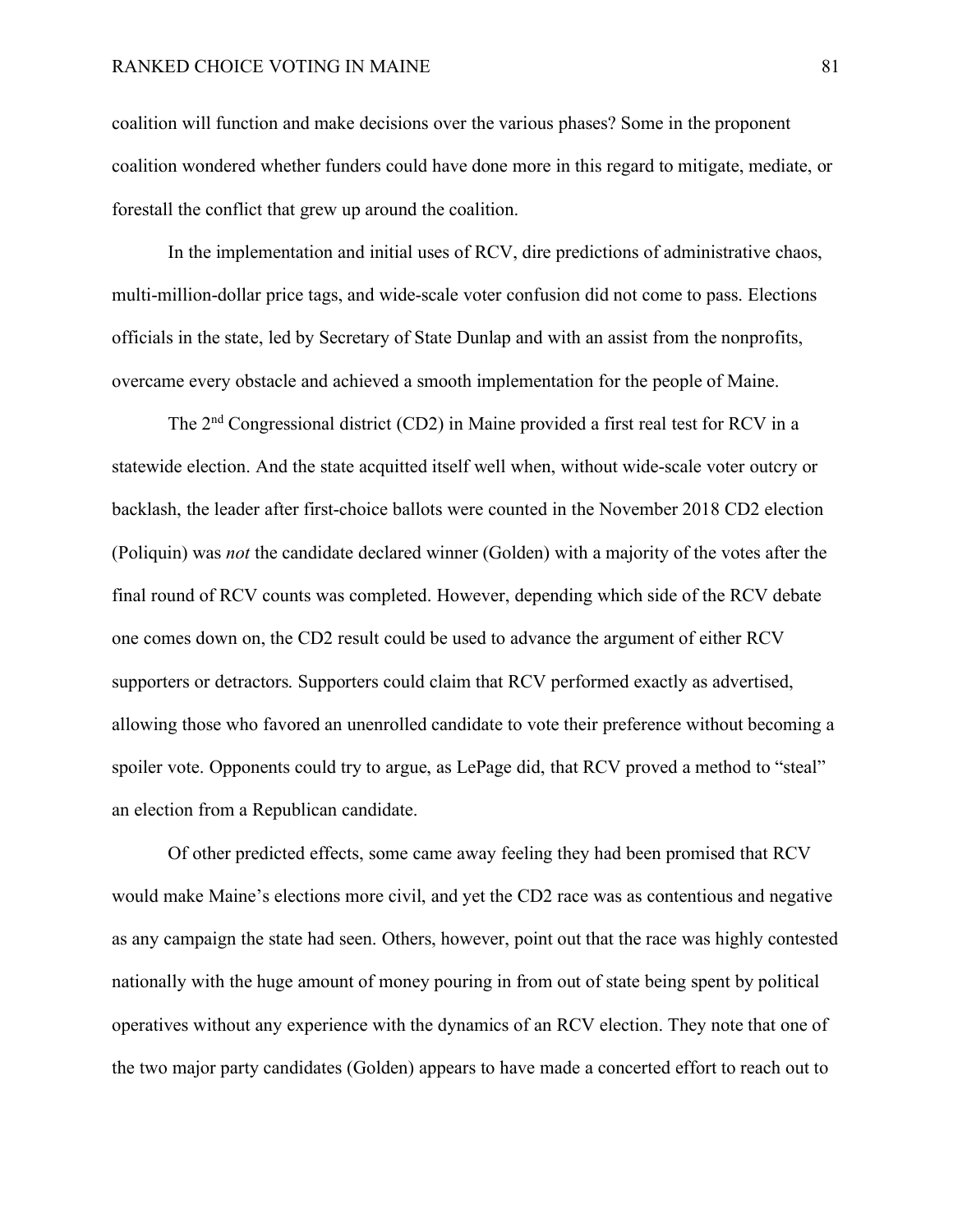## RANKED CHOICE VOTING IN MAINE 82

the supporters of the two independent candidates, while the other major party candidate (Poliquin) pretty much ignored them; and the candidate who paid attention to winning secondplace votes was the candidate who won the election.

It is too early to know what the effects of RCV on campaigns and election outcomes will ultimately be in Maine. Initial anecdotal evidence suggests the effects may prove more positive—in terms of increased participation, civil campaigning, and consensus winners—than negative, but only time and experience will tell. Meantime, Maine's experience has ramped up interest among advocates to expand the adoption of RCV nationally. There are a number of different groups developing national strategies and working to build up funder and coalition support, including the group that led the initiative campaign in Maine (The Chamberlain Project) as well as FairVote, Represent.Us, Voter Choice Massachusetts, and Harvard Law Professor Lawrence Lessig's nonprofit, Equal Citizens. Ranked choice voting is currently under consideration in several states for use in Presidential caucuses and primaries.

In considering the outlook for RCV nationally, it took an apparently Herculean effort for RCV proponents to get a first statewide win—albeit ultimately a partial win—in a state that was absolutely ripe, with the right conditions, an available political pathway, and the right catalyst. How much harder might it be for proponents to advance RCV in other states that do not have as favorable a set of conditions?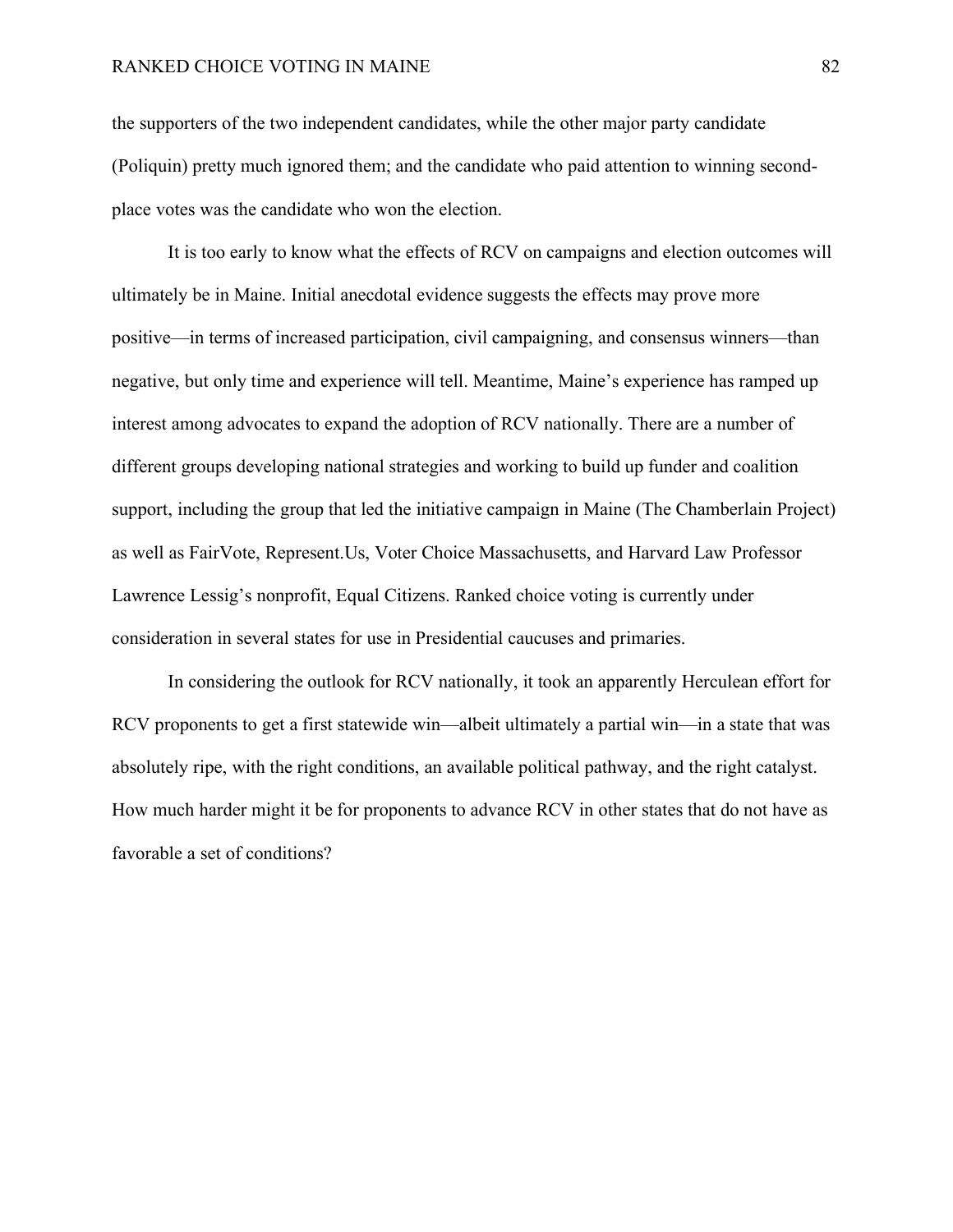# **Appendix A. Primary Sources**

The following individuals were interviewed for this research.

| Joseph Anthony       | Ph.D. candidate in political science, University of<br>Missouri                                           |
|----------------------|-----------------------------------------------------------------------------------------------------------|
| Kyle Bailey          | Campaign Manager, Committee for Ranked Choice<br>Voting                                                   |
| Kelly Born           | Program Officer, the William and Flora Hewlett<br>Foundation                                              |
| John Brautigam       | Senior Advisor and Counsel, Maine Citizens for Clean<br>Elections and the League of Women Voters of Maine |
| Owen Casas           | Former Maine State Representative (independent)                                                           |
| Andre Cushing        | Former Maine State Senator (Republican)                                                                   |
| Greg Dennis          | Policy Director, Voter Choice MA                                                                          |
| Larry Diamond        | Senior Fellow, the Hoover Institution at Stanford<br>University                                           |
| Lee Drutman          | Senior Fellow, New America                                                                                |
| Kate Dufour          | Legislative Advocate, Maine Municipal Association                                                         |
| Matthew Dunlap       | Maine Secretary of State                                                                                  |
| Amy Fried            | Professor of Political Science, University of Maine                                                       |
| Adam Friedman        | Executive Director, Voter Choice MA                                                                       |
| Avi Green            | <b>Executive Director, Social Scholars Network</b>                                                        |
| Roger Katz           | Former Maine State Senator (Republican)                                                                   |
| David Kimball        | Professor of Political Science, University of Missouri                                                    |
| Vivien Labaton       | Chief of Staff for Jonathan Soros                                                                         |
| <b>Brian Langley</b> | Former Maine State Senator (Republican)                                                                   |
| Ann Luther           | Board member and Advocacy Chair, League of Women<br><b>Voters of Maine</b>                                |
| Sam Mar              | CEO, Action Now Initiative                                                                                |
| <b>Benn Marine</b>   | Former Field Director, FairVote Maine project                                                             |
| Kathy Montejo        | Town Clerk, City of Lewiston, Maine                                                                       |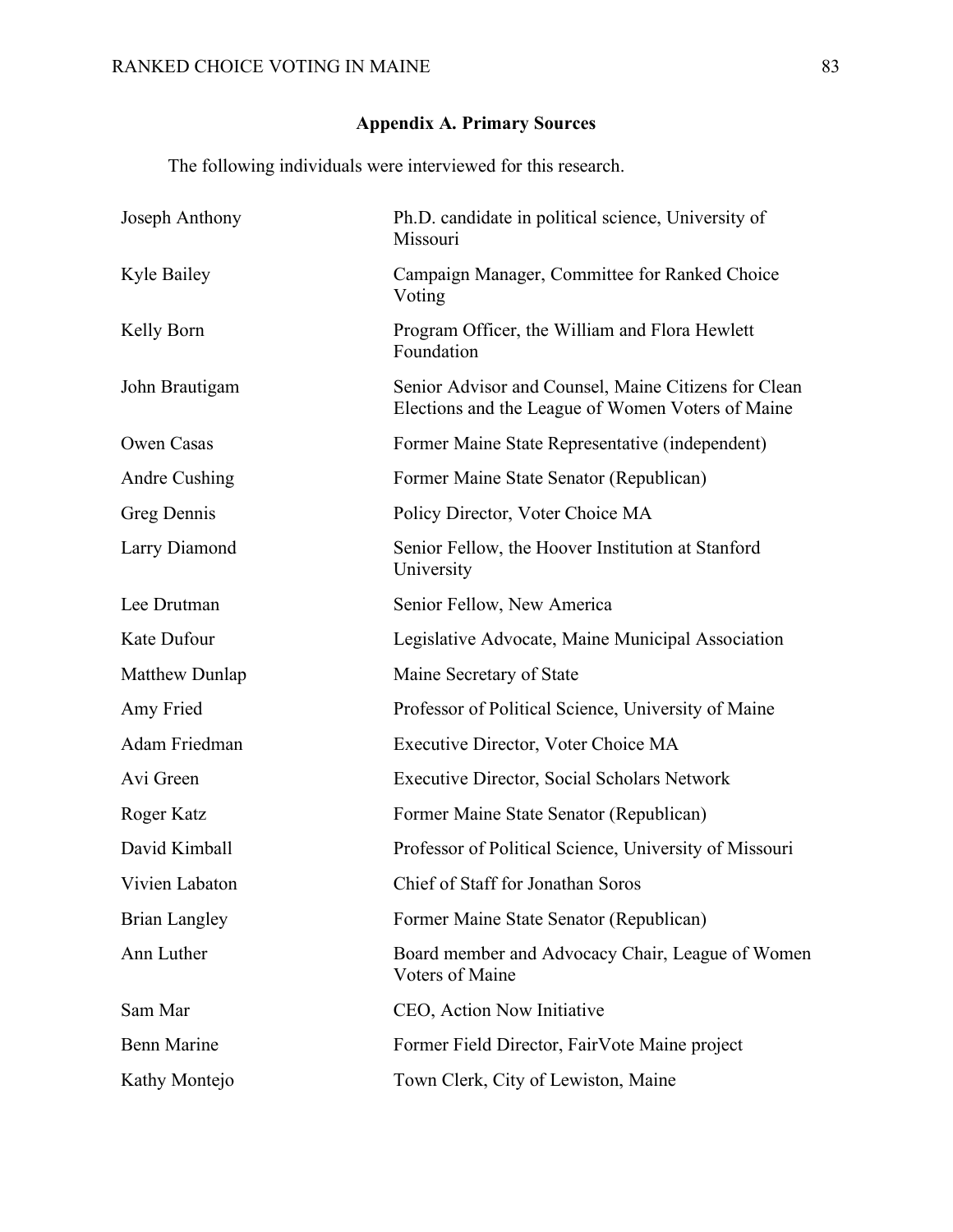# RANKED CHOICE VOTING IN MAINE 84

| Jacob Posik      | Communications Director, Maine Heritage Policy Center                                                                         |
|------------------|-------------------------------------------------------------------------------------------------------------------------------|
| Rob Richie       | President, FairVote                                                                                                           |
| Diane Russell    | Former Maine State Representative (Democrat)                                                                                  |
| David Sammarco   | Former Operations, Fundraising, and Field Strategist,<br>Committee for Ranked Choice Voting and the FairVote<br>Maine project |
| Mike Saxl        | Managing Principal, Maine Street Solutions<br>Former Maine State Representative (Democrat)                                    |
| Michael Shepherd | Political reporter, Bangor Daily News                                                                                         |
| Mike Tipping     | Communications Director, Maine People's Alliance                                                                              |
| Jill Ward        | President, League of Women Voters of Maine                                                                                    |
| Polly Ward       | Board member, League of Women Voters of Maine                                                                                 |
| Dick Woodbury    | Campaign chair, Committee for Ranked Choice Voting<br>Former Maine State Senator (independent)                                |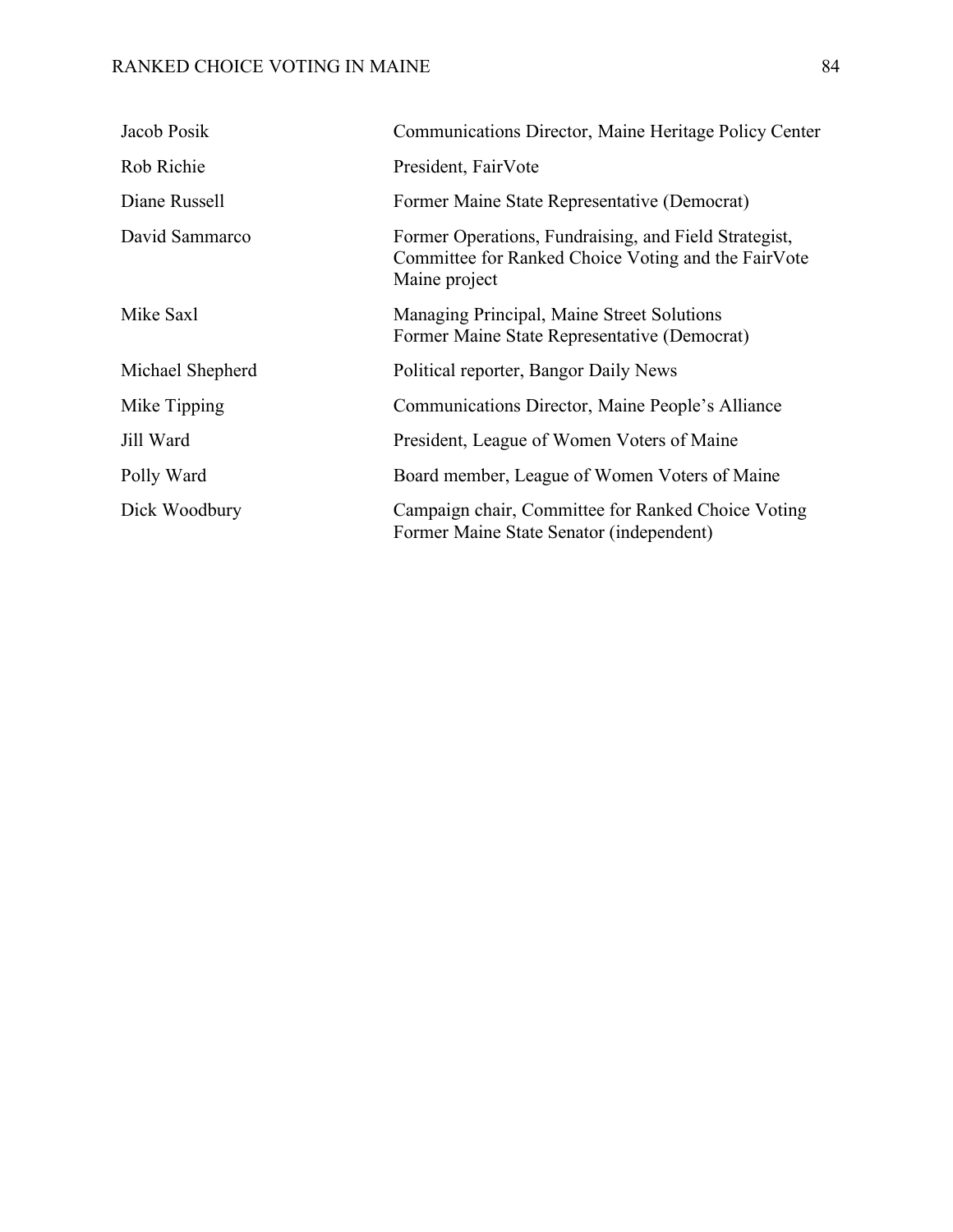## **Appendix B. Principal Actors in the Campaign for RCV in Maine**

## **The Committee for Ranked Choice Voting (CRCV)**

The Committee for Ranked Choice Voting registered as a PAC on October 28, 2014. Listed as its principals were Dick Woodbury (chair), Cara Brown McCormick (treasurer), and Kyle Bailey. Over time, CRCV brought on several additional full- and part-time staff, but the principal decision-makers throughout remained these three.

Dick Woodbury served in the Maine House from 2002-2008 and in the Maine Senate from 2010-2014. Woodbury, a "gentlemanly" independent, had come to believe that the twoparty duopoly was not serving the people, and that the political system in Maine was stacked against independents and third parties. He saw RCV as a means for opening up the system to different perspectives, to bring policy back into the center of political discourse, and to bring more civility to the process of campaigning and governing. In 2013, he sponsored the failed legislative attempt in the Senate to pass RCV in Maine that, along with Diane Russell's failed attempt on the House side, partly served as a trigger for the launch of the RCV working group with the League of Women Voters of Maine that summer.

Cara Brown McCormick, a veteran political consultant and partner at Smart Campaigns, came to the Committee for Ranked Choice Voting with 25 years of experience as a campaign operative working for both Democrats and independents. She has ties to several efforts to break down barriers for independent candidates, including billionaire activist Peter Ackerman's 527 committee, Level the Playing Field, and its predecessor, Americans Elect, for which Eliot Cutler was a board member. McCormick is CEO of Level the Playing Field, The Chamberlain Project, and The Chamberlain Project Foundation.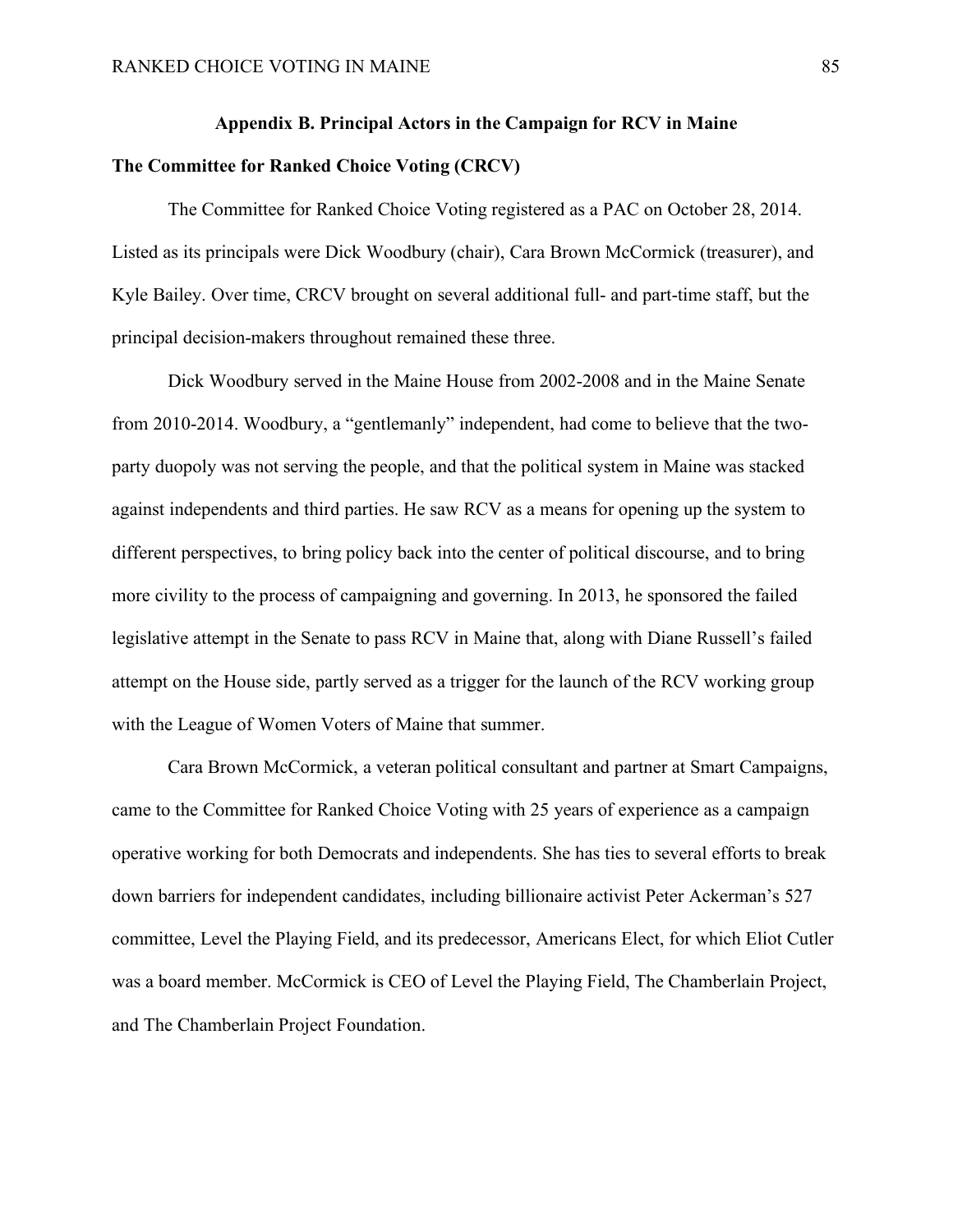Kyle Bailey was hired in November 2014 as the campaign manager for the Committee for Ranked Choice Voting. He came to the campaign with a decade of experience with progressive advocacy campaigns. Bailey was a veteran of the Marriage Equality movement, having served as Maine's in-state finance director for the 2014 ballot initiative campaign. He had considerable experience in grassroots fundraising as well as campaign management. Bailey had also served as Finance Director for Eliot Cutler's 2014 independent gubernatorial campaign.

## **Diane Russell**

Diane Russell—a proud, progressive rabble-rouser from Portland—is considered by some to be the "mother of ranked choice voting" in Maine. Russell's interest in RCV came about following an early experience in which she felt compelled to vote strategically to defeat a hated candidate, rather than voting for the candidate she preferred. She saw RCV (or IRV, as it was then more commonly called) as a system that would allow people to "vote their hopes instead of their absolute fears." Russell had served a brief term as IRV America Director at FairVote in 2007. During this time, she had assisted with some of the early legislative attempts to advance IRV bills, and had met with Secretary of State Dunlap and his deputy, Julie Flynn. Russell also played an important role in the adoption of RCV in Sarasota, Florida during that time—the first time RCV was passed by voters through the initiative process. After returning to Maine, Russell ran for and won election to the Maine House of Representatives in 2008. She made an unsuccessful run for the Democratic nomination for Governor in 2018, in the first statewide election using RCV. At the same time, Russell was actively involved in supporting the June 2018 People's Veto campaign for RCV.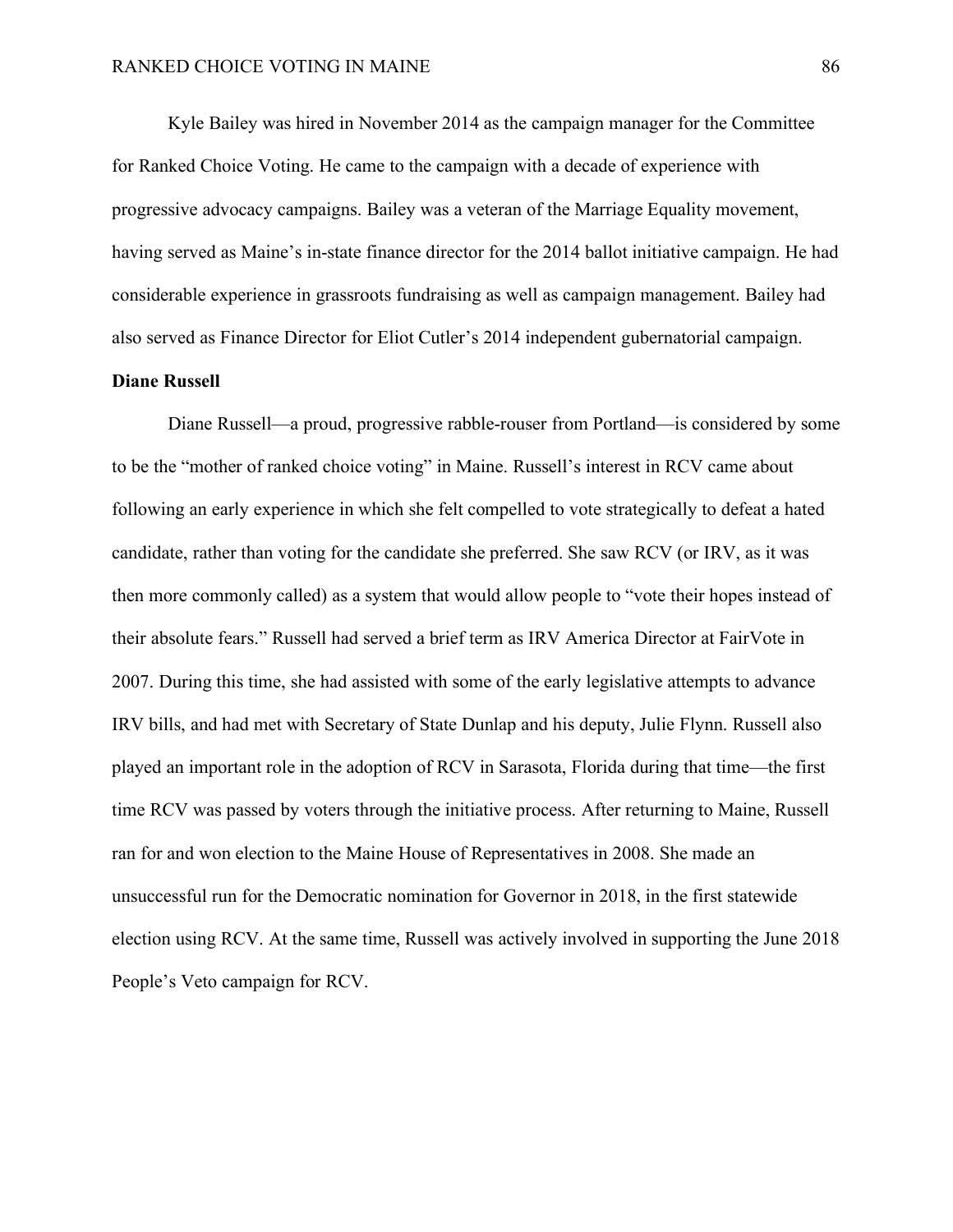## **The Chamberlain Project**

The Chamberlain Project is a political reform organization established and chaired by activist Peter Ackerman to advance RCV in Maine. Ackerman and Cara McCormick are, respectively, chair and executive director of both The Chamberlain Project PAC and The Chamberlain Project Foundation (morevoice.org), a companion 501(c)(3) incorporated in

January 2017 to conduct public education and research in support of the first uses of RCV in Maine. Chamberlain, through both The Chamberlain Project PAC and The Chamberlain Project BQC<sup>40</sup>, was the principal vehicle for major donor fundraising in support of both the Question 5 (2016) and Question 1 (2018) campaigns for RCV in Maine. The

### **Peter Ackerman**

Peter Ackerman is a billionaire former Wall Street investment banker who has been involved in multiple efforts to steer politics back toward the under-represented center. After taking a principal role with Unity '08, he subsequently founded and was the primary funder behind the Americans Elect movement in 2010-2012. Currently, his is founder and principal funder for a successor movement, Level the Playing Field. Ackerman has ties to Eliot Cutler and Cara McCormick through their work together with Americans Elect.

Chamberlain Project's anchor funding was provided by Laura and John Arnold's Action Now Initiative and Ackerman's 527 committee, Level the Playing Field. In addition to these two principal funders, ten to twenty percent of the contributions Chamberlain secured for the two Maine RCV campaigns came from individual reformers.

The Chamberlain Project PAC and BQC together raised nearly \$1 million in total for the Question 5 campaign in 2016—about half of which was contributed by the Action Now Initiative. The Chamberlain Project BQC 2018 was the primary fundraising vehicle for the Question 1 People's Veto referendum campaign, raising over \$1 million in the six months

 <sup>40</sup> http://maineexaminer.com/shadowy-group-funding-maine-ranked-choice-effort-has-zero-maine-donors/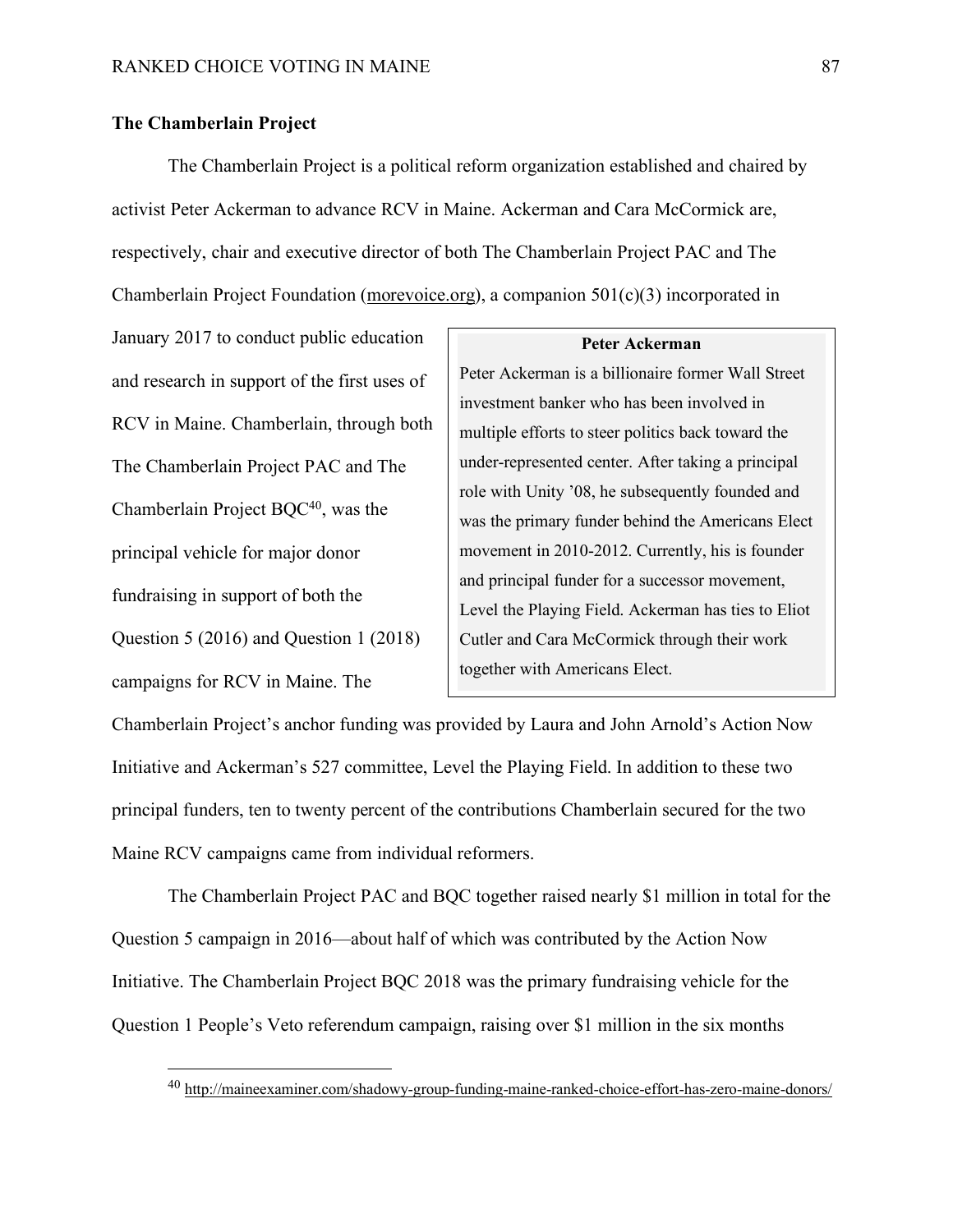leading up to the June 2018 election—most of that from the Action Now Initiative and Level the Playing Field. 41

## **Action Now Initiative (ANI)**

Action Now Initiative is a  $501(c)(4)$  advocacy organization started by Laura and John Arnold as a political action complement to their  $501(c)(3)$ , the Laura and John Arnold Foundation. ANI was an initial anchor funder for the RCV Maine campaign through The Chamberlain Project. Over time, ANI was the single largest contributor to the multi-year RCV campaign in Maine. According to the Maine Ethics Commission's records, ANI contributed about a half million dollars to each of the two RCV Maine campaigns through The Chamberlain Project PAC and The Chamberlain Project BQC.

The Laura and John Arnold Foundation has been a major funder of FairVote for many years, awarding well over \$4 million in general operating support and project-based grants since 2015 to support FairVote's research and educational efforts on ranked choice voting. In 2015-16, the Arnold Foundation provided over \$1 million to support the FairVote Maine project.<sup>42</sup>

## **The League of Women Voters of Maine (LWVME)**

The League of Women Voters is a nonpartisan political organization that has worked since 1920 to improve government and engage communities in the decisions that impact their lives. The League operates at national, state, and local levels through more than 800 state and local Leagues. The League of Women Voters of Maine (LWVME) works to encourage informed and active participation in government, to increase understanding of public policy issues, and to influence public policy through education and advocacy in the state of Maine. The organization

<sup>&</sup>lt;sup>41</sup> Public campaign finance records as well as "Will Ranked Choice Voting Be Adopted Nationally to Replace First Past the Post Voting?", Ackerman, P. and McCormick, C., 2019.

<sup>42</sup> https://www.arnoldventures.org/grants?q=FairVote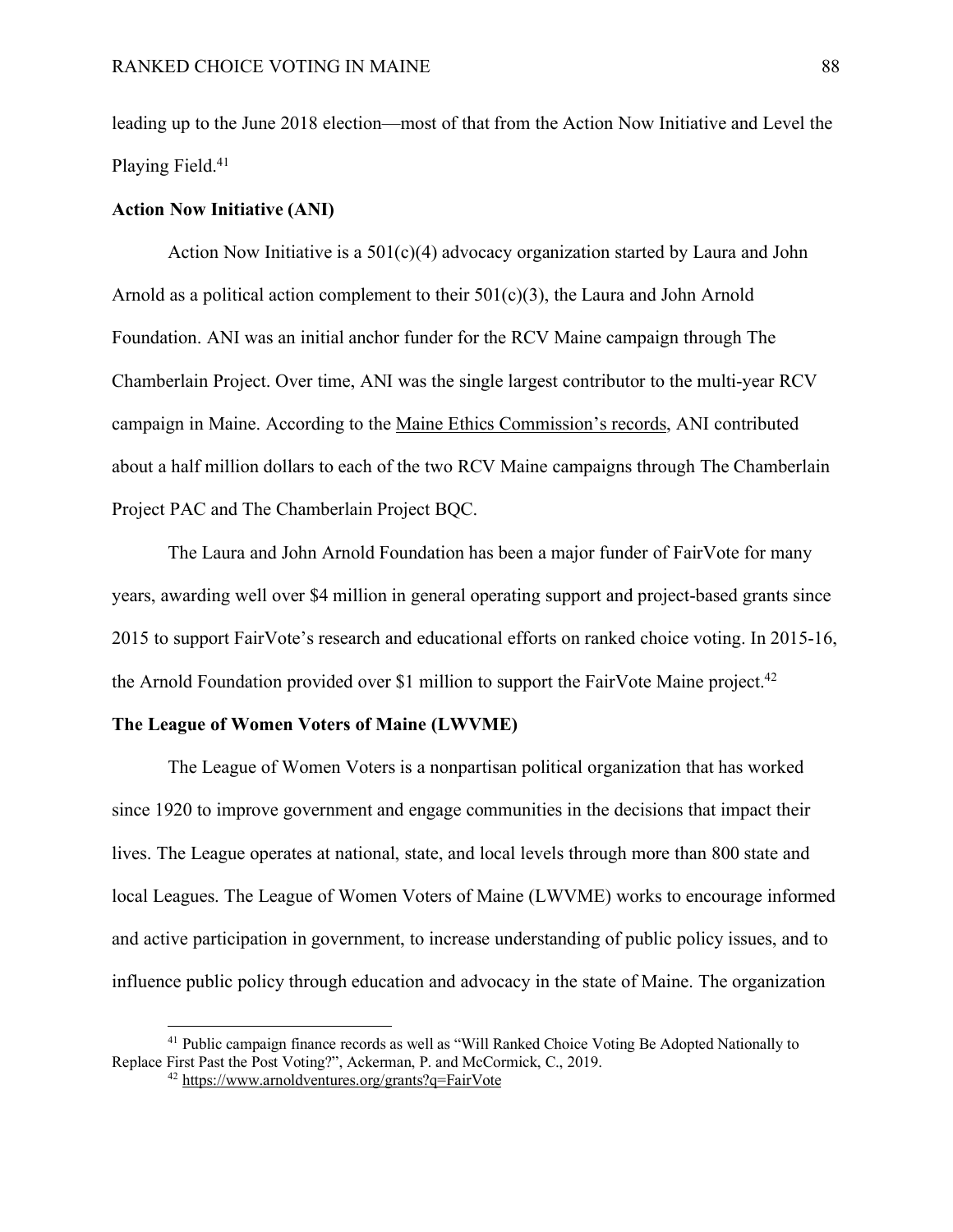conducts advocacy on an array of public policy issues as a  $501(c)(4)$  and also is heavily involved in voter education and outreach via its  $501(c)(3)$ , the LWVME Education Fund. In addition to

the state League, there are two official local Leagues based in the Portland and Brunswick areas and informally organized groups in the Mid-Coast region, in Bangor, and in DownEast Maine (Hancock and Washington counties). All told, there are approximately 500 League members statewide, many of them having newly joined after the 2016 election.

#### **Ann Luther**

Ann Luther was an institution within the Maine League of Women Voters. She had long served as chair of the state League's advocacy committee and was highly respected both within the League and in the capital. Luther joined her local League upon her retirement in 1998, within three years became a board member with the state League, and two years later was elected state League president. She served as both a board member and as treasurer for both the League of Women Voters of Maine and Maine Citizens for Clean Elections.

To the extent that LWVME had brand recognition with the people of Maine, the organization was viewed as a studious, non-partisan group of "well-intentioned little old ladies who are very serious about elections."<sup>43</sup> Within the capital, the League was seen as wellmannered, even-handed, and evidence-based, earning them respect from both sides of the aisle although those on the right would note that the League's agenda lined up more with the Democrats. LWVME had frequent interactions with the Secretary of State and his Elections Division, both to support voter engagement and to advocate "good government" positions in regards to elections processes. Secretary of State Dunlap saw them as helpful in the former capacity, but sometimes an irritant in the latter.

<sup>&</sup>lt;sup>43</sup> In accordance with confidentiality agreements made with some of the individuals interviewed for this research, direct quotes included in this report are in most cases not accompanied by an attribution.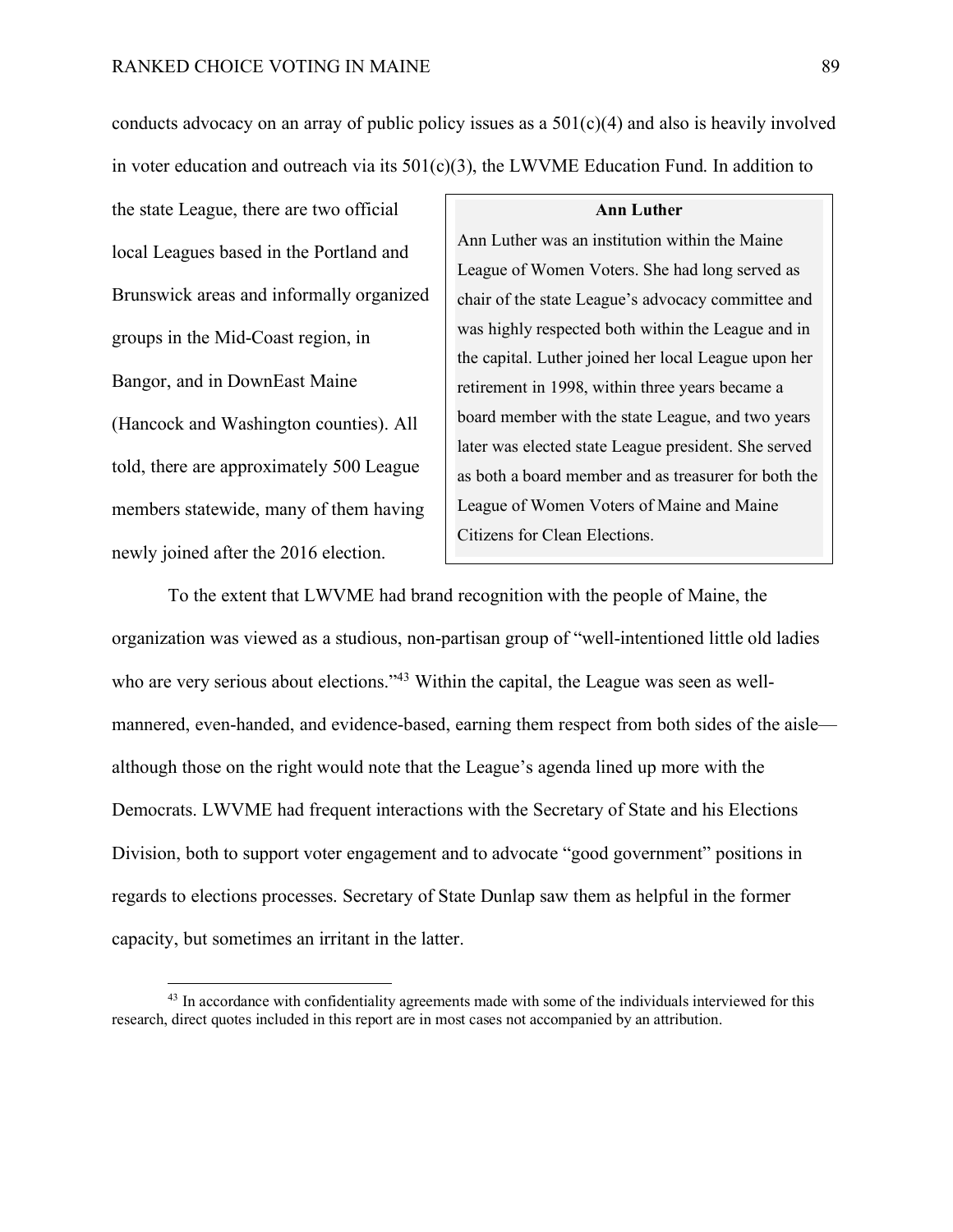## **Maine Citizens for Clean Elections (MCCE)**

Maine Citizens for Clean Elections was formed in 1995 to lead the charge for a Clean Elections ballot measure, passed by Maine voters the following year. It had started as a coalition funded and staffed by another non-profit, the Maine Citizen Leadership Fund, with LWVME as chair. When Maine Citizen Leadership Fund went bankrupt in 2006, LWVME members rallied

to the cause and brought the organization under the fiscal sponsorship of LWVME. By 2010, MCCE had raised enough money to be cut loose and become its own  $501(c)(3)$  organization. MCCE also has a 501(c)(4) arm, MCCE Action. Together, MCCE's mission has been to defend, implement, and build support for clean elections law in Maine.

#### **John Brautigam**

John Brautigam had done legal, policy, and to some extent campaign work for MCCE during both campaigns for Clean Elections. He was elected to the Maine state legislature in 2004 using Clean Elections public funding. After leaving the legislature, Brautigam did legal work and policy advising for non-profits, including LWVME and MCCE. In 2017, Brautigam served as interim executive director for MCCE. He currently serves as Senior Advisor and Counsel to LWVME and MCCE.

In 2015, after the Supreme Court struck down an important campaign finance provision, MCCE spearheaded a hard-fought citizen initiative campaign to reinforce the Clean Election program. Through its experience leading campaigns to advance the clean elections cause, MCCE had developed organizing experience, staffing, and infrastructure—all assets that LWVME lacked. However, as a single-issue organization, MCCE found itself having to downsize between campaign efforts in a manner very disruptive to the organization.

LWVME had remained a close partner with MCCE throughout its history, with significant overlap in vision and board membership between the two organizations. The League brought volunteers with significant government and public policy expertise and strong brand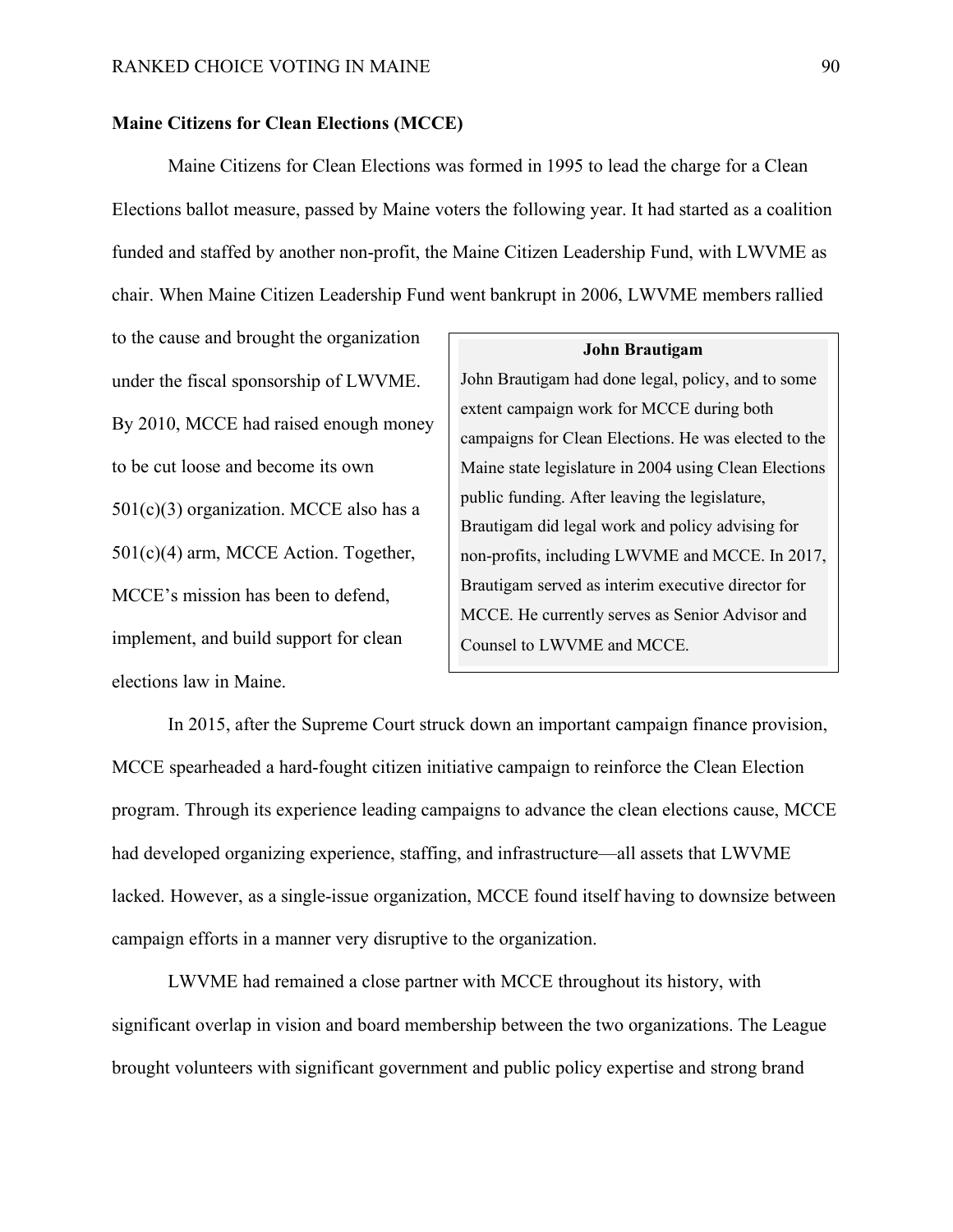## RANKED CHOICE VOTING IN MAINE 91

recognition, but lacked the staffing, fundraising capacity, and campaign expertise that MCCE had. Through parallel strategic planning exercises, the two organizations came to the same conclusion that combining their boards and organizational infrastructure would strengthen their ability to advance a pro-democracy vision together. In the summer of 2018, the two boards voted to combine under the banner "Democracy Maine"—an effort that they expect will take a year or more to fully complete.

## **FairVote**

FairVote is a nonpartisan national organization that champions electoral reforms intended to "give voters greater choice, a stronger voice, and a representative democracy that works for all Americans."44 The organization was founded in 1992 by President and Executive Director, Rob Richie as a vehicle to advance the use of ranked choice voting and proportional representation in the United States. Originally called the Center for Voting and Democracy, the organization changed its name to FairVote in 2004 and expanded its focus to include additional electoral reform innovations such as the national popular vote for presidential elections. While a national organization, FairVote has set up projects within states from time to time, such as the current FairVote California. (FairVote Minnesota, however, is a separate and unaffiliated organization founded locally in 1996 and currently led by Executive Director, Jeanne Massey.) In addition, the Ranked Choice Voting Resource Center began as a project of FairVote.

In the summer of 2016, FairVote established the FairVote BQC as a vehicle for filing campaign disclosures related to the political canvassing work of the FairVote Maine project. Virtually all of the funds that flowed through the FairVote BQC came from FairVote.

 <sup>44</sup> https://www.fairvote.org/about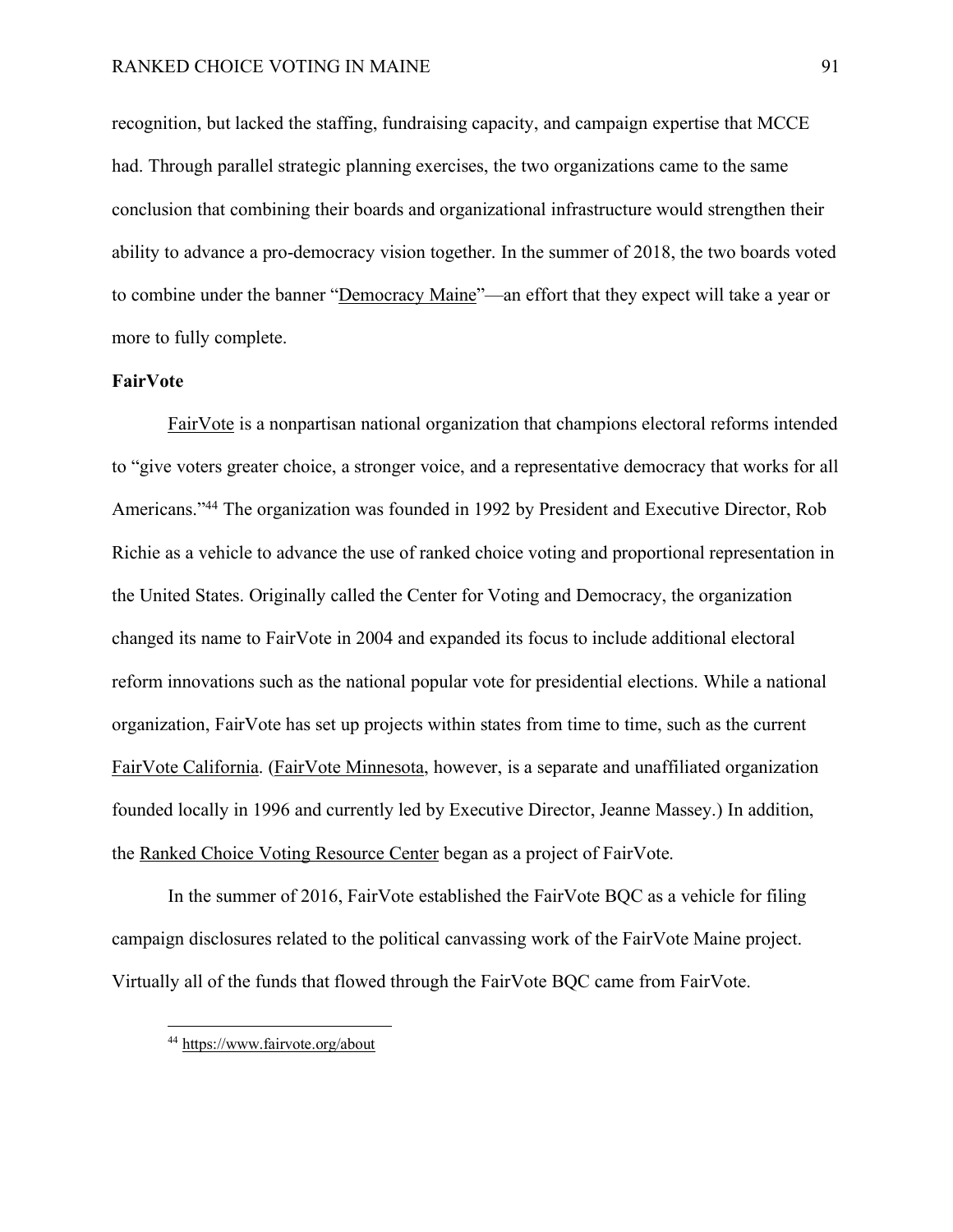## **The Maine People's Alliance (MPA)**

The Maine People's Alliance is a major force in progressive politics in the state and was one of the founding members of Maine Citizens for Clean Elections (MCCE). With a full-time staff of thirteen and a supporter list upwards of 32,000, the group focuses on grassroots organizing, often in coordination with other groups, to "lift up the voices of people that might not otherwise have a say." MPA was one of the few groups outside the "good government" realm that was active in support of the RCV ballot measure. Having their support was an important signal to progressives that they could get behind RCV. While MPA lent their support to the signature-gathering effort, their primary contribution was in helping to get the campaign's messages out to a progressive audience, using their news website, email list, and social media. The group's BQC supported multiple initiatives on the 2016 ballot, and so it is not possible to isolate and quantify MPA's contributions specific to RCV.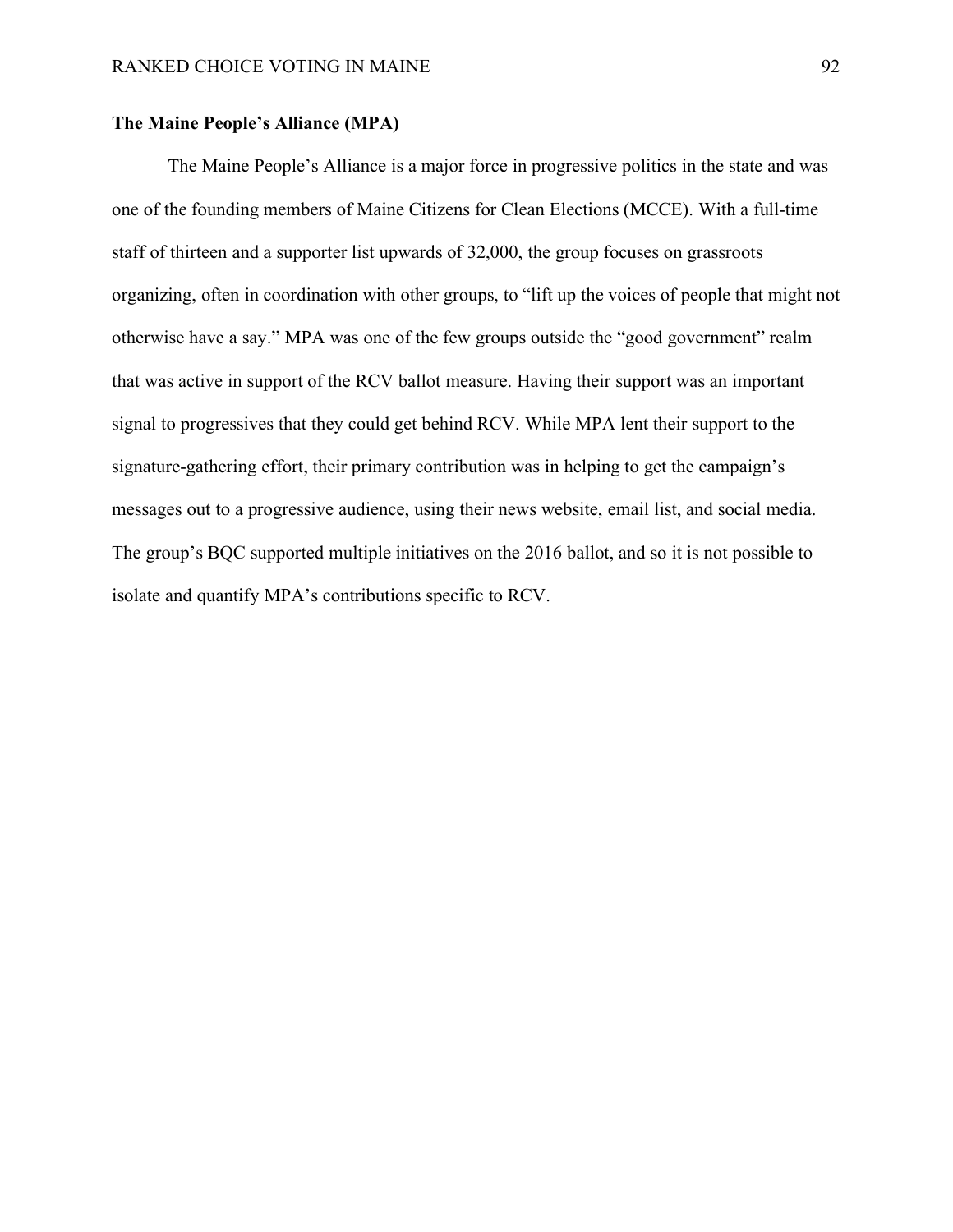## **Appendix C. Funders and Funding Associated with RCV in Maine**

In total, well over \$3 million was contributed to support the two RCV ballot initiative campaigns in Maine. Almost 80 percent of this money came from the top eleven donors—all of them originating from out-of-state sources. Almost half of the money supporting the two campaigns came from the Arnold's Action Now Initiative and, particularly for the 2018 People's Veto, Peter Ackerman's Level the Playing Field. In addition, FairVote also made a significant investment in the Question 5 campaign via its own BQC. Others who made significant financial contributions to the two RCV Maine campaigns included:

- A handful of individual donors, including Jonathan Soros (\$125,000), William Ackman (\$100,000), Louis Bacon (\$75,000), Mary and John Palmer (\$75,000), Alexander Navab (\$50,000), and Nelson Peltz (\$50,000).
- Committee to Elect an Independent Senate (\$72,500 to the Question 5 campaign through The Chamberlain Project BQC)
- Represent. Us (\$50,000 to the Question 1 campaign through The Chamberlain Project BQC 2018 and a small amount to the Question 5 campaign through the Committee for Ranked Choice Voting)
- Maine People's Alliance (an undetermined amount through their own BOC)

In contrast with some other ballot initiative campaigns in Maine (notably, the recreational marijuana campaign), the RCV Question 5 campaign was able to raise a more significant percentage of total contributions from small-dollar individual donors within the state. Although it was no secret that there was significant out-of-state money behind the two RCV campaigns, this turned out not to be a particular concern for most voters. To the extent it was recognized, the money was perceived to be coming from well-meaning progressives who felt the reform would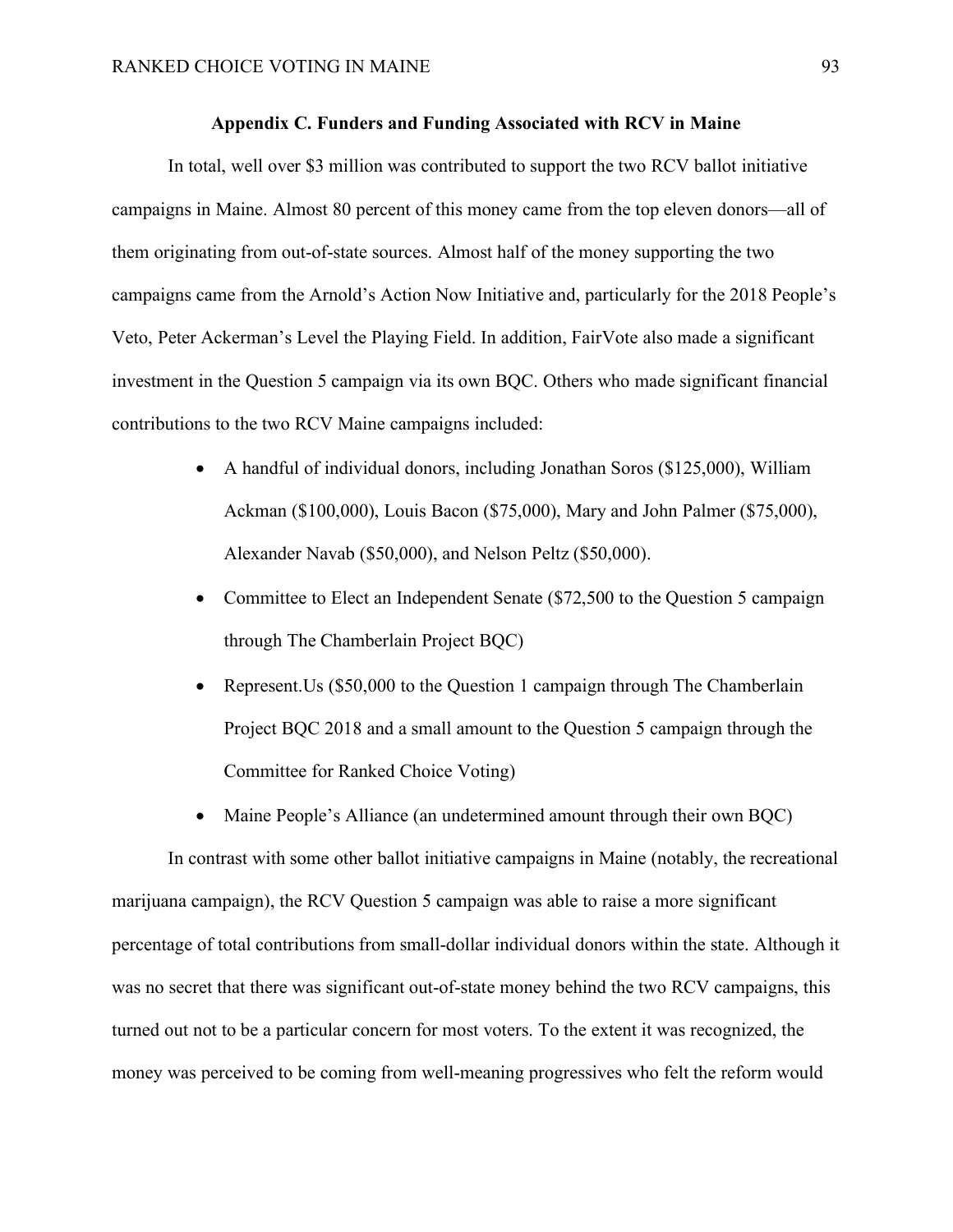help the tone of American democracy. As there was no big commercial enterprise behind the push for RCV, neither was there a perceived mercenary motivation for the ballot initiative.

See Table 1 and Table 2 at the end of this document for additional detail about total funding and funding sources for the Question 5 (2016) and Question 1 (2018) campaigns.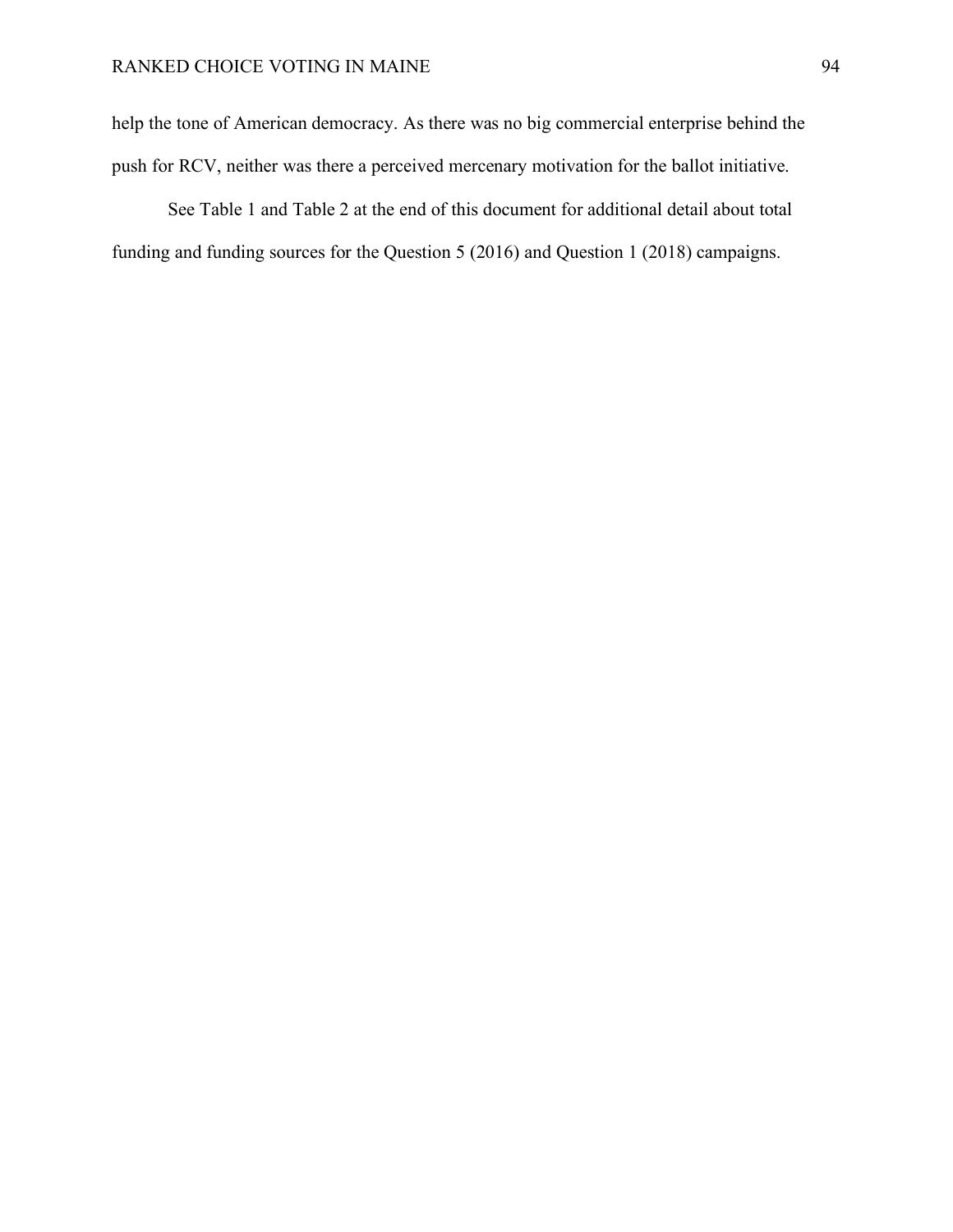### **Partial List of References**

A Timeline of Ranked-choice Voting in Maine. (2018, April). Retrieved from

https://www.maine.gov/sos/cec/elec/upcoming/pdf/rcvtimeline.pdf

Ackerman, P. and McCormick, C. B. (2019, February). Will Ranked Choice Voting Be Adopted Nationally to Replace First Past the Post Voting? Memo circulated privately.

Ballotpedia. Multiple topics.

*Bangor Daily News*. Ongoing reporting by multiple authors.

- Berman, R. (2018, April). Maine's Fitful Experiment with a New Way of Voting. *The Atlantic*. Retrieved from https://www.theatlantic.com/politics/archive/2018/04/ranked-choicevoting-maine/557669/
- Clopp, D. (2017, January). Report on FairVote Maine project work in 2016. Memo to Rob Richie.
- Court filings and proceedings on ranked-choice voting cases. Retrieved from https://www.courts.maine.gov/news\_reference/high\_profile/ranked-choice/index.shtml
- Diamond, L. (2018, June). A Victory for Democratic Reform. *The American Interest*. Retrieved from https://www.the-american-interest.com/2018/06/15/a-victory-for-democraticreform/
- Dunlap, M. (2018, summer). Ranked-Choice Voting: Maine's first-in-the-nation experience. PowerPoint presentation to the National Association of Secretaries of State.

Elections and Voting Data. Retrieved from https://www.maine.gov/sos/cec/elec/index.html

FairVote. Timeline of ranked choice voting in Maine. Retrieved from https://www.fairvote.org/maine\_ballot\_initiative.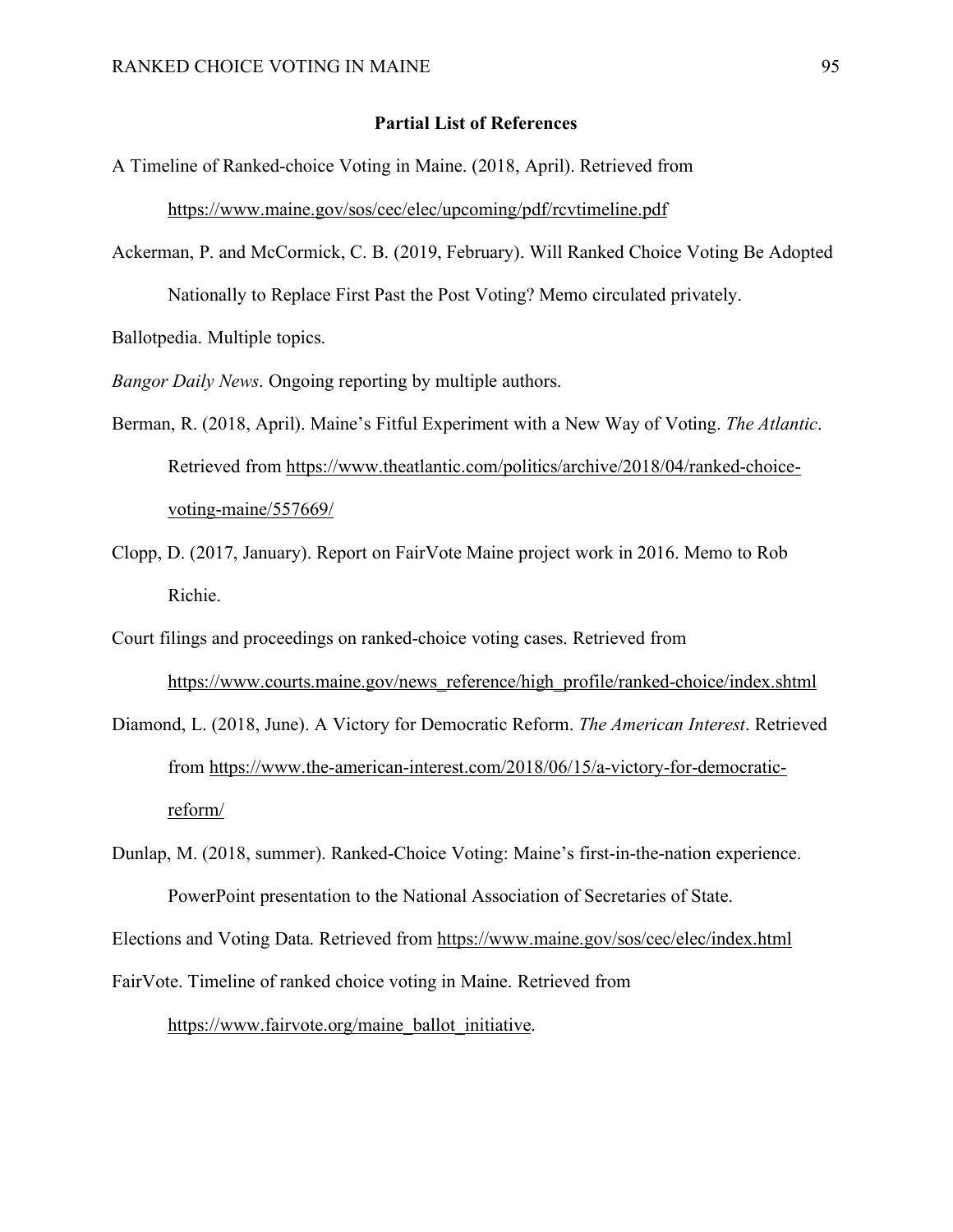- Frary, J. (2017, June). Who benefits from ranked-choice voting? *The Maine Wire*. Retrieved from http://www.themainewire.com/2017/06/benefits-ranked-choice-voting/
- Fried, A. and Glover, R. (2018, June). As Maine Goes… So Goes the Way Americans Vote? *The American Prospect*. Retrieved from https://prospect.org/article/maine-goes-so-goes-wayamericans-vote
- Fried, A. and Glover, R. (2018, November). Maine's Ranked Choice Voting Experiment Continues. *The American Prospect*. Retrieved from https://prospect.org/article/maine%E2%80%99s-ranked-choice-voting-experimentcontinues
- Gagnon, M., Posik, J., and Sigaud, L. (2018, August). The Will of the People? Research report for The Maine Heritage Policy Center. Retrieved from https://mainepolicy.org/the-willof-the-people/
- Gilbert, G. and Hughes, C. (2017, Jun). Options for Running Maine Elections with Ranked Choice Voting. Memo created for the Ranked Choice Voting Resource Center.
- Goldthwait, J. (2017, November). Legislature's actions raise eyebrows. *Mount Desert Islander*. Retrieved from https://www.mdislander.com/opinions/legislatures-actions-raiseeyebrows
- Kleppner, C. and Mostern, K. (2017, June). Maine RCV Implementation. Memo created for MK Elections Services.
- Koenig, S. (2018, November). An interactive timeline of ranked-choice voting in Maine. *Bangor Daily News*. Retrieved from https://bangordailynews.com/2018/11/09/politics/elections/an-interactive-timeline-ofranked-choice-voting-in-maine/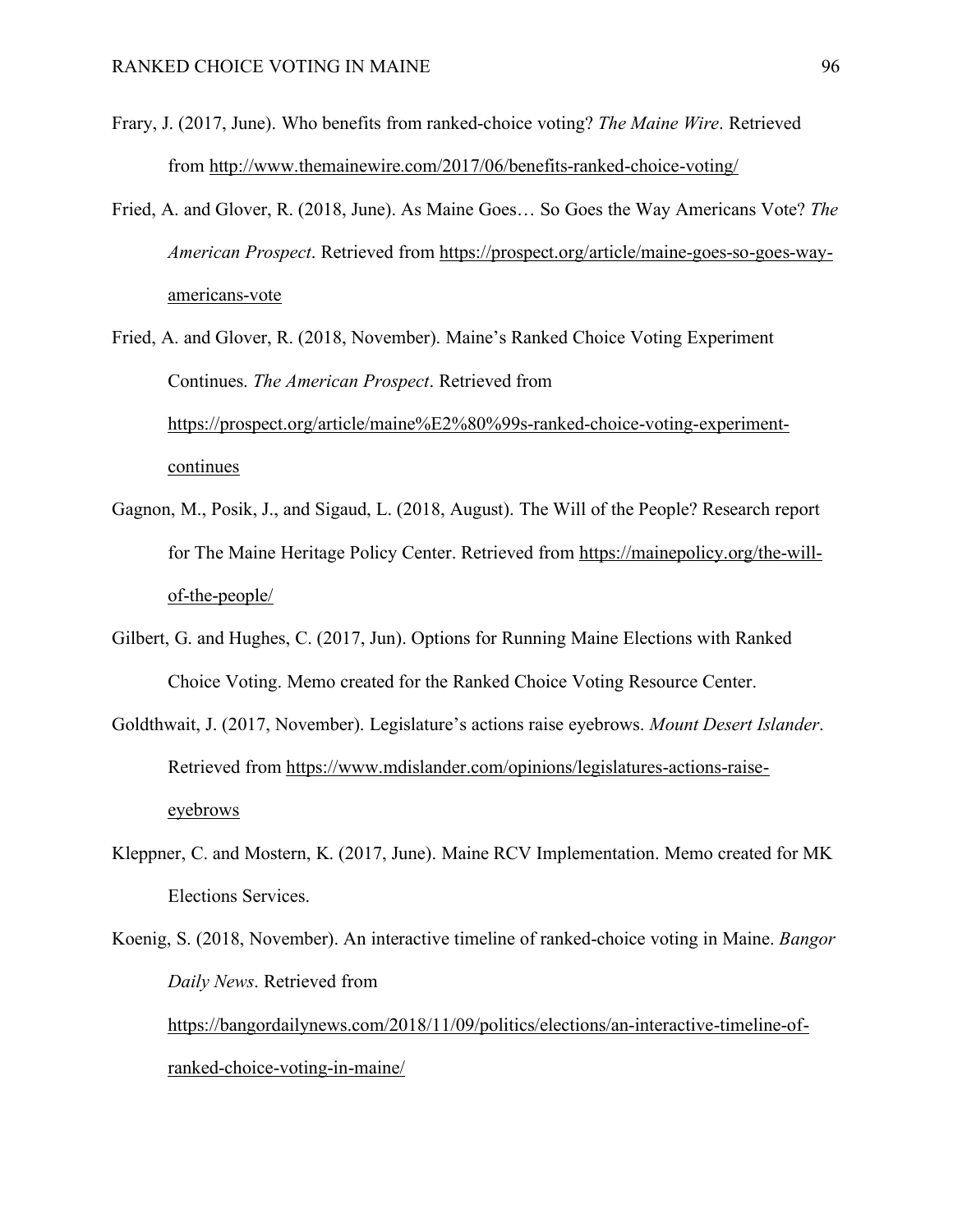Landsman, T., Penrose, D., and Richie, R. (2018, July). Ranked Choice Voting in 2018: A Mid-Year Report. Retrieved from

https://www.fairvote.org/ranked choice voting in 2018 a mid year report

- Law Maker Web, a search tool providing details on all bills introduced in the Maine State Legislature. Retrieved from www.legislature.maine.gov/LawMakerWeb/search.asp
- League of Women Voters of Maine. Instant Runoff Voting. Study materials for LWVME's 2008-2011 concurrence study of alternative voting methods. Retrieved from www.lwvme.org/IRV.html.
- League of Women Voters of Maine. Legislative History of Ranked Choice Voting (RCV). Retrieved from www.lwvme.org/files/RCV\_Legislative\_History.pdf.
- League of Women Voters of Maine. Moot Court on Ranked Choice Voting. Retrieved from www.lwvme.org/preview/Moot\_Court.html

League of Women Voters of Maine. Ranked Choice Voting. Retrieved from

www.lwvme.org/RCV.html.

- League of Women Voters of Maine. Ranked Choice Voting Timeline. Retrieved from www.lwvme.org/RCV\_Timeline.html.
- League of Women Voters of Maine. Ranked Choice Voting Outdated Background. Retrieved from www.lwvme.org/RCV\_history.html.
- Leary, M. (2017, May). Ranked-Choice Voting Supporters Seek Constitutional Amendment. *Maine Public Radio*. Retrieved from https://www.mainepublic.org/post/ranked-choicevoting-supporters-seek-constitutional-amendment#stream/0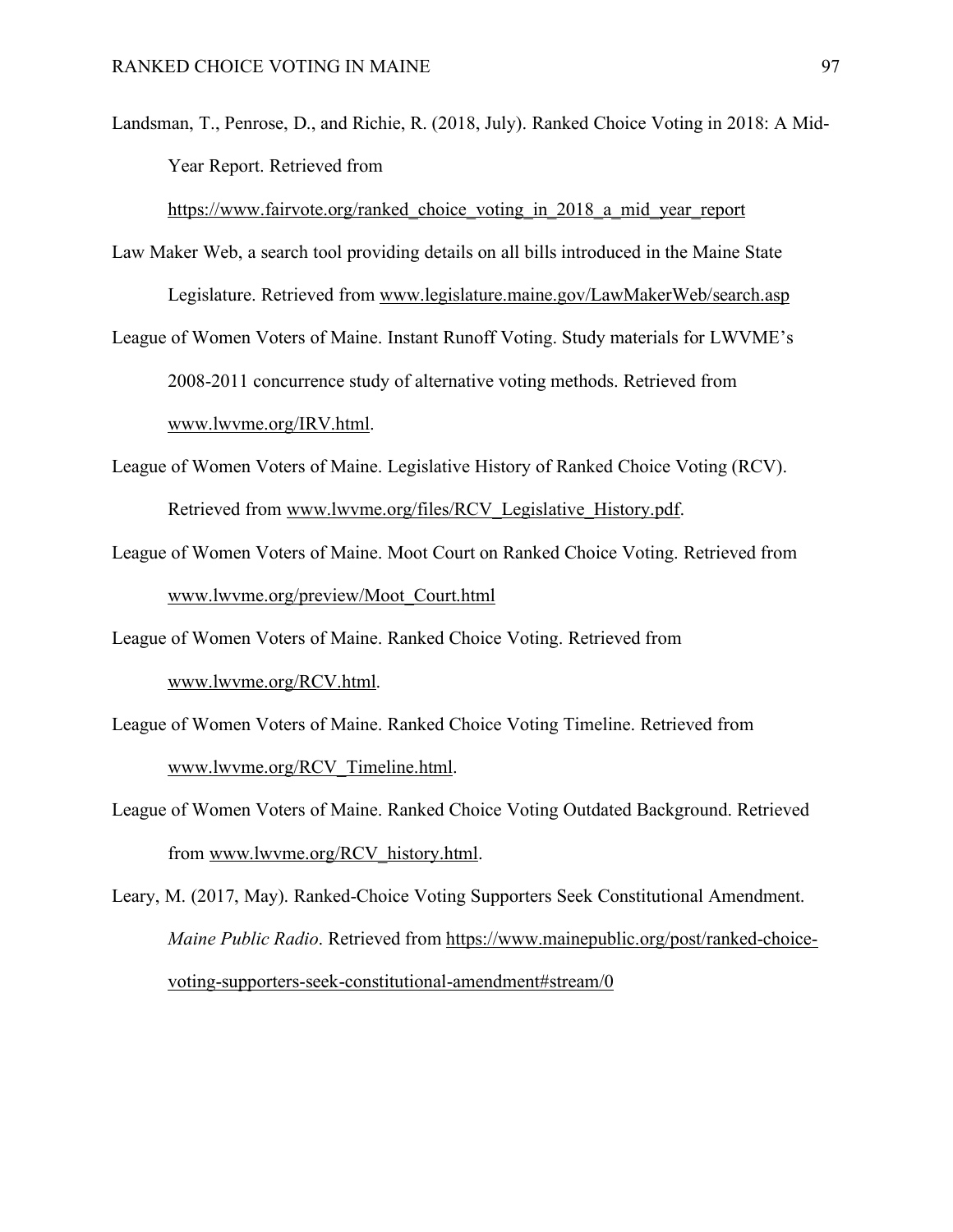Levine, S. (2018, June). Maine Is About to Try Out A New Way of Electing Politicians. *Huffington Post*. Retrieved from https://www.huffpost.com/entry/maine-new-wayelecting-politicians\_n\_5b16fe45e4b0734a99386f47?ncid=engmodushpmg00000006

Maine Ethics Commission. Campaign finance data retrieved from https://mainecampaignfinance.com

Mistler, S. (2018, October). Mainers Head to the Polls Still Confused Over Ranked-Choice Voting. *Maine Public Radio*. Retrieved from https://www.mainepublic.org/post/mainershead-polls-still-confused-over-ranked-choice-voting

Mistler, S. (2014, January). State House Notebook: Will Americans Elect be a savior for Cutler? *Portland Press Herald*. Retrieved from

https://www.centralmaine.com/2014/01/20/state\_house\_notebook\_\_will\_americans\_elect be a savior for cutler /

Open Maine Politics. Background on legislation in Maine. Retrieved from openmepolitics.com/

Penrose, D. (2017, June). Opportunities for Implementing Ranked Choice Voting in Maine. Memo created for FairVote.

*Portland Press Herald*. Ongoing reporting by multiple authors.

Ranked Choice Voting in Maine. A website providing the legislative history of RCV in Maine as well as links to a variety of legislative documents. Retrieved from legislature.maine.gov/lawlibrary/ranked-choice-voting-in-maine/9509.

Santucci, J. (2018, June). Maine ranked-choice voting as a case of electoral-system change. Journal of Representative Democracy, 54:3, 297-311. Retrieved from http://www.jacksantucci.com/docs/papers/mainercv.pdf.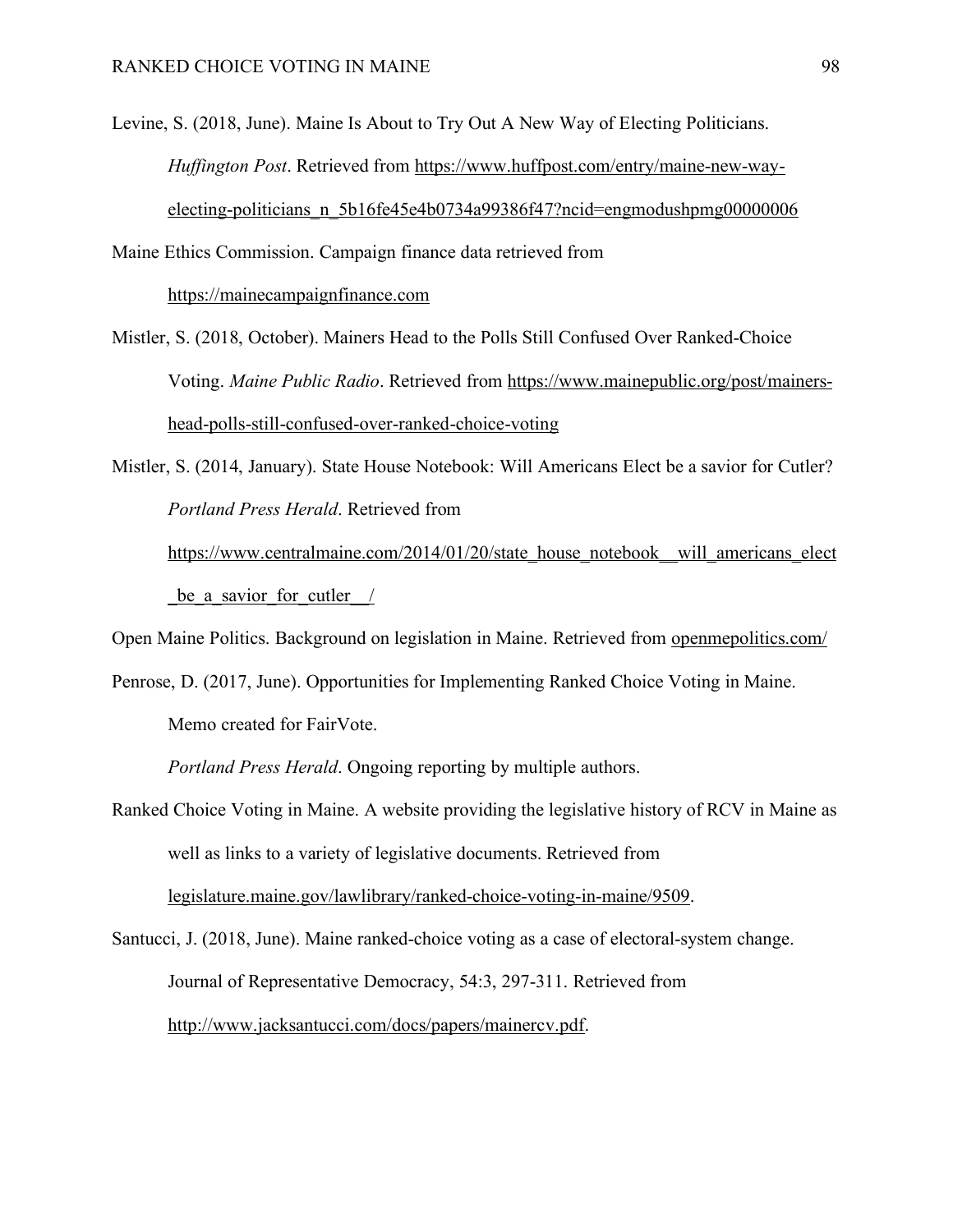Sneddon, R. (2016, June). Ranked-Choice Voting Is… *Down East Magazine*. Retrieved from https://downeast.com/ranked-choice-voting-is/

Spotlight: Maine. (2018, November). Retrieved from

https://www.fairvote.org/spotlight\_maine#november\_2018\_maine\_elections

The Committee for Ranked Choice Voting website. Retrieved from www.rcvmaine.com.

The Committee for Ranked Choice Voting Facebook page. Retrieved from

https://www.facebook.com/rcvmaine/

Woodward, C. (2018, March). Maine's Radical Democratic Experiment. *Politico*. Retrieved from https://www.politico.com/magazine/story/2018/03/27/paul-lepage-maine-governorranked-choice-voting-217715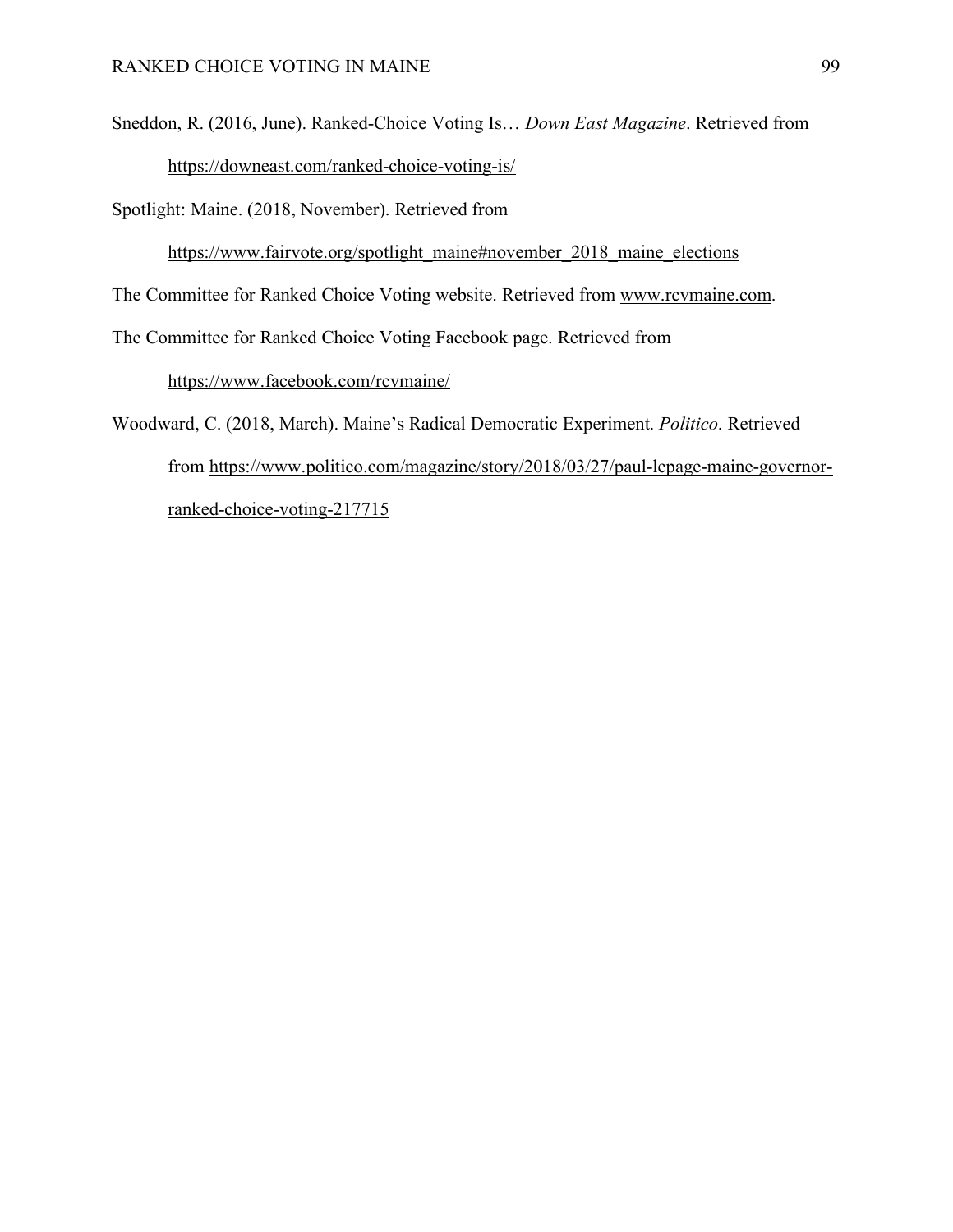# **Tables**

# Table 1

*Contributions to committees supporting Maine RCV ballot initiatives (2015-2018)*

| Committee                          | Amount raised | Sources                             |
|------------------------------------|---------------|-------------------------------------|
| The Chamberlain Project BQC 2018   | \$1,043,000   | Mostly nonprofits                   |
| Committee for Ranked Choice Voting | \$915,000     | Mostly individuals                  |
| The Chamberlain Project BQC        | \$665,000     | Mix (nonprofits, PACs, individuals) |
| FairVote - BQC                     | \$374,000     | FairVote                            |
| The Chamberlain Project PAC        | \$255,000     | <b>Mostly PACs</b>                  |
| Total                              | \$3,252,000   |                                     |

*Source*: Maine Ethics Commission (https://www.mainecampaignfinance.com). Amounts are rounded to nearest thousand and include in-kind contributions.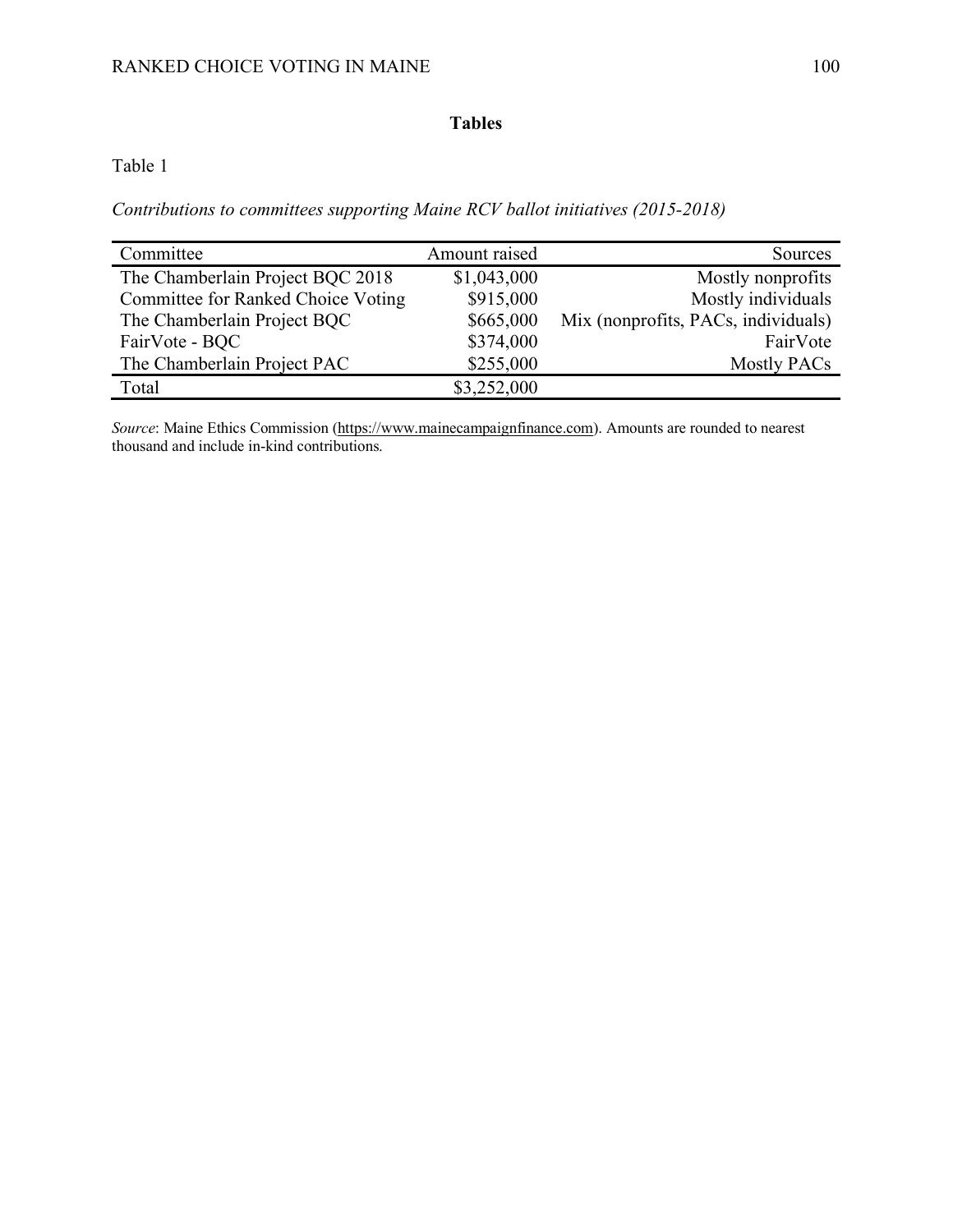## Table 2

*Top contributors to committees supporting Maine RCV ballot initiatives (2015-2018)*

| Donor                                         | Amount      | Vehicle                 |
|-----------------------------------------------|-------------|-------------------------|
| Action Now Initiative (TX)                    | \$1,054,000 | The Chamberlain Project |
| Level the Playing Field (VA)                  | \$513,000   | The Chamberlain Project |
| FairVote (MD)                                 | \$372,000   | FairVote BQC            |
| Jonathan Soros (NY)                           | \$125,000   | <b>CRCV</b>             |
| William Ackman (NY)                           | \$100,000   | The Chamberlain Project |
| Louis Bacon (NY)                              | \$75,000    | The Chamberlain Project |
| Mary and John Palmer (CA)                     | \$75,000    | <b>CRCV</b>             |
| Committee to Elect an Independent Senate (VA) | \$73,000    | The Chamberlain Project |
| Represent.Us (MA)                             | \$52,000    | The Chamberlain Project |
| Alexander Navab (NY)                          | \$50,000    | The Chamberlain Project |
| Nelson Peltz (NY)                             | \$50,000    | <b>CRCV</b>             |

*Source*: Maine Ethics Commission (https://www.mainecampaignfinance.com). Amounts are rounded to nearest thousand and include in-kind contributions.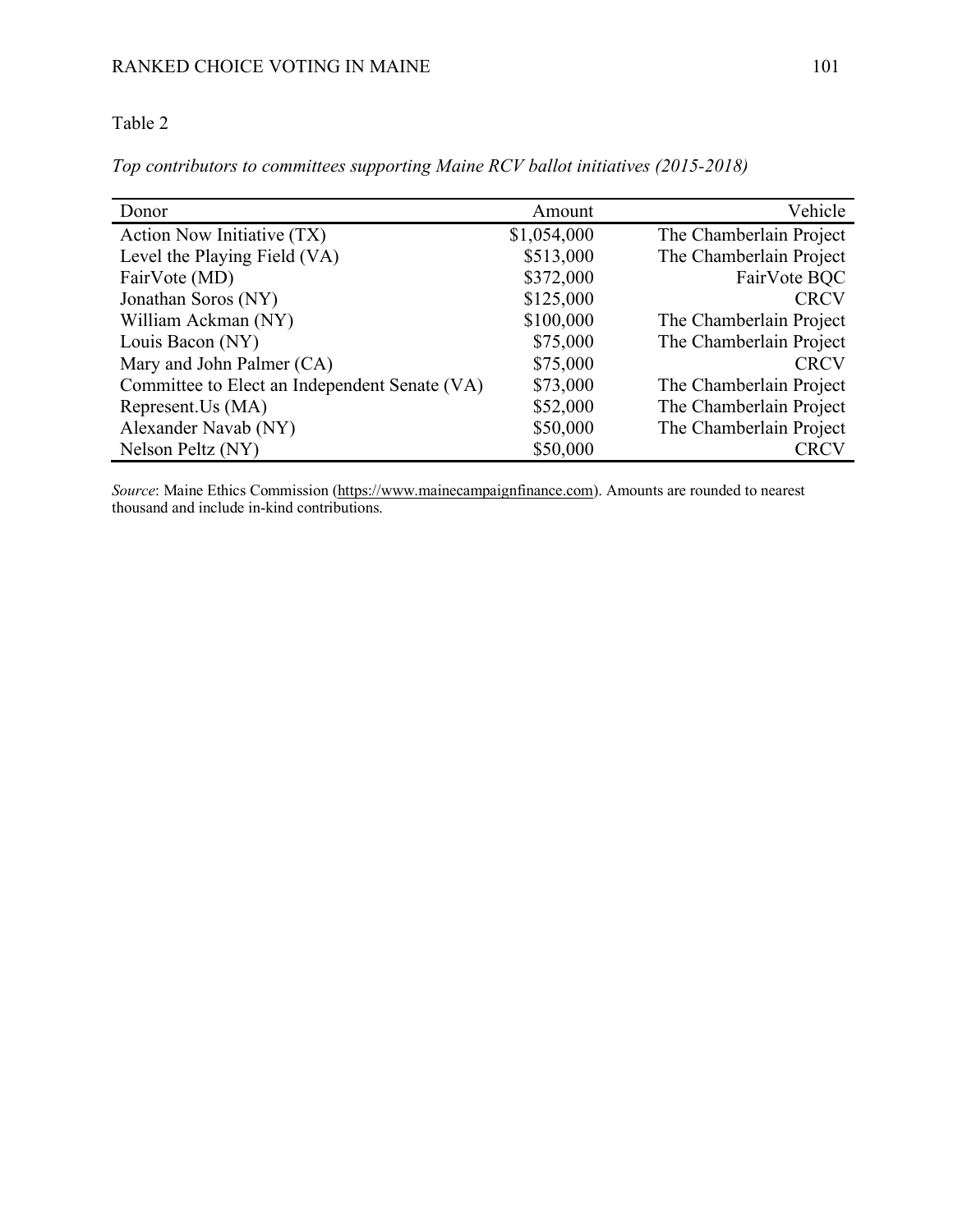## Table 3

| Contest                       | Overvotes | Undervotes | Exhausted      | <b>Total Ballots Cast</b> |
|-------------------------------|-----------|------------|----------------|---------------------------|
|                               |           |            | <b>Ballots</b> | but Not Included          |
|                               |           |            |                | in Final Tally            |
| Democratic Primary – Governor | $0.44\%$  | 10.70%     | $0.20\%$       | 11.34%                    |
| Democratic Primary – CD2      | 0.26%     | 14.19%     | 0.06%          | 14.52%                    |
| General Election – CD2        | 0.18%     | $4.67\%$   | $0.11\%$       | 4.97%                     |

## *User Experience in Key 2018 Ranked Choice Contests in Maine*

*Source*: Maine Secretary of State Election Results (https://www.maine.gov/sos/cec/elec/results/index.html)

*Note:* An "overvote" occurs when the voter marks more than one candidate at the same ranking position. This results in a spoiled ballot starting in the round where the overvote occurs. An "undervote" occurs when the voter fails to mark any candidate at a given ranking position. An undervote does not result in a spoiled ballot, but does represent a failure by that voter to use the full power of ranked choice voting. An "exhausted ballot" is a ballot that is initially valid but that is not counted in the final round of an election, either because of an overvote, an undervote, or exhausted choices.